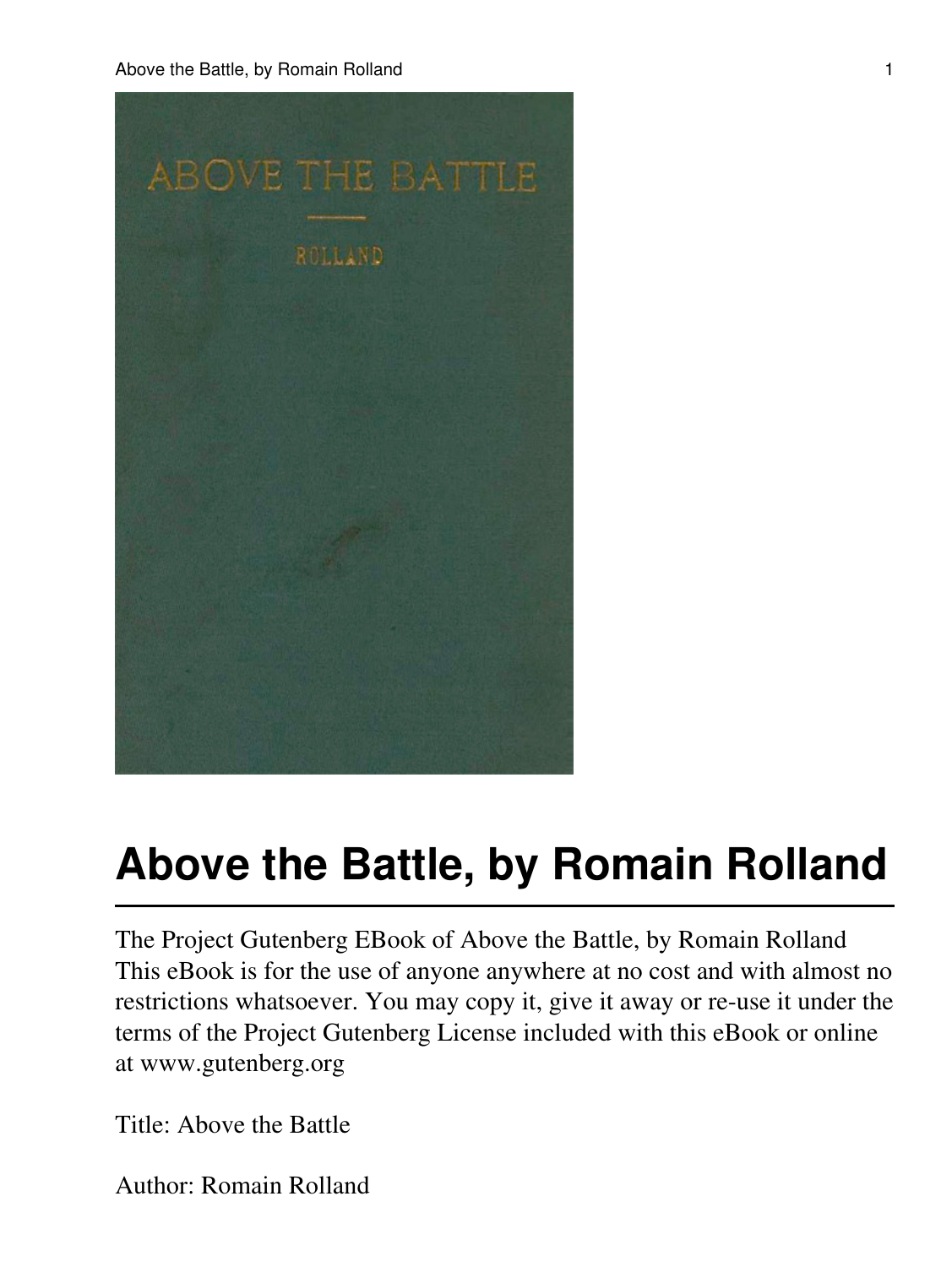Above the Battle, by Romain Rolland 2

Release Date: June 12, 2010 [EBook #32779]

Language: English

Character set encoding: ISO-8859-1

## \*\*\* START OF THIS PROJECT GUTENBERG EBOOK ABOVE THE BATTLE \*\*\*

Chuck Greif and the Online Distributed Proofreading Team at http://www.pgdp.net (This book was produced from scanned images of public domain material from the Google Print project.)

### ABOVE THE BATTLE

"The fire smouldering in the forest of Europe was beginning to burst into flames. In vain did they try to put it out in one place; it only broke out in another. With gusts of smoke and a shower of sparks it swept from one point to another, burning the dry brushwood. Already in the East there were skirmishes as the prelude to the great war of the nations. All Europe, Europe that only yesterday was sceptical and apathetic, like a dead wood, was swept by the flames. All men were possessed by the desire for battle. War was ever on the point of breaking out. It was stamped out, but it sprang to life again. The world felt that it was at the mercy of an accident that might let loose the dogs of war. The world lay in wait. The feeling of inevitability weighed heavily even upon the most pacifically minded. And ideologues, sheltered beneath the massive shadows of the cyclops, Proudhon, hymned in war man's fairest title of nobility...."

*"This, then, was to be the end of the physical and moral resurrection of the races of the West! To such butchery they were to be borne along by the currents of action and passionate faith! Only a Napoleonic genius could have marked out a chosen, deliberate aim for this blind, onward rush. But nowhere in Europe was there any genius for action. It was as though the world had chosen the most mediocre to be its governors. The force of the human mind was in other things--so there was nothing to be done but to*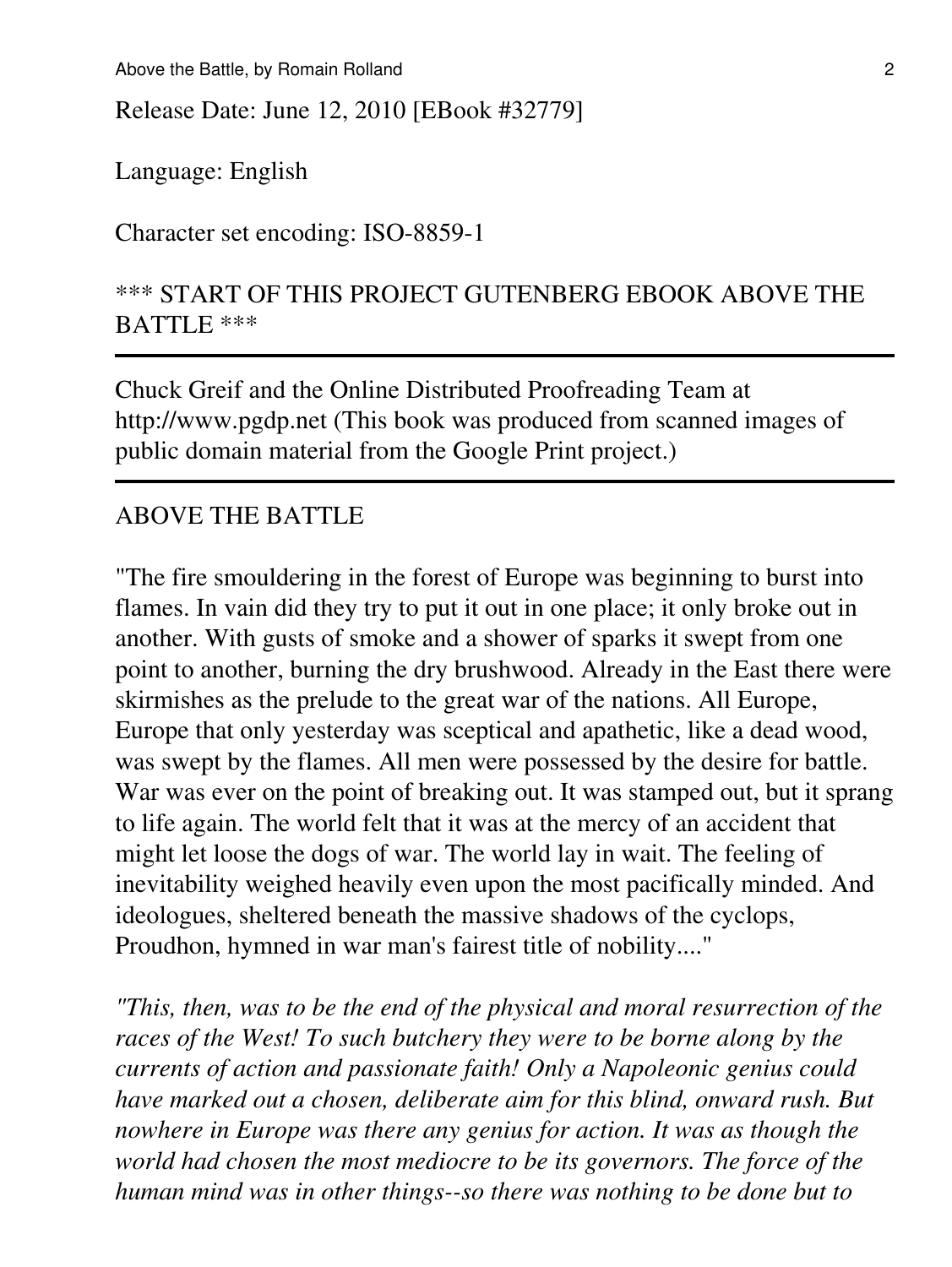*trust to the declivity down which they were moving. This both the governing and the governed classes were doing. Europe looked like a vast armed camp."*

*Jean-Christophe*, vol. x (1912).

[English translation by Gilbert Cannan, vol. iv, p. 504.]

## ABOVE THE BATTLE

## BY ROMAIN ROLLAND

TRANSLATED BY C. K. OGDEN, M. A. (Editor of *The Cambridge Magazine*)

## CHICAGO

## THE OPEN COURT PUBLISHING COMPANY 1916

*Copyright 1916*

*The Open Court Pub. Co., Chicago.*

*First published in 1916.*

(*All rights reserved.*)

## INTRODUCTION CONTENTS PREFACE NOTES FOOTNOTES

#### INTRODUCTION

*"Over the carnage rose prophetic a voice, Be not dishearten'd, affection shall solve the problem of freedom yet.*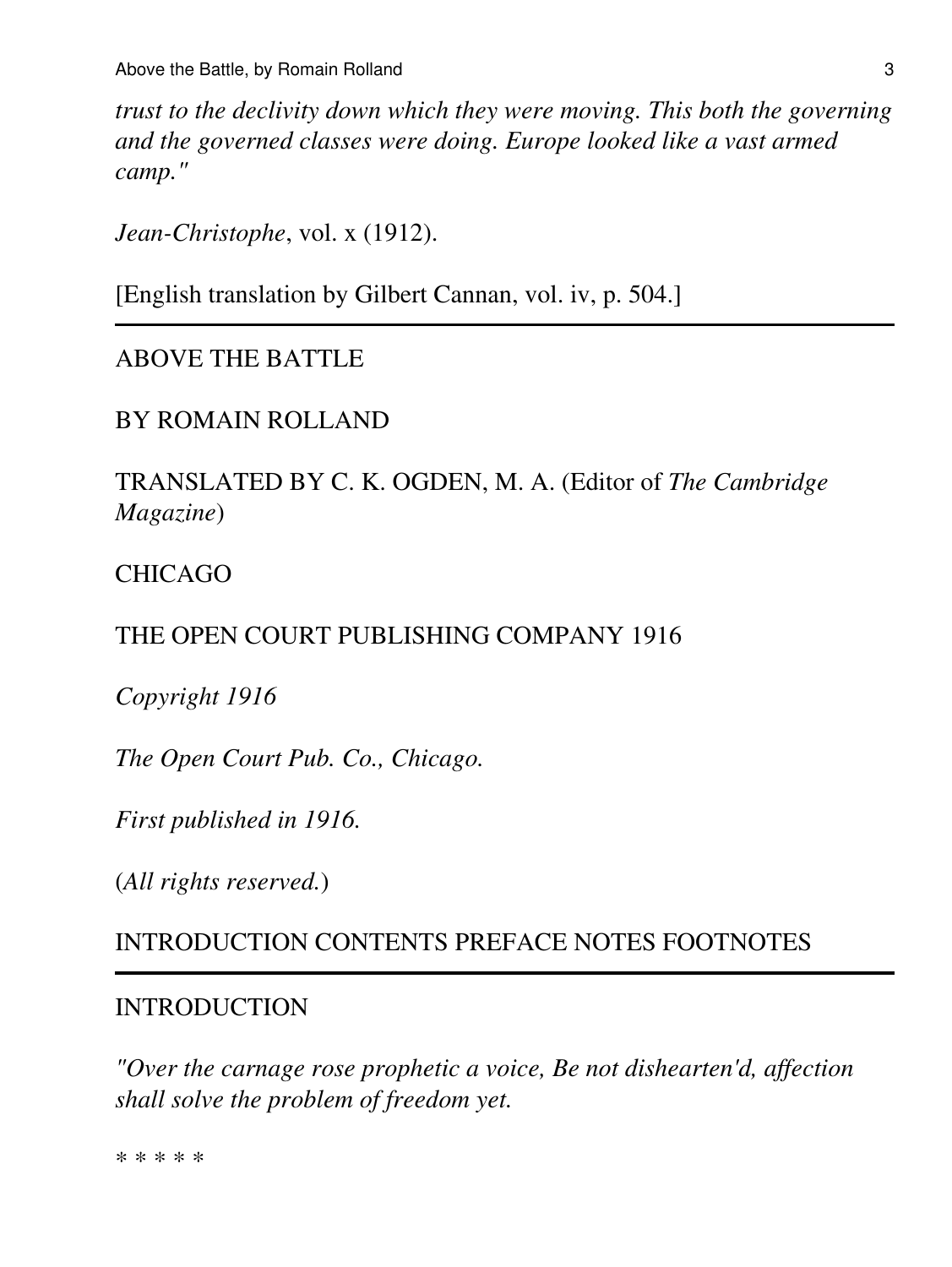*(Were you looking to be held together by lawyers? Or by an agreement on a paper? or by arms? Nay, nor the world, nor any living thing, will so cohere.)"*

These lines of Walt Whitman will be recalled by many who read the following pages: for not only does Rolland himself refer to Whitman in his brief Introduction, but, were it not for a certain *bizarrerie* apart from their context, the words "Over the Carnage" might perhaps have stood on the cover of this volume as a striking variant on *Au-dessus de la Mêlée*.

Yet though the voice comes to us over the carnage, its message is not marred by the passions of the moment. After eighteen months of war we are learning to look about us more calmly, and to distinguish amid the ruins those of Europe's intellectual leaders who have not been swept off their feet by the fury of the tempest. Almost alone Romain Rolland has stood the test. The two main characteristics which strike us in all that he writes are lucidity and common sense--the qualities most needed by every one in thought upon the war. But there is another feature of Rolland's work which contributes to its universal appeal. He describes our feelings and sensations in the presence of a given situation, not what actually passes before our eyes: he describes the effects and causes of things, but not the things themselves. Through his work for the *Agence internationale des prisonniers de guerre*, to which one of the articles now collected is largely devoted, he is, moreover, in a position to observe every phase of the great battle between ideals and between nations which fills him with such anguish and indignation. And with his matchless insight and sympathy he gives permanent form to our vague feelings in these noble and inspiring essays.

It will not, however, surprise the vast public who have read *Jean-Christophe* to find that while so many have capitulated to the madness of the terrible year through which we have passed, Rolland has remained firm, and has surpassed himself. He was prepared. As the extract placed at the beginning of this volume shows, he was one of the few who realized only too well the horror he was powerless to prevent. Yet he made every effort to open the eyes of Europe and especially of the young, so many of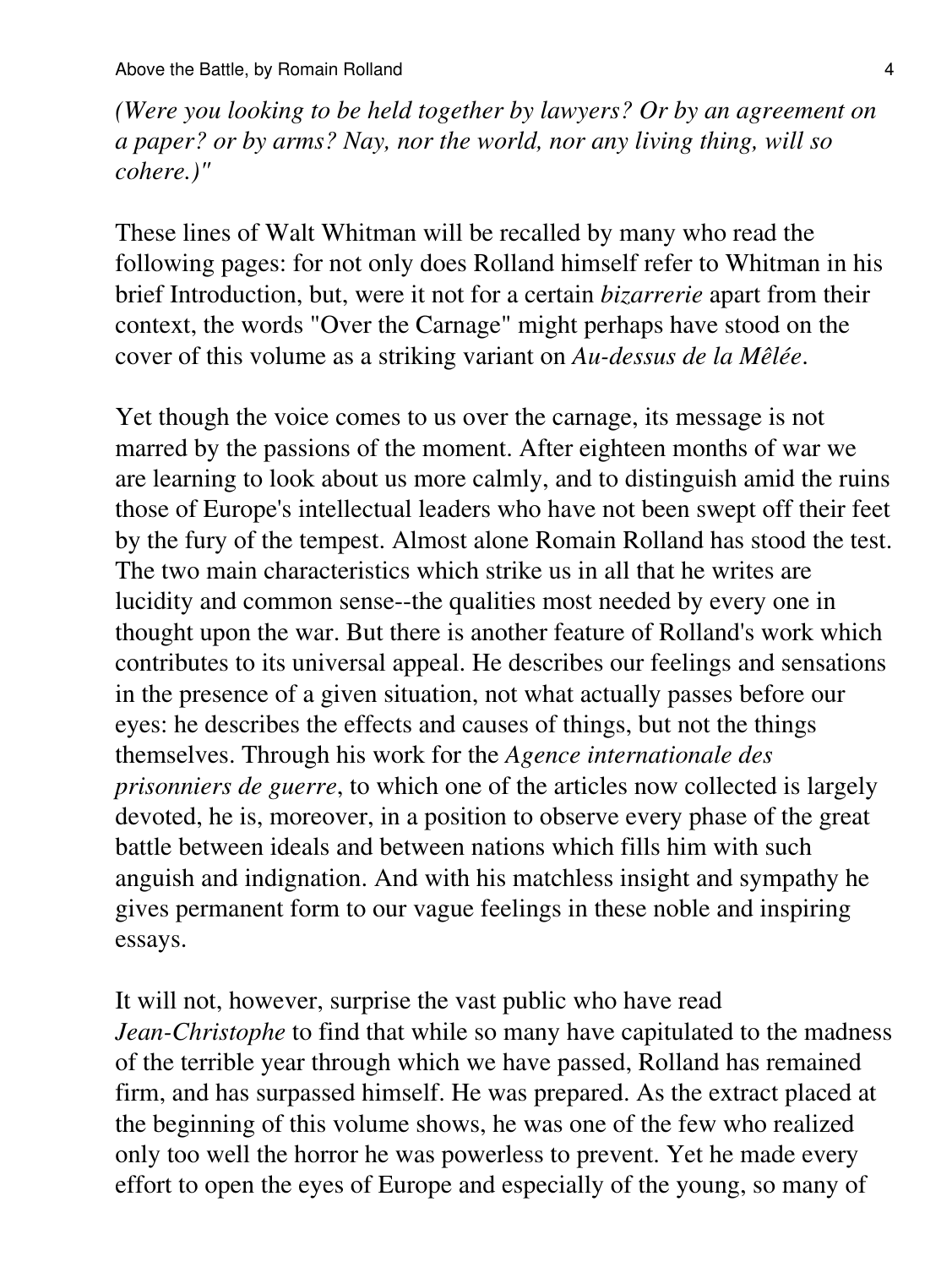whom had learned to look up to him as a leader. To these young men, one of the finest essays in the present collection is primarily addressed--*O jeunesse héroique du monde*....

Eighteen months have passed and they still endure the terrible ordeal, the young men of Germany and France, whom he had striven so hard to bring together; on whose aspirations and failings *Jean-Christophe* is a critical commentary. The movements and tendencies of society were there given a dramatic embodiment, permeated for Rolland by the Life Force--that struggle between Good and Bad, Love and Hatred, which makes life worth living. All is set down with the clear analysis of feeling natural to a musical critic. But in spite of his burning words on the destruction of Rheims, Rolland, as is clear from his other critical and biographical writings, is more interested in men than in their achievements. And the men of today interest him most passionately. "Young men," he has said, "do not bother about the old people. Make a stepping-stone of our bodies and go forward."

And above all it is the permanent things in life with which he is concerned. As Mr. Lowes Dickinson puts it, "M. Rolland is one of the many who believe, though their voice for the moment may be silenced, that the spiritual forces that are important and ought to prevail are the international ones; that co-operation, not war, is the right destiny of nations; and that all that is valuable in each people may be maintained in and by friendly intercourse with the others. The war between these two ideals is the greater war that lies behind the present conflict. Hundreds and thousands of generous youths have gone to battle in the belief that they are going to a 'war that will end war,' that they are fighting against militarism in the cause of peace. Whether, indeed, it is for that they will have risked or lost their lives, only the event can show."

The forces against such ideals are powerful, but Rolland is not dismayed. "Come, friends! let us make a stand! Can we not resist this contagion, whatever its nature and virulence be--whether moral epidemic or cosmic force." And he appeals not only in the name of humanity but in the name of that France which he loves so dearly--"la vraie France" of which Jaurès wrote (in the untranslatable words which Rolland has quoted), "qui n'est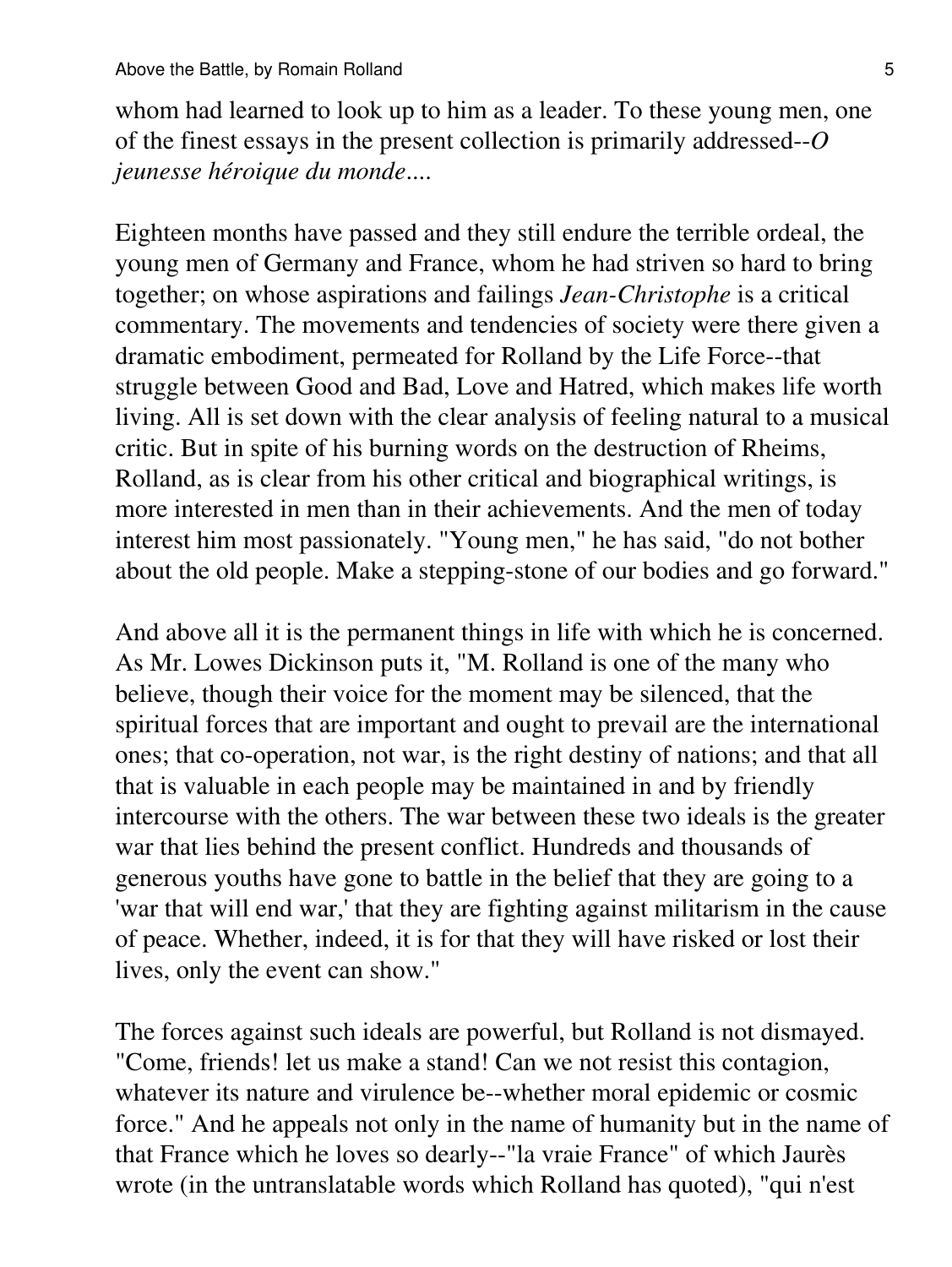pas résumée dans une époque et dans un jour, ni dans le jour d'il y a des siècles, ni dans le jour d'hier, mais la France tout entière, dans la succession de ses jours, de ses nuits, de ses aurores, de ses crépuscules, de ses montées, de ses chutes, et qui, à travers toutes ces ombres mêlées, toutes ces lumières incomplètes et toutes ces vicissitudes, s'en va vers une pleine clarté qu'elle n'a pas encore atteinte, mais dont le pressentiment est dans sa pensée!"

But though his love for France inspires every word that Rolland has written, the significance of the present volume is not less apparent to English readers. Some of the articles and letters now collected have already appeared in English, for the most part in the pages of *The Cambridge Magazine*, from which they have been widely quoted in the press. For help in rendering the translations as adequately as possible I may also take this opportunity of acknowledging my special indebtedness to Mr. Roger Fry,[1] who has just issued through the Omega Workshops a striking translation of some of the most recent French poetry inspired by the war; to Mr. James Wood, who has himself done part of the translation, particularly "pro Aris"; and to Mr. E. K. Bennett, of Caius College, whose version of "Above the Battle" has already been quoted by the Archbishop of Canterbury and others. For the most part, the articles here collected have not appeared in English before; and they have been almost inaccessible even in French, as their author explains in his Preface.

## C. K. OGDEN.

MAGDALENE COLLEGE, CAMBRIDGE, *January, 1916*.

## CONTENTS.

## INTRODUCTION BY THE TRANSLATOR 7

# PREFACE 15

## I. AN OPEN LETTER TO GERHART HAUPTMANN 19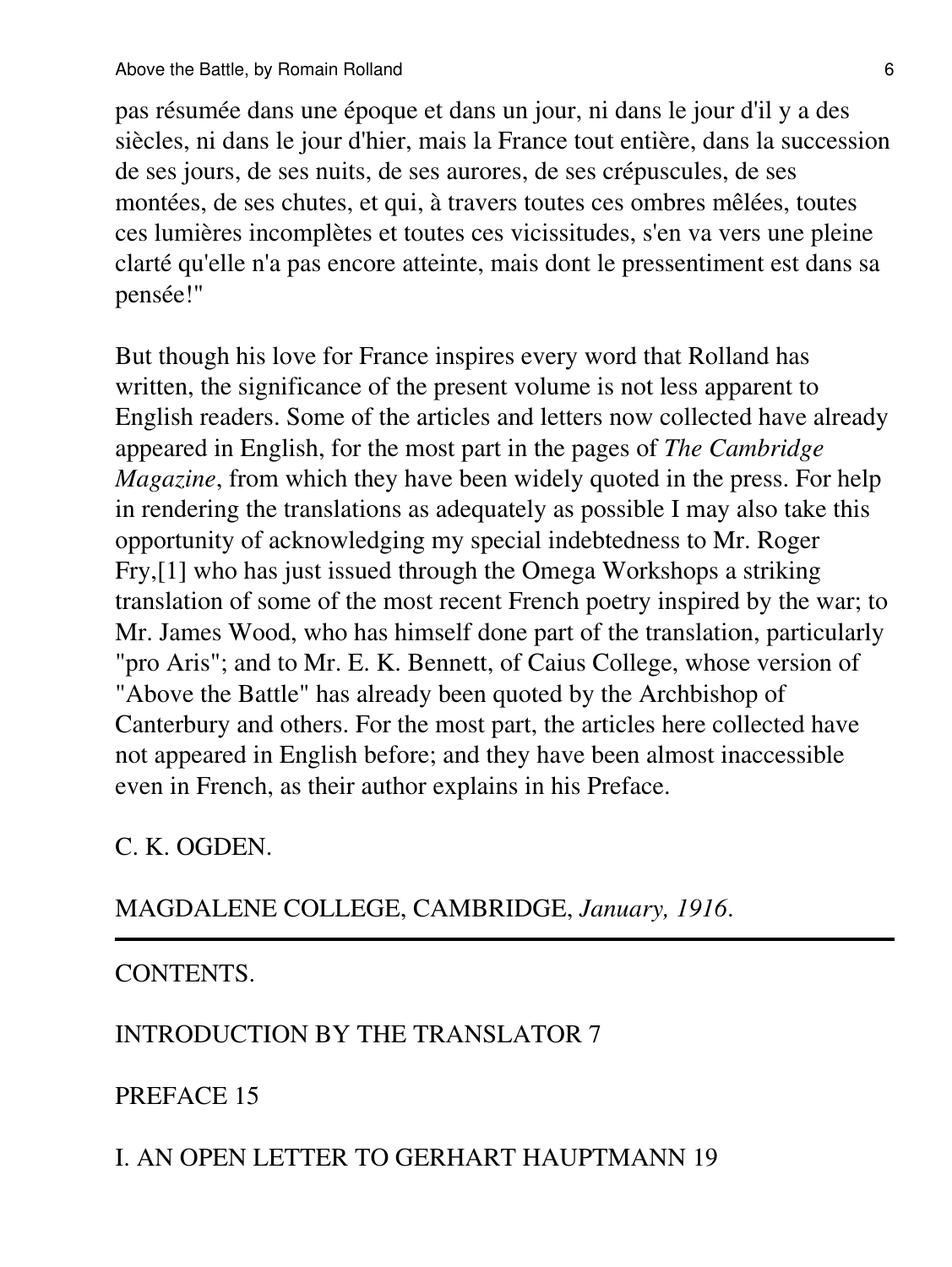II. PRO ARIS 23

III. ABOVE THE BATTLE 37

IV. THE LESSER OF TWO EVILS: PANGERMANISM, PANSLAVISM 56

V. INTER ARMA CARITAS 76

VI. TO THE PEOPLE THAT IS SUFFERING FOR JUSTICE 93

VII. LETTER TO MY CRITICS 97

VIII. THE IDOLS 107

IX. FOR EUROPE: MANIFESTO OF THE WRITERS AND THINKERS OF CATALONIA 122

X. FOR EUROPE: AN APPEAL FROM HOLLAND TO THE INTELLECTUALS OF ALL NATIONS 127

XI. LETTER TO FREDERIK VAN EEDEN 136

XII. OUR NEIGHBOR THE ENEMY 142

XIII. A LETTER TO SVENSKA DAGBLADET OF STOCKHOLM 151

XIV. WAR LITERATURE 153

XV. THE MURDER OF THE ELITE 168

XVI. JAURÈS 181

NOTES 193

INDEX 195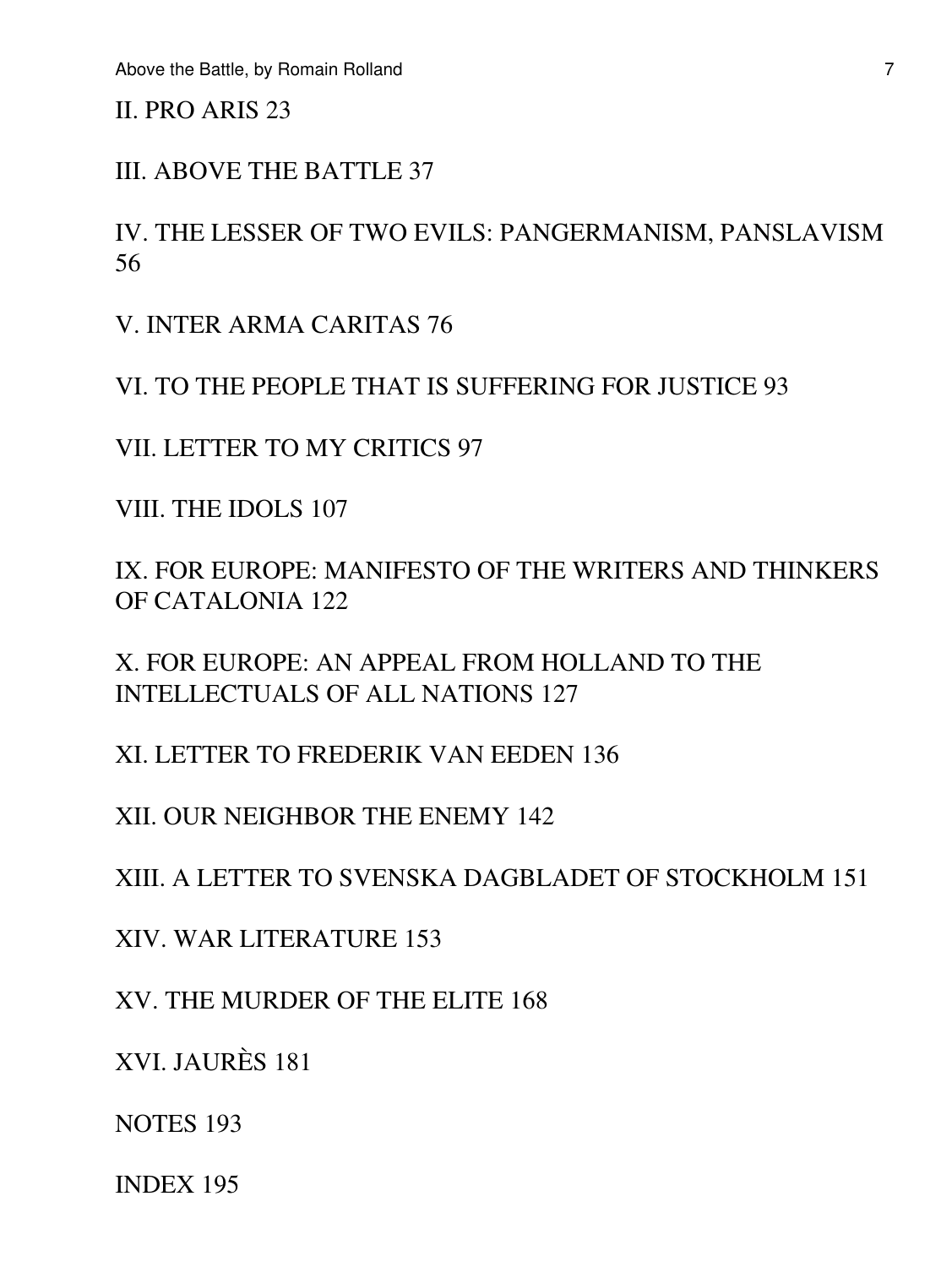#### FOOTNOTES

#### NOTES OF ETEXT TRANSCRIBER

It is my pleasant duty to thank the brave friends who have defended me during the past year, in the Parisian press:--at the end of October 1914, Amédée Dunois in *l'Humanité*, and Henri Guilbeaux, in the *Bataille syndicaliste*; in the same paper, *Fernand Deprès*; Georges Pioch in the *Hommes du Jour*; J. M. Renaitour, in the *Bonnet Rouge*; Rouanet, in *l'Humanité*; Jacques Mesnil, in the *Mercure de France*, and Gaston Thiesson, in the *Guerre Sociale*. To these faithful comrades in the struggle I express my affectionate gratitude.

#### R. R.

*October, 1915.*

#### PREFACE

A great nation assailed by war has not only its frontiers to protect: it must also protect its good sense. It must protect itself from the hallucinations, injustices, and follies which the plague lets loose. To each his part: to the armies the protection of the soil of their native land; to the thinkers the defense of its thought. If they subordinate that thought to the passions of their people they may well be useful instruments of passion; but they are in danger of betraying the spirit, which is not the least part of a people's patrimony. One day History will pass judgment on each of the nations at war; she will weigh their measure of errors, lies, and heinous follies. Let us try and make ours light before her!

Children are taught the Gospel of Jesus and the Christian ideal. Everything in the education they receive at school is designed to stimulate in them intellectual understanding of the great human family. Classical education makes them see, beyond the differences of race, the roots and the common trunk of our civilization. Art makes them love the profound sources of the genius of a people. Science makes them believe in the unity of reason. The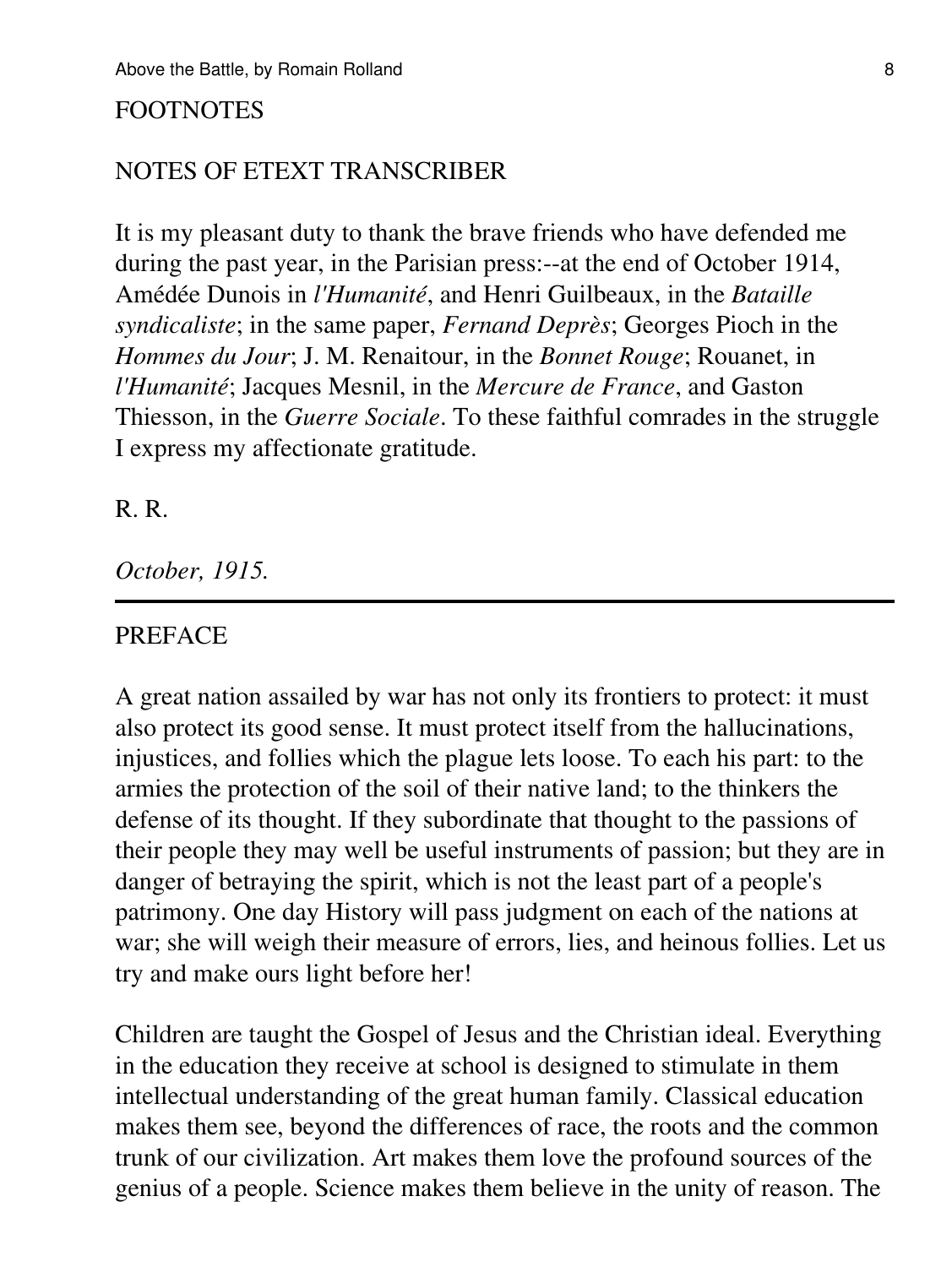great social movement which renews the world, reveals the organized effort of the working classes all round them to unite their forces in the hopes and struggles which break the barriers of nations. The brightest geniuses of the earth, like Walt Whitman and Tolstoi, chant universal brotherhood in joy and suffering, or else like our Latin spirits, pierce with their criticism the prejudices of hatred and ignorance which separate individuals and peoples.

Like all the men of my time, I have been brought up on these thoughts; I have tried in my turn to share the bread of life with my younger or less fortunate brothers. When the war came I did not think it my duty to deny these thoughts because the hour had come to put them to the test.

I have been insulted. I knew that I should be and I went forward. But I did not know that I should be insulted without even a hearing.

For several months no one in France could know my writings except through scraps of phrases arbitrarily extracted and mutilated by my enemies. It is a shameful record. For nearly a year this has gone on. Certain socialist or syndicalist papers may have succeeded here and there in getting some fragments through,[2] but it was only in the month of June 1915 that for the first time my chief article, the one which was the object of the most violent criticism, "Above the Battle," dating from September 1914, could be published in full (almost in full), thanks to the malevolent zeal of a maladroit pamphleteer, to whom I am indebted for bringing my words before the French public for the first time.

A Frenchman does not judge his adversary unheard. Whoever does so judges and condemns himself: for he shows that he fears the light. I place before the world the texts they have slandered.[3] I shall not defend them. Let them defend themselves!

One single word will I add. For a year I have been rich in enemies. Let me say this to them: they can hate me, but they will not teach me to hate. I have no concern with them. My business is to say what I believe to be fair and humane. Whether this pleases or irritates is not my business. I know that words once uttered make their way of themselves. Hopefully I sow them in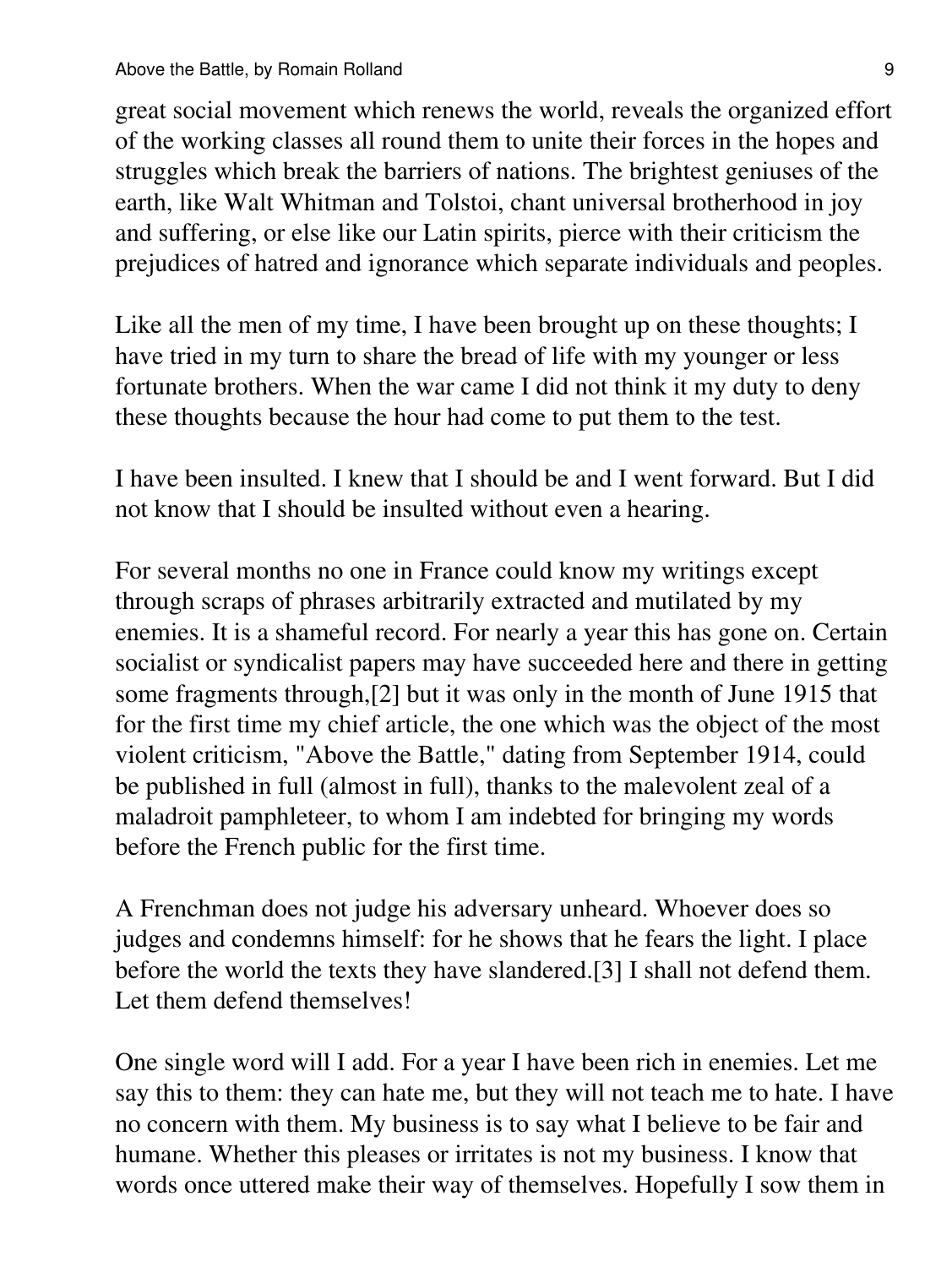the bloody soil. The harvest will come.

#### ROMAIN ROLLAND.

*September, 1915.*

## I. AN OPEN LETTER TO GERHART HAUPTMANN

*Saturday, August 29, 1914.*[4]

I am not, Gerhart Hauptmann, one of those Frenchmen who regard Germany as a nation of barbarians. I know the intellectual and moral greatness of your mighty race. I know all that I owe to the thinkers of old Germany; and even now, at this hour, I recall the example and the words of *our* Goethe--for he belongs to the whole of humanity--repudiating all national hatreds and preserving the calmness of his soul on those heights "*where we feel the happiness and the misfortunes of other peoples as our own*." I myself have labored all my life to bring together the minds of our two nations; and the atrocities of this impious war in which, to the ruin of European civilization, they are involved, will never lead me to soil my spirit with hatred.

Whatever pain, then, your Germany may give me, whatever reasons I may have to stigmatize as criminal German policy and the means it employs, I do not attach responsibility for it to the people which is burdened with it and is used as its blind instrument. It is not that I regard, as you do, war as a fatality. A Frenchman does not believe in fatality. Fatality is the excuse of souls without a will. War springs from the weakness and stupidity of nations. One cannot feel resentment against them for it; one can only pity them. I do not reproach you with our miseries; for yours will be no less. If France is ruined, Germany will be ruined too. I did not even raise my voice when I saw your armies violating the neutrality of noble Belgium. This flagrant breach of honor, which incurs the contempt of every upright conscience, is quite in the political tradition of your Prussian kings; it did not surprise me.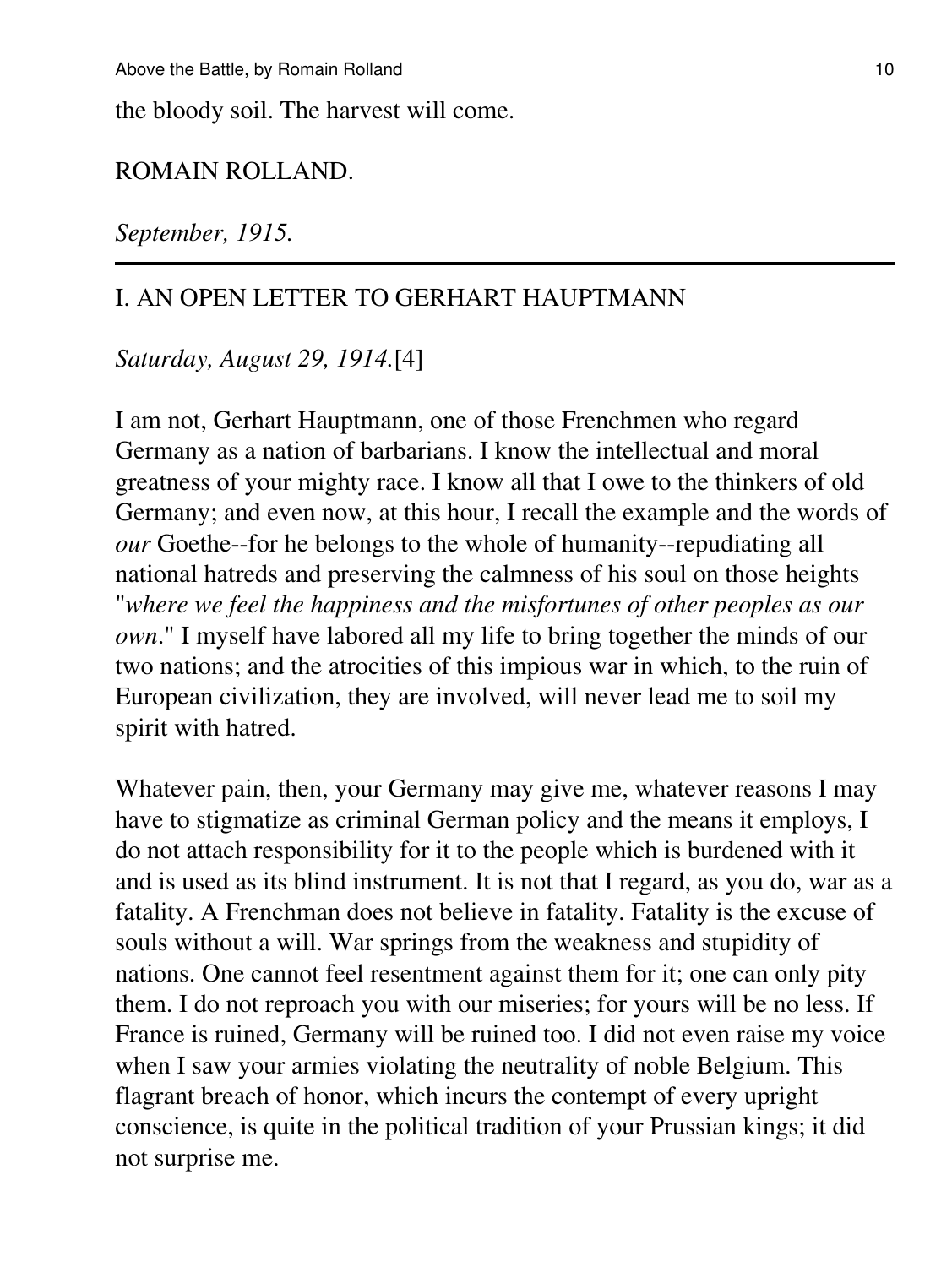But when I see the fury with which you are treating that magnanimous nation whose only crime has been to defend its independence and the cause of justice to the last, as you Germans yourselves did in 1813 ... that is too much! The world is revolted by it. Keep these savageries for us Frenchmen, your true enemies! But to wreak them against your victims, against this small, unhappy, innocent Belgian people ... how shameful is this!

And not content to fling yourselves on living Belgium, you wage war on the dead, on the glories of past ages. You bombard Malines, you burn Rubens, and Louvain is now no more than a heap of ashes--Louvain with its treasures of art and of science, the sacred town! What are you, then, Hauptmann, and by what name do you want us to call you now, since you repudiate the title of barbarians? Are you the grandsons of Goethe or of Attila? Are you making war on enemies or on the human spirit? Kill men if you like, but respect masterpieces. They are the patrimony of the human race. You, like all the rest of us, are its depositories; in pillaging it, as you do, you show yourselves unworthy of our great heritage, unworthy to take your place in that little European army which is civilization's guard of honor.

It is not to the opinion of the rest of the world that I address myself in challenging you, Hauptmann. In the name of our Europe, of which you have hitherto been one of the most illustrious champions, in the name of that civilization for which the greatest of men have striven all down the ages, in the name of the very honor of your Germanic race, Gerhart Hauptmann, I abjure you, I challenge you, you and the intellectuals of Germany, amongst whom I reckon so many friends, to protest with all your energy against this crime which is recoiling upon you.

If you fail to do this, you will prove one of two things: either that you approve what has been done--and in that case may the opinion of mankind crush you--or else that you are powerless to raise a protest against the Huns who command you. If this be so, by what title can you still claim, as you have claimed, that you fight for the cause of liberty and human progress? You are giving the world a proof that, incapable of defending the liberty of the world, you are even incapable of defending your own, and that the best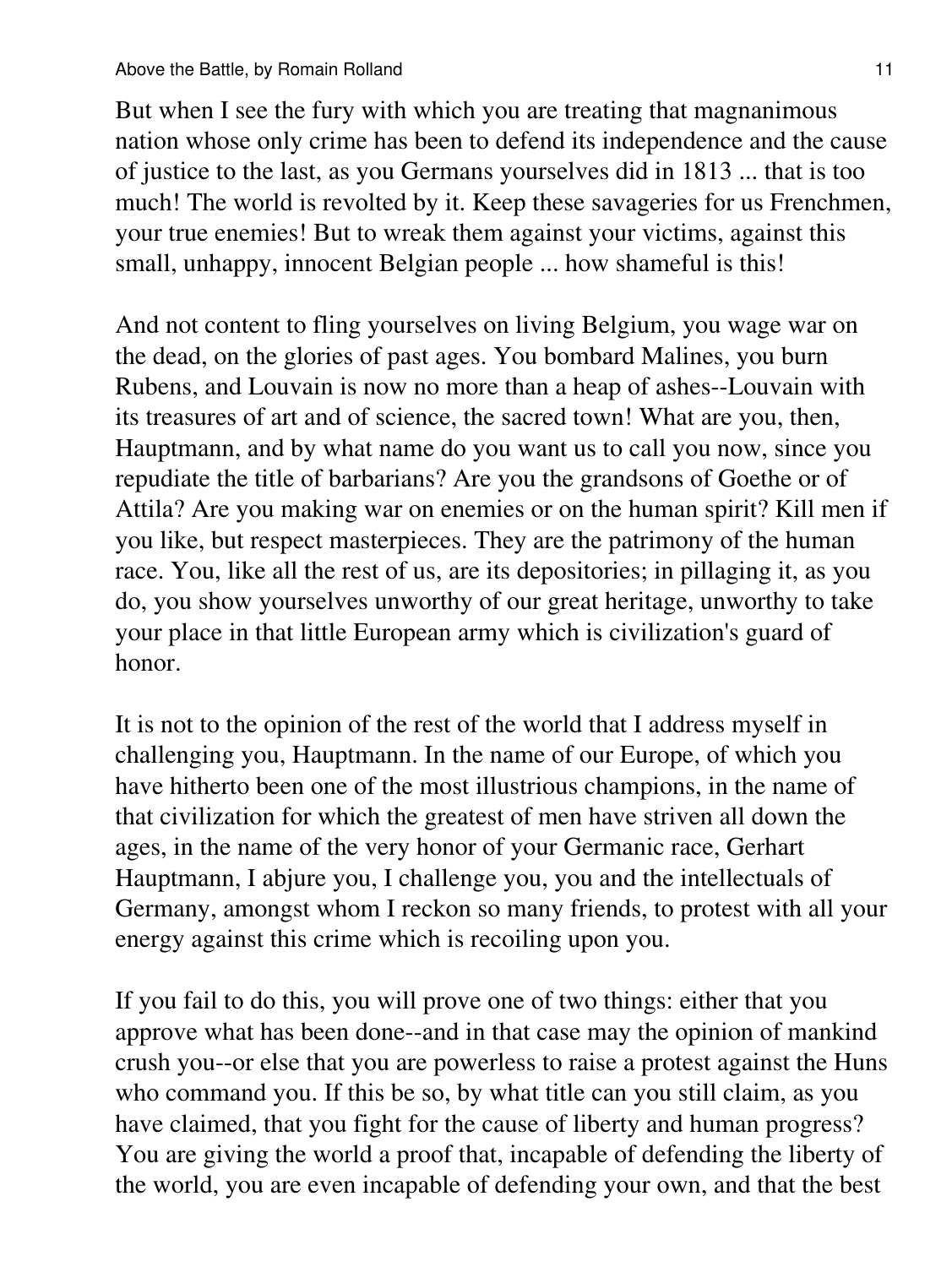Above the Battle, by Romain Rolland 12

of Germany is helpless beneath a vile despotism which mutilates masterpieces and murders the spirit of man.

I am expecting an answer from you, Hauptmann, an answer that may be an act. The opinion of Europe awaits it as I do. Think about it: at such a time silence itself is an act.

*Journal de Genève*, Wednesday, Sept. 2, 1914.

## II. PRO ARIS[5]

Among the many crimes of this infamous war which are all odious to us, why have we chosen for protest the crimes against things and not against men, the destruction of works and not of lives?

Many are surprised by this, and have even reproached us for it--as if we have not as much pity as they for the bodies and hearts of the thousands of victims who are crucified! Yet over the armies which fall, there flies the vision of their love, and of *la Patrie*, to which they sacrifice themselves--over these lives which are passing away passes the holy Ark of the art and thought of centuries, borne on their shoulders. The bearers can change. May the Ark be saved! To the élite of the world falls the task of guarding it. And since the common treasure is threatened, may they rise to protect it!

I am glad to think that in the Latin countries this sacred duty has always been regarded as paramount. Our France which bleeds with so many other wounds, has suffered nothing more cruel than the attack against her Parthenon, the Cathedral of Rheims, "Our Lady of France." Letters which I have received from sorely tried families, and from soldiers who for two months have borne every hardship, show me (and I am proud of it for them and for my people) that there was no burden heavier for them to bear. It is because we put spirit above flesh. Very different is the case of the German intellectuals, who, to my reproaches for the sacrilegious acts of their devastating armies, have all replied with one voice, "Perish every *chef-d'oeuvre* rather than one German soldier!"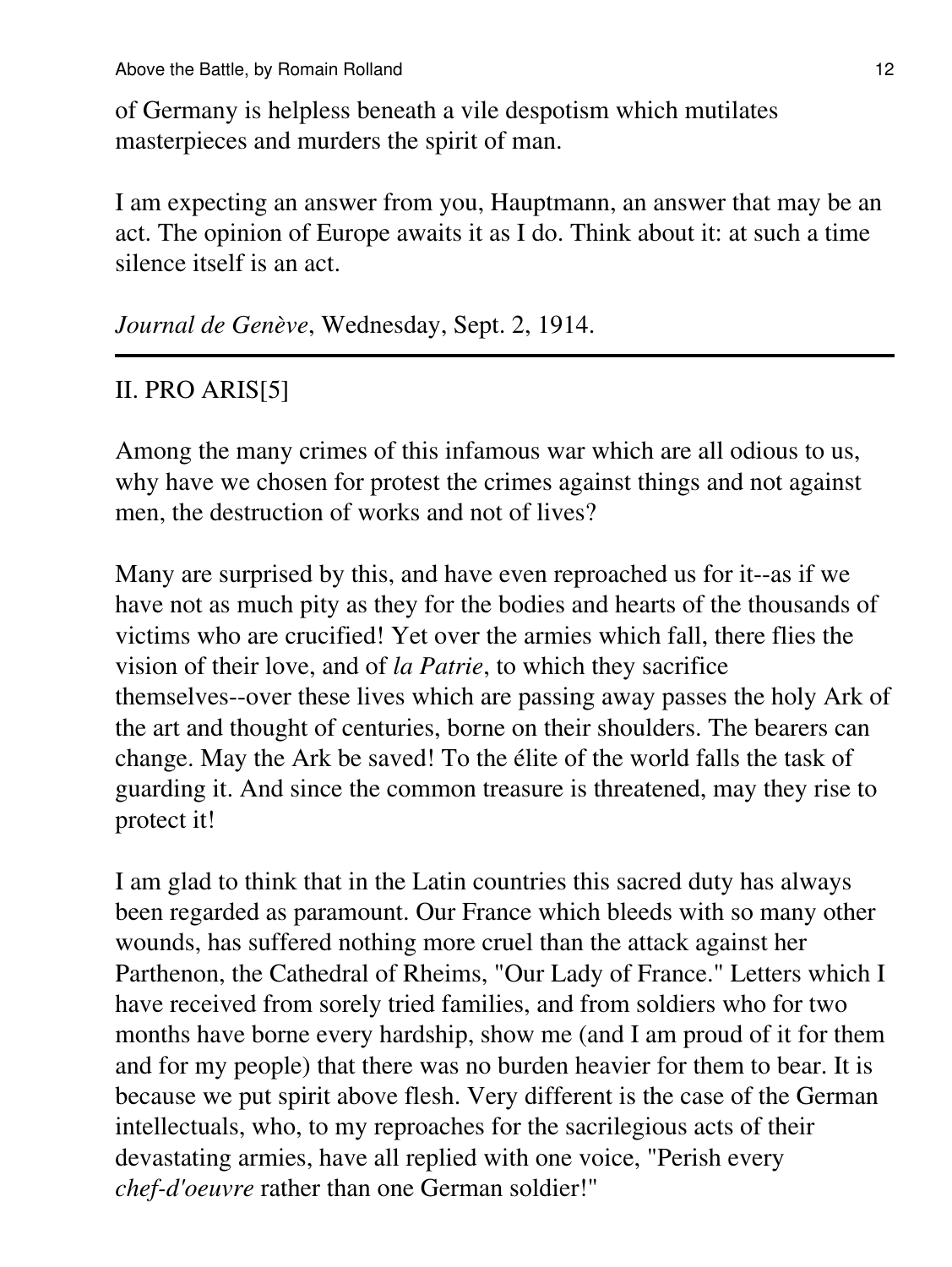A piece of architecture like Rheims is much more than one life; it is a people--whose centuries vibrate like a symphony in this organ of stone. It is their memories of joy, of glory, and of grief; their meditations, ironies, dreams. It is the tree of the race, whose roots plunge to the profoundest depths of its soil, and whose branches stretch with a sublime *élan* towards the sky. It is still more: its beauty which soars above the struggles of nations is the harmonious response made by the human race to the riddle of the world--this light of the spirit more necessary to souls than that of the sun.

Whoever destroys this work, murders more than a man; he murders the purest soul of a race. His crime is inexpiable, and Dante would have it punished with an eternal agony, eternally renewed. We who repudiate the vindictive spirit of so cruel a genius, do not hold a people responsible for the crimes of a few. The drama which unfolds itself before our eyes, and whose almost certain *dénouement* will be the crushing of the German hegemony, is enough for us.

What brings it home to us most nearly is that not one of those who constitute the moral and intellectual élite of Germany--that hundred noble spirits, and those thousands of brave hearts of which no great nation was ever destitute--not one really suspects the crimes of his Government; the atrocities committed in Flanders, in the north and in the east of France during the two or three first weeks of the war; or (one can safely wager) the voluntary devastations of the towns of Belgium and the ruin of Rheims. If they came to look at the reality, I know that many of them would weep with grief and shame; and of all the shortcomings of Prussian Imperialism, the worst and the vilest is to have concealed its crimes from its people. For by depriving them of the means of protesting against those crimes, it has involved them for ever in the responsibility; it has abused their magnificent devotion. The intellectuals, however, are also guilty. For if one admits that the brave men, who in every country tamely feed upon the news which their papers and their leaders give them for nourishment, allow themselves to be duped, one cannot pardon those whose duty it is to seek truth in the midst of error, and to know the value of interested witnesses and passionate hallucinations. Before bursting into the midst of this furious debate upon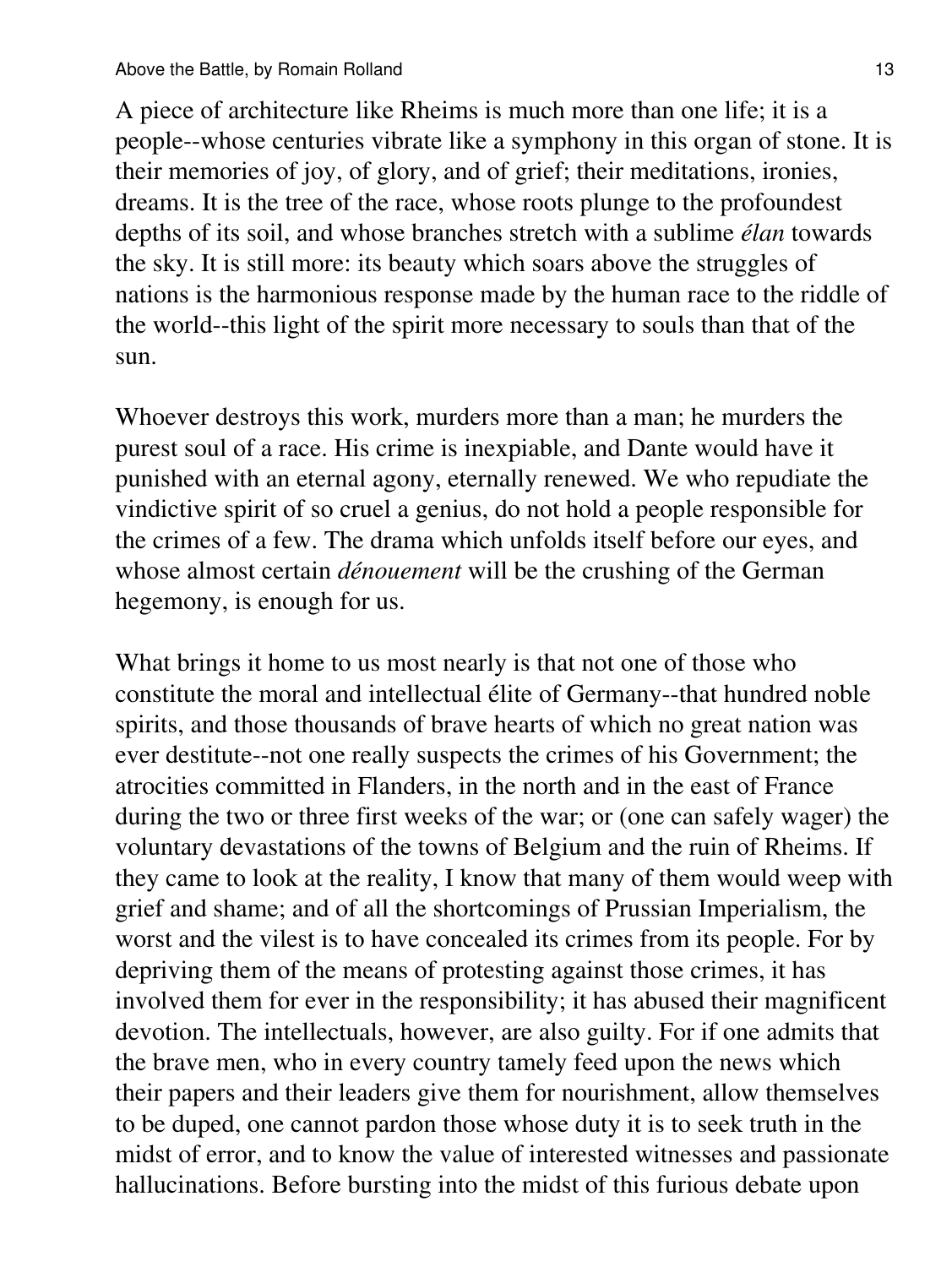which was staked the destruction of nations and of the treasures of the spirit, their first duty (a duty of loyalty as much as of common sense) should have been to consider the problems from both sides. By blind loyalty and culpable trustfulness they have rushed head foremost into the net which their Imperialism had spread. They believed that their first duty was, with their eyes closed, to defend the honor of their State against all accusation. They did not see that the noblest means of defending it was to disavow its faults and to cleanse their country of them....

I have awaited this virile disavowal from the proudest spirits of Germany, a disavowal which would have been ennobling instead of humiliating. The letter which I wrote to one of them, the day after the brutal voice of Wolff's Agency pompously proclaimed that there remained of Louvain no more than a heap of ashes, was received by the entire élite of Germany in a spirit of enmity. They did not understand that I offered them the chance of releasing Germany from the fetters of those crimes which its Empire was forging in its name. What did I ask of them? What did I ask of you all, finer spirits of Germany?--to express at least a courageous regret for the excesses committed, and to dare to remind unbridled power that even the Fatherland cannot save itself through crime, and that above its rights are those of the human spirit. I only asked for *one* voice--a *single* free voice.... None spoke. I heard only the clamor of herds, the pack of intellectuals giving tongue on the track whereon the hunter loosed them, and that insolent Manifesto, in which, without the slightest effort to justify its crimes, you have unanimously declared that they do not exist. And your theologians, your pastors, your court-preachers, have stated further that you are very just and that you thank God for having made you thus.... Race of Pharisees, what chastisement from on high shall scourge your sacrilegious pride!... Do you not suspect the evil which you have done to your own people? The megalomania, a menace to the world, of an Ostwald or an H. S. Chamberlain,[6] the criminal determination of ninety-three intellectuals not to wish to see the truth, will have cost Germany more than ten defeats.

How clumsy you are! I believe that of all your faults *maladresse* is the worst. You have not said one word since the beginning of this war which has not been more fatal for you than all the speeches of your adversaries. It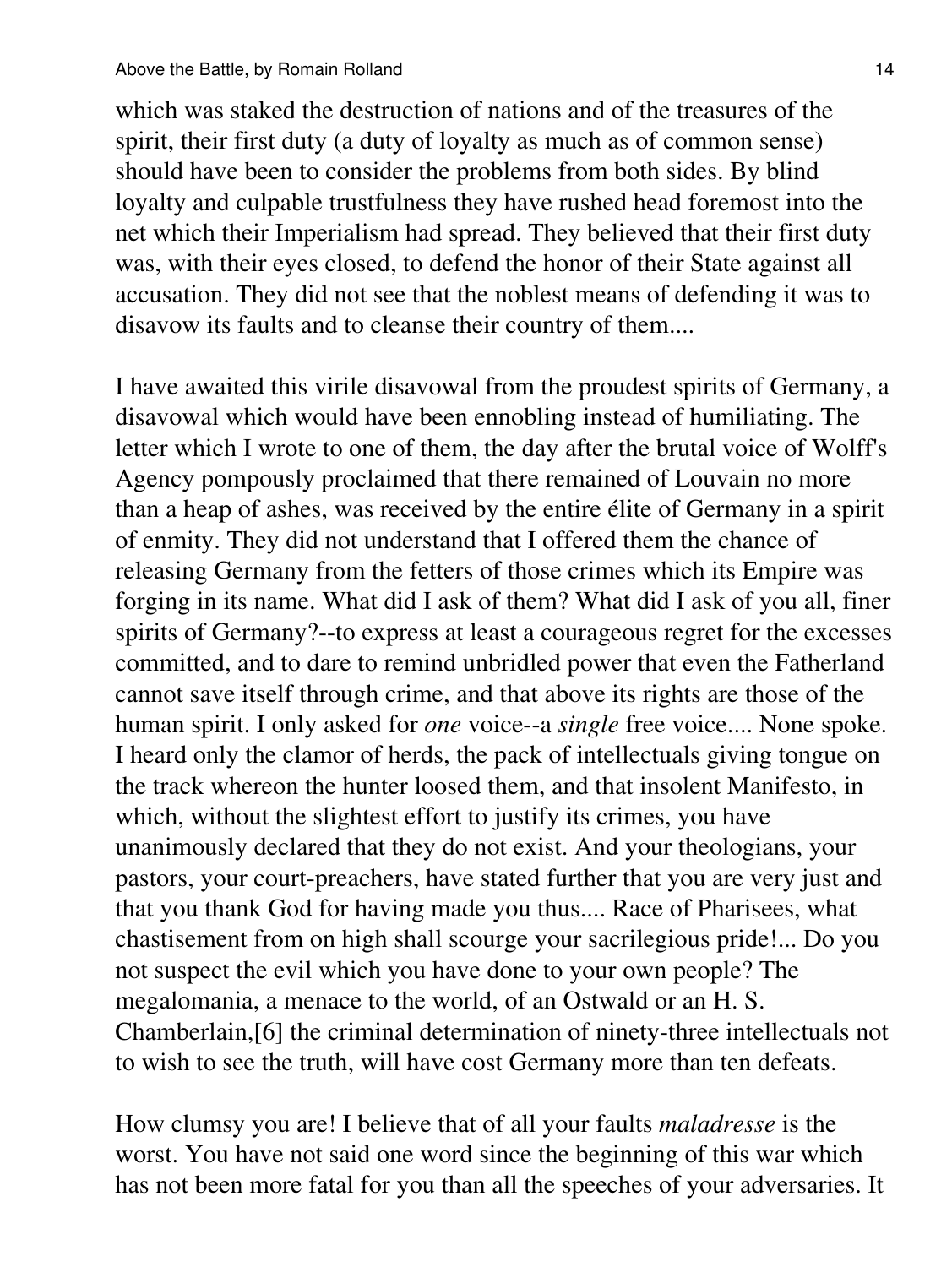is you who have light-heartedly furnished the proof or the argument of the worst accusations that have been brought against you; just as your official agencies, under the stupid illusion of terrorizing us, have been the first to launch emphatic recitals of your most sinister devastations. It is you, who when the most impartial of your adversaries were obliged, in fairness, to limit the responsibility of these acts to a few of your leaders and armies, have angrily claimed your share. It is you who the day after the destruction of Rheims, which, in your inmost hearts, should have dismayed the best amongst you, have boasted of it in imbecile pride, instead of trying to clear yourselves.[7] It is you, wretched creatures, you, representatives of the spirit, who have not ceased to extol force and to despise the weak, as if you did not know that the wheel of fortune turns, that this force one day will weigh afresh upon you, as in past ages, when your great men, at least, retained the consolation of not having yielded to it the sovereignty of the spirit and the sacred rights of Right!... What reproaches, what remorse are you heaping up for the future, O blind guides--you who are leading into the ditch your nation, which follows you like the stumbling blind men of Brueghel!

What poor arguments you have opposed to us for two months!

1. *War is war*, say you, that is to say without common measure with the rest of things, above morals and reason and all the limits of ordinary life, a kind of supernatural state before which one can only bow without discussion;

2. *Germany is Germany*, that is to say without common measure with the rest of nations. The laws which apply to others do not apply to her, and the rights which she arrogates to herself to violate Right appertain to her alone. Thus she can, without crime, tear up written promises, betray sworn oaths, violate the neutrality of peoples which she has pledged herself to defend. But she claims in return the right to find, in the nations which she outrages, "chivalrous adversaries," and that they should not be so, that they should dare to defend themselves by all the means and the arms that remain to them, she proclaims a crime!...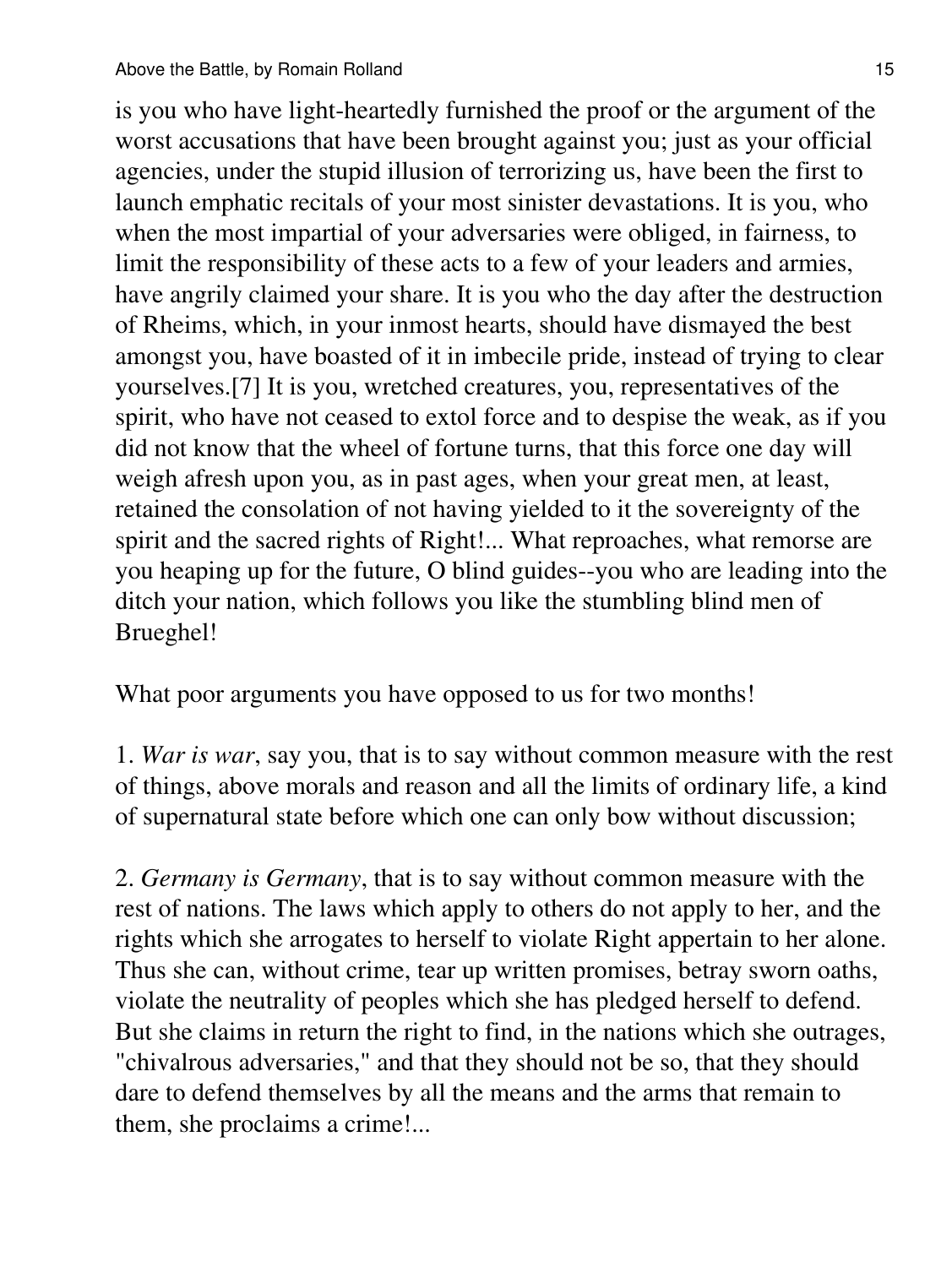One recognizes there indeed the interested teaching of your Prussian masters! Great minds of Germany, I do not doubt your sincerity, but you are no longer capable of seeing the truth. Prussian Imperialism has crushed down over your eyes and conscience, its spiked helmet.

"*Necessity knows no law.*" ... Here is the eleventh commandment, the message that you bring to the universe today, sons of Kant!... We have heard it more than once in history: it is the famous doctrine of Public Safety, mother of heroisms and crimes. Every nation has recourse to it in the hour of danger, but the greatest are those who defend against it their immortal soul. Fifteen years have passed since the famous trial which saw a single innocent man opposed to the force of the State. Fifteen years have passed since we French affronted and shattered the idol of public safety, when it threatened, as our Péguy says, "the eternal safety of France."

Listen to him, whom you have killed; listen to a hero of the French conscience, writers who have the keeping of the conscience of Germany.

"*Our enemies of that time*," wrote Charles Péguy, "*spoke the language of the* raison d'Etat, *of the temporal safety of the people and the race. But we, by a profound Christian movement, by a revolutionary effort, at unity with traditional Christianity, aimed at no less than attaining the heights of sacrifice, in our anxiety for the eternal salvation of this people. We did not wish to place France in the position of having committed the unpardonable sin.*"

You do not trouble yourselves about that, thinkers of Germany. You bravely give your blood to save the mortal life, but do not bother about the life eternal. It is a terrible moment, I grant. Your fatherland as ours struggles for its life, and I understand and admire the ecstasy of sacrifice which impels your youth, as ours, to make of its body a rampart against death. "To be or not to be," do you say? No, that is not enough. To be the great Germany, to be the great France, worthy of their past, and respecting one another even while fighting, that is what I wish. I should blush for victory if my France bought it at the price for which you will pay for your temporary success. Even while the battles are being fought upon the plains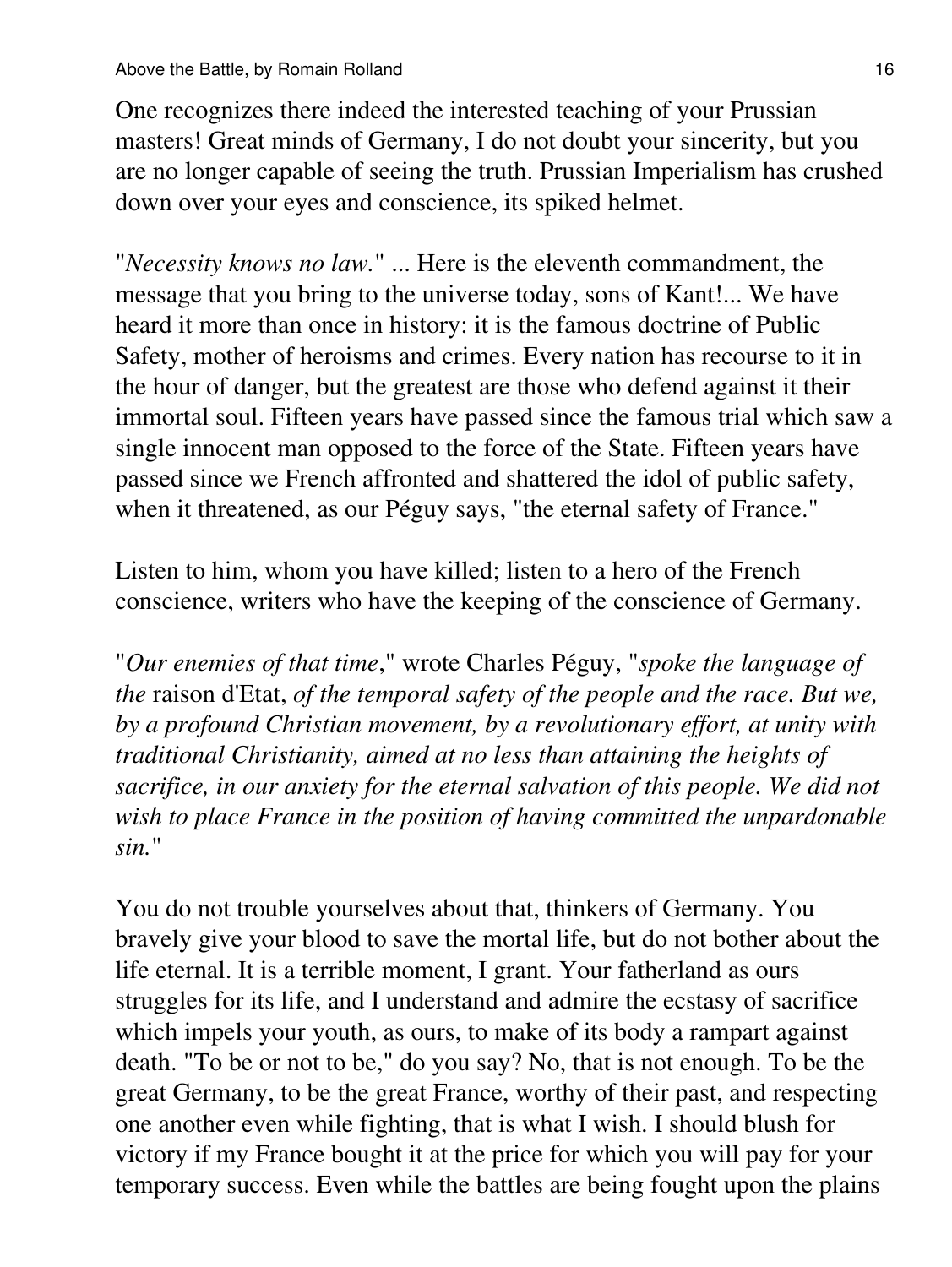of Belgium and amongst the chalky slopes of Champagne, another war is taking place upon the field of the spirit, and often victory below means defeat above. The conquest of Belgium, Malines, Louvain and Rheims, the carillons of Flanders, will sound a sadder knell in your history than the bells of Jena; and the conquered Belgians have robbed you of your glory. You know it. You are enraged because you know it. What is the good of vainly trying to deceive yourselves? Truth will be clear to you in the end. You have done your best to silence her--one day she will speak; she will speak by the mouth of one of your own in whom will be awakened the conscience of your race.... Oh, that he may soon appear and that we may hear his voice--the pure and noble voice of the redeemer who shall set you free! He who has lived in the intimacy of your old Germany, who has clasped her hand in the twisted streets of her heroic and sordid past, who has caught the breath of her centuries of trials and shames, remembers and waits: for he knows that even if she has never proved strong enough to bear victory without wavering, it is in her hours of trouble that she reforms herself, and her greatest geniuses are sons of sorrow.

## *September 1914.*

\* \* \* \* \*

Since these lines were written I have watched the birth of the anxiety which little by little is making its way into the consciences of the good people of Germany. First a secret doubt, kept under by a stubborn effort to believe the bad arguments collected by their Government to oppose it--documents fabricated to prove that Belgium had renounced her neutrality herself, false allegations (in vain repudiated four times by the French Government, by the Commander-in-Chief, by the Cardinal and the Archbishop, and by the Mayor of Rheims)--accusing the French of using the Cathedral of Rheims for military purposes. Lacking arguments, their system of defense is at times disconcerting in its naïveté.

"Is it possible," they say, "that we should be accused of wishing to destroy artistic monuments, we, the people above all others who venerate art, in whom is instilled this respect from infancy, who have the greatest number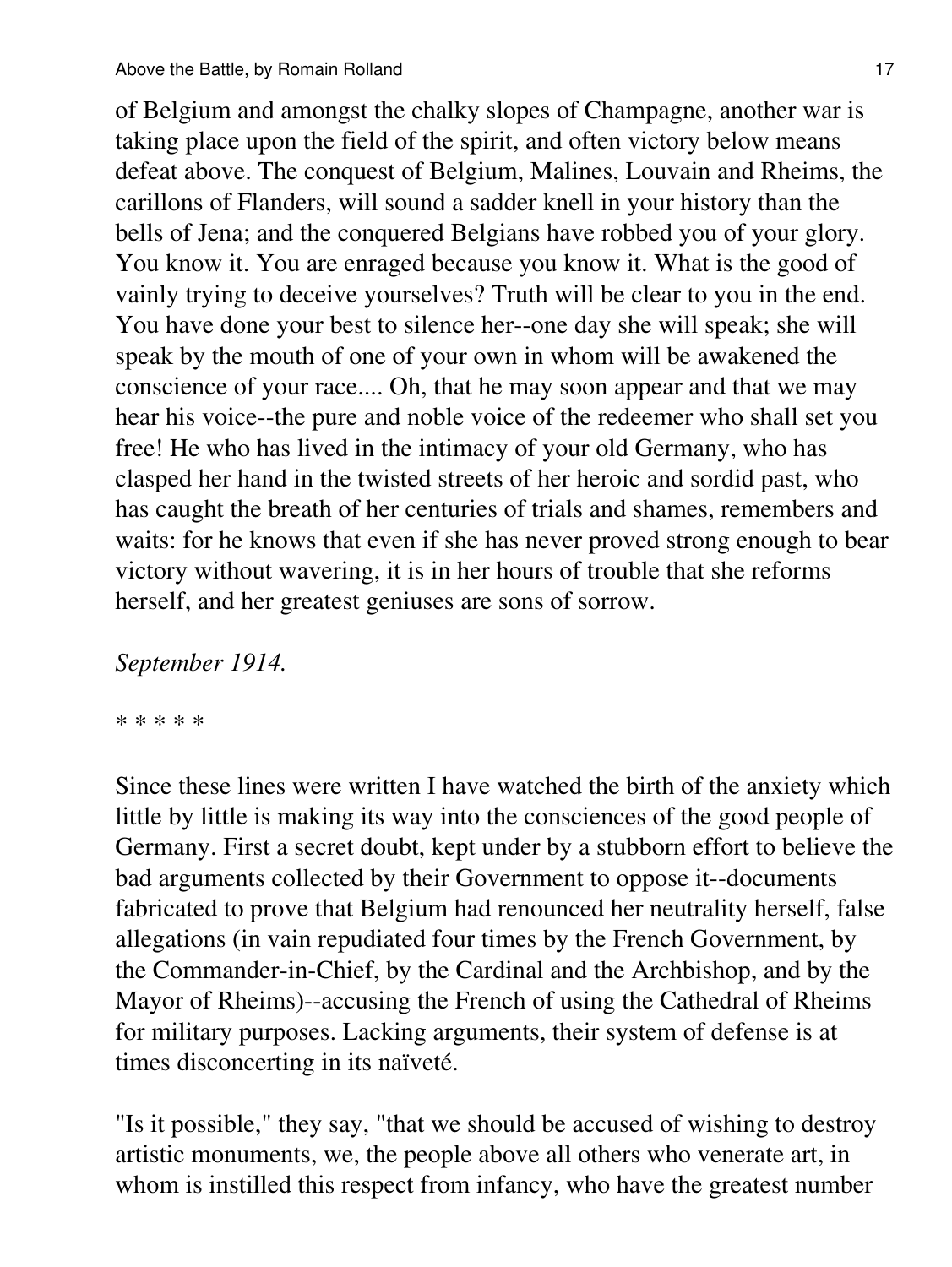of text books and historical collections of art and the longest list of lectures on æsthetics? Is it possible to accuse of the most barbarous actions the most humane, the most affectionate, and the most homely of peoples?"

The idea never strikes them that Germany is not constituted by a single race of men, and that besides the obedient masses who are born to obey, to respect the law--all the laws--there is the race which commands, which believes itself above all laws, and which makes and unmakes them in the name of force and necessity (*Not*....) It is this evil marriage of idealism and German force which leads to these disasters. The idealism proves to be a woman; a woman captive, who like so many worthy German wives, worships her lord and master, and refuses even to think that he could ever be wrong.

It is, however, necessary for the salvation of Germany that she should one day countenance the thought of divorce, or that the wife should have the courage to make her voice heard in the household. I already know several who are beginning to champion the rights of the spirit against force. Many a German voice has reached us lately in letters protesting against war and deploring with us the injustices which we deplore. I will not give their names in order not to compromise them. Not very long ago I told the "Fair"[8] which obstructed Paris that it was not France. I say today to the German Fair, "You are not the true Germany." There exists another Germany juster and more humane, whose ambition is not to dominate the world by force and guile, but to absorb in peace everything great in the thought of other races, and in return to reflect the harmony. With that Germany there is no dispute; we are not her enemies, we are the enemies of those who have almost succeeded in making the world forget that she still lives.

# *October 1914.*

Edition des *Cahiers Vaudois* 10 cahier, 1914 (Lausanne, C. Tarin).

# III. ABOVE THE BATTLE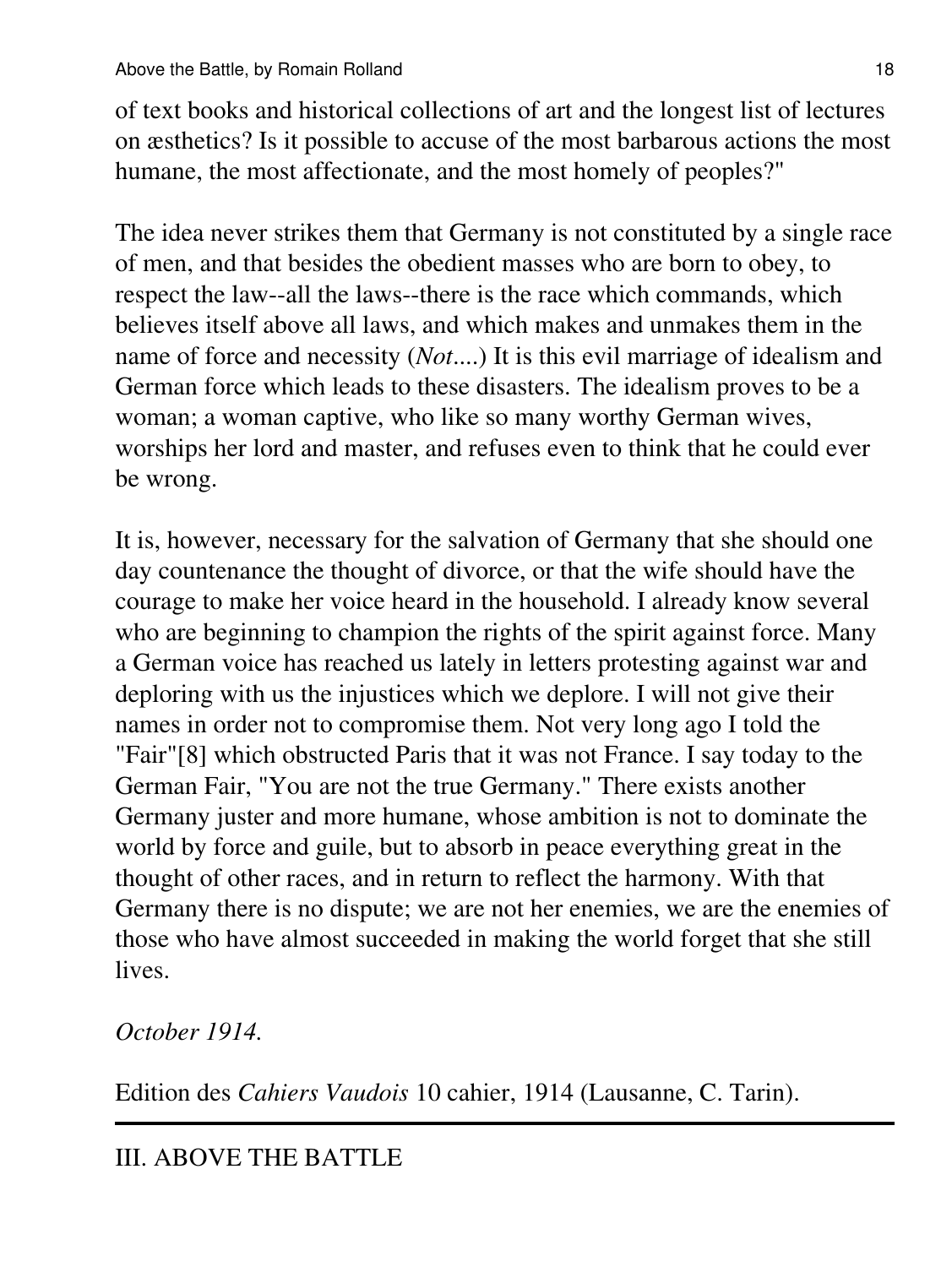O young men that shed your blood with so generous a joy for the starving earth! O heroism of the world! What a harvest for destruction to reap under this splendid summer sun! Young men of all nations, brought into conflict by a common ideal, making enemies of those who should be brothers; all of you, marching to your death, are dear to me.[9] Slavs, hastening to the aid of your race; Englishmen fighting for honor and right; intrepid Belgians who dared to oppose the Teutonic colossus, and defend against him the Thermopylæ of the West; Germans fighting to defend the philosophy and the birthplace of Kant against the Cossack avalanche; and you, above all, my young compatriots, in whom the generation of heroes of the Revolution lives again; you, who for years have confided your dreams to me, and now, on the verge of battle, bid me a sublime farewell.

Those years of scepticism and gay frivolity in which we in France grew up are avenged in you; your faith, which is ours, you protect from their poisonous influence; and with you that faith triumphs on the battlefield. "A war of revenge" is the cry. Yea! revenge indeed; but in no spirit of Chauvinism. The revenge of faith against all the egotisms of the senses and of the spirit--the surrender of self to eternal ideas.

One of the most powerful of the young French novelists--Corporal X.--writes to me:--

"What are our lives, our books, compared with the magnitude of the aim? The war of the Revolution against feudalism is beginning anew. The armies of the Republic will secure the triumph of democracy in Europe and complete the work of the Convention. We are fighting for more than our hearths and homes, for the awakening of liberty." Another of these young people, of noble spirit and pure heart, who will be, if he lives, the first art critic of our time--Lieutenant X.:--

"My friend, could you see our Army as I do, you would be thrilled with admiration for our people, for this noble race. An enthusiasm, like an outburst of the Marseillaise, thrills them; heroic, earnest, and even religious. I have seen the three divisions of my army corps set out; the men of active service first, young men of twenty marching with firm and rapid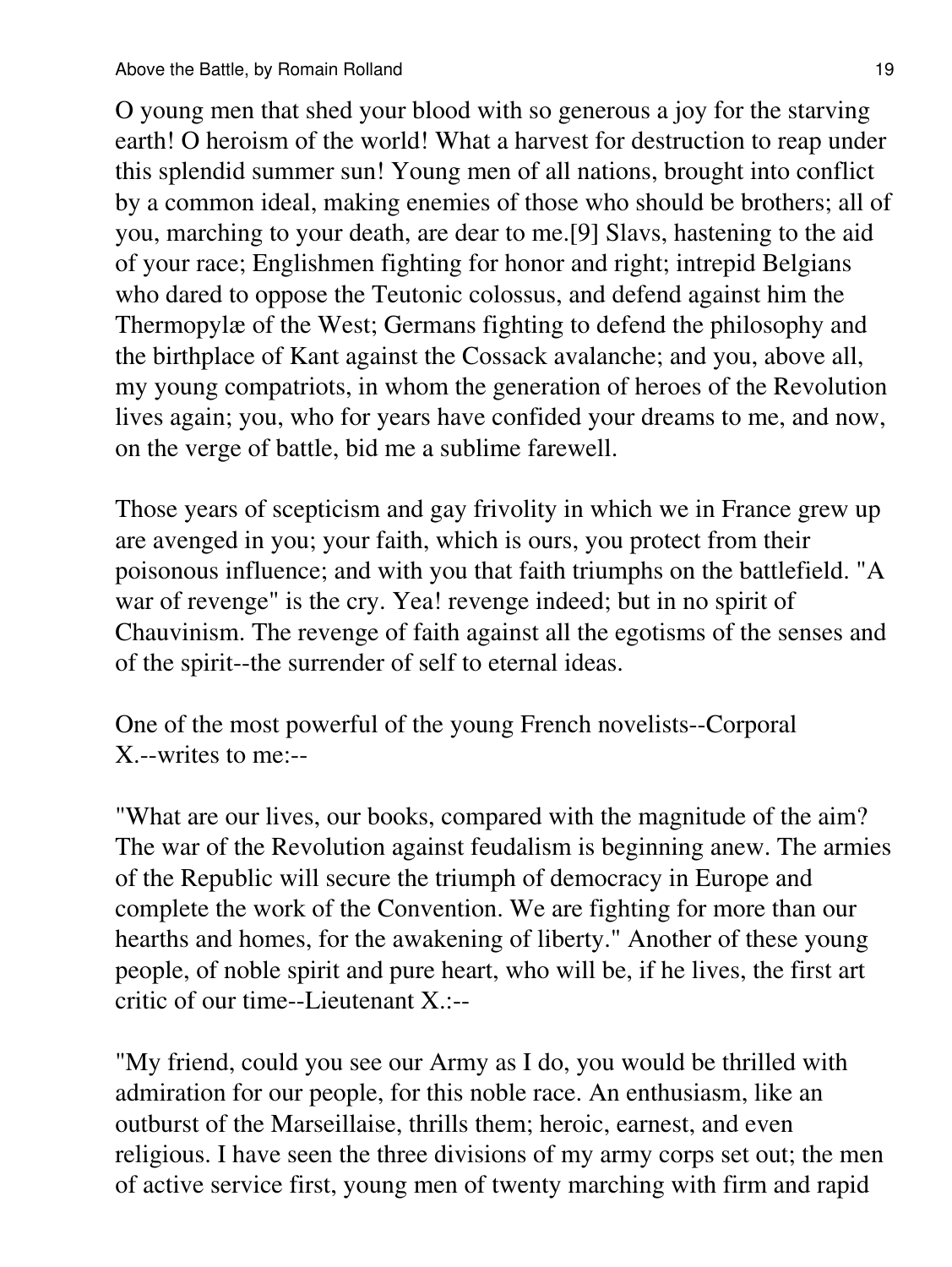steps, without a cry, without a gesture, like the ephebi of old calmly going to sacrifice. After them come the reserve, men of twenty-five to thirty years, more stalwart and more determined, who will reinforce the younger men and make them irresistible. We, the old men of forty, the fathers of families, are the base of the choir; and we too, I assure you, set out confidently, resolute and unwavering. I have no wish to die, but I can die now without regret; for I have lived through a fortnight, which would be cheap at the price of death, a fortnight which I had not dared to ask of fate. History will tell of us, for we are opening a new era in the world. We are dispelling the nightmare of the materialism of a mailed Germany and of armed peace. It will fade like a phantom before us; the world seems to breathe again. Reassure your Viennese friend,[10] France is not about to die; it is her resurrection which we see. For throughout history--Bouvines, the Crusades, Cathedrals, the Revolution--we remain the same, the knights-errant of the world, the paladins of God. I have lived long enough to see it fulfilled; and we who prophesied it twenty years ago to unbelieving ears may rejoice today."

O my friends, may nothing mar your joy! Whatever fate has in store, you have risen to the pinnacle of earthly life, and borne your country with you. And you will be victorious. Your self-sacrifice, your courage, your whole-hearted faith in your sacred cause, and the unshaken certainty that, in defending your invaded country, you are defending the liberty of the world--all this assures me of your victory, young armies of the Marne and Meuse, whose names are graven henceforth in history by the side of your elders of the Great Republic. Yet even had misfortune decreed that you should be vanquished, and with you France itself, no people could have aspired to a more noble death. It would have crowned the life of that great people of the Crusades--it would have been their supreme victory. Conquerors or conquered, living or dead, rejoice! As one of you said to me, embracing me on the terrible threshold: "A splendid thing it is to fight with clean hands and a pure heart, and to dispense divine justice with one's life."

You are doing your duty, but have others done theirs? Let us be bold and proclaim the truth to the elders of these young men, to their moral guides, to their religious and secular leaders, to the Churches, the great thinkers, the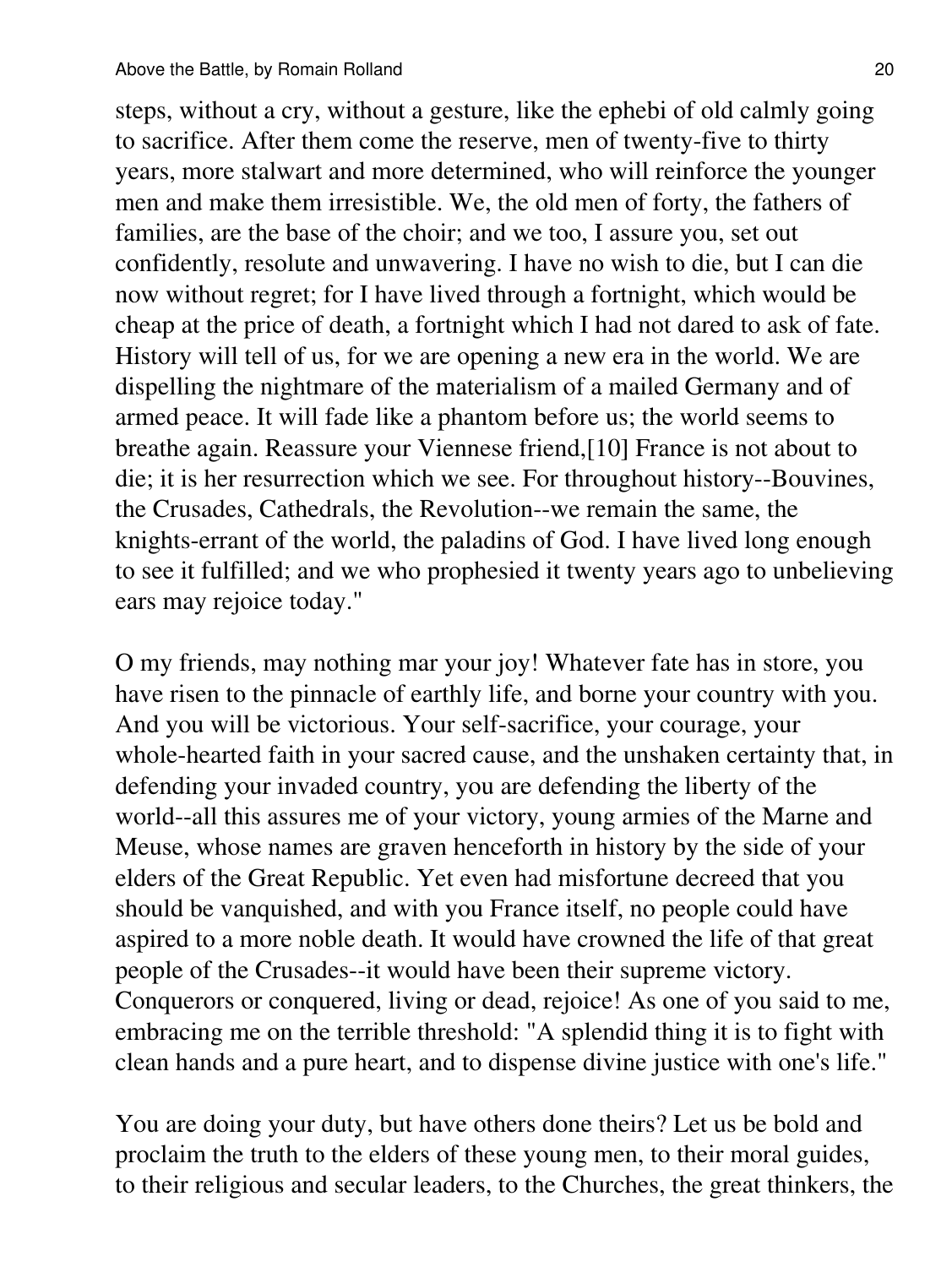leaders of socialism; these living riches, these treasures of heroism you held in your hands; for what are you squandering them? What ideal have you held up to the devotion of these youths so eager to sacrifice themselves? Their mutual slaughter! A European war! A sacrilegious conflict which shows a maddened Europe ascending its funeral pyre, and, like Hercules, destroying itself with its own hands!

And thus the three greatest nations of the West, the guardians of civilization, rush headlong to their ruin, calling in to their aid Cossacks, Turks, Japanese, Cingalese, Soudanese, Senegalese, Moroccans, Egyptians, Sikhs and Sepoys--barbarians from the poles and those from the equator, souls and bodies of all colors.[11] It is as if the four quarters of the Roman Empire at the time of the Tetrarchy had called upon the barbarians of the whole universe to devour each other.

Is our civilization so solid that you do not fear to shake the pillars on which it rests? Can you not see that all falls in upon you if one column be shattered? Could you not have learned if not to love one another, at least to tolerate the great virtues and the great vices of each other? Was it not your duty to attempt--you have never attempted it in sincerity--to settle amicably the questions which divided you, the problem of peoples annexed against their will, the equitable division of productive labor and the riches of the world? Must the stronger forever darken the others with the shadow of his pride, and the others forever unite to dissipate it? Is there no end to this bloody and puerile sport, in which the partners change about from century to century--no end, until the whole of humanity is exhausted thereby?

The rulers who are the criminal authors of these wars dare not accept the responsibility for them. Each one by underhand means seeks to lay the blame at the door of his adversary. The peoples who obey them submissively resign themselves with the thought that a power higher than mankind has ordered it thus. Again the venerable refrain is heard: "The fatality of war is stronger than our wills." The old refrain of the herd that makes a god of its feebleness and bows down before him. Man has invented fate, that he may make it responsible for the disorders of the universe, those disorders which it was his duty to regulate. There is no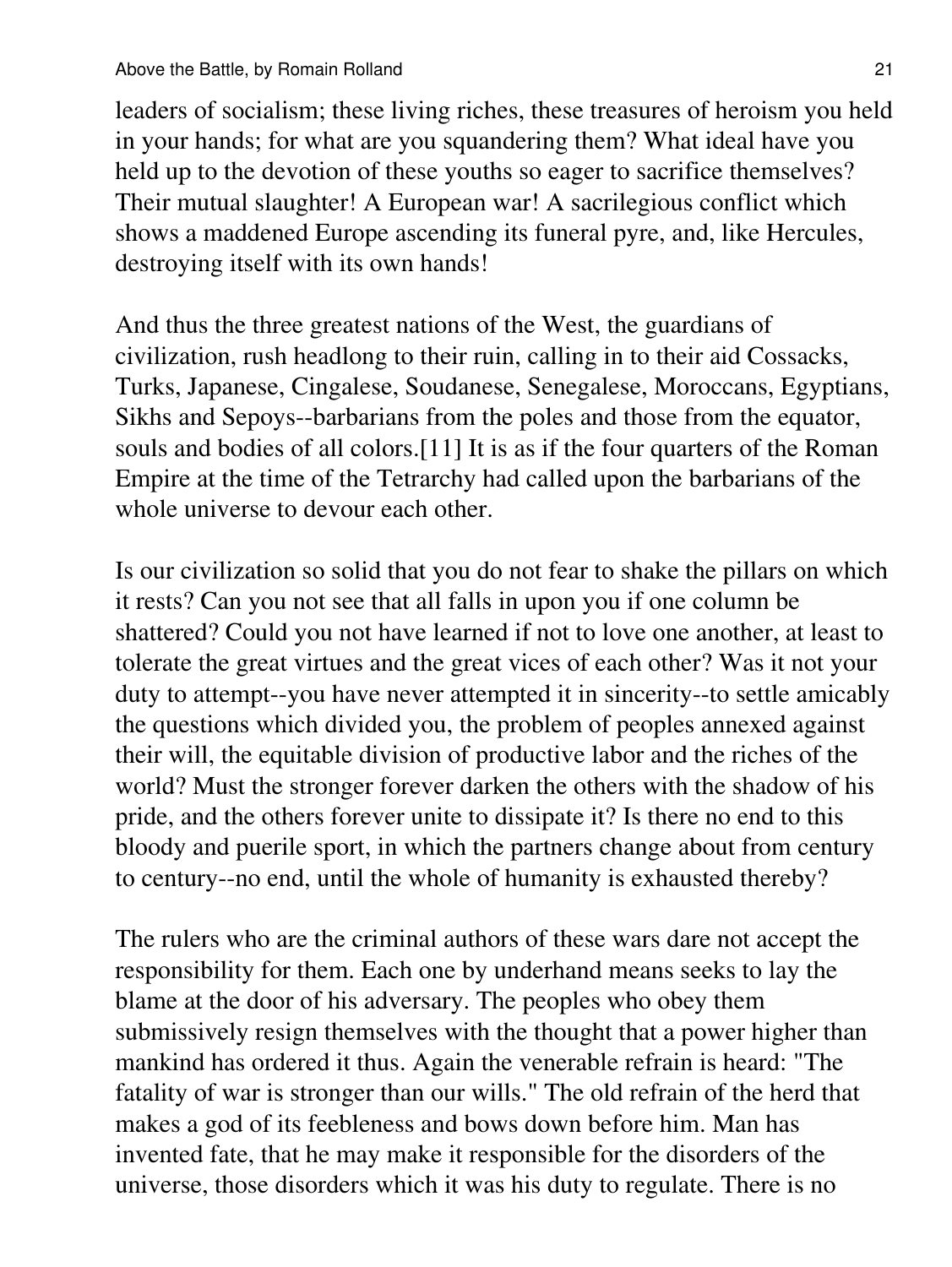fatality! The only fatality is what we desire; and more often, too, what we do not desire enough. Let each now repeat his *mea culpa*. The leaders of thought, the Church, the Labor Parties did not desire war ... That may be.... What then did they do to prevent it? What are they doing to put an end to it? They are stirring up the bonfire, each one bringing his faggot.

The most striking feature in this monstrous epic, the fact without precedent, is the unanimity for war in each of the nations engaged. An epidemic of homicidal fury, which started in Tokio ten years ago, has spread like a wave and overflowed the whole world. None has resisted it; no high thought has succeeded in keeping out of the reach of this scourge. A sort of demoniacal irony broods over this conflict of the nations, from which, whatever its result, only a mutilated Europe can emerge. For it is not racial passion alone which is hurling millions of men blindly one against another, so that not even neutral countries remain free of the dangerous thrill, but all the forces of the spirit, of reason, of faith, of poetry, and of science, all have placed themselves at the disposal of the armies in every state. There is not one amongst the leaders of thought in each country who does not proclaim with conviction that the cause of his people is the cause of God, the cause of liberty and of human progress. And I, too, proclaim it.

Strange combats are being waged between metaphysicians, poets, historians--Eucken against Bergson; Hauptmann against Maeterlinck; Rolland against Hauptmann; Wells against Bernard Shaw. Kipling and D'Annunzio, Dehmel and de Régnier sing war hymns, Barrès and Maeterlinck chant paeans of hatred. Between a fugue of Bach and the organ which thunders *Deutschland über Alles*, Wundt, the aged philosopher of eighty-two, calls with his quavering voice, the students of Leipzig to the holy war. And each nation hurls at the other the name "Barbarians."

The academy of moral science, in the person of its president, Bergson, declares the struggle undertaken against Germany to be "*the struggle of civilization itself against barbarism*." German history replies with the voice of Karl Lamprecht that "*this is a war between Germanism and barbarism and the present conflict is the logical successor of those against the Huns and Turks in which Germany has been engaged throughout the ages.*"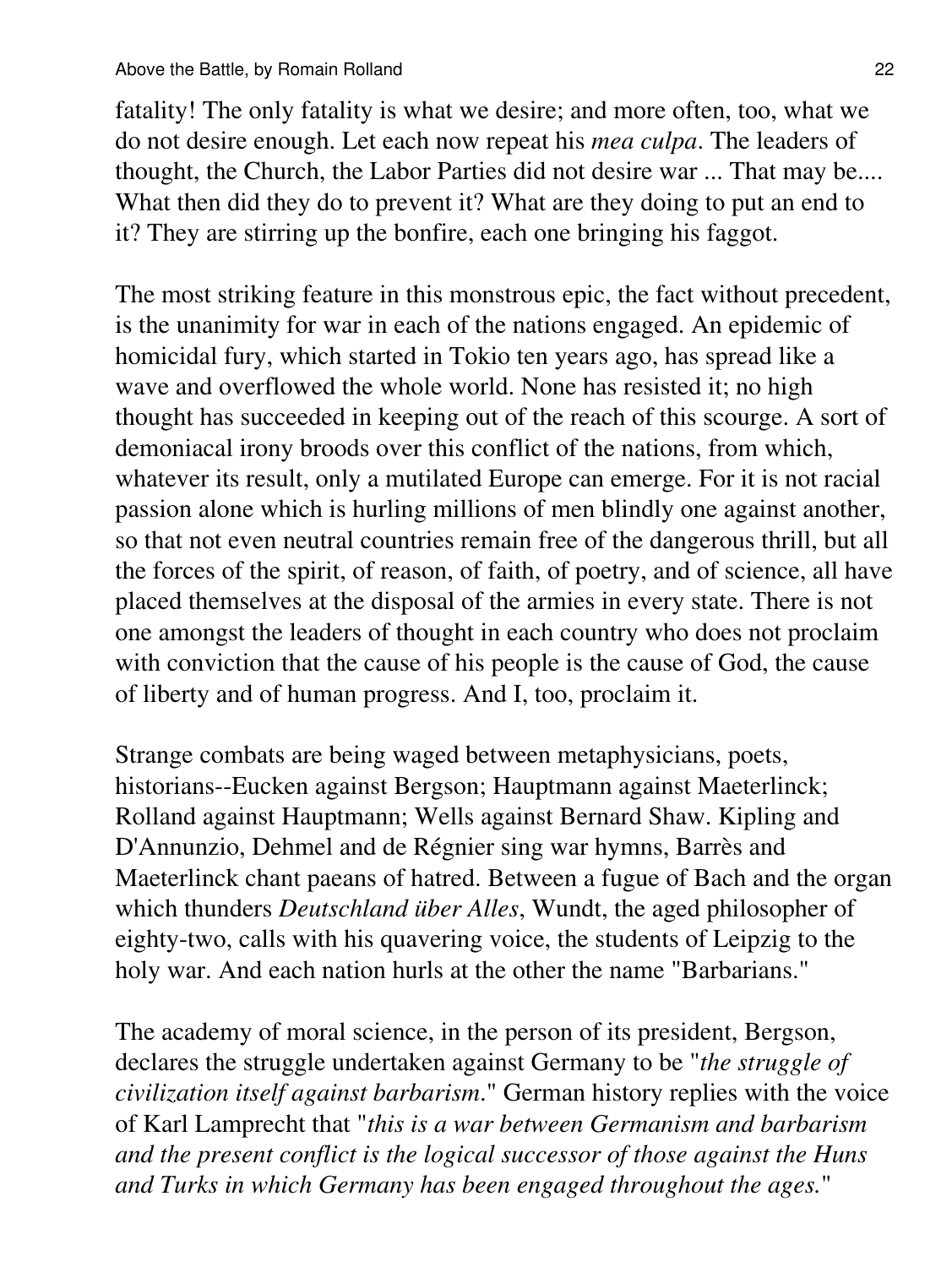#### Above the Battle, by Romain Rolland 23

Science, following history into the lists, proclaims through E. Perrier, director of the Museum, member of the Academy of Sciences, that the Prussians do not belong to the Aryan race, but are descended in direct line from the men of the Stone Age called Allophyles, and adds, "*the modern skull, resembling by its base, the best index of the strength of the appetites, the skull of the fossilized man in the Chapelle-aux-Saints most nearly, is none other than that of Prince Bismarck!*"

But the two moral forces whose weakness this contagious war shows up most clearly are Christianity and Socialism. These rival apostles of religious and secular internationalism have suddenly developed into the most ardent of nationalists. Hervé is eager to die for the standard of Austerlitz. The German socialists, pure trustees of the pure doctrine, support this bill of credit for the war in the Reichstag. They place themselves at the disposal of the Prussian minister, who uses their journals to spread abroad his lies, even into the barracks, and sends them as secret agents to attempt to pervert Italy. It was believed for the honor of their cause for a moment that two or three of them had been shot rather than take arms against their brothers. Indignant, they protest; they are all marching under arms! Liebknecht, forsooth, did not die for the cause of socialism;[12] but Frank, the principal champion of the Franco-German union, fell under French fire, fighting in the cause of militarism. These men have courage to die for the faith of others; they have no courage to die for their own.

As for the representatives of the Prince of Peace--priests, pastors, bishops--they go into battle in their thousands, to carry out, musket in hand, the Divine commands: *Thou shalt not kill*, and *Love one another*. Each bulletin of victory, whether it be German, Austrian, or Russian, gives thanks to the great captain God--*unser alter Gott, notre Dieu*--as William II or M. Arthur Meyer says. For each has his own God, and each God, whether old or young, has his Levites to defend him and destroy the God of the others.

Twenty thousand French priests are marching with the colors; Jesuits offer their services to the German armies; cardinals issue warlike mandates; and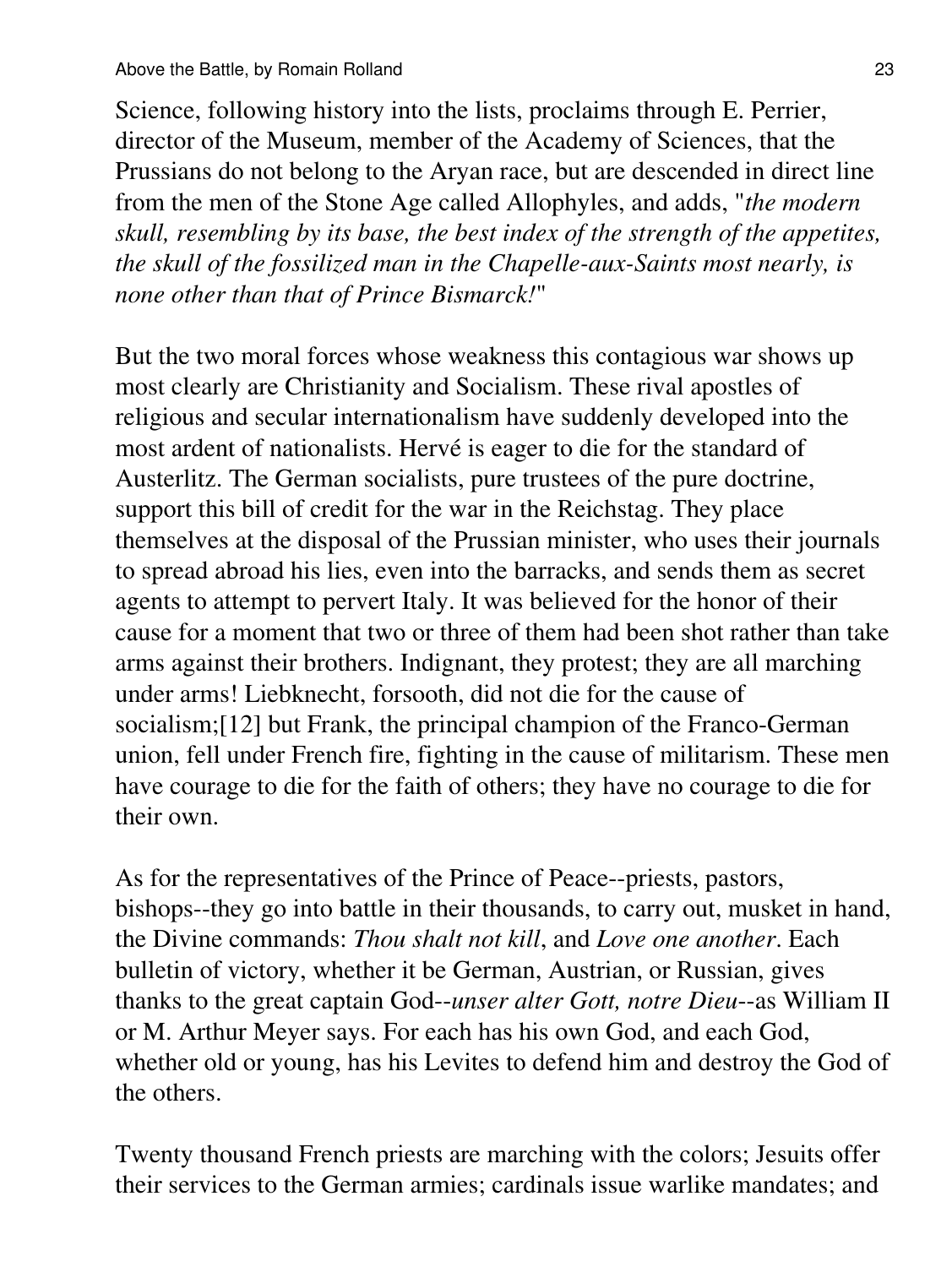the Serb bishops of Hungary incite their faithful flocks to fight against their brothers in Greater Serbia. The newspapers report, with no expressions of astonishment, the paradoxical scene at the railway station at Pisa, where the Italian socialists cheered the young ordinands who were rejoining their regiments, all singing the Marseillaise together. So strong the cyclone that sweeps them all before it; so feeble the men it encounters on its career--and I am amongst them....

Come, friends! Let us make a stand! Can we not resist this contagion, whatever its nature and virulence be--whether moral epidemic or cosmic force? Do we not fight against the plague, and strive even to repair the disaster caused by an earthquake? Or must we bow ourselves before it, agreeing with Luzzatti in his famous article[13] that "*In the universal disaster, the nations triumph*"? Shall we say with him that it is good and reasonable that "the demon of international war, which mows down thousands of beings, should be let loose," so that the great and simple truth, "love of our country," be understood? It would seem, then, that love of our country can flourish only through the hatred of other countries and the massacre of those who sacrifice themselves in the defense of them. There is in this theory a ferocious absurdity, a Neronian dilettantism which repels me to the very depths of my being. No! Love of my country does not demand that I shall hate and slay those noble and faithful souls who also love theirs, but rather that I should honor them and seek to unite with them for our common good.

You Christians will say--and in this you seek consolation for having betrayed your Master's orders--that war exalts the virtue of sacrifice. And it is true that war has the privilege of bringing out the genius of the race in the most commonplace of hearts. It purges away, in its bath of blood, all dross and impurity; it tempers the metal of the soul of a niggardly peasant, of a timorous citizen; it can make a hero of Valmy. But is there no better employment for the devotion of one people than the devastation of another? Can we not sacrifice ourselves without sacrificing our neighbors also? I know well, poor souls, that many of you are more willing to offer your blood than to spill that of others.... But what a fundamental weakness! Confess, then, that you who are undismayed by bullets and shrapnel yet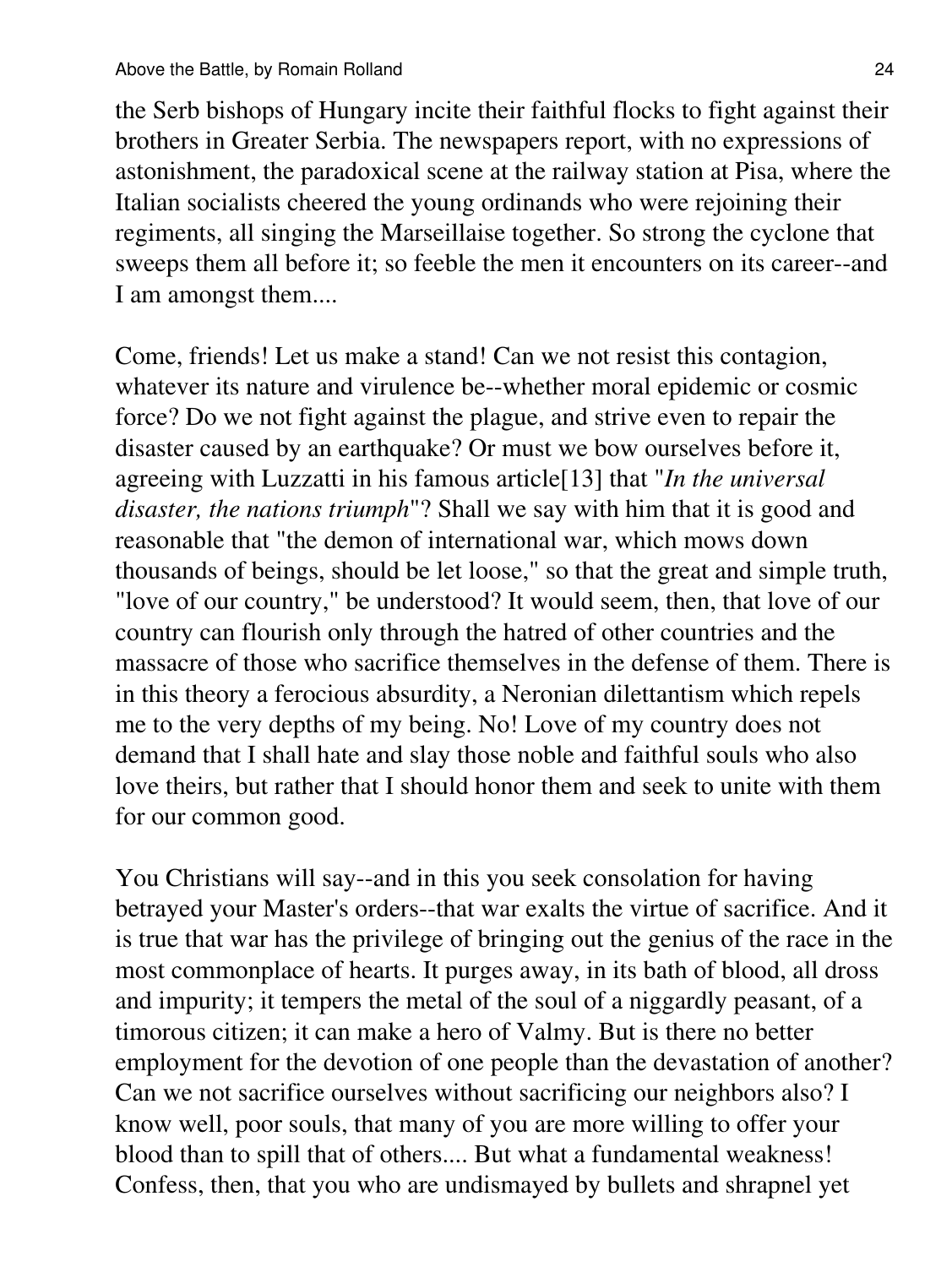tremble before the dictates of racial frenzy--that Moloch that stands higher than the Church of Christ--the jealous pride of race. You Christians of today would not have refused to sacrifice to the gods of Imperial Rome; you are not capable of such courage! Your Pope Pius X died of grief to see the outbreak of this war--so it is said. And not without reason. The Jupiter of the Vatican who hurled thunderbolts upon those inoffensive priests who believed in the noble chimera of modernism--what did he do against those princes and those criminal rulers whose measureless ambition has given the world over to misery and death? May God inspire the new Pontiff who has just ascended the throne of St. Peter, with words and deeds which will cleanse the Church from the stain of this silence.

As for you socialists who on both sides claim to be defending liberty against tyranny--French liberty against the Kaiser, German liberty against the Czar, is it a question of defending one despotism against another? Unite and attack both.

There was no reason for war between the Western nations; French, English, and German, we are all brothers and do not hate one another. The war-preaching press is envenomed by a minority, a minority vitally interested in maintaining these hatreds; but our peoples, I know, ask for peace and liberty and that alone. The real tragedy, to one situated in the midst of the conflict and able to look down from the high plateaus of Switzerland into all the hostile camps, is the patent fact that actually each of the nations is being menaced in its dearest possessions--in its honor, its independence, its life. Who has brought these plagues upon them? Brought them to the desperate alternative of overwhelming their adversary or dying? None other than their governments, and above all, in my opinion, the three great culprits, the three rapacious eagles, the three empires, the tortuous policy of the house of Austria, the ravenous greed of Czarism, the brutality of Prussia. The worst enemy of each nation is not without, but within its frontiers, and none has the courage to fight against it. It is the monster of a hundred heads, the monster named Imperialism, the will to pride and domination, which seeks to absorb all, or subdue all, or break all, and will suffer no greatness except itself. For the Western nations Prussian imperialism is the most dangerous. Its hand uplifted in menace against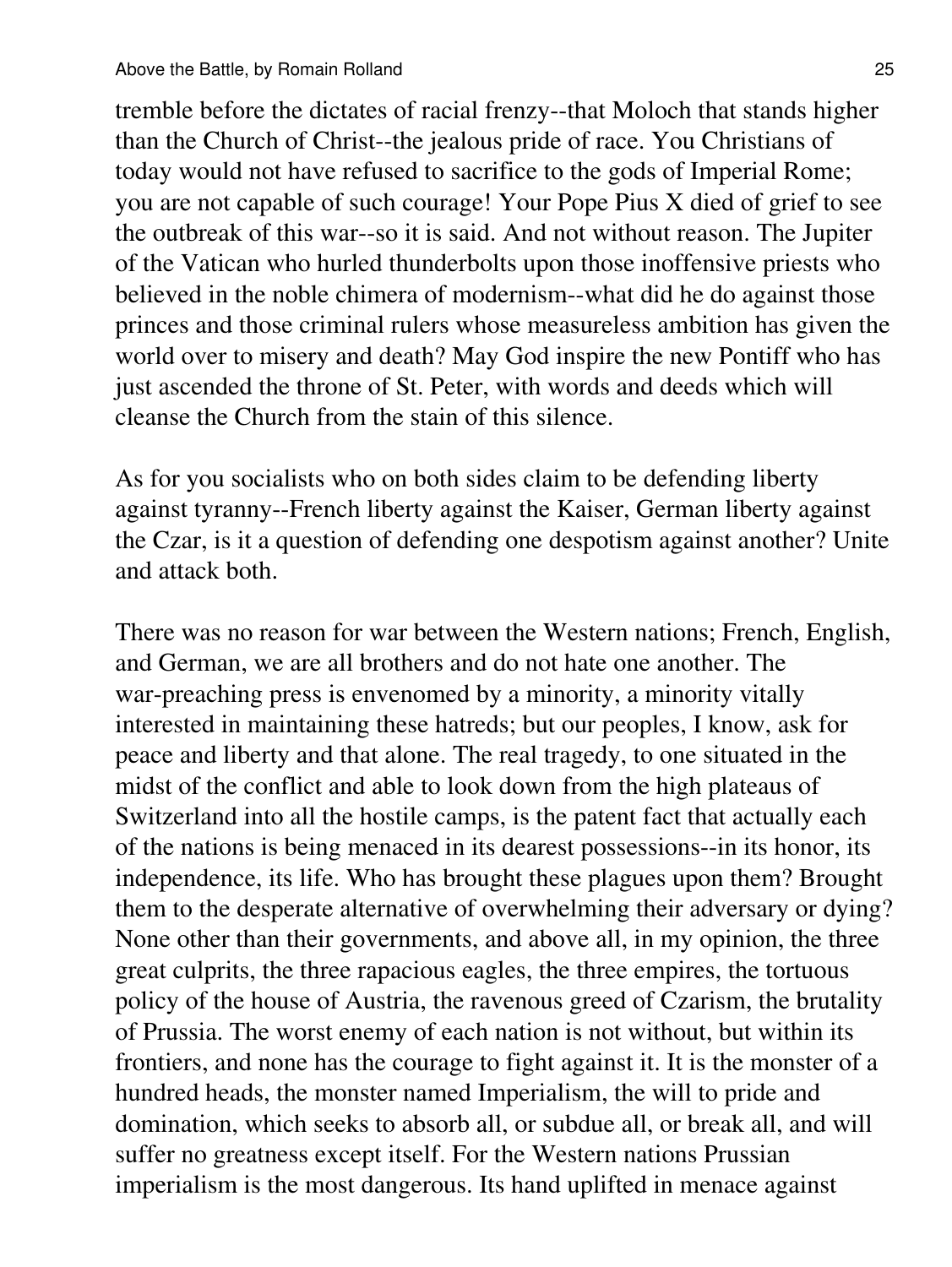Europe has forced us to join in arms against this outcome of a military and feudal caste, which is the curse not only of the rest of the world but also of Germany itself, whose thought it has subtly poisoned. We must destroy this first: but not this alone; the Russian autocracy too will have its turn. Every nation to a greater or less extent has an imperialism of its own, and whether it be military, financial, feudal, republican, social, or intellectual, it is always the octopus sucking the best blood of Europe. Let the free men of all the countries of Europe when this war is over take up again the motto of Voltaire: "*Ecrasons l'infâme!*"

When the war is over! The evil is done now, the torrent let loose and we cannot force it back into its channel unaided. Moreover crimes have been committed against right, attacks on the liberties of peoples and on the sacred treasuries of thought, which must and will be expiated. Europe cannot pass over unheeded the violence done to the noble Belgian people, the devastation of Malines and Louvain, sacked by modern Tillys.... But in the name of heaven let not these crimes be expiated by similar crimes! Let not the hideous words "vengeance" and "retaliation" be heard; for a great nation does not revenge itself, it re-establishes justice. But let those in whose hands lies the execution of justice show themselves worthy of her to the end.

It is our duty to keep this before them; nor will we be passive and wait for the fury of this conflict to spend itself. Such conduct would be unworthy of us who have such a task before us.

Our first duty, then, all over the world, is to insist on the formation of a moral High Court, a tribunal of consciences, to watch and pass impartial judgment on any violations of the laws of nations. And since committees of inquiry formed by belligerents themselves would be always suspect, the neutral countries of the old and new world must take the initiative, and form a tribunal such as was suggested by Mr. Prenant,[14] professor of medicine at Paris, and taken up enthusiastically by M. Paul Seippel in the *Journal de Genève*.[15]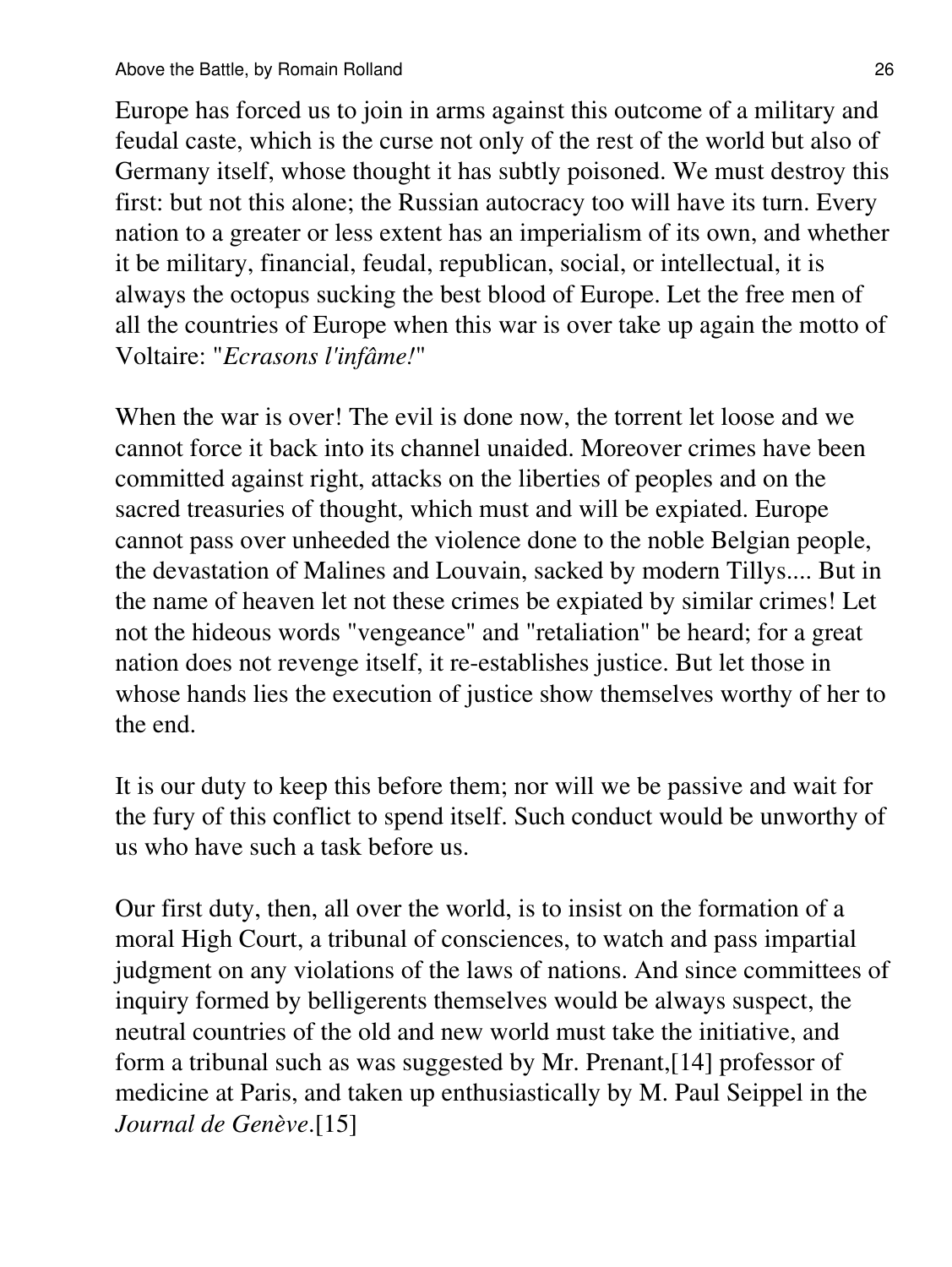"They should produce men of some worldly authority, and of proved civic morality to act as a commission of inquiry, and to follow the armies at a little distance. Such an organization would complete and solidify the Hague Court, and prepare indisputable documents for the necessary work of justice...."

The neutral countries are too much effaced. Confronted by unbridled force they are inclined to believe that opinion is defeated in advance, and the majority of thinkers in all countries share their pessimism. There is a lack of courage here as well as of clear thinking. For just at this time the power of opinion is immense. The most despotic of governments, even though marching to victory, trembles before public opinion and seeks to court it. Nothing shows this more clearly than the efforts of both parties engaged in war, of their ministers, chancellors, sovereigns, of the Kaiser himself turned journalist, to justify their own crimes, and denounce the crimes of their adversary at the invisible tribunal of humanity. Let this invisible tribunal be seen at last, let us venture to constitute it. Ye know not your moral power, O ye of little faith! If there be a risk, will you not take it for the honor of humanity? What is the value of life when you have saved it at the price of all that is worth living for?...

# *Et propter vitam, vivendi perdere causas*....

But for us, the artists and poets, priests and thinkers of all countries, remains another task. Even in time of war it remains a crime for finer spirits to compromise the integrity of their thought; it is shameful to see it serving the passion of a puerile, monstrous policy of race, a policy scientifically absurd--since no country possesses a race wholly pure. Such a policy, as Renan points out in his beautiful letter to Strauss,[16] "*can only lead to zoological wars, wars of extermination, similar to those in which various species of rodents and carnivorous beasts fight for their existence. This would be the end of that fertile admixture called humanity, composed as it is of such various necessary elements.*" Humanity is a symphony of great collective souls; and he who understands and loves it only by destroying a part of those elements, proves himself a barbarian and shows his idea of harmony to be no better than the idea of order another held in Warsaw.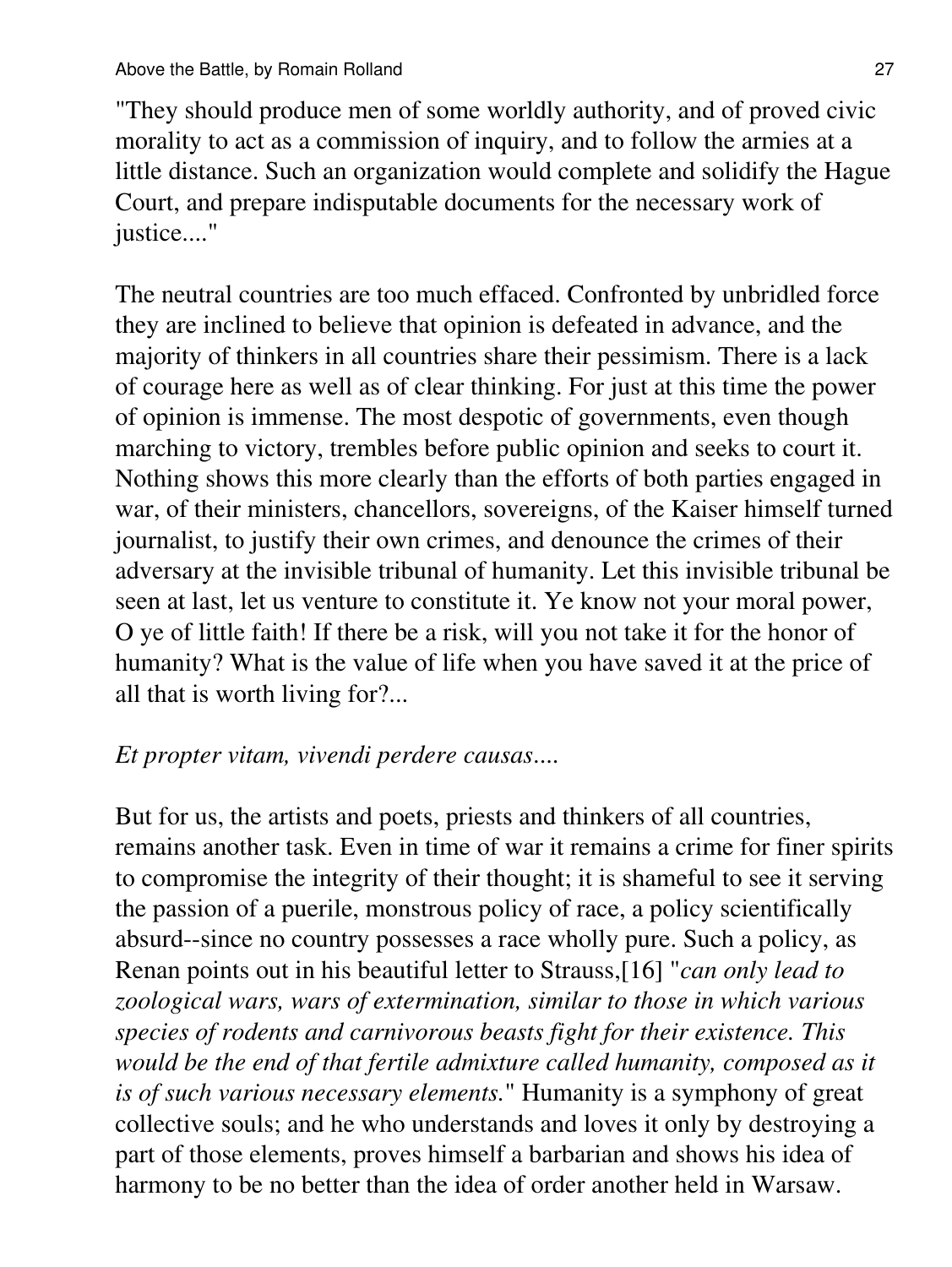For the finer spirits of Europe there are two dwelling-places: our earthly fatherland, and that other City of God. Of the one we are the guests, of the other the builders. To the one let us give our lives and our faithful hearts; but neither family, friend, nor fatherland, nor aught that we love has power over the spirit. The spirit is the light. It is our duty to lift it above tempests, and thrust aside the clouds which threaten to obscure it; to build higher and stronger, dominating the injustice and hatred of nations, the walls of that city wherein the souls of the whole world may assemble.

I feel here how the generous heart of Switzerland is thrilled, divided between sympathies for the various nations, and lamenting that it cannot choose freely between them, nor even express them. I understand its torment; but I know that this is salutary. I hope it will rise thence to that superior joy of a harmony of races, which may be a noble example for the rest of Europe. It is the duty of Switzerland now to stand in the midst of the tempest, like an island of justice and of peace, where, as in the great monasteries of the early Middle Ages, the spirit may find a refuge from unbridled force; where the fainting swimmers of all nations, those who are weary of hatred, may persist, in spite of all the wrongs they have seen and suffered, in loving all men as their brothers.

I know that such thoughts have little chance of being heard today. Young Europe, burning with the fever of battle, will smile with disdain and show its fangs like a young wolf. But when the access of fever has spent itself, wounded and less proud of its voracious heroism, it will come to itself again.

Moreover I do not speak to convince it. I speak but to solace my conscience ... and I know that at the same time I shall solace the hearts of thousands of others who, in all countries, cannot or dare not speak themselves.

*Journal de Genève*, September 15, 1914.

IV. THE LESSER OF TWO EVILS: PANGERMANISM, PANSLAVISM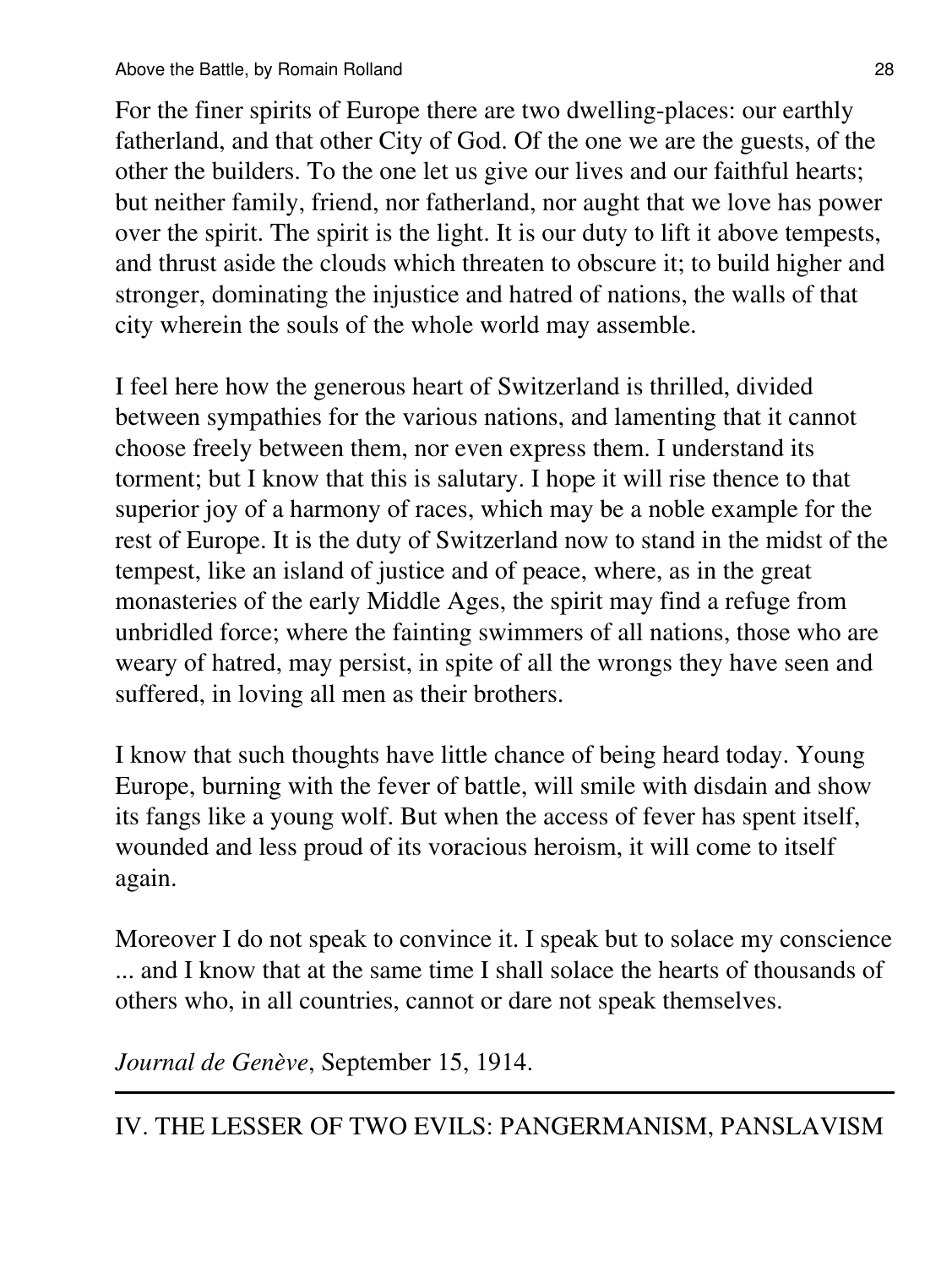I do not hold the doctrine expounded by a certain saintly king, that it is useless to enter into discussion with heretics--and we regard all those who do not agree with our opinions as heretics nowadays--but that it is sufficient to brain them. I feel the need of understanding my enemy's reasons. I am unwilling to believe in unfairness. Doubtless my enemy is as passionately sincere as I am. Why, then, should we not attempt to understand each other? For such an understanding, though it will not suppress the conflict, may perhaps suppress our hatred; and it is hatred more than anything else that I regard as my enemy.

However much I may feel that the motives actuating the various combatants are not equally worthy, I have yet come to the conviction, after reading the papers and letters which, during the last two months, have arrived in Geneva from every country, that the ardor of patriotic faith is everywhere the same, and that each of the nations engaged in this mighty struggle believes itself to be the champion of liberty against barbarism. But liberty and barbarism do not mean the same thing to both sides.

Barbarous despotism, the worst enemy to liberty, is exemplified for us Frenchmen, Englishmen, men of the West, in Prussian Imperialism; and I venture to think that the register of its methods is plainly set forth in the devastated route from Liège to Senlis, passing by way of Louvain, Malines, and Rheims. For Germany, the monster ("*Ungeheuer*," as the aged Wundt calls it), which threatens civilization is Russia, and the bitterest reproach which the Germans hurl against France is our alliance with the Empire of the Czar. I have received many letters reproaching us with this. In the Munich review, *Das Forum*, I read only yesterday an article by Wilhelm Herzog challenging me to explain my position with regard to Russia. Let us consider the question, then. I ask nothing better. By this means we shall be able to weigh the German danger and the Russian danger in the balance, and thus show which of the two seems the more threatening to us. Of the actual events of the present war between Germany and Russia I will say nothing. All the information we have comes from Russian or German sources, equally unreliable. To judge by them it would appear that the same ferocity exists in both camps. The Germans in Kalish were worthy companions of the Cossacks in Grodtken and Zorothowo.--It is of the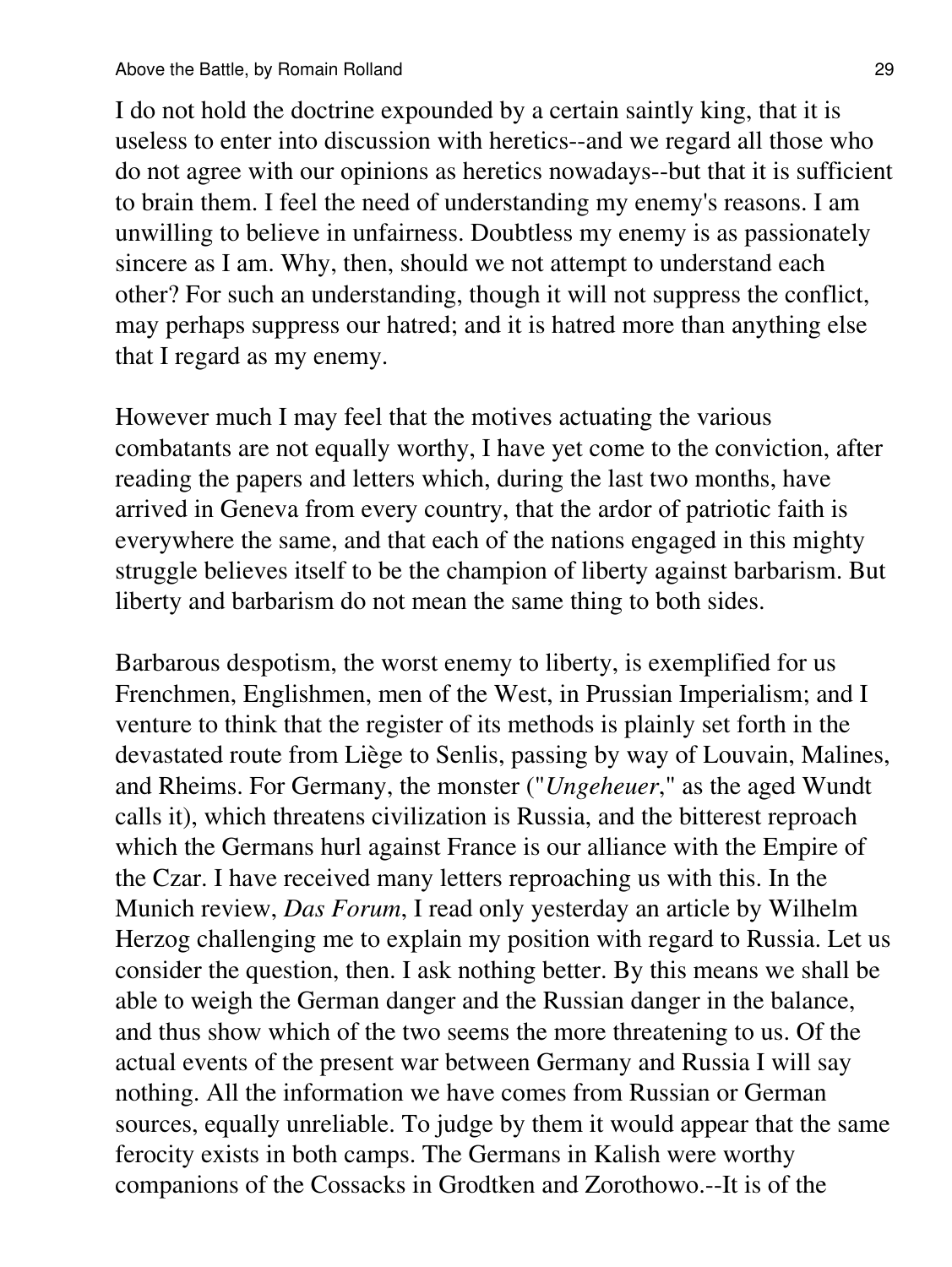German spirit and of the Russian spirit that I wish to speak here, for this is the important thing and of this we have more definite knowledge.

You, my German friends--for those of you who were my friends in the past remain my friends in spite of fanatical demands from both sides that we should break off all relations--know how much I love the Germany of the past, and all that I owe to it. Not less than you, yourselves, I am the son of Beethoven, of Leibnitz, and of Goethe. But what do I owe to the Germany of today, or what does Europe owe to it? What art have you produced since the monumental work of Wagner, which marks the end of an epoch and belongs to the past? What new and original thought can you boast of since the death of Nietzsche, whose magnificent madness has left its traces upon you though we are unscathed by it? Where have we sought our spiritual food for the last forty years, when our own fertile soil no longer yielded sufficient for our needs? Who but the Russian writers have been our guides? What German writer can you set up against Tolstoi and Dostoievsky, those giants of poetic genius and moral grandeur? These are the men who have moulded my soul, and in defending the nation from which they sprang, I am but paying a debt which I owe to that nation as well as to themselves. Even if the contempt for Prussian Imperialism were not innate in me as a Latin, I should have learned it from them. Twenty years ago Tolstoi expressed his contempt for your Kaiser. In music, Germany, so proud of its ancient glory, has only the successors of Wagner, neurotic jugglers with orchestral effects, like Richard Strauss, but not a single sober and virile work of the quality of *Boris Godunov*. No German musician has opened up new roads. A single page of Moussorgsky or Strawinsky shows more originality, more potential greatness than the complete scores of Mahler and Reger. In our Universities, in our hospitals and Pasteur Institutes, Russian students and scholars work side by side with our own, and Russian revolutionaries who have taken refuge in Paris mingle their aspirations with those of our socialists.

The crimes of Czarism are continually on your lips. We, too, denounce these crimes; for Czarism is our enemy, and what I wrote but recently, I repeat now. But it is likewise the enemy of the intellectual élite of Russia itself. This cannot be said of your intellectuals, who are so slavishly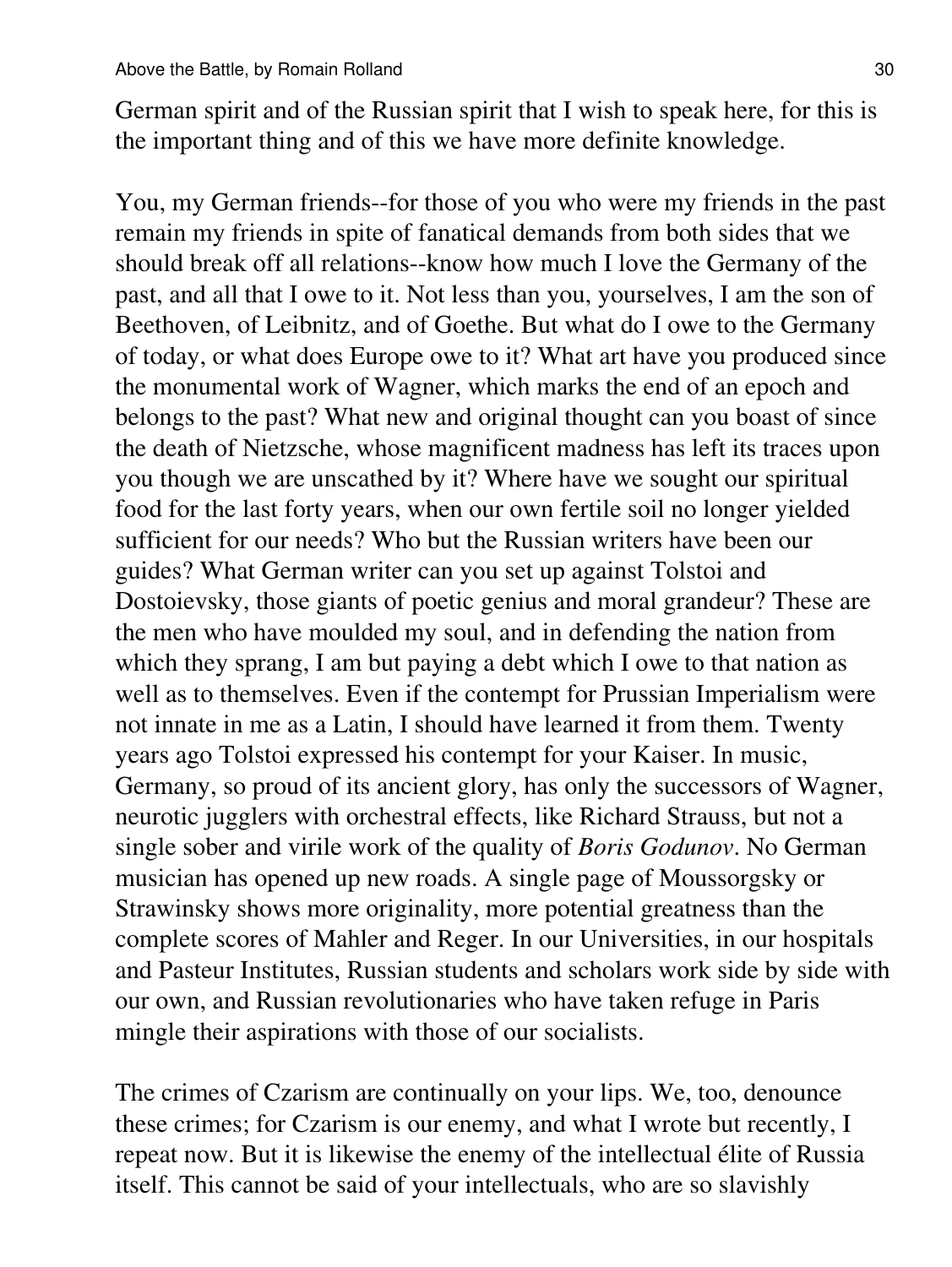obedient to the commands of your rulers. A few days ago I received that amazing "Address to the Civilized Nations" with which the Imperial army-corps of German intellectuals bombarded Europe; meanwhile the army-corps of German Commerce (*Bureau des Deutschen Handelstages*) shelled the markets of the world with circulars ornamented by the figure of Mercury, the god of lies. This mobilization of the forces of the pen and of the caduceus, with which in good truth no other country could compete, has given us additional reason to fear the Empire's powers of organization, no reason to respect it more. "Civilized Nations" read, not without amazement, that Address, the truth of which was vouched for by the names of the most distinguished scientists, thinkers, and artists in Germany--by Behring, Ostwald, Roentgen, Eucken, Haeckel, Wundt, Dehmel, Hauptmann, Sudermann, Hildebrand, Klinger, Liebermann, Humperdinck, Weingartner, etc.--by painters and philosophers, musicians, theologians, chemists, economists, poets, and the professors of twenty universities. They learned, not without surprise, that "it is not true that Germany provoked the war,--it is not true that Germany criminally violated the neutrality of Belgium,--it is not true that Germany used violence against the life or the belongings of a single Belgian citizen without being forced to do so,--it is not true that Germany destroyed Louvain" (destroyed it? no indeed, she saved it!),--"it is not true that Germany----" It is not true that day is day and night is night! I confess that I could not read to the end without that feeling of embarrassment which I felt as a child, when I heard an elderly man whom I respected make false statements. I turned aside my eyes and blushed for him. Thank God! the crimes of Czarism never found a defender amongst the great artists, scholars, and thinkers of Russia. Are not Kropotkin, Tolstoi, Dostoievsky, and Gorki, the greatest names in its literature, the very ones who denounced its crimes!

Russian domination has often been cruelly heavy for the smaller nationalities which it has swallowed up. But how comes it then, Germans, that the Poles prefer it to yours? Do you imagine that Europe is ignorant of the monstrous way in which you are exterminating the Polish race? Do you think that we do not receive the confidences of those Baltic nations who, having to choose between two conquerors, prefer the Russian because he is the more humane? Read the following letter which I received but lately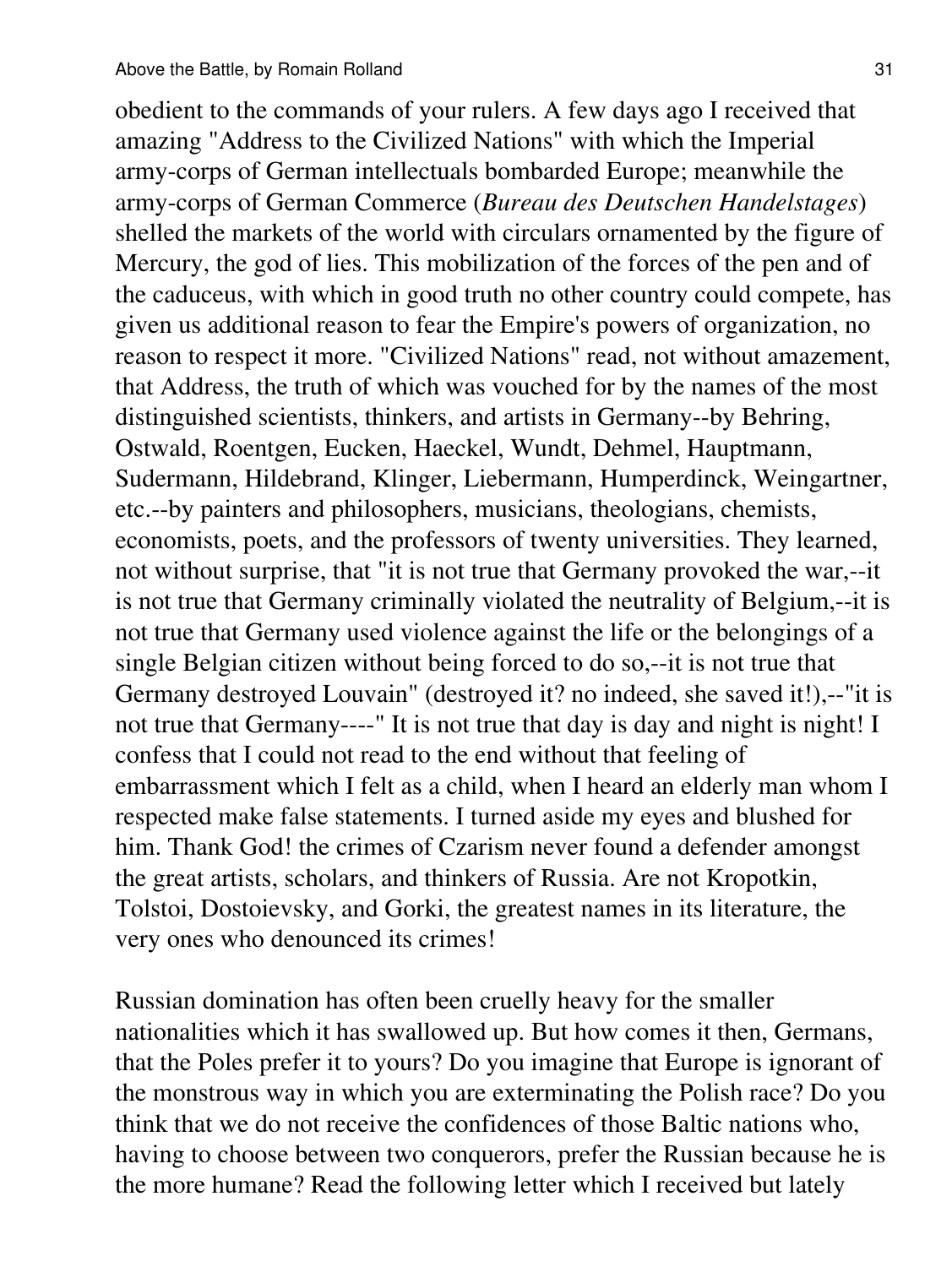from a Lett, who, though he has suffered severely at the hands of the Russians, yet sides ardently with them against you. My German friends, you are either strangely ignorant of the state of mind of the nations which surround you, or you think us extremely simple and ill-informed. Your imperialism, beneath its veneer of civilization, seems to me no less ferocious than Czarism towards everything that ventures to oppose its avaricious desire for universal dominion. But whereas immense and mysterious Russia, overflowing with young and revolutionary forces, gives us hope of a coming renewal, your Germany bases its systematic harshness on a culture too antiquated and scholastic to allow of any hope of amendment. If I had any such hope--and I once had it, my friends--you have taken great pains to rob me of it, you, artists and scholars, who drew up that address in which you pride yourself on your complete unity with Prussian Imperialism. Know once for all that there is nothing more overwhelming for us Latins, nothing more difficult to endure, than your militarization of the intellect. If, by some awful fate, this spirit were triumphant, I should leave Europe for ever. To live here would be intolerable to me.

Here, then, are some extracts from the interesting letter which I have received from a representative of those little nationalities which are being disputed between Russia and Germany. They desire to maintain their independence, but find themselves obliged to choose between these two nations, and choose Russia. It is good to hear them speak. We are too much inclined to listen only to the Great Powers who are now at war. Let us think of those little barques which the great vessels draw in their wake. Let us share for a moment the agony with which these little nationalities, forgotten by the egotism of Europe, await the final issue of a struggle which will decide their fate. Let England and France heed those beseeching eyes which are turned towards them; let young Russia, herself so eager for liberty, help generously to shed its benefits abroad.

# *October 10, 1914.*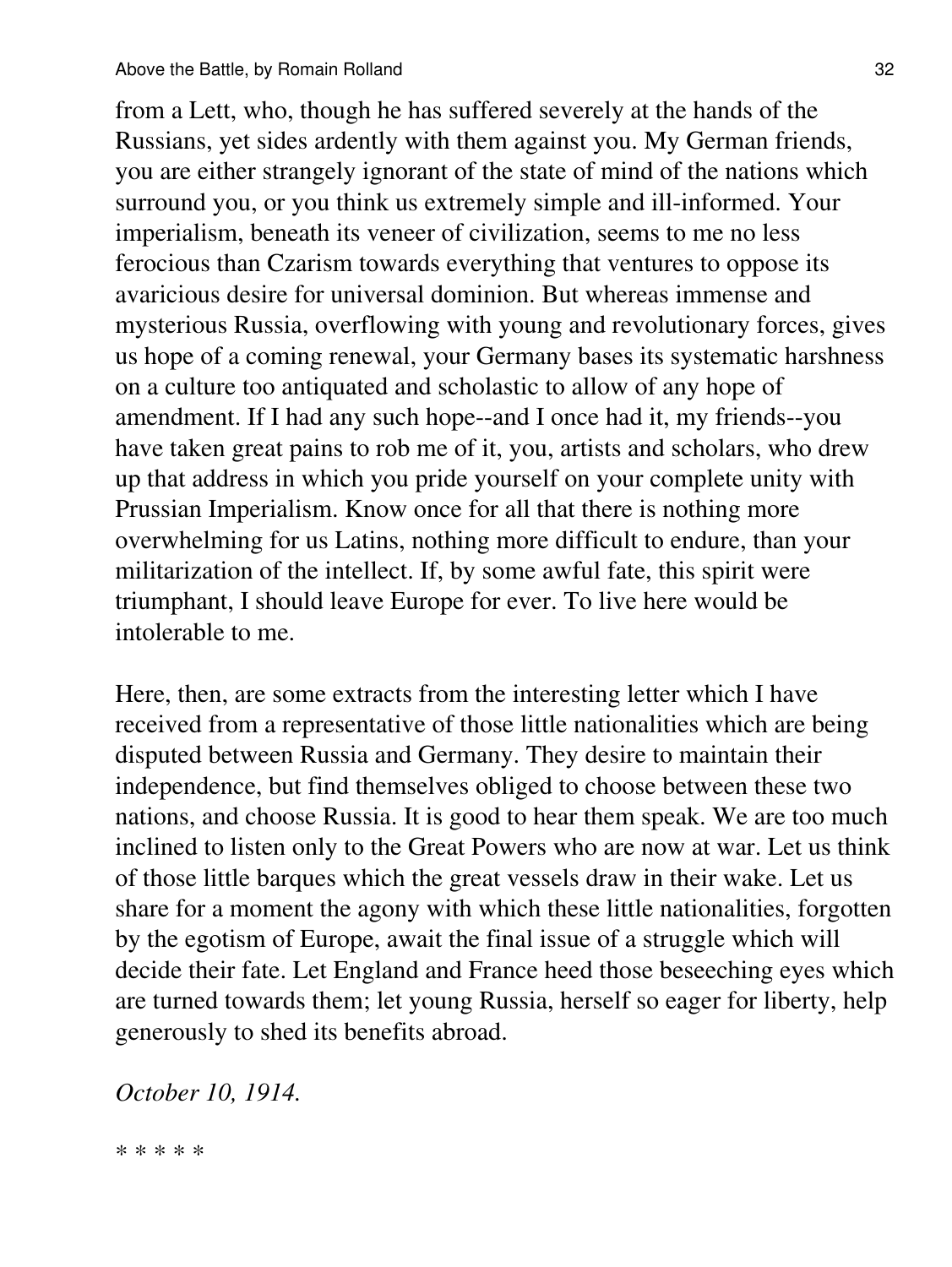#### LETTER TO ROMAIN ROLLAND

#### *30th September, 1914.*

SIR:--I desire to thank you for your article, "Above the Battle."... Although by my education I am more akin to the civilizations of Germany and Russia than to the civilization of France, yet I respect the French spirit more, for I am convinced, more than ever today, that it will furnish the greatly needed solution of the problems of national rights and liberty.

In your article you quote the words of one of your friends, a soldier and a writer, who says that the French are fighting not only to defend their own country but to save the *liberty of the world*. You can hardly imagine how such words re-echo in the hearts of oppressed nations, what streams of sympathy are today converging from all corners of Europe upon France, what hopes depend upon your victory.

And yet many doubts have been expressed with regard to these French and English assertions because both nations have allied themselves with Russia, whose policy is contrary to the ideas of right and liberty; and Germany herself maintains that it is precisely those ideas for which she is fighting against Russia.

It would be interesting to discover what German writers and professors really mean when they speak of a Holy War against Russia. Do they wish to assist Russian revolutionaries to dethrone the Czar?--Every revolutionary party would refuse indignantly to accept assistance from Prussian militarism. Do they wish to set free the neighboring countries, such as Poland, which are oppressed by Russia, by incorporating them with the German Empire?--It is well known that the Poles who are German subjects have suffered much more ignoble treatment than the Russian Poles, though even they have every reason to complain.

The Baltic provinces of Russia alone remain, and here the Germans have for centuries had their pioneers among the large landowners and the merchants in the bigger towns. These, no doubt, Russian subjects but of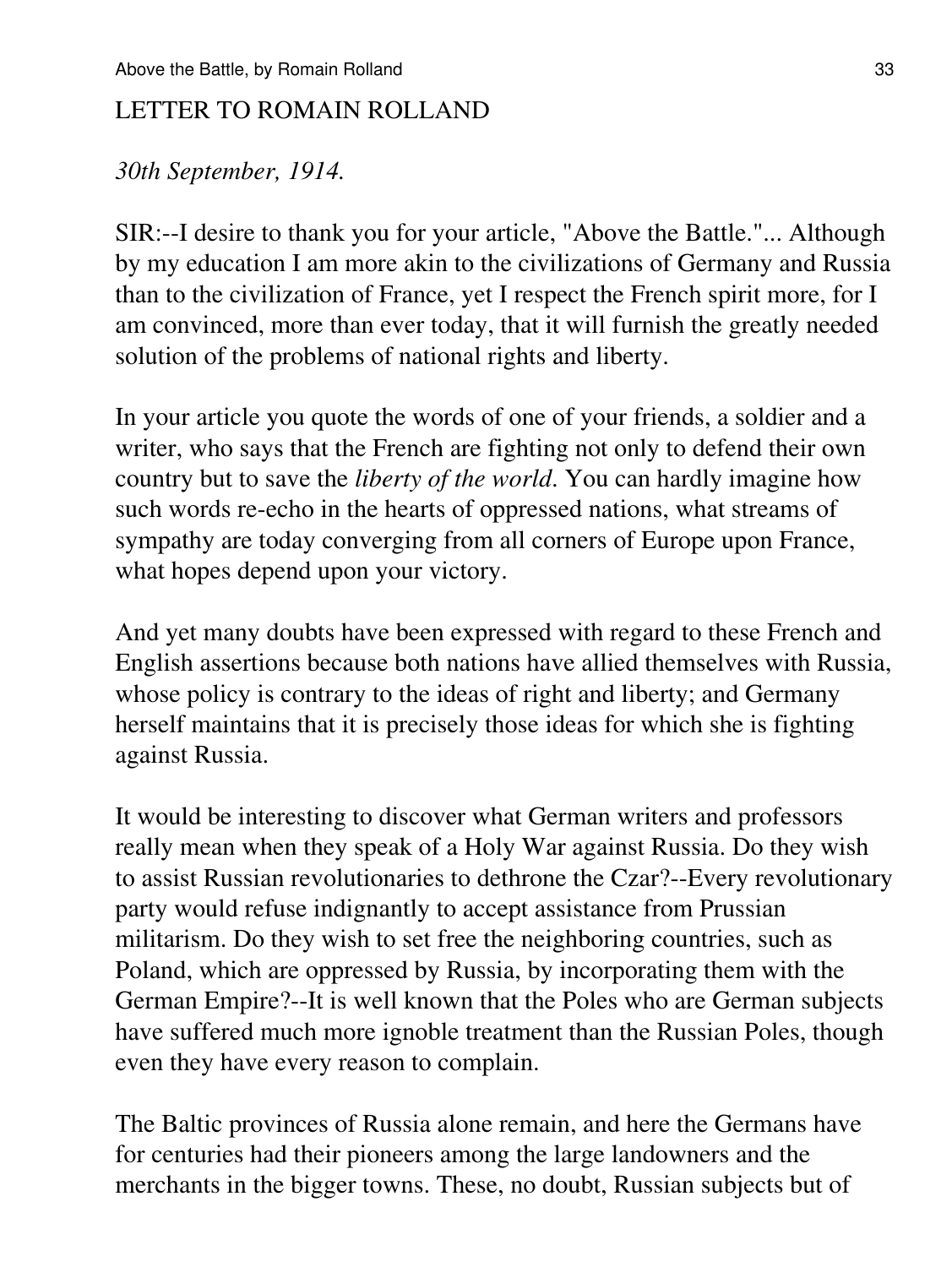German nationality, would welcome the German armies with enthusiasm. But they form only a caste of nobles and of the wealthy middle-classes, numbering at most a few thousands, whereas the bulk of the population, the Lettish and Esthonian nations, would regard the absorption of these provinces into Germany as the worst of calamities. We know well what German domination means. I am a Lett and can speak with authority, for I know the deepest feelings and hopes of my own countrymen.

The Letts are akin to the Lithuanians. They inhabit Courland, Livonia, and a part of the province of Vitebsk. Their intellectual center is Riga. There are colonies of them in all the principal towns of Russia. Last year the *Annales des Nationalités* of Paris devoted two numbers to these two sister nations. Owing to the geographical situation of their country, which is only too desirable, they had the misfortune to be under the yoke of the Germans, before they were under the yoke of the Russians. To understand how much they suffered under the former it will be sufficient to say that, in comparison with the Germans, we think of the Russians as our liberators. By sheer force the Germans kept us for centuries in a state equivalent to slavery. Only fifty years ago the Russian Government set us free from this bondage; but, at the same time, it committed the grave injustice of leaving all our land in the hands of German proprietors. Nevertheless, within the last twenty or thirty years, we have succeeded in reclaiming from the Germans a part at least of our land, and in reaching a considerable level of culture, thanks to which, we are considered, together with the Esthonians and the Finns, as the most advanced people in the Russian Empire.

German papers often accuse us of ingratitude, and reproach us with our lack of appreciation of the advantages of the culture which they boast of having brought us. We listen to such accusations with a bitter smile, and in writing the word *Kulturträger* (bearer of civilization) add an exclamation mark afterwards, for the behavior of the Germans has brought the expression into contempt. We have acquired our culture in spite of their opposition, and against their will. *Even today it is the German representatives in the Russian Duma who veto the occasional suggestions on the part of the Government to make reforms in the Baltic provinces.* These provinces are administered in a manner that differs, and differs for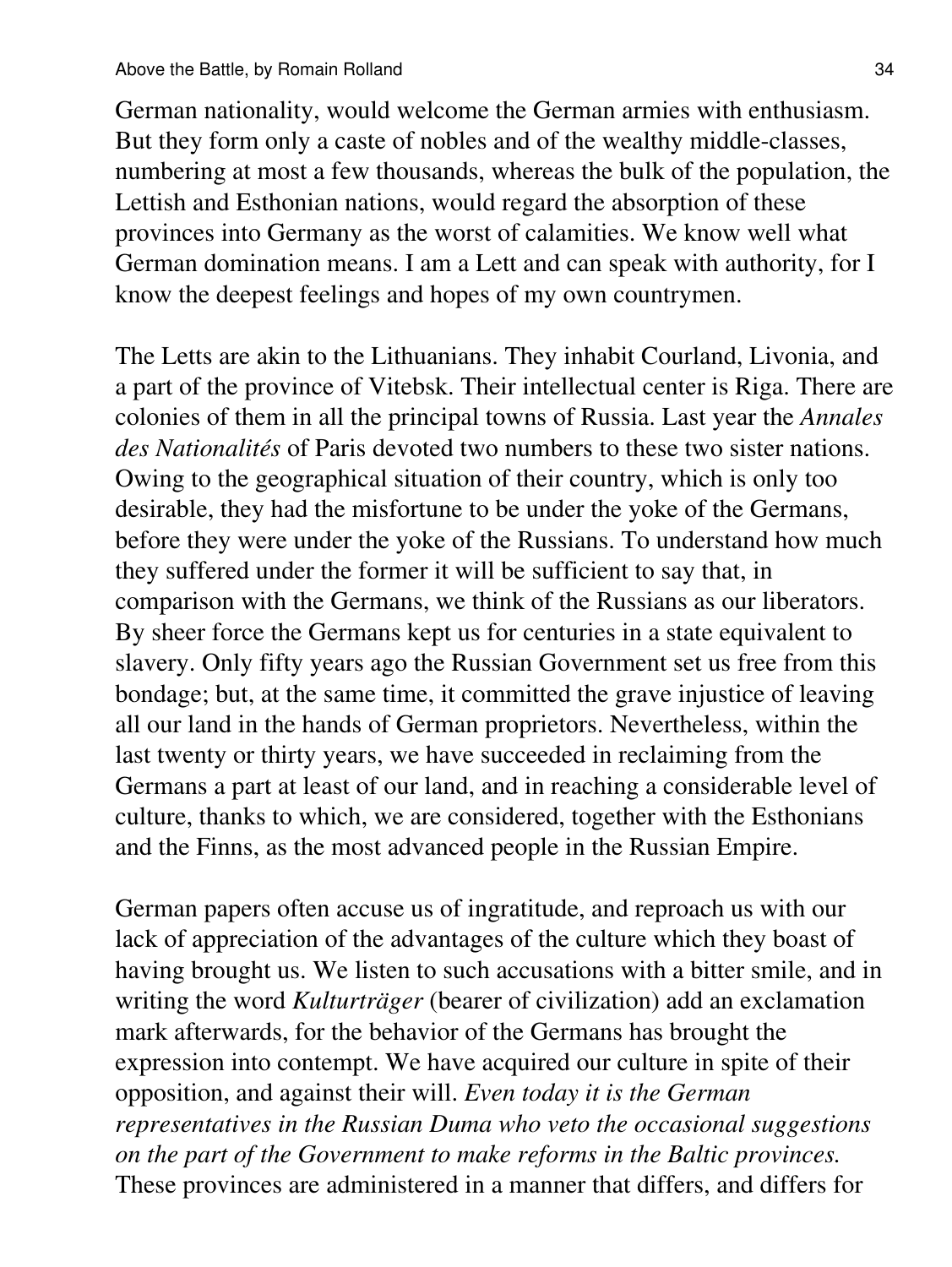the worse, from that adopted in the other provinces of Russia. We still submit to laws and regulations which no longer exist in other parts of Europe--laws which were made in the feudal ages and have been rigorously maintained amongst us, thanks to the exertions of the big German landowners, who are always sure of a hearing at the Imperial Court of St. Petersburg.

Formerly, when we were striving in vain to reconcile our sympathy and admiration for German thought and art with the narrow, haughty, and cruel spirit of its representatives amongst us, we explained it all by saying that the Germans in our provinces were of a peculiar type, and had little in common with other Germans. But the crimes of which they have been guilty in Belgium and in France show us our mistake. Germans are the same everywhere in the work of conquest and domination--wholly without humanitarian scruples. In Germany, as in Russia, there are two distinct tendencies--the one, provoked by the ideas of Pangermanism and Panslavism, is to seek national glory on the field of battle and in the oppression of the personalities of other nations; the other is to achieve the same end in the peaceful realms of thought and artistic creation. Just as the culture of which Goethe was typical has nothing in common with Prussian militarism, so Tolstoi may be considered as the representative of that other Russia which is so different from the one represented by the Russian Government of today. Certainly the gulf between these two tendencies is less deep in Germany than in Russia, and this is due to the immense size of Russia, which contains vast numbers of poor and ignorant human beings whom the Russian Government oppresses with the utmost brutality. *But it is entirely unjust always to allude to the Russians as barbarians; and the Germans who invariably make use of this word when they speak of Russia have less right than any one to do so.* No one who knows the intellectual world of Germany and Russia will venture to say that the former is much superior to the latter--they are simply different. *And I would add that the one fact which makes us feel more drawn to the intellectual world of Russia than to that of the Germany of today, is that it would never be capable of justifying and approving the brutal conduct of its Government, as the German intellectuals are doing now. It has often been constrained to keep silence, but it has never raised its voice in defense of a guilty Government.*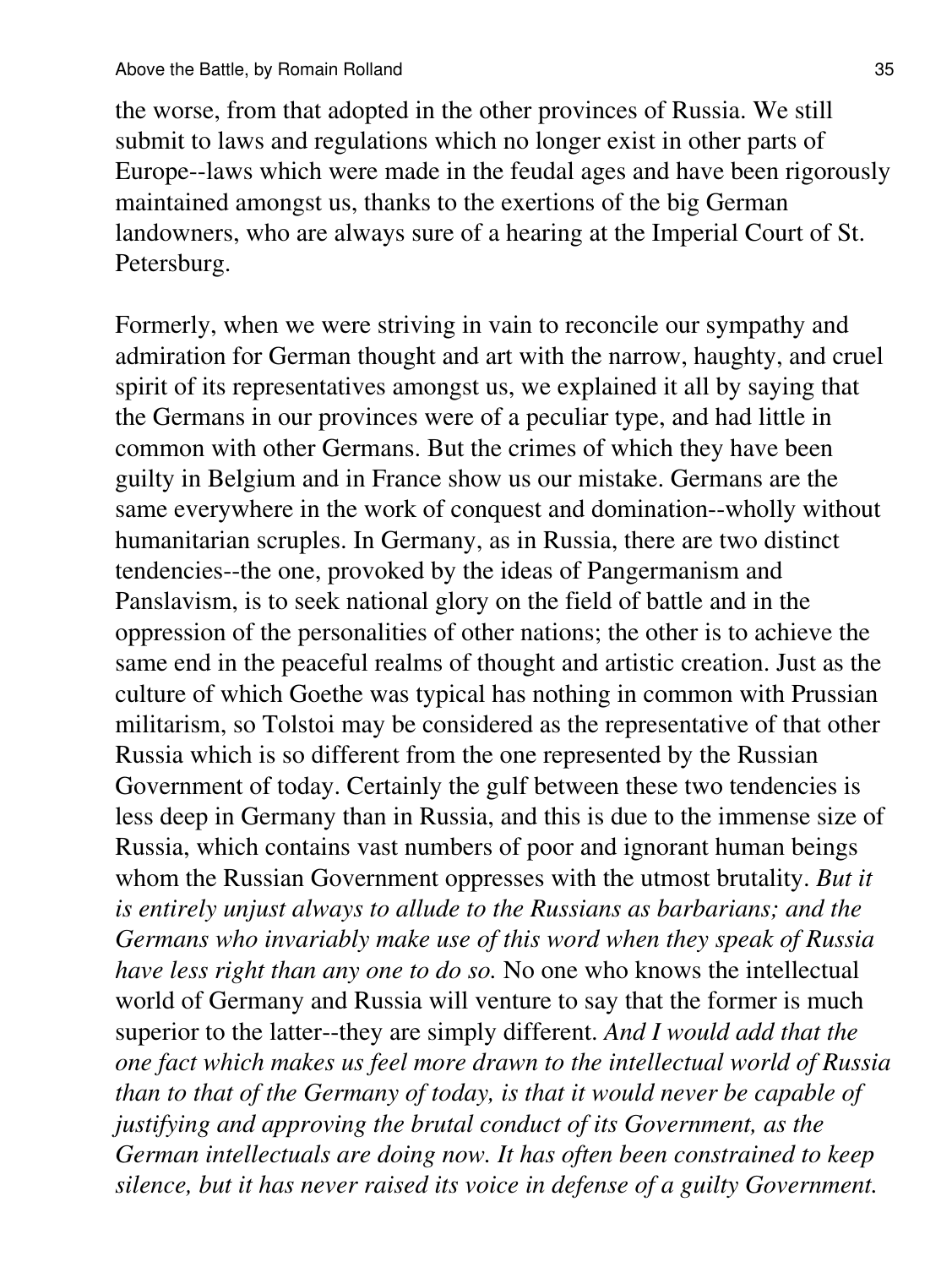Let not my testimony in favor of the Russians lead any one to believe that I am idealizing them, or that my people, the Letts, have enjoyed any special privileges under their government. On the contrary! I have suffered more at their hands than at the hands of the Germans, and my nation knows only too well how heavy is the hand of the Russian Government, and how suffocating the atmosphere of Panslavism. In 1906 it was the Lett peasant and intellectual classes who enjoyed most frequently the privilege of being flogged; it was amongst these classes that the greatest number of unfortunates were shot, hanged, or imprisoned for life. And since that dreadful year there are to be found in all the principal towns of Western Europe colonies of Letts, formed of refugees who succeeded in escaping from the atrocities of the punitive expedition sent by the Russian Government against my country. But this fact is significant: *at the head of the majority of the military bands commissioned to punish the country were German officers who had asked for this employment, and showed so great a zeal in shooting down men and setting fire to houses, that they went even beyond the intentions of the Russian Government. In those days the places might count themselves fortunate which were visited by dragoons commanded by officers of Russian nationality; for where Russian officers would have ordered the knout, German officers habitually inflicted a sentence of death.*

If my nation had ever to choose between a German and a Russian government it would choose the latter as the lesser of two evils. I see in the Lett newspapers that the reservists of my country left for the war with enthusiasm. I do not imagine that this enthusiasm is due to the thought that they are fighting for the glory of a nation which, by every means in its power, seeks to hinder our national development, by forbidding instruction in our native tongue in primary schools, by attempting to colonize our land with Russian peasants, by compelling our own people to emigrate to Siberia and America, by excluding all Letts from any share in Government employment, etc. This enthusiasm nevertheless exists, and it is because the war is being waged against Germany, and because the Letts know that the Germans have long been aiming at the possession of the Baltic provinces. To prevent this we are prepared to make any sacrifice. We, who love our national civilization and know well what Panslavism and Pangermanism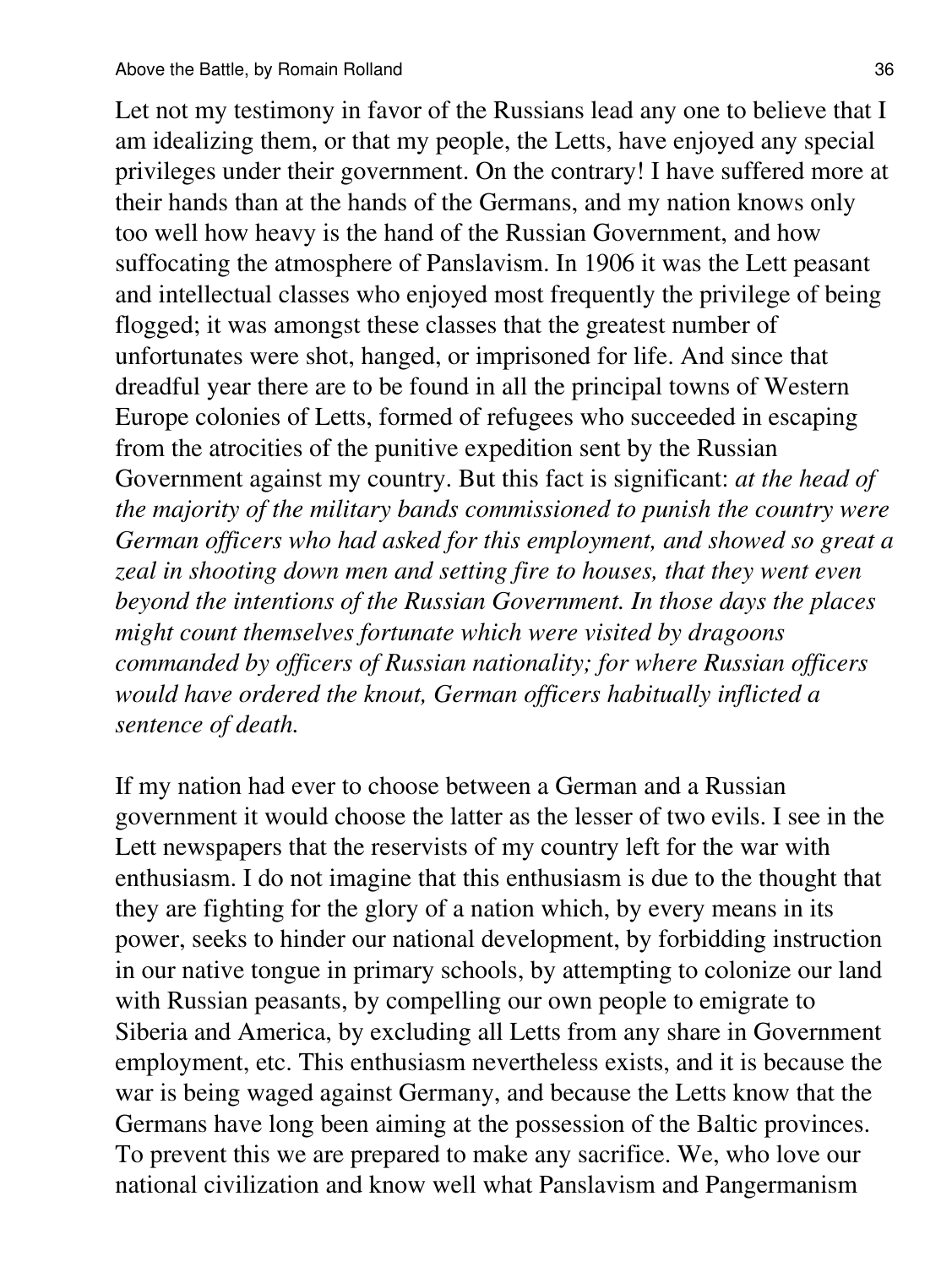mean, are of opinion that, of the two, Panslavism is less fatal to the civilizations of small nations. This is really due to the character of the two races.

*German oppression is always systematic, hence always efficacious. In addition to this, their arrogant contempt for everything that is not themselves, the calm and calculated method in which they carry out their system of persecution wherever they dominate, all this makes them intolerable.*

*Russians are less logical by nature; their minds are not so regulated and they are more inclined to obey the dictates of their hearts; for this reason they are less to be feared as oppressors. The blows which they strike are often extremely cruel and painful, but they can repent from time to time. Their manners are rougher and more brutal* (I speak here more especially of civil and military officials), *but on the whole they are more humane than the Germans, who often conceal feelings of fierce savagery under the mask of perfect courtesy. In the year 1906, when there were executions in Russia on a large scale, there were many cases of suicide amongst Russian officers who could not reconcile their profession of soldiers with that of a hangman. The officers of German nationality, on the other hand, carried out their orders with enjoyment.*

Nevertheless Russian domination, though preferable to German, is still very oppressive. I hear the news of Russian victories with mingled feelings, rejoicing in so far as they are victories for the Allies, yet dreading the triumph of Russia. After the defeats of the Russo-Japanese War, when the Russian Government was weakened, it conceded certain liberal measures and then revoked them almost entirely as its strength returned. What have we to expect from a victory for Czarism, especially we who are not Russians, but a savage revival of the crushing ideals of Panslavism?

This is the agonized question which the nations subject to Russia are asking now. I read in your article that the turn of Czarism will come after that of Prussianism. In what sense is this to be understood? Is it your opinion that another war will presently break out against Czarism, or will it be struck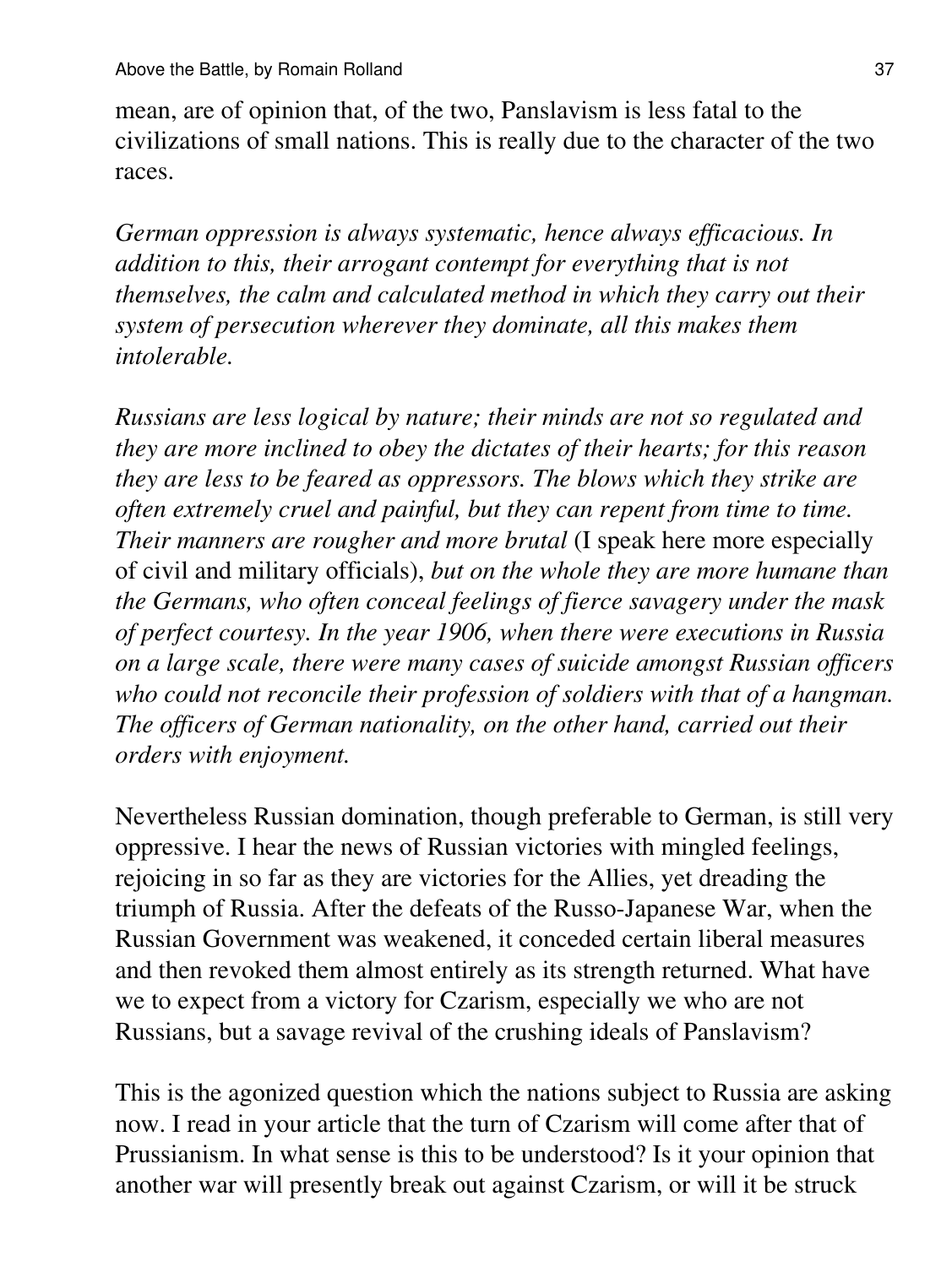down by the blows of an internal revolution? Is it even possible that France and England obtained the promise of a reform in the internal politics of Russia before allying themselves with her? And is the proclamation to the Poles evidence of this? Will it have any real effect after the war? And those other nations oppressed by Russia--the Finns, the Letts, the Lithuanians, the Esthonians, the Armenians, the Jews...--will they too have justice done them?

These questions are probably devoid of any political significance. Yet without perceiving in what manner France and England can set us free, we do direct our hopes towards them. We believe that in some way or other they will take care in future that their Russian ally shall show herself worthy of them and of the ideas for which they are fighting, lest the blood of those who have died in the cause of freedom go to feed the strength of the oppressors.

Thus, sir, I have ventured uninvited to set forth rather fully to you the hopes and fears of a nation which has developed itself on a narrow strip of land between the two abysses of Pangermanism and Panslavism. Whilst ardently desiring the destruction of the former, we have everything to fear from the latter. Yet we do not aspire to political independence. We seek only the possibility of developing freely our intellectual, artistic, and economic powers, without the perpetual menace of being absorbed by Russia or Germany. We believe that, in virtue of the civilization we have acquired in the face of obstacles, we are worthy of the liberties and rights of man; we are convinced that as a nation we have qualities which will fit us to play a valuable part in the great symphony of civilized peoples.

*Journal de Genève*, October 10, 1914.

# V. INTER ARMA CARITAS

Once more I address myself to our friends the enemy. But this time I shall attempt no discussion, for discussion is impossible with those who avow that they do not seek for but possess the truth. For the moment there is no spiritual force that can pierce the thick wall of certitude by which Germany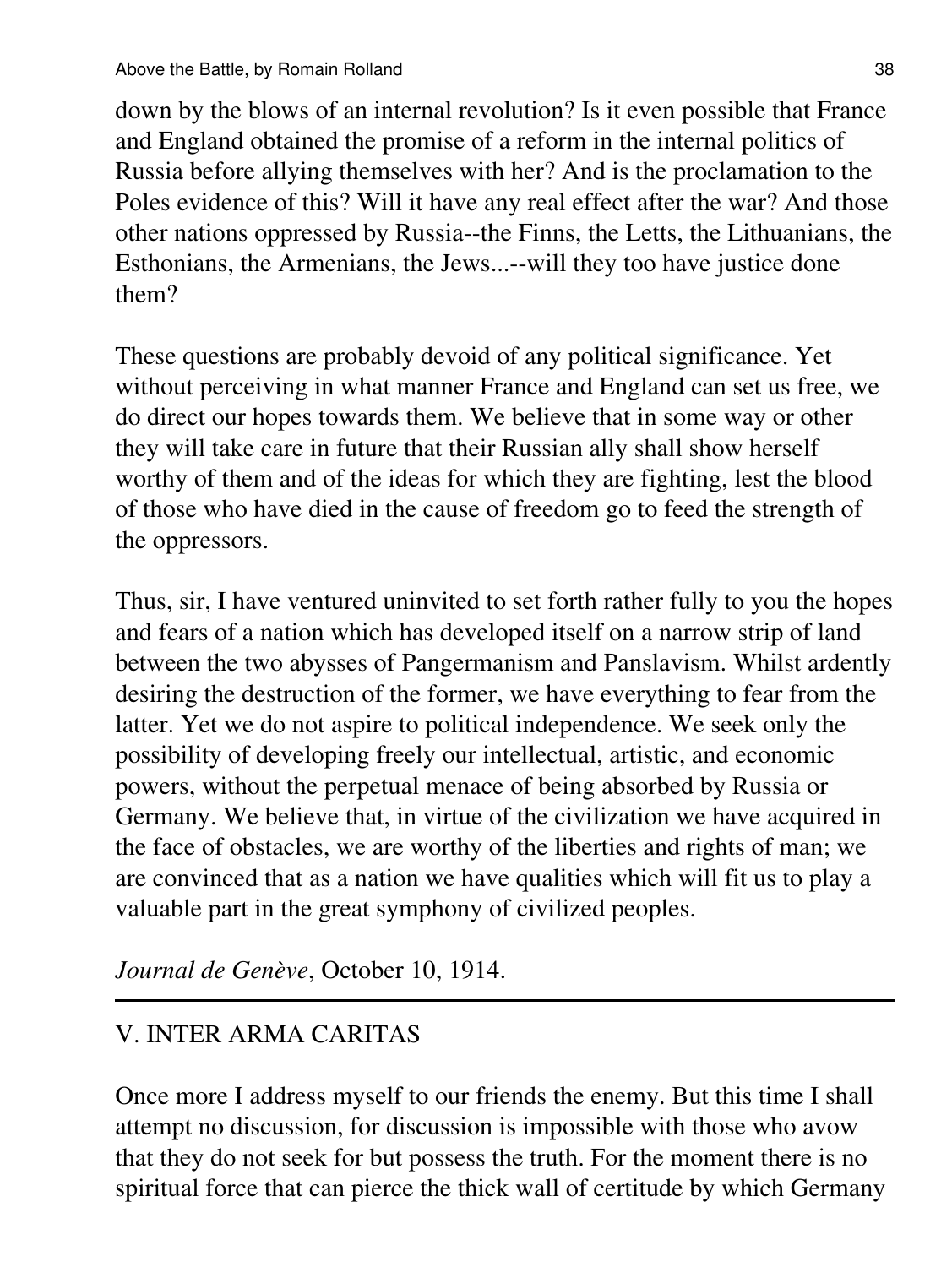is barricaded against the light of day--the terrible certitude, the pharisaical satisfaction which pervades the monstrous letter of a Court preacher who glorifies God for having made him impeccable, irreproachable, and pure, himself, his emperor, his ministers, his army, and his race; and who rejoices beforehand in his "holy wrath" at the destruction of all who do not think as he thinks.[17]

True, I am very far from thinking that this monument of anti-Christian pride represents the spirit of the better part of Germany. I know how many noble hearts, moderate, affectionate, incapable of doing evil and almost of conceiving it, go to make up her moral strength; amongst them are friends that I shall never cease to esteem. I know how many intrepid minds work ceaselessly in German science for the conquest of the truth. But I see on the one hand these good people so over-confident, so tractable, with their eyes shut, ignorant of the facts and unwilling to recognize anything but what it is the pleasure of their Government that they shall know; and on the other, the clearest minds of Germany, historians and savants, trained for the criticism of texts, basing their conviction on documents which all emanate from one alone of the parties concerned, and by way of peremptory proof referring us to the *ex-parte* affirmations of their Emperor, and of their Chancellor, like well-behaved scholars, whose only argument is *Magister dixit*. What hope remains of convincing such people that there exists a truth beyond that master, and that in addition to his White Book we have in our hands books of every kind and of every color, whose testimony demands the attention of an impartial judge? But do they so much as know of their existence, and does the master allow his class to handle the manuals of his enemies? Our disagreement is not only as regards the facts of the case; it is due to difference in mind itself. Between the spirit of Germany today and that of the rest of Europe there is no longer a point of contact. We speak to them of *Humanity*; they reply with *Uebermensch*, *Uebervolk*, and it goes without saying that they themselves are the Uebervolk. Germany seems to be overcome by a morbid exaltation, a collective madness, for which there is no remedy but time. According to the view of medical experts in analogous cases such forms of madness develop rapidly, and are suddenly followed by profound depression. We can then but wait, and in the meantime defend ourselves to the best of our ability from the madness of Ajax.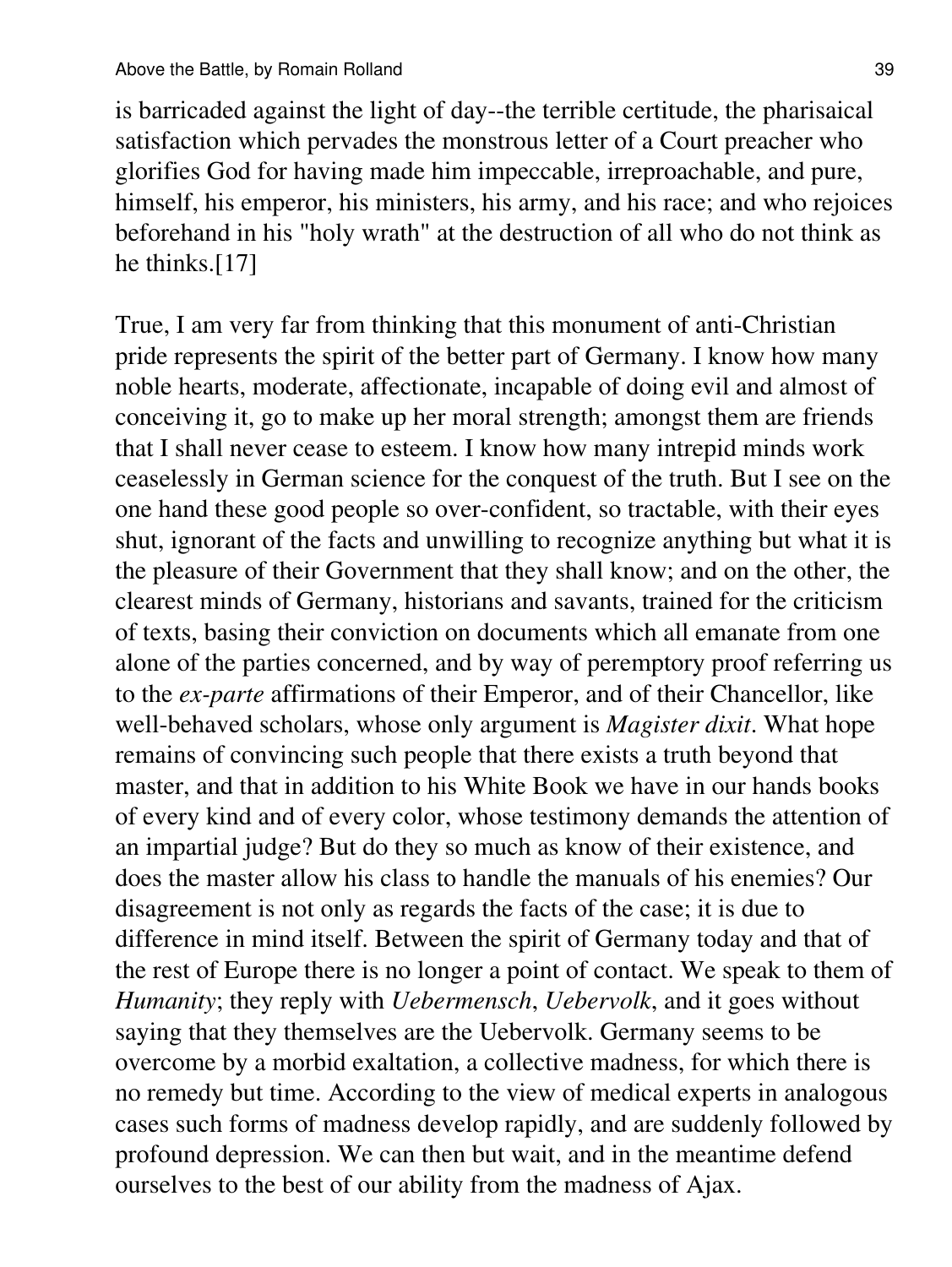Certainly Ajax has given us plenty of work to do. Look at the ruins around us! We may bring aid to the victims--yet how little can we achieve? In the eternal struggle between good and evil the scales are not evenly balanced. We need a century to re-create what one day can destroy. The fury of madness, on the other hand, endures only for a day; patient labor is our lot throughout the years. It knows no pause, even in those hours when the world seems at an end. The vine-growers of Champagne gather in their vintage though the bombs of the rival armies explode around them--and we, too, can do our share! There is work for all who find themselves outside the battle. Especially for those who still can write, it seems to me that there should be something better to do than to brandish a pen dipped in blood and seated at their tables to cry "Kill! Kill!" I hate the war, but even more do I hate those who glorify it without taking part. What would we say of officers who marched behind their men? The noblest rôle of those who follow in the rear is to pick up their friends who fall, and to bear in mind even during the battle those fair words so often forgotten--*Inter arma caritas*.

\* \* \* \* \*

Amidst all the misery which every man of feeling can do his share to relieve, let us recall the fate of the prisoner of war. But knowing that Germany today blushes at her former sentimentality, I carefully refrain from appealing to her pity by whinings, as they call them, about the destruction of Louvain and Rheims. "War is war." Granted!--then it is natural that it drags in its train thousands of prisoners, officers and men.

For the moment I shall say only a word about these, in order to comfort as far as possible the families who are searching for them, and are so anxious about their fate. On both sides hateful rumors circulate only too easily, rumors given currency by an unscrupulous press, rumors which would have us believe that the most elementary laws of humanity are trampled under foot by the enemy. Only the other day an Austrian friend wrote to me, maddened by the lies of some paper or other, to beg me to help the German wounded in France, who are left without any aid. And have I not heard or read the same unworthy fears expressed by Frenchmen as regards their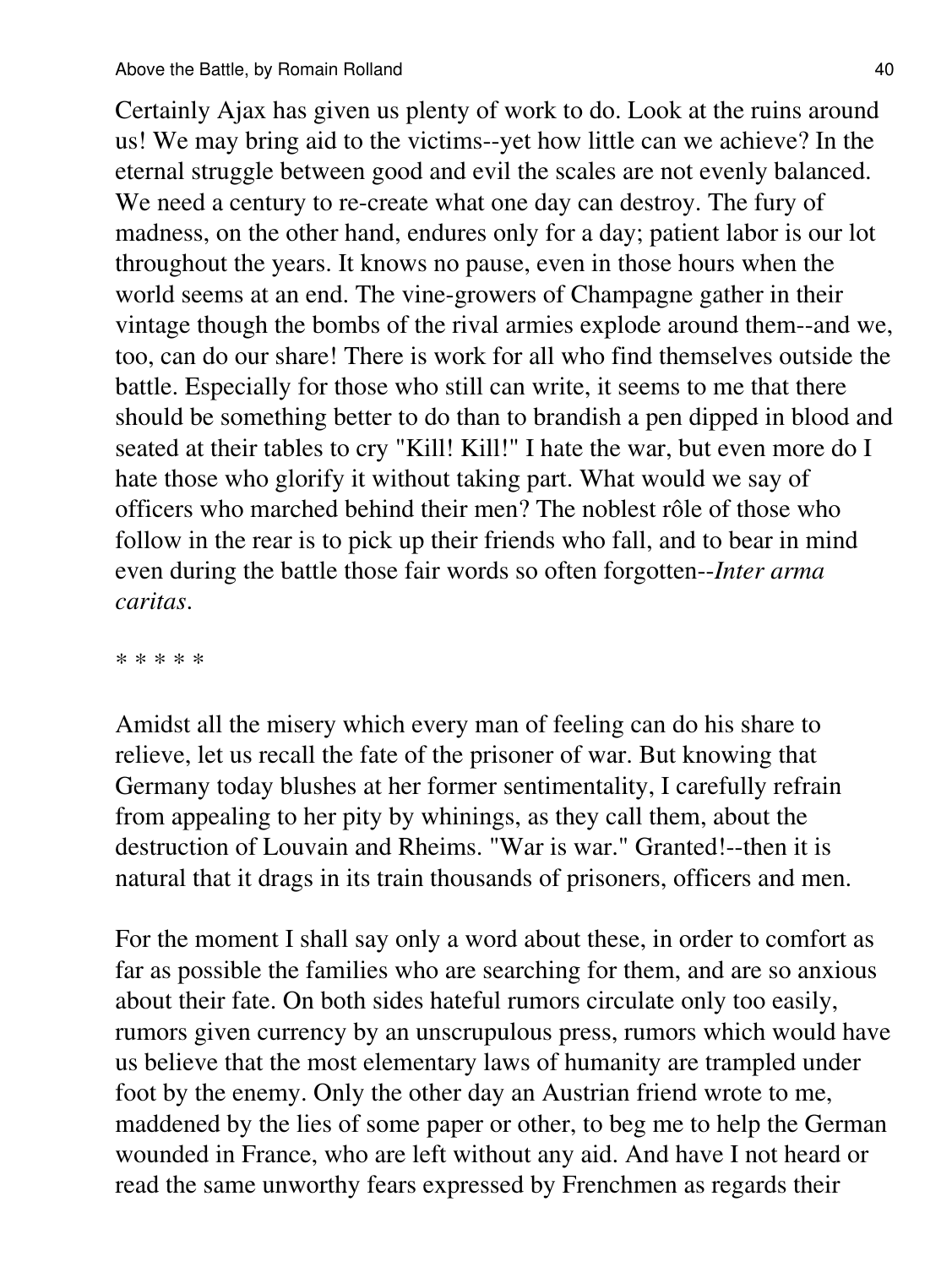wounded, who are said to be maltreated in Germany? But it is all a lie--on both sides; and those of us whose task it is to receive the true information from either camp must affirm the contrary. Speaking generally (for in so many thousands of cases one cannot, of course, be sure that there will not here and there be individual exceptions) this war, whose actual conduct has provoked a degree of harshness which our knowledge of previous wars in the West would not have allowed us to expect, is by contrast less cruel to all those--prisoners and wounded--who are put out of the battle line.

The letters that we receive and documents already published--especially an interesting account which appeared in the *Neue Zürcher Zeitung* of October 18th, written by Dr. Schneeli, who had just been visiting the hospitals and prisoners' camps in Germany--show that in that country efforts are being made to reconcile the ideals of humanity with the exigencies of war. They make it clear that there is no difference between the care bestowed by the Germans on their own wounded and those of the enemy, and that friendly relations exist between the prisoners and their guards, who all share the same food.

I could wish that a similar inquiry might be made and published on the camps where German prisoners are concentrated in France. In the meantime accounts which reach me from individuals disclose a similar situation,[18] and there is plenty of reliable evidence that in Germany and France alike the wounded of both countries are living in terms of friendship. There are even soldiers who refuse to have their wounds dressed or receive their rations before their comrades the enemy have received similar attention. And who knows if it is not perhaps in the ranks of the contending armies that the feelings of national hatred are least violent? For there one learns to appreciate the courage of one's adversaries, since the same sufferings are common to all, and since where all energy is directed towards action there is none left for personal animosity. It is amongst those who are not actively engaged that there is developed the harsh and implacable brand of hatred, of which certain intellectuals provide terrible examples.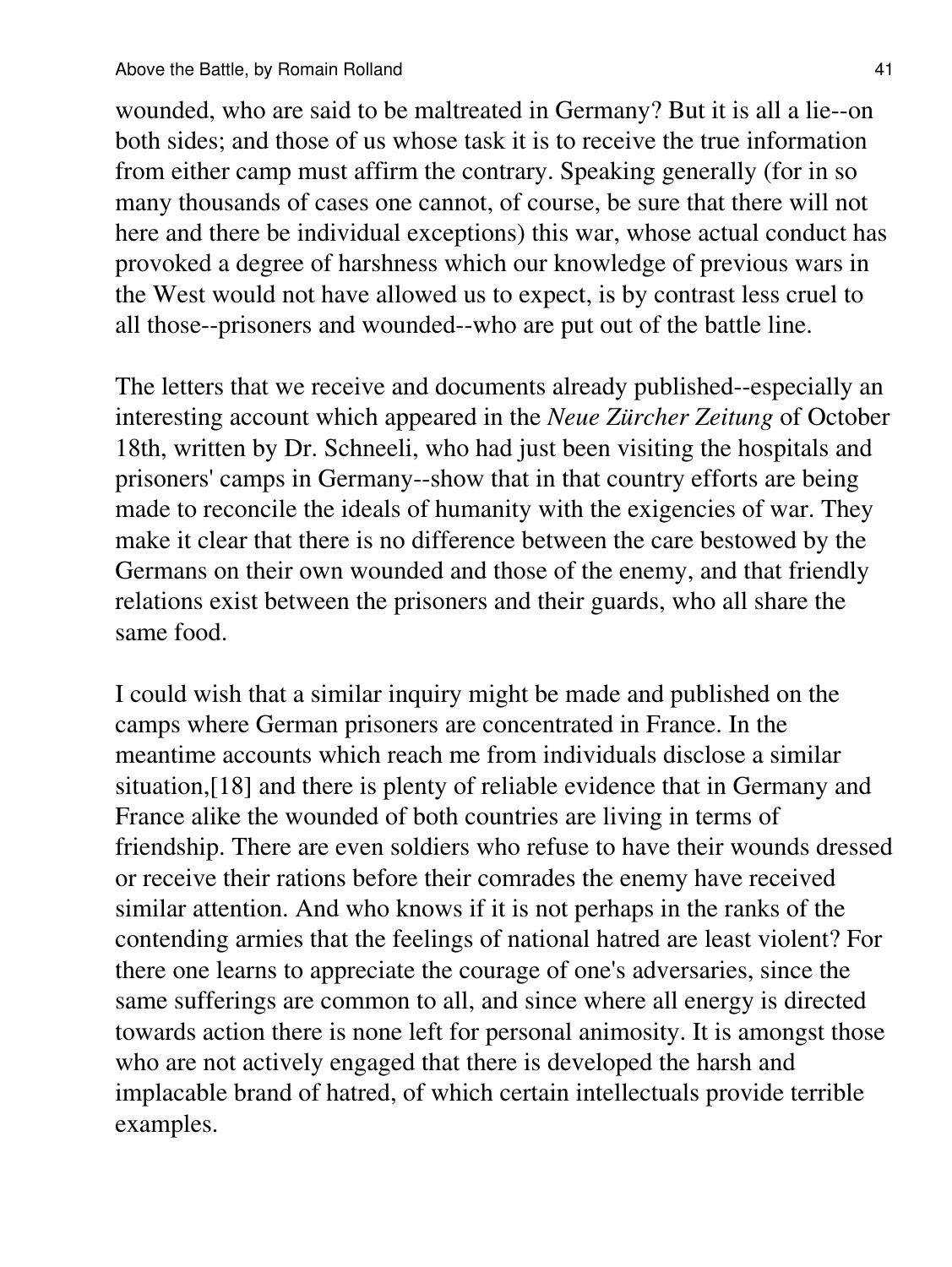The moral situation of the military prisoner is therefore not so overwhelming as might be imagined, and his lot, sad as it is, is less to be pitied than that of another class of prisoners of whom I shall speak later. The feeling of duty accomplished, the memory of the struggle, glorifies his misfortune in his own eyes, and even in those of the enemy. He is not totally abandoned to the foe; international conventions protect him; the Red Cross watches over him, and it is possible to discover where he is and to come to his assistance.

In this work the admirable *Agence internationale des prisonniers de guerre*, most providentially established some two months after the commencement of the war, has caused the name of Geneva to be known and blessed in the most remote corners of France and Germany. It only needs, like Providence itself, to gain the co-operation of those over whose interests it watches, that is to say, of the States concerned which have been somewhat slow in supplying the lists we need. Under the ægis of the International Committee of the Red Cross, with M. Gustave Ador as president and M. Max Dollfus as director, some 300 voluntary workers, drawn from all classes of society, are assisting in its charitable work. More than 15,000 letters a day pass through its hands. It daily transmits about 7,000 letters between prisoners and their families, and is responsible for the safe dispatch of some 4,000 francs on an average. The precise information which it is able to communicate was very meager at the start, but soon increased, until a thousand cases could be dealt with in the course of a single day; and this number rapidly increased with the arrival of more complete lists from the Governments concerned.

This renewal of intercourse between a prisoner and his family is not the only beneficial result of our organization. Its peaceful work, its impartial knowledge of the actual facts in the belligerent countries, contribute to modify the hatred which wild stories have exasperated, and to reveal what remains of humanity in the most envenomed enemy. It can also draw the attention of the different Governments, or at least of the general public, to cases where a speedy understanding would be in the interest of both parties--as, for instance, in the exchange of men who are so seriously wounded that they will be quite unable to take further part in the war, and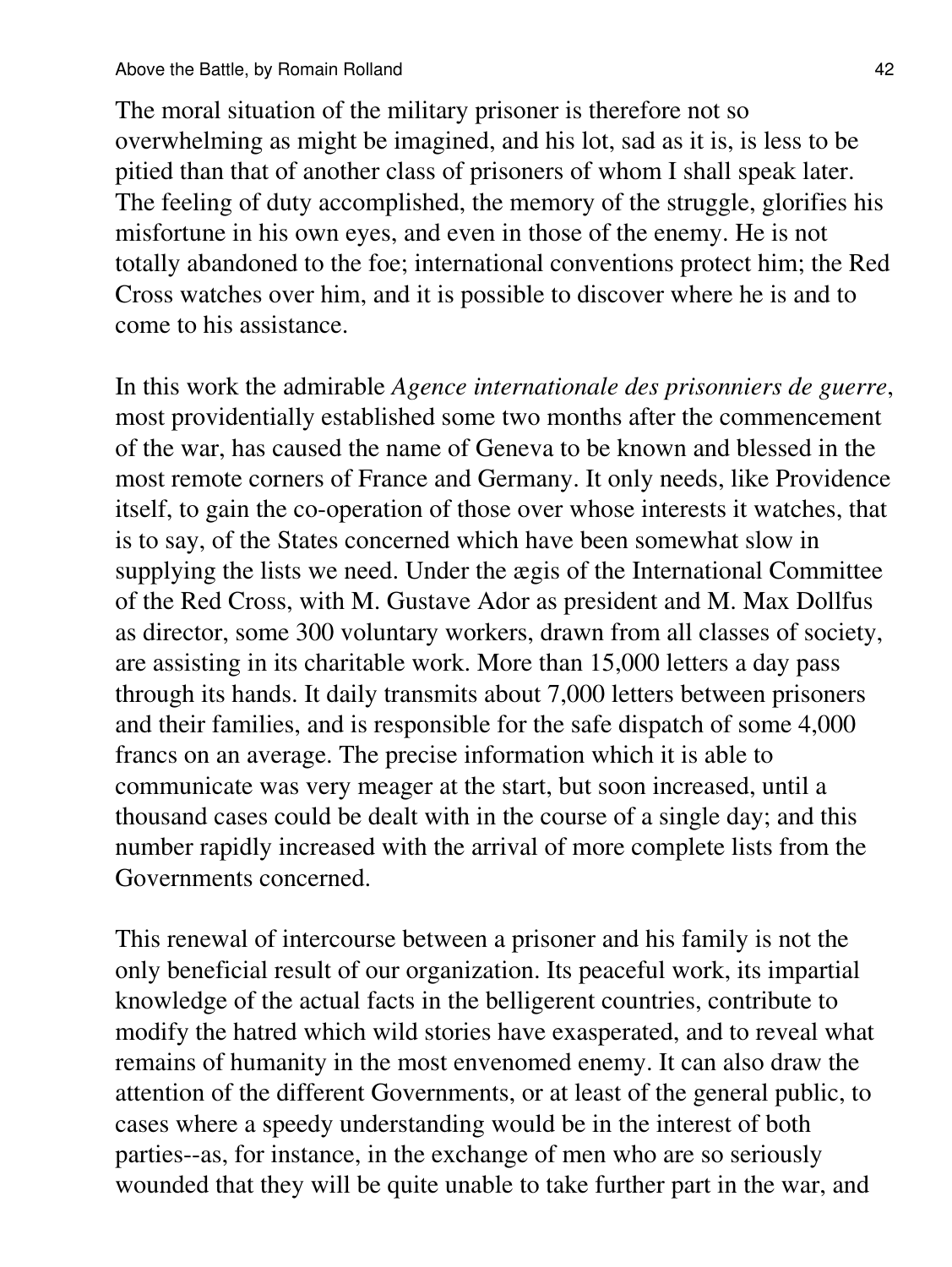whom it is useless and inhuman to keep languishing far from their friends. Finally, it can effectively direct public generosity, which often hesitates for want of guidance. It can, for instance, point out to neutral countries, who are so ungrudging in their anxiety to aid the sufferings of the combatants, where help is most urgently needed--for the wounded prisoners, convalescents leaving the hospital without linen or boots, and with no claims on the enemy for further support.[19]

Instead of showering gifts (which, no doubt, are never superfluous) on the armies who can and should be supported by the peoples for whom they are fighting, neutrals might well reserve the greater part of their generosity for those who are most destitute, those whose need is the greatest, for they are feeble, broken, and alone.

\* \* \* \* \*

But there is another class of prisoners on whom I would like interest to be specially concentrated, for their situation is far more precarious, unprotected as they are by any international convention. These are the civil prisoners. They are one of the innovations of this unbridled war, which seems to have set itself to violate all the rights of humanity. In former wars it was only a question of a few hostages arrested here and there as a guarantee of good faith for the pledge of some conquered town. Never until now had one heard of populations taken bodily into captivity on the model of ancient conquests--a custom actively revived since the beginning of this war. Such a contingency not having been foreseen, no conventions existed to regulate the situation in the laws of war, if the words have any meaning. And as it would have been awkward to formulate fresh laws in the midst of the struggle, it seemed more simple to overlook them. It has been as though these unfortunates did not exist.

But they do exist, and in thousands. Their number seems about equal on both sides. Which of the belligerents took the initiative in these captures? At present certainty is impossible. It seems clear that in the second half of July Germany ordered the arrest of a number of Alsatian civilians. To this France replied the day after her mobilization by declaring prisoners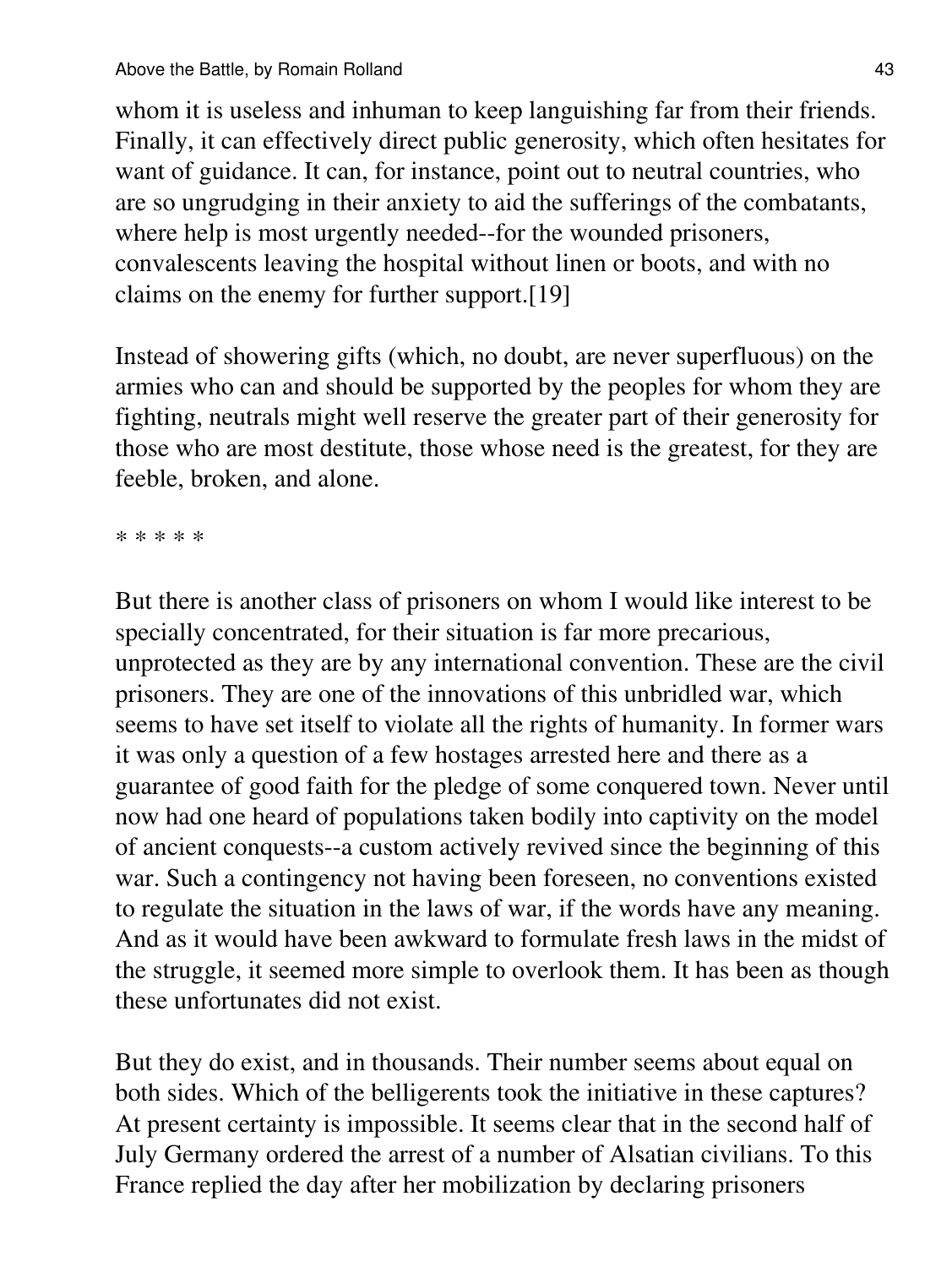Germans and Austrians then to be found on her territory. The casting of this vast net was followed by similar action in Germany and Austria, though, perhaps, with less result. The conquest of Belgium and the invasion of the North of France brought about a redoubling of these measures aggravated by violence. The Germans, on retiring after their defeat on the Marne, methodically made a clean sweep in the towns and villages of Picardy and Flanders of all persons capable of bearing arms--500 men at Douai, at Amiens 1,800 summoned before the citadel on some apparently harmless pretext, and carried off without even the possibility of returning for a change of clothes.

In many cases the captures had not even the excuse of military utility. In the village of Sompuis (Marne) on September 10th, the Saxons seized a helpless village priest of seventy-three, scarcely able to walk, and five old men of ages from sixty to seventy, one of whom was lame, and took them away on foot. Elsewhere women and children are taken, happy if they can remain together. Here a husband, mad with grief, searches for his wife and son aged three, who have disappeared since the Germans passed through Quièvrechain (Nord). There it is a mother and her children taken by the French near Guebwiller; the children were sent back, but not the mother. A French captain, wounded by the bursting of a shell, saw his wife also wounded by German bullets at Nomêny (Meurthe-et-Moselle); since when she has disappeared, taken he does not know where. An old peasant woman of sixty-three is taken away from her husband near Villers-aux-Vents (Meuse) by a company of Germans. A child of sixteen is seized at its mother's house at Mulhouse.

Such action shows an utter lack of human feeling, and is almost more absurd than cruel. It really appears as though people had been deliberately separated from all who were dearest to them; and of those who have so disappeared no trace remains by which they can at present be found. I am not speaking of Belgium; there the silence is as of the grave. Of what is taking place there nothing has been heard in the outer world for three months. Are the villages and towns still in existence? I have before me letters from parents (in some cases belonging to neutral nations) begging for news of their children of twelve or eight years of age, detained in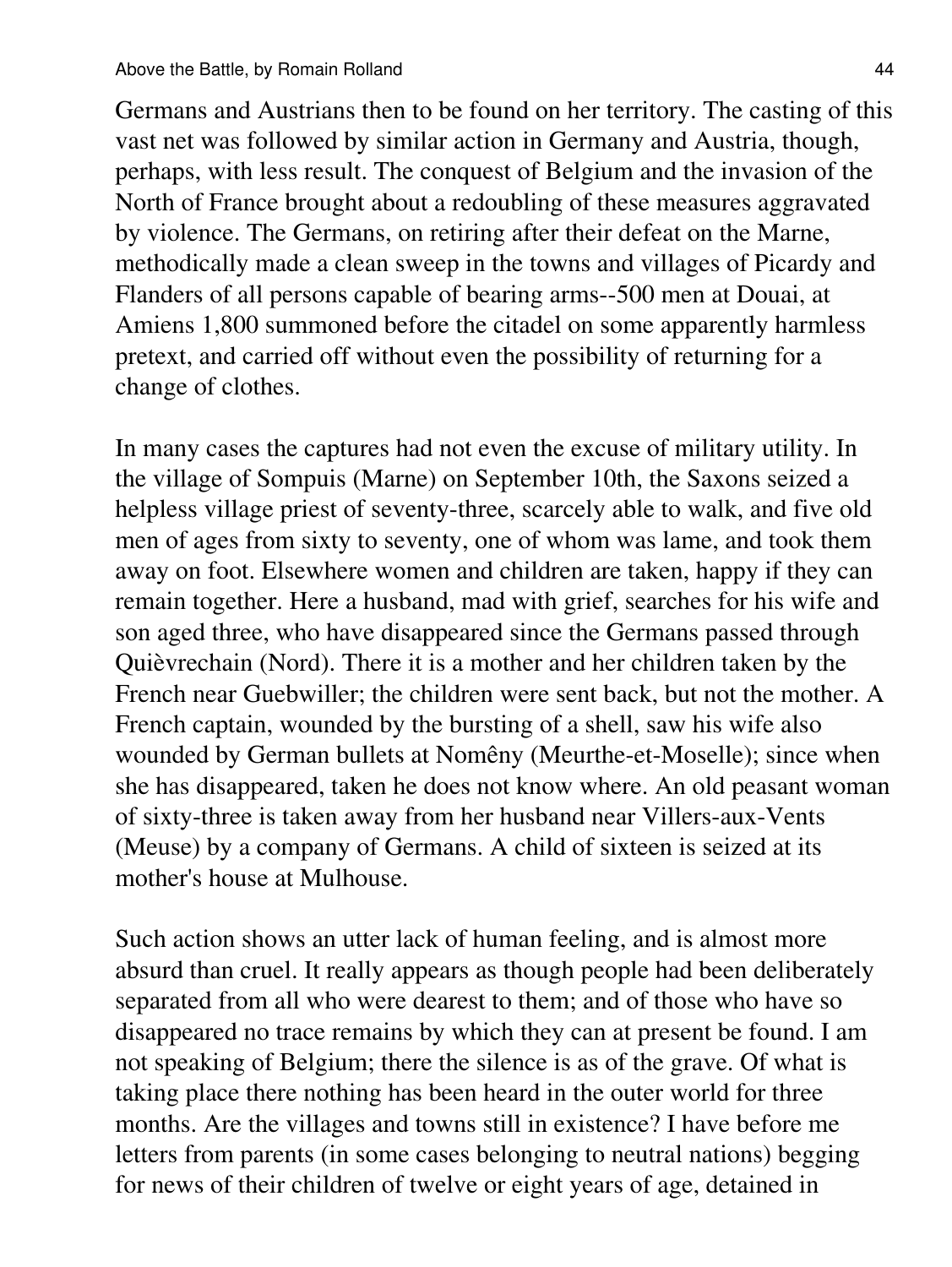Belgium since hostilities broke out. I have even found in the lists of these vanished children--doubtless prisoners of war--youthful citizens of four or two years of age. Are we to understand that they too could have been mobilized?

We see the anguish of the survivors. Imagine the distress of those who have disappeared, deprived of money or the means of obtaining any from their families. What misery is revealed in the first letters received from such families interned in France or Germany! A mother whose little boy is ill, although rich, cannot procure any money. Another, with two children, requests us to warn her family that if after the war, nothing more is heard of her, it will mean that she has died of hunger. These cries of misery seemed in the noise of battle to fall on deaf ears for the first two months. The Red Cross itself, absorbed in its immense task, reserved all its help for the military prisoners, and the Governments seemed to show a superb disdain for their unfortunate citizens. Of what use are such as cannot serve! Yet these are the most innocent victims of this war. They have not taken part in it, and nothing had prepared them for such calamities.

Fortunately a man of generous sympathies (he will not forgive me for publishing his name), Dr. Ferrière, was touched by the misfortunes of these outcasts of the war. With a tenacity as patient as it was passionate, he set himself to construct in the swarming hive of Red Cross workers a special department to deal with their distress. Refusing to be discouraged by the innumerable difficulties and the remote chances of success, he persevered, limiting himself at first to drawing up lists of the missing, and trying to inspire confidence in their anxious friends. He then attempted by every means in his power to discover the place of internment, and to re-establish communications between relations and friends. What joy when one can announce to a family that the son or the father has been found! Every one of us at our table--for I, too, had the honor of sharing in the work--rejoices as though he were a member of that family. And as luck would have it the first letter of this kind which I had to write was to comfort some good people in my own little town in the Nivernais.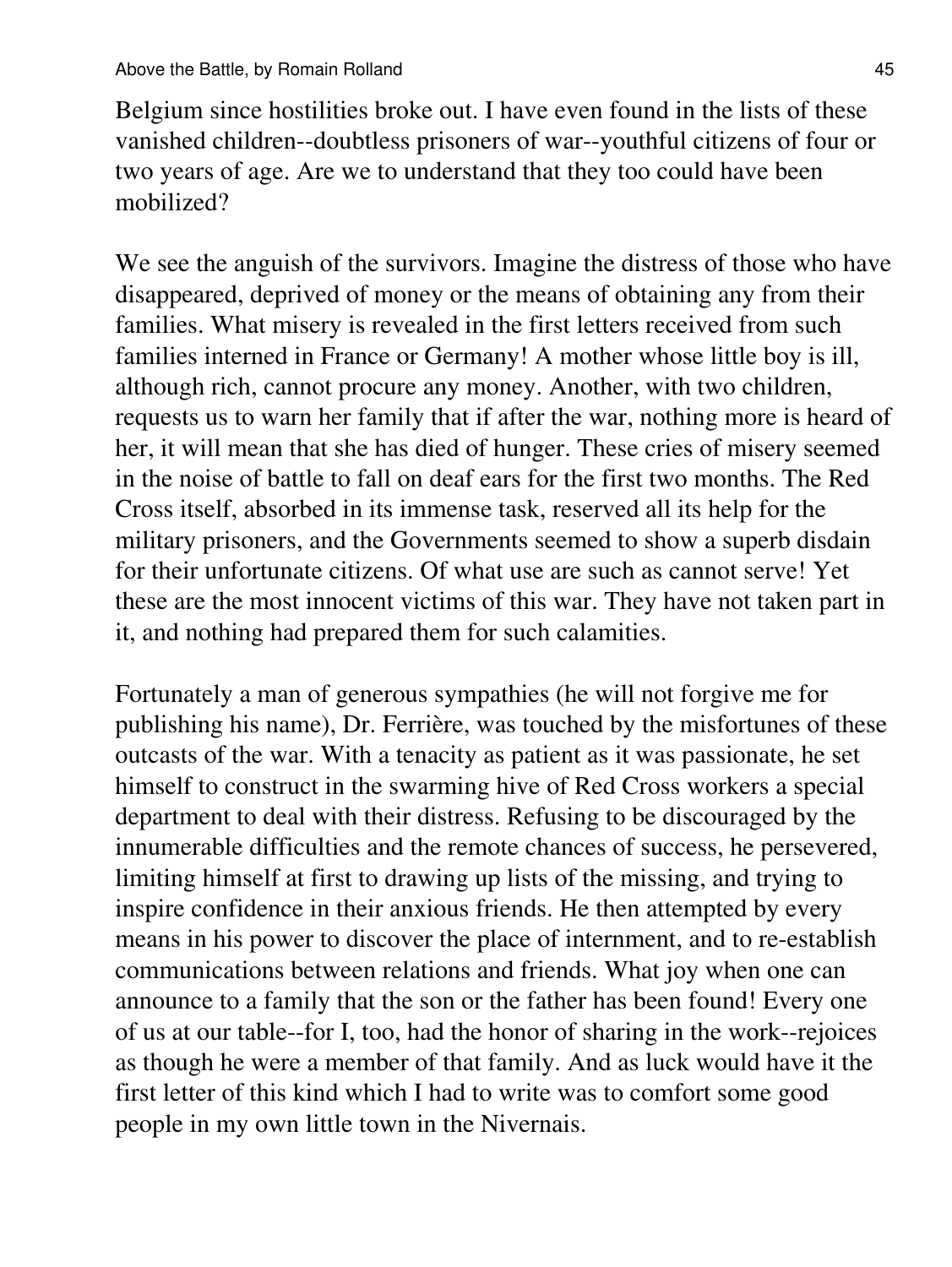Great progress has already been made. The most pressing needs have obtained a hearing. The Governments have agreed to liberate women, children under seventeen, and men over sixty. Repatriation began on October 23rd through the Bureau of Berne, created by the Federal Council. It remains, if not to deliver the others (we cannot count on this before the end of the war), at any rate to put them in communication with their families. In such cases, as in many others, more can be expected from the charitable efforts of private individuals than from Governments. The friends with whom we communicated in Germany or Austria as in France have replied with enthusiasm, all showing a generous desire to take part in our work. It is such questions transcending national pride which reveal the underlying fellowship of the nations which are tearing each other to pieces, and the sacrilegious folly of war. How friends and enemies are drawn together in the face of common suffering which the efforts of all humanity would hardly suffice to alleviate!

When after three months of fratricidal struggle one has felt the calming influence of this wide human sympathy, and turns once more to the field of strife, the rasping cries of hate in the press inspire only horror and pity. What object have they in view? They wish to punish crimes and are a crime in themselves; for murderous words are the seeds of future murder. In the diseased organism of a fevered Europe everything vibrates and reverberates without end. Every word, every action, arouses reprisals. Him who fans hatred, hatred flares up to consume. Heroes of officialdom! bullies of the press! the blows which you deal very often reach your own people, little though you think it--your soldiers, your prisoners, delivered into the hands of the enemy. They answer for the harm which you have done, and you escape the danger.

We cannot stop the war, but we can make it less bitter. There are medicines for the body. We need medicines for the soul, to dress the wounds of hatred and vengeance by which the world is being poisoned. We who write--let that be our task. And as the Red Cross pursues its work of mercy in the midst of the combat, like the bees of Holy Writ that made their honey in the jaws of the lion, let us try to support its efforts. Let our thoughts follow the ambulances that gather up the wounded on the field of battle. May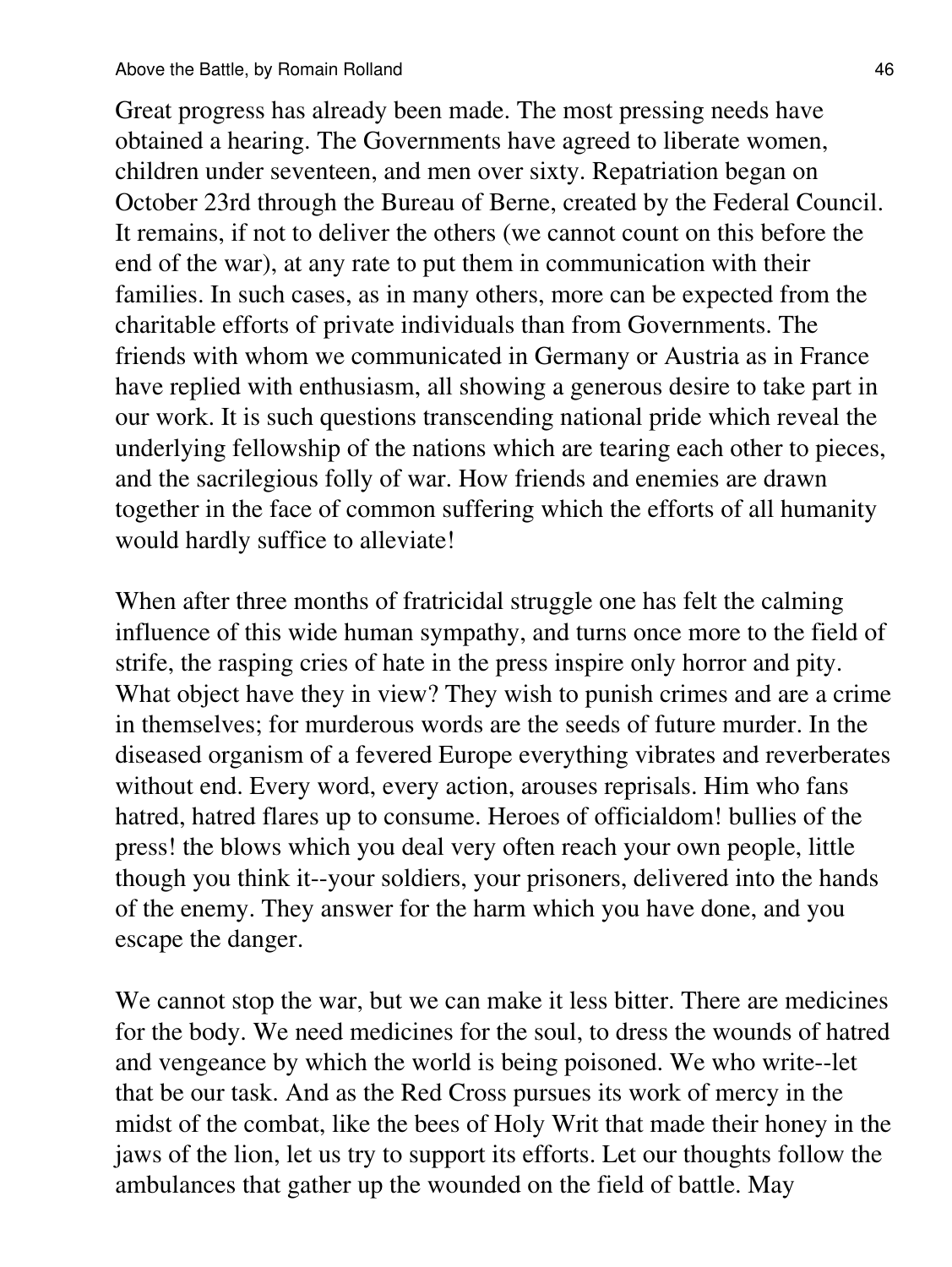*Notre-Dame la Misère* lay on the brow of raging Europe her stern but succoring hand. May she open the eyes of these peoples, blinded by pride, and show them that they are but poor human flocks, equal in the face of suffering; suffering at all times so great that there is no reason to add to the burden.

*Journal de Genève*, October 30, 1914.

# VI. TO THE PEOPLE THAT IS SUFFERING FOR JUSTICE

(For *King Albert's Book*.[20])

Belgium has just written an Epic, whose echoes will resound throughout the ages. Like the three hundred Spartans, the little Belgian army confronts for three months the German Colossus; Leman-Leonides; the Thermopylæ of Liège; Louvain, like Troy, burnt; the deeds of King Albert surrounded by his valiant men: with what legendary grandeur are these figures already invested, and history has not yet completed their story! The heroism of this people, who, without a murmur, sacrificed everything for honor, has burst like a thunderclap upon us at a time when the spirit of victorious Germany was enthroning in the world a conception of political realism, resting stolidly on force and self-interest. It was a liberation of the oppressed idealism of the West. And that the signal should have been given by this little nation seemed a miracle.

Men call the sudden appearance of a hidden reality a miracle. It is the shock of danger which makes us best understand the character of individuals and of nations. What discoveries this war has caused us to make in those around us, even among those nearest and dearest to us! What heroic hearts and savage beasts! The inner soul, not a new soul, reveals itself.

In this fearful hour Belgium has seen the hidden genius of her race emerge. The sterling qualities that she has displayed during the last three months evoke admiration; it should not surprise any one who, in the pages of history, has felt, coursing through the ages, the vigorous sap of her people. Small in numbers and in territory, but one of the greatest in Europe in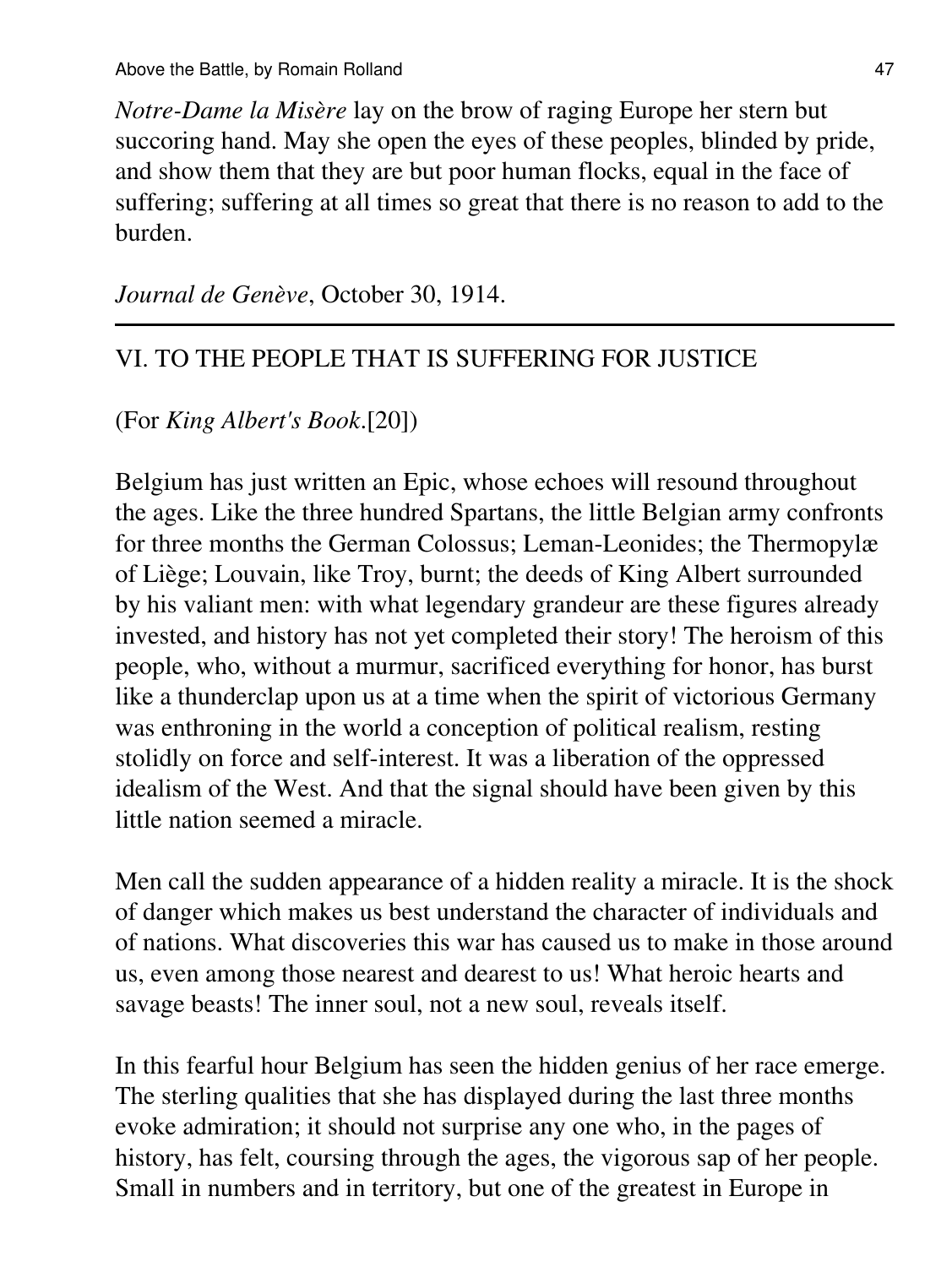virtue of her overflowing vitality. The Belgians of today are the sons of the Flemings of Courtrai. The men of this land never feared to oppose their powerful neighbors, the kings of France or Spain--now heroes, now victims, Artevelde and Egmont. Their soil, watered by the blood of millions of warriors, is the most fertile in Europe in the harvests of the spirit. From it arose the art of modern painting, spread throughout the world by the school of the van Eycks at the time of the Renaissance. From it arose the art of modern music, of that polyphony which thrilled through France, Germany, and Italy for nearly two centuries. From it, too, came the superb poetic efflorescence of our times; and the two writers who most brilliantly represent French literature in the world, Maeterlinck and Verhaeren, are Belgian. They are the people who have suffered most and have borne their sufferings most bravely and cheerfully; the martyr-people of Philip II and of Kaiser Wilhelm; and they are the people of Rubens, the people of Kermesses and of Till Ulenspiegel.

He who knows the amazing epic re-told by Charles de Coster: *The heroic, joyous, and glorious adventures of Ulenspiegel and Lamme Goedjak*, those two Flemish worthies who might take their places side by side with the immortal Don Quixote and his Sancho Panza--he who has seen that dauntless spirit at work, rough and facetious, rebellious by nature, always offending the established powers, running the gauntlet of all trials and hardships, and emerging from them always gay and smiling--realizes also the destinies of the nation that gave birth to Ulenspiegel, and even in the darkest hour fearlessly looks towards the approaching dawn of rich and happy days. Belgium may be invaded. The Belgian people will never be conquered nor crushed. The Belgian people cannot die.

At the end of the story of *Till Ulenspiegel*, when they think he is dead, and are going to bury him, he wakes up:

*"Are they," he asks, "going to bury Ulenspiegel the soul, Nele the heart of mother Flanders? Sleep, perhaps, but die, no! Come, Nele."*

*And he departed, singing his sixth song. But no one knows where he sang his last.*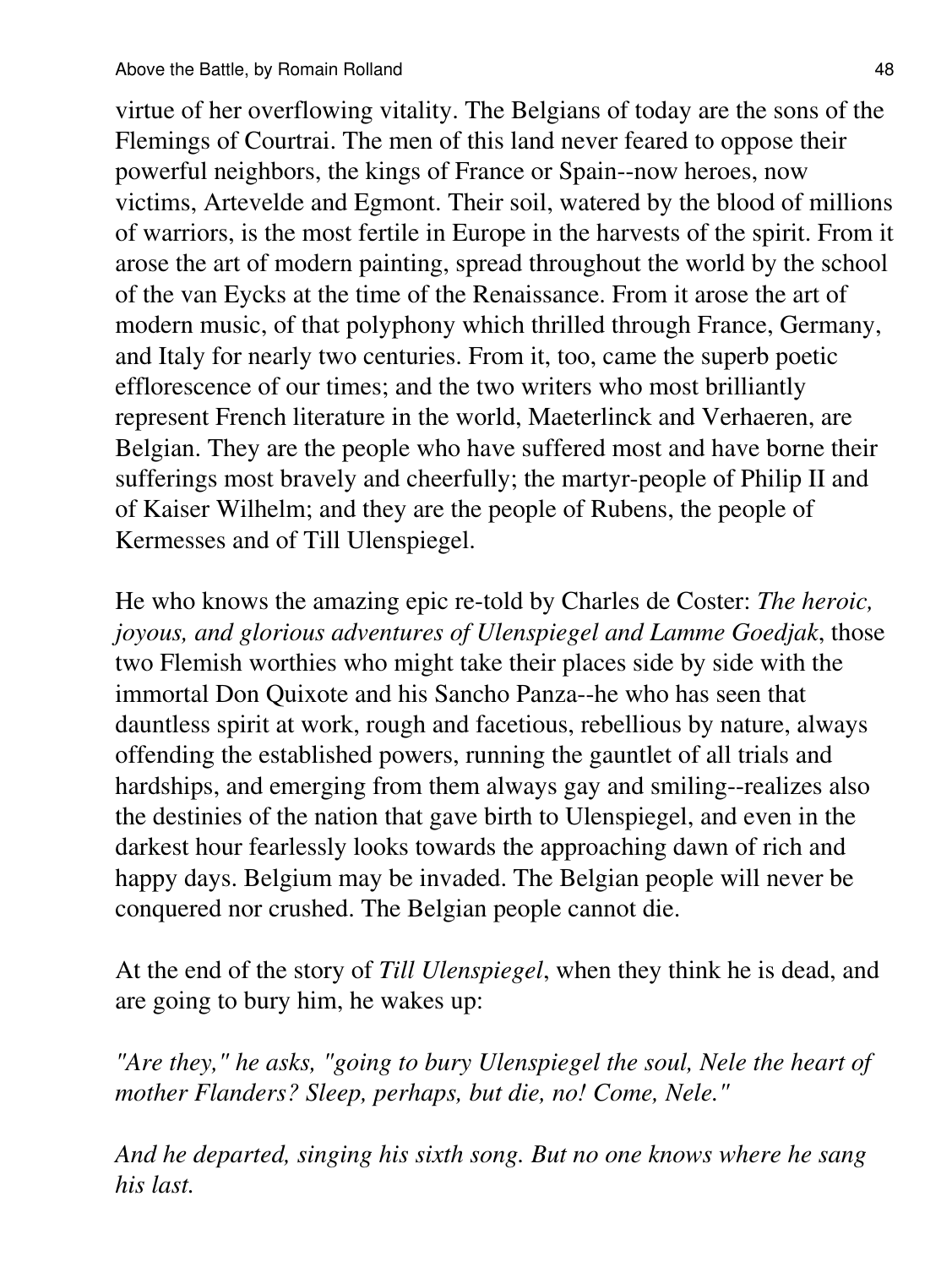#### VII. LETTER TO MY CRITICS[21]

#### *November 17, 1914.*

There has reached me, after much delay, at Geneva, where I am engaged on the International work of Prisoners of War, the echo of attacks against me in certain newspapers, roused by the articles that I have published in the *Journal de Genève*, or rather by two or three passages arbitrarily chosen from those articles (for they themselves are scarcely known to anybody in France). My best reply will be to collect what I have written and publish it in Paris. I would not add a word of explanation, for there is not a line that I did not think it my right and my duty to set down. Moreover, I think that there is better work to do at this moment than to defend oneself; there are others to defend, the thousands of victims who are fighting in France. Time devoted to polemics is like a theft from these unfortunates, from these prisoners and families, whose hands seeking each other across space we are trying to unite at Geneva.

But not content with attacking me personally, they have attacked ideas and a cause which I believe to be that of the true France; and since my friends expect me to defend these thoughts which are also theirs, I profit by the hospitality which is offered me to reply distinctly and frankly in good French.

I have published four articles: a letter to Gerhart Hauptmann, written the day after the devastation of Louvain, "Above the Battle," "The Lesser of Two Evils," and "Inter Arma Caritas." In these four articles I have stated that of all the imperialisms which are the scourge of the world, Prussian Military Imperialism is the worst. I have declared that it is the enemy of European liberty, the enemy of Western civilization, the enemy of Germany herself, and that it must be destroyed. On this point I imagine we are agreed.

To what do my critics take exception? Without entering into the discussion of certain points of detail, such as the appeal made by the Allies to the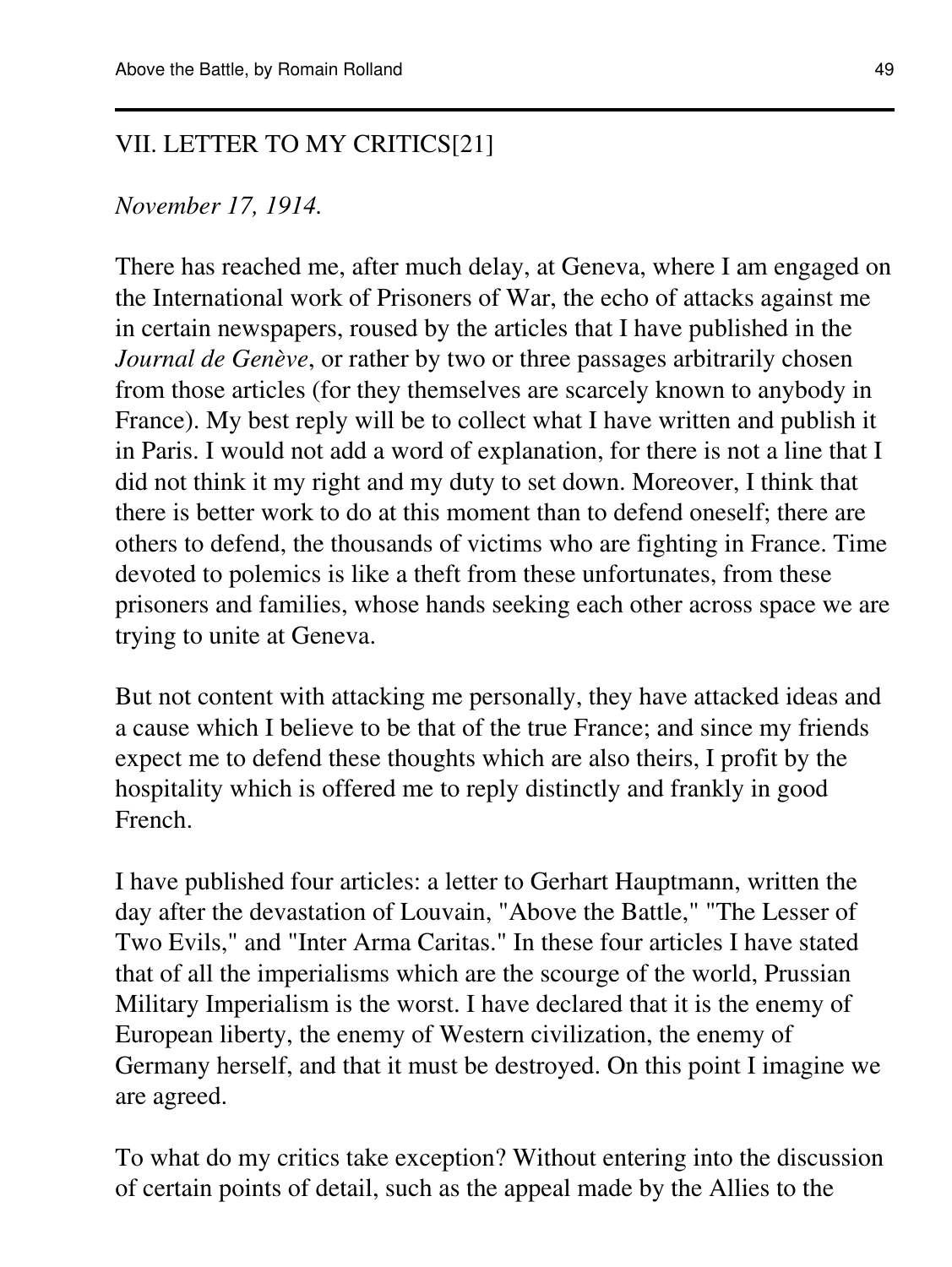forces of Asia and Africa of which I disapprove, and still disapprove because I see in it a near and grave danger for Europe and for the Allies themselves, and because this danger is already materializing in threats of disturbance in the world of Islam--exception is taken essentially on two grounds:

1. My refusal to include the German people and its military and intellectual rulers in the same denunciation.

2. The esteem and friendship which I have for the individuals in the country with which we are at war.

I will reply first of all without ambiguity to this second reproach. Yes, I have German friends as I have French, Italian, and English friends, and friends of every race. They are my wealth: I am proud of it and keep it. When one has had the good fortune to meet in this world loyal souls with whom one shares one's most intimate thoughts, and with whom one has formed bonds of brotherly union, such bonds are sacred, and not to be broken asunder in the hour of trial. He would be a coward who timidly ceased to own them, in order to obey the insolent summons of a public opinion which has no right over the heart. Does the love of country demand this unkindness of thought which is associated with the name Cornélienne? Cornéille himself has given the answer:

--*Albe vous a nommé, je ne vous connais plus.* --*Je vous connais encore, et c'est ce qui me tue.*

Certain letters, which I shall reproduce later, will show the grief, sometimes almost tragic, that such friendships mean in these moments. Thanks to them, we have at least been able to defend ourselves against a hatred which is more murderous than war, since it is an infection produced by its wounds; and it does as much harm to those whom it possesses as to those against whom it is directed.

This poison I see with apprehension spreading at the present moment. Amongst the victim populations, the cruelties and ravages committed by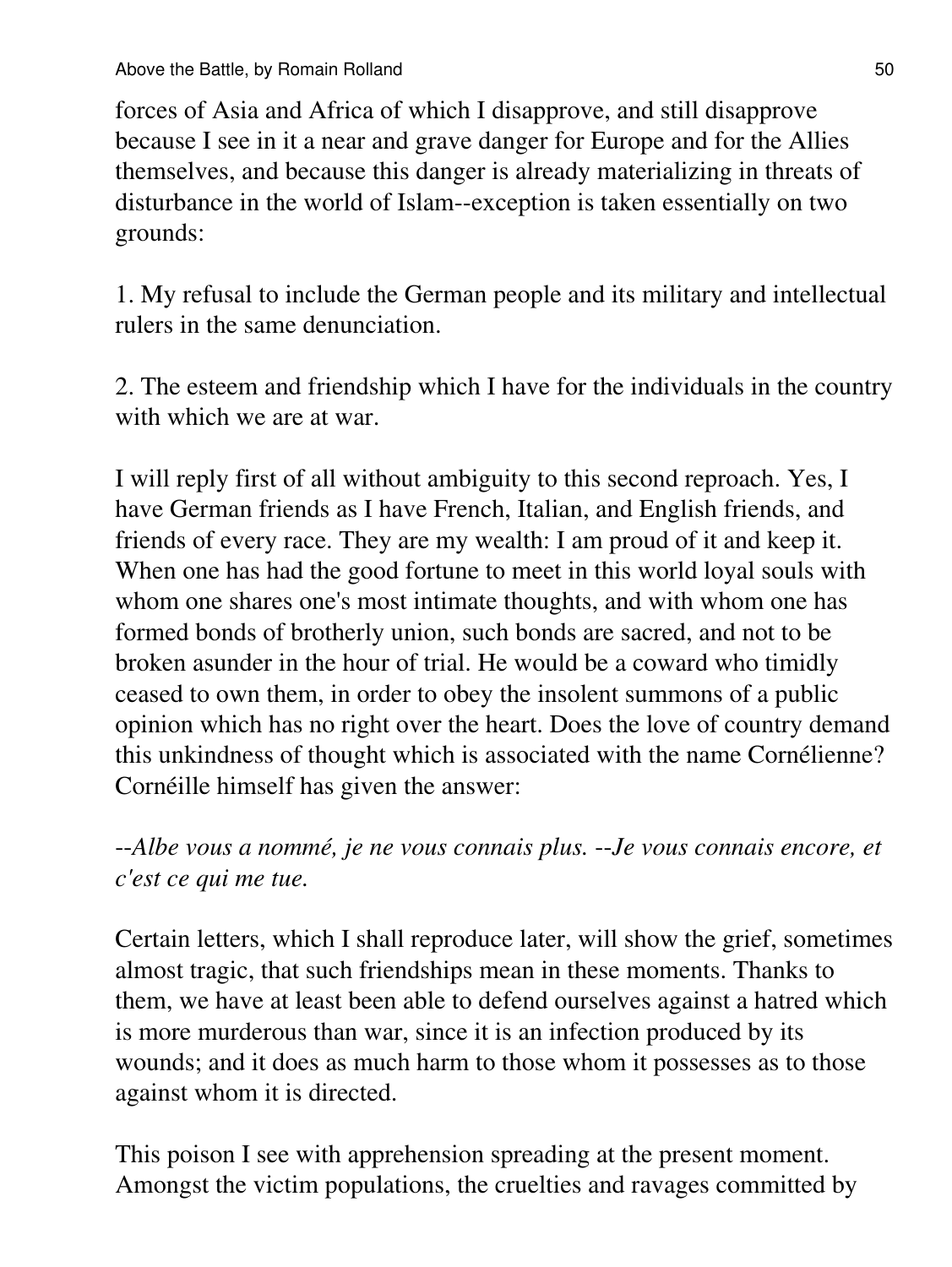the German armies have brought to birth a desire for reprisals. This, when once in existence, is not for the press to exasperate, for such a desire runs the risk of leading to dangerous injustice--dangerous not only for the conquered but above all for the conquerors. France has, in this war, the chance of playing the nobler part, the rarest chance that the world has even seen. A German wrote to me a few weeks ago: "France has won in this war a prodigious moral triumph. The sympathies of the whole world are drawn towards her; and, most extraordinary of all, Germany herself has a secret leaning towards her enemy." All should wish that this moral triumph may be hers to the end, and that she may remain to the end just, straightforward, and humane. I could never distinguish the cause of France from that of humanity. It is just because I am French that I leave to our Prussian enemies the motto: "*Oderint, dum metuant.*" I wish France to be loved, I wish her to be victorious not only by force, not only by right (that would be difficult enough), but by that large and generous heart which is pre-eminently hers. I wish her to be strong enough to fight without hatred and to regard even those against whom she is forced to fight as misguided brothers who must be pitied when they have been rendered harmless.

Our soldiers know it well, and I say nothing here of letters from the front which tell us of compassion and kindness between the combatants. But the civilians who are outside the combat, who do not fight, but talk, who write and embroil themselves in a factitious and lunatic agitation and are never exhausted; these are delivered over to the winds of feverish violence. And there is the danger. For they form opinion, the only opinion that can be expressed (all others are forbidden). It is for these that I write, not for those who are fighting (they have no need of us!).

And when I hear the publicists trying to rouse the energies of the nation by all the stimulants at their disposal for this one object, the total crushing of the enemy nation, I think it my duty to rise in opposition to what I believe to be at once a moral and a political error. You make war against a State, not against a people. It would be monstrous to hold sixty-five million men responsible for the acts of some thousands--perhaps some hundreds. Here in French Switzerland, so passionately in sympathy with France, so eager both in its sympathies and in the duty of restraining them, I have been able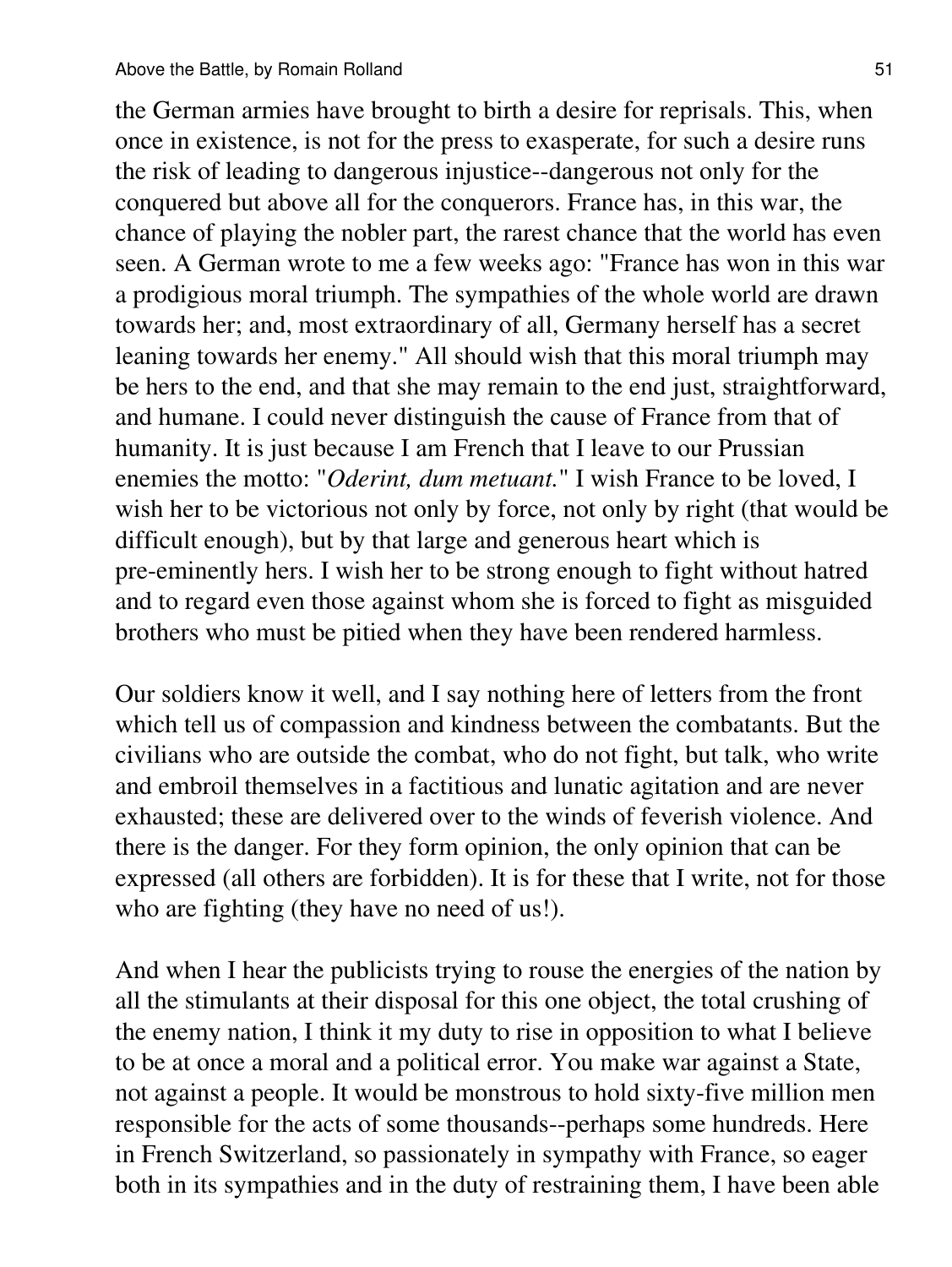for three months, by reading German letters and pamphlets, to examine closely the conscience of the German nation. And I have been able thus to take account of a good many facts which escape the greater part of the French people. The first, the most striking, the most ignored, is that there is not in Germany as a whole any real hatred of France (all the hatred is turned against England). The especial pathos of the situation lies in the fact that the French spirit only really began to exercise an attraction upon Germany some two or three years ago. Germany was beginning to discover the true France, the France of work and of faith. The new generations, the young classes that they have just led to the abattoir of Ypres and Dixmude, numbered the purest souls, the greatest idealists, those most possessed by the dream of universal brotherhood. If I say that for many among them the war has been a laceration, "a horror, a failure, a renunciation of every ideal, an abdication of the spirit," as one of them wrote on the eve of his death--if I say that the death of Péguy has been mourned by many young Germans, no one would believe me. But belief will be a necessity the day I publish the documents which I have collected.

It is somewhat better understood in France how this German nation, enveloped in the network of lies woven by its Government, and abandoning herself thereto with a blind and obstinate loyalty, is profoundly convinced that she was attacked, hemmed in by the jealousy of the world; and that she must defend herself at all costs or die. It is among the chivalrous traditions of France to render homage to the courage of an adversary. One owes it to that adversary to recognize that in default of other virtues the spirit of sacrifice is, in the present instance, almost boundless. It would be a great mistake to force it to extremes. Instead of driving this blind people to a magnificent and desperate defense, let us try to open their eyes. It is not impossible. An Alsatian patriot, to whom one could not impute indulgence for Germany, Dr. Bucher of Strasbourg, told me not long since, that even though the German is full of haughty prejudices carefully fostered by his teachers, he is at any rate always amenable to discussion and his docile spirit is accessible to arguments. As an example, I would instance the secret evolution that I see in progress in the thought of certain Germans. Numbers of German letters that I have read this month begin to utter agonized questionings as to the legitimacy of the proceedings of Germany in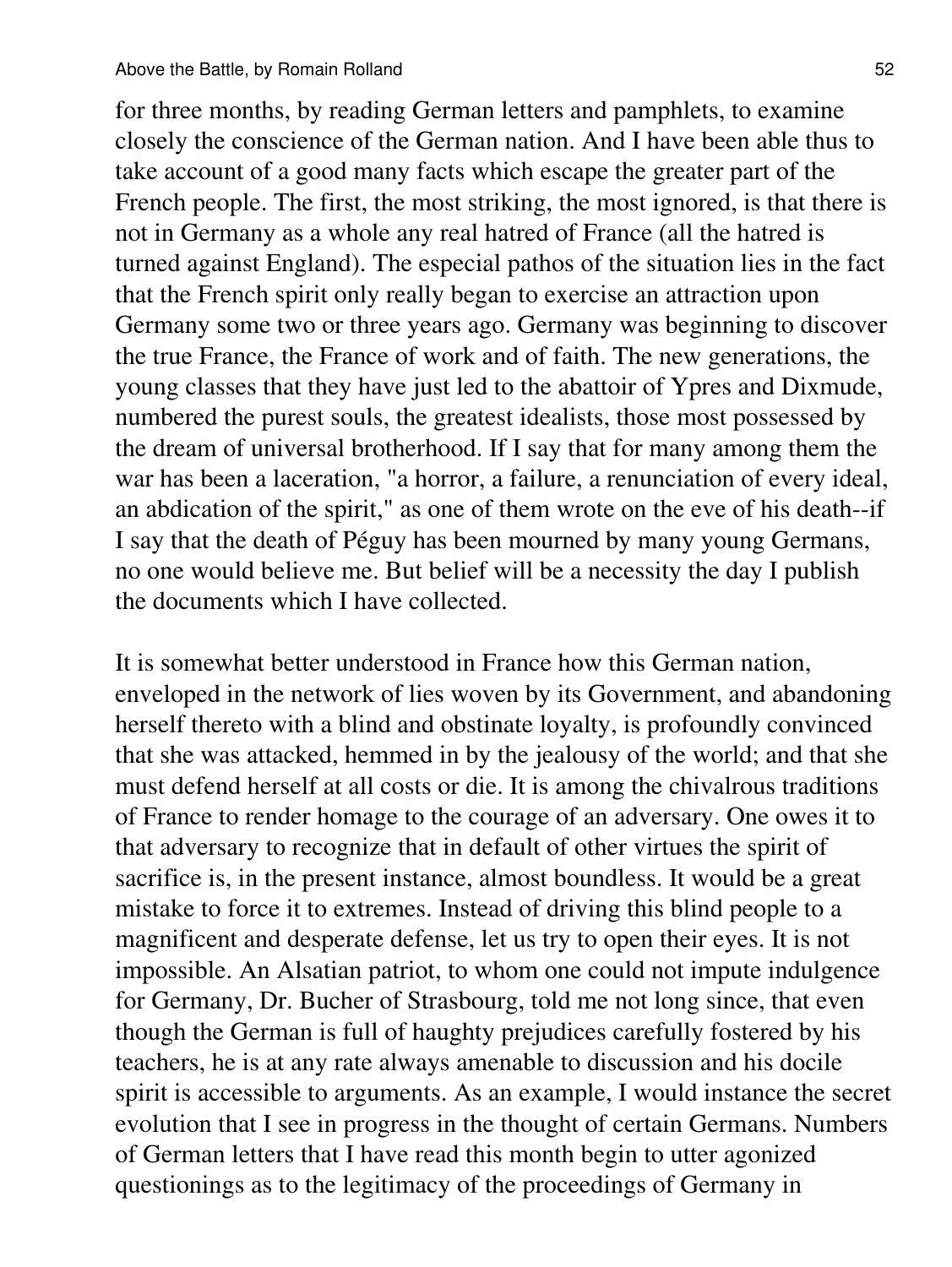Belgium. I have seen this anxiety growing, little by little, in consciences which at first reposed in the conviction of their right. Truth is slowly dawning. What will happen if its light conquers and spreads? Carry truth in your hands! Let it be our strongest weapon! Let us, like the soldiers of the Revolution, whose hearts live again in our troops, fight not against our enemies, but for them. In saving the world, let us save them too. France does not break old chains in order to rivet new.

Your thoughts are fixed on victory. I think of the peace which will follow. For however insistently the most militarist among you may talk, venturing as did an article to hold out the delightful promise of a perpetual war--"a war which will last after this war, indefinitely...."[22] (it will come to an end, nevertheless--for lack of combatants!) ... there must come a day when you will stretch out the hand of friendship, you and your neighbors across the Rhine, if it were only to come to an agreement, for the sake of your own business. You will have to re-establish supportable and humane relations: so set to work in such a manner as not to make them impossible! Do not break down all the bridges, since it will ever be necessary to cross the river. Do not destroy the future. A good open, clean wound will heal; but do not poison it. Let us be on our guard against hatred. If we prepare for war in peace according to the wisdom of nations, we should also prepare for peace in war. It is a task which seems to me not unworthy of those among us who find themselves outside the struggle, and who through the life of the spirit have wider relations with the universe--a little lay church which, today more than the other, preserves its faith in the unity of human thought and believes that all men are sons of the same Father. In any case, if such a faith merits insult, the insults constitute an honor that we will claim as ours before the tribunal of posterity.

#### VIII. THE IDOLS

For more than forty centuries it has been the effort of great minds who have attained liberty to extend this blessing to others; to liberate humanity and to teach men to see reality without fear or error, to look themselves in the face without false pride or false humility and to recognize their weakness and their strength, that they may know their true position in the universe. They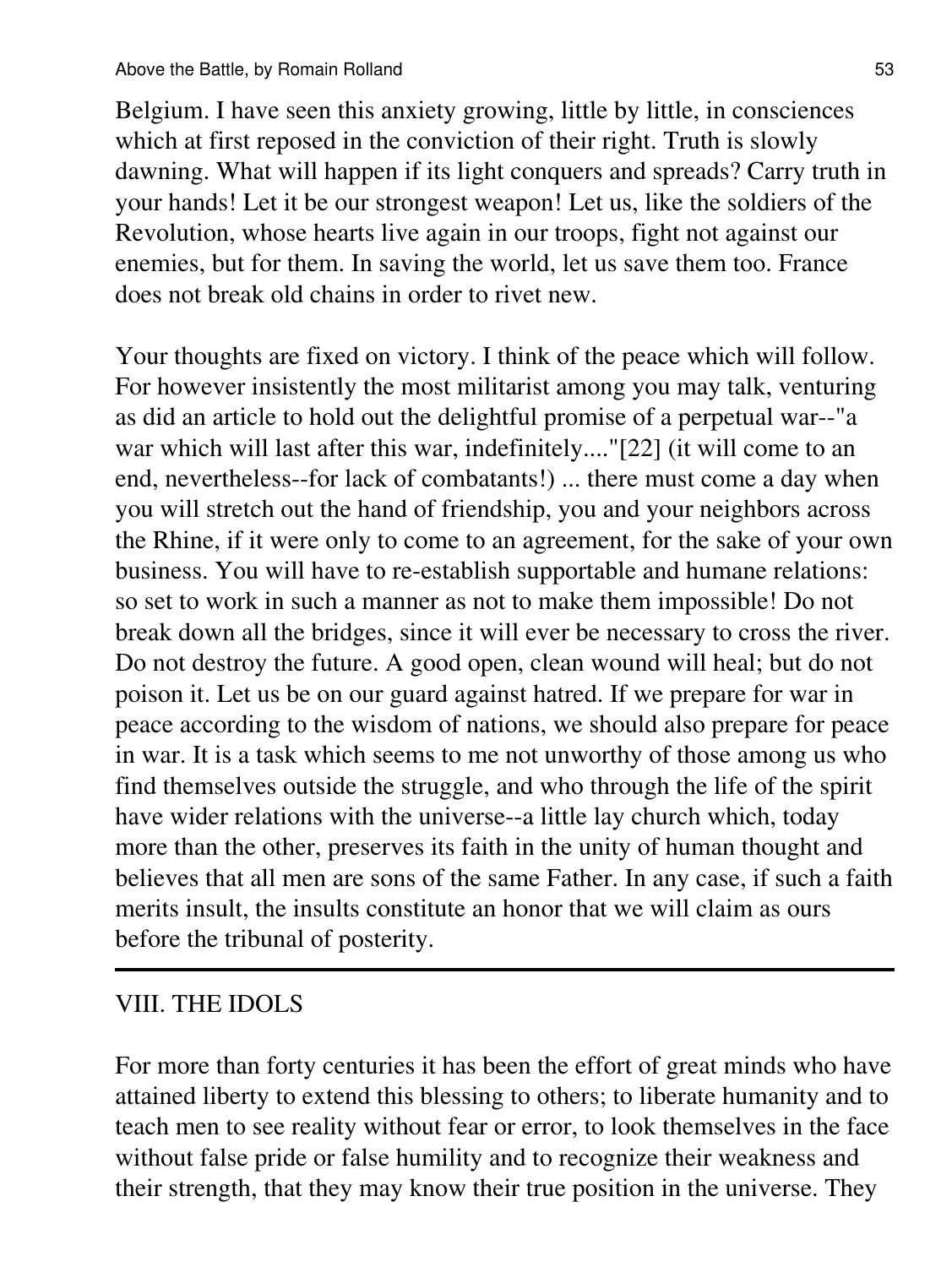have illumined the path with the brightness of their lives and their example, like the star of the magi, that mankind may have light.

Their efforts have failed. For more than forty centuries humanity has remained in bondage--I do not say to masters (for such are of the order of the flesh, of which I am not speaking here; and their chains break sooner or later), but to the phantoms of their own minds. Such servitude comes from within. We grow faint in the endeavor to cut the bonds which bind mankind, who straightway tie them again to be more firmly enthralled. Of every liberator men make a master. Every ideal which ought to liberate is transformed into a clumsy idol. The history of humanity is the history of Idols and of their successive reigns; and as humanity grows older the power of the Idol seems to wax greater and more destructive.

At first the divinities were of wood, of stone, or of metal. Those at any rate were not proof against the axe or against fire. Others followed that no material force could reach, for they were graven in the invisible mind. Yet all aspired to material dominion, and to secure for them that dominion the peoples of the world have poured out their best blood: Idols of religions and of nationality: the Idol of liberty whose reign was established in Europe by the armies of the *sans-culotte* at the point of the bayonet. The masters have changed, the slaves are still the same. Our century has made the acquaintance of two new species. The Idol of Race, at first the outcome of noble ideas, became in the laboratories of spectacled savants the Moloch which Germany herself hurled against France in 1870 and which her enemies now wish to use against the Germany of today. The latest on the scene is that authentic product of German science, fraternally allied to the labors of industry, of commerce, and of the firm of Krupp--the Idol of Kultur surrounded by its Levites, the thinkers of Germany.

\* \* \* \* \*

The common feature of the cult of all Idols is the adaptation of an ideal to the evil instincts of mankind. Man cultivates the vices which are profitable to him, but feels the necessity of legitimizing them; being unwilling to sacrifice them, he must idealize them. That is why the problem at which he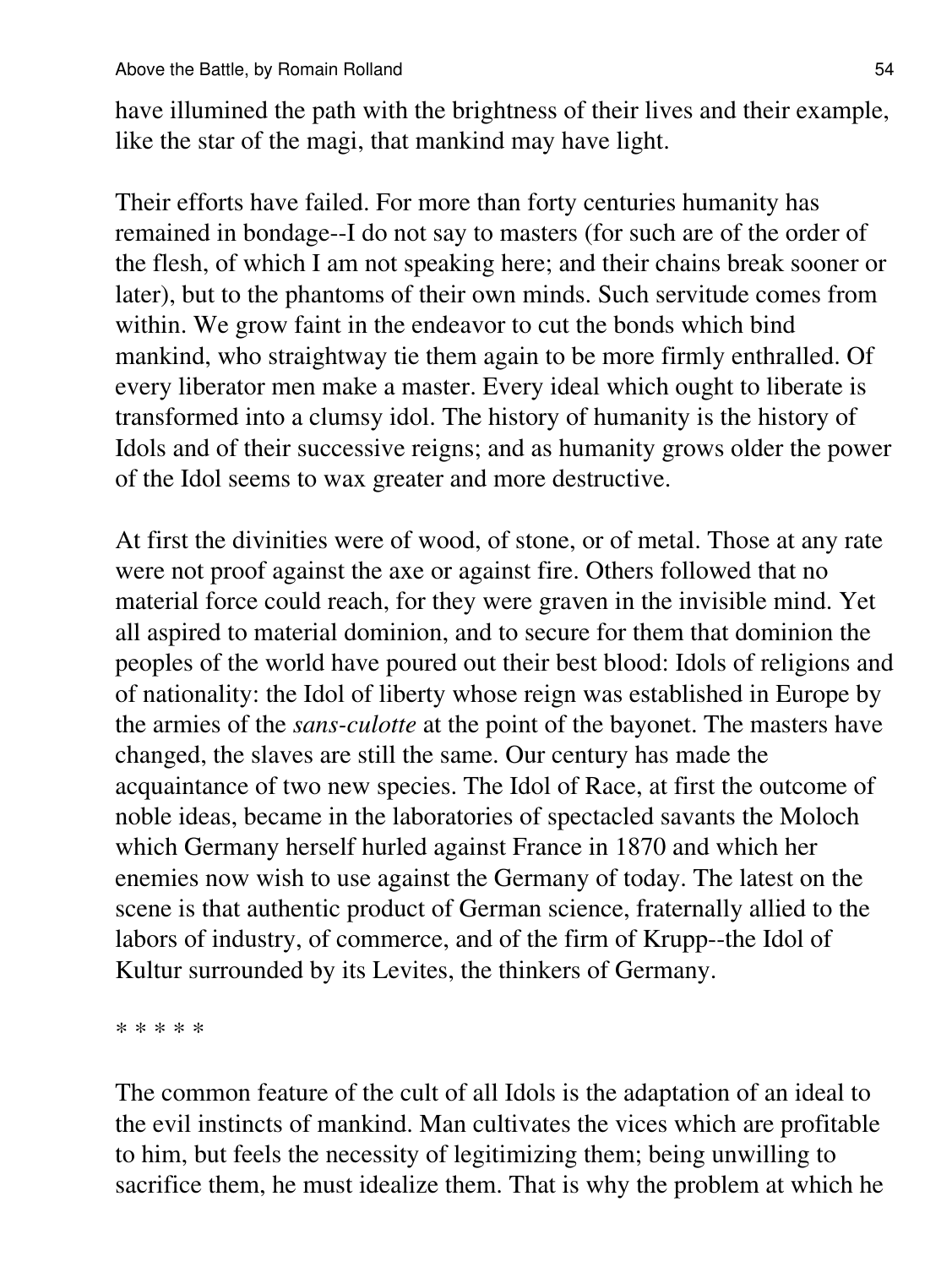has never ceased to labor throughout the centuries has been to harmonize his ideals with his own mediocrity. He has always succeeded. The crowd has no difficulty here. It sets side by side its virtues and its vices, its heroism and its meanness. The force of its passions and the rapid course of the days which carry it along cause it to forget its lack of logic.

But the intelligent few cannot satisfy themselves with so little effort. Not that they are, as is often said, less readily swayed by passion. This is a grave error; the richer a life becomes the more does it offer for passion to devour, and history sufficiently shows the terrifying paroxysms to which the lives of religious leaders and revolutionaries have attained. But these toilers in the spirit love careful work, and are repelled by popular modes of thought which perpetually break through the meshes of reasoning. They have to make a more closely woven net in which instinct and idea, cost what it may, combine to form a stouter tissue. They thus achieve monstrous *chefs-d'oeuvre*. Give an intellectual any ideal and any evil passion and he will always succeed in harmonizing the twain. The love of God and the love of mankind have been invoked in order to burn, kill, and pillage. The fraternity of 1793 was sister to the Holy Guillotine. We have in our time seen Churchmen seeking and finding in the Gospels the justification of Banking and of War. Since the outbreak of the war a clergyman of Würtemberg established the fact that *neither Christ nor John the Baptist nor the apostles desired to suppress militarism*.[23] A clever intellectual is a conjuror in ideas. "*Nothing in my hands--nothing up my sleeves.*" The great trick is to extract from any given idea its precise contrary--war from the Sermon on the Mount, or, like Professor Ostwald, the military dictatorship of the Kaiser from the dream of an intellectual internationalism. For such conjurors these things are but child's play.

Let us expose them, by examining the words of this Dr. Ostwald, who has appeared during the last few months as the Baptist of the Gospel of the spiked helmet.

Here is the Idol to begin with--*Kultur (made in Germany), with a capital K "rectiligne et de quatre pointes, comme un chevel de frise,"* as Miguel de Unamuno wrote to me. All around are little gods, the children of its loins: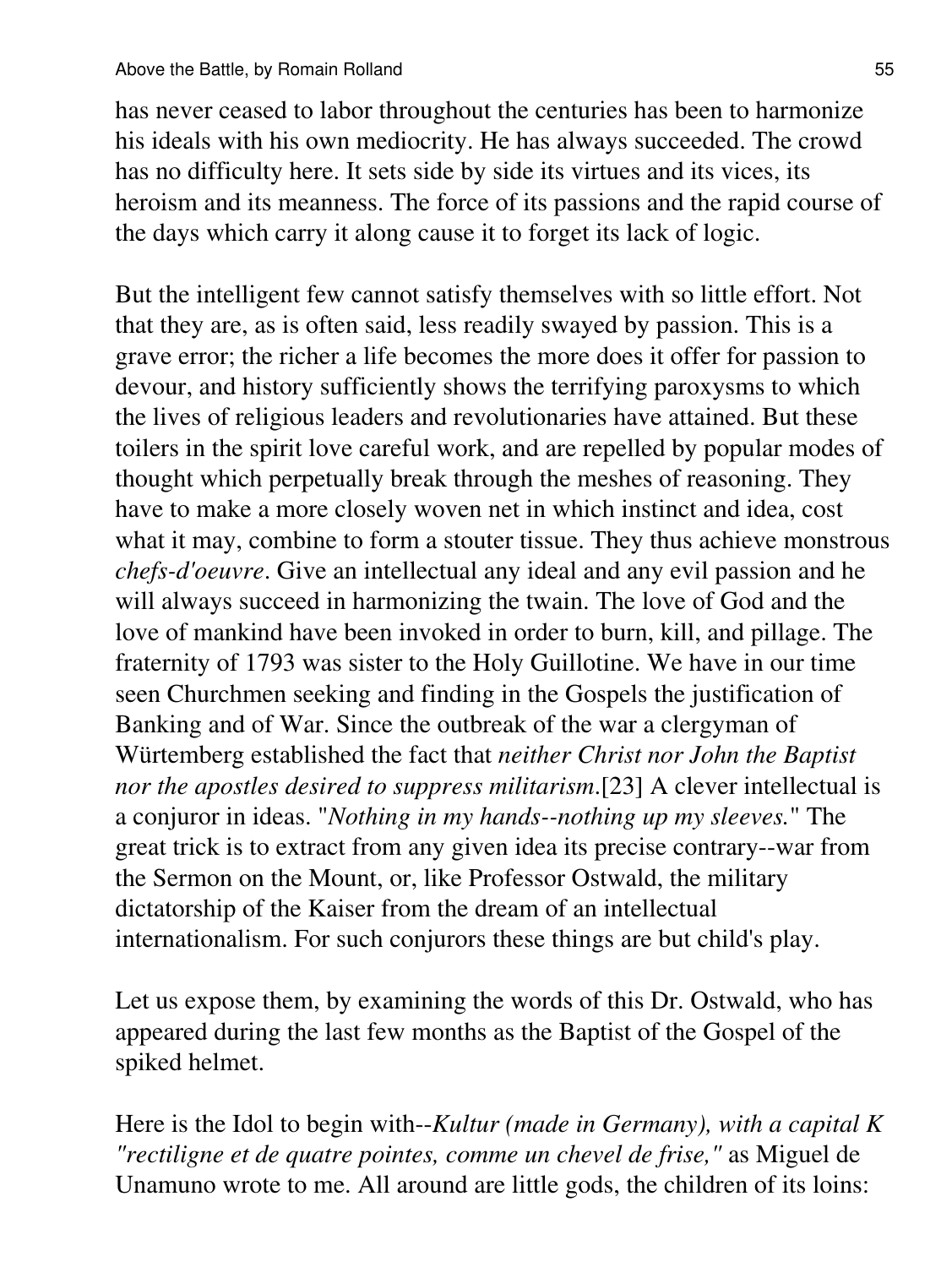*Kulturstaat*, *Kulturbund*, *Kulturimperium*....

*"I am now" (it is the voice of Ostwald[24]) "going to explain to you the great secret of Germany. We, or rather the Germanic race, have discovered the factor of Organization. Other peoples still live under the régime of individualism while we are under that of Organization. The stage of Organization is a more advanced stage of civilization."*

It is surely clear that, like those missionaries who, in order to carry the Christian faith to heathen peoples, secure the co-operation of a squadron and a landing party which straightway establish in the idolatrous country commercial stores protected by a ring of cannon, German intelligence cannot without selfishness keep her treasures to herself. She is obliged to share them.

"*Germany wishes to organize Europe, for Europe has hitherto not been organized. With us everything tends to elicit from each individual the maximal output in the direction most favorable for society. That for us is liberty in its highest form.*"

We may well pause to marvel at this way of talking about human "culture" as though it were a question of asparagus and artichokes. Of this happiness, and these advantages, this maximal output, this market-garden culture, this liberty of artichokes subjected to a judicious forcing process, Professor Ostwald does not wish to deprive the other peoples of Europe. As they are so unenlightened as not to acquiesce with enthusiasm:

"*War will make them participate in the form of this organization in our higher civilization.*"

Thereupon the chemist-philosopher, who is also in his leisure hours a politician and a strategist, sketches in bold outline the picture of the victories of Germany and a remodeled Europe--a United States of Europe under the paternal sceptre of his mailed Kaiser: England crushed, France disarmed, and Russia dismembered. His colleague Haeckel completes this joyous *exposé* by dividing Belgium, the British Empire, and the North of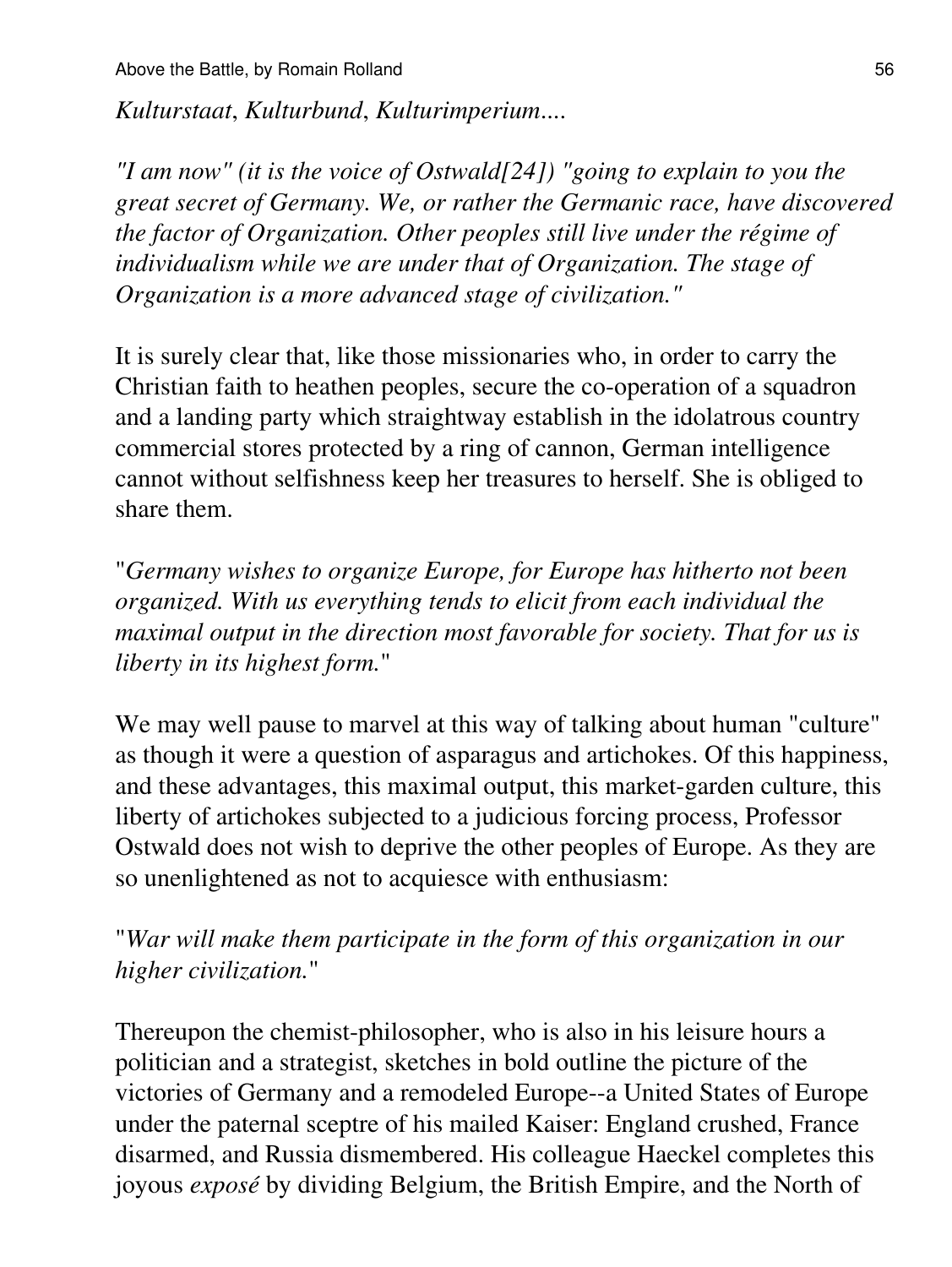France--like Perrette of the fable before her pitcher broke. Unfortunately neither Haeckel nor Ostwald tells us if their plan for the establishment of this higher civilization included the destruction of the Halle of Ypres, of the Library at Louvain, of the Cathedral at Rheims. After all these conquests, divisions, and devastations, let us not overlook this wonderful sentence of which Ostwald certainly did not realize the sinister buffoonery, worthy of a Molière: "You know that I am a pacifist."

However far the high priests of a cult may allow their emotion to carry them, their profession of faith still retains a certain diplomatic reserve which does not hamper their followers. Thus the *Kulturmenschen*. But the zeal of their Levites must frequently disturb the serenity of Moses and Aaron--Haeckel and Ostwald--by its intemperate frankness. I do not know what they think of the article of Thomas Mann which appeared in the November number of the *Neue Rundschau*: "Gedanken im Kriege." But I do know what certain French intellectuals will think of it. Germany could not offer them a more terrible weapon against herself.

In an access of delirious pride and exasperated fanaticism Mann employs his envenomed pen to justify the worst accusations that have been made against Germany. While an Ostwald endeavors to identify the cause of *Kultur* with that of civilization, Mann proclaims: "They have nothing in common. The present war is that of *Kultur* (i. e., of Germany) against civilization." And pushing this outrageous boast of pride to the point of madness, he defines civilization as Reason (*Vernunft, Aufklärung*), Gentleness (*Sittigung, Sänftigung*), Spirit (*Geist, Auflösung*), and Kultur as "a spiritual *organization* of the world" which does not exclude "bloody savagery." Kultur is "the sublimation of the demoniacal" (*die Sublimierung des Dämonischen*). It is "above morality, above reason, and above science." While Ostwald and Haeckel see in militarism merely an arm or instrument of which Kultur makes use to secure victory, Thomas Mann affirms that Kultur and Militarism are brothers--their ideal is the same, their aim the same, their principle the same. Their enemy is peace, is spirit ("*Ja, der Geist ist zivil, ist bürgerlich*"). He finally dares to inscribe on his own and his country's banner the words, "Law is the friend of the weak; it would reduce the world to a level. War brings out strength."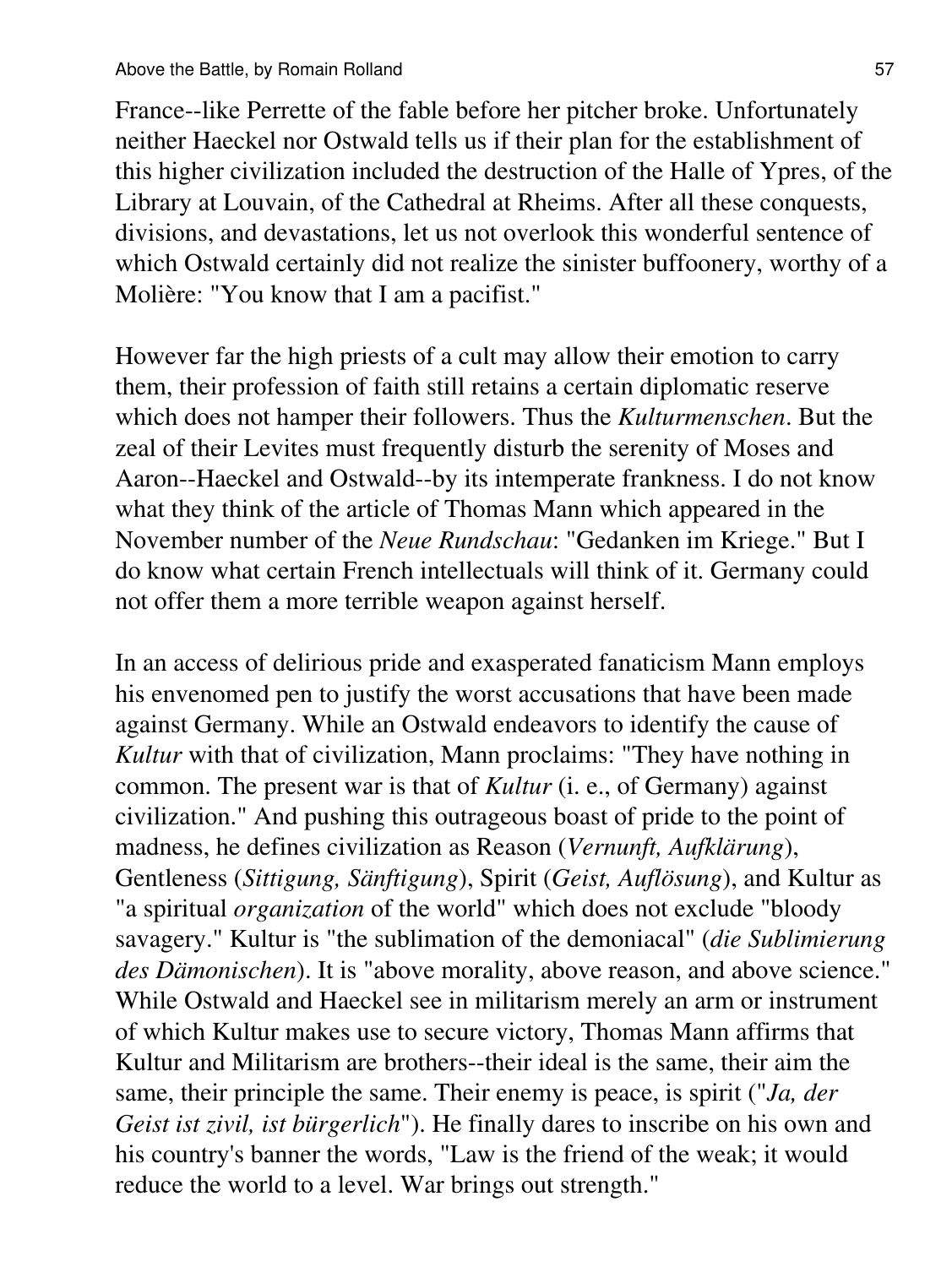Above the Battle, by Romain Rolland 58

*Das Gesetz ist der Freund des Schwachen, Möchte gern die Welt verflachen Aber der Krieg lässt die Kraft erscheinen....*

In this criminal glorification of violence, Thomas Mann himself has been surpassed. Ostwald preached the victory of Kultur, if necessary by Force; Mann proved that Kultur is Force. Some one was needed to cast aside the last veil of reserve and say "Force alone. All else be silent." We have read extracts from the cynical article in which Maximilian Harden, treating the desperate efforts of his Government to excuse the violation of Belgian neutrality as feeble lies, dared to write:

"*Why on earth all this fuss? Might creates our Right. Did a powerful man ever submit himself to the crazy pretensions or to the judgment of a band of weaklings?*"

What a testimony to the madness into which German intelligence has been precipitated by pride and struggle, and to the moral anarchy of this Empire, whose *organization* is imposing only to the eyes of those who do not see farther than the façade! Who cannot see the weakness of a Government which gags its socialist press and yet tolerates such an insulting contradiction as this? Who does not see that such words defame Germany before the whole world for centuries to come? These miserable intellectuals imagine that with their display of infuriated Nietzcheism and Bismarckism they are acting heroically and impressing the world. They merely disgust it. They wish to be believed. People are only too ready to believe them. The whole of Germany will be made responsible for the delirium of a few writers. Germany will one day realize she has had no more deadly enemy than her own intellectuals.

\* \* \* \* \*

I write here without prejudice, for I am certainly not proud of our French intellectuals. The Idol of Race, or of Civilization, or of Latinity, which they so greatly abuse, does not satisfy me. I do not like any idol--not even that of Humanity. But at any rate those to which my country bows down are less dangerous. They are not aggressive, and, moreover, there remains even in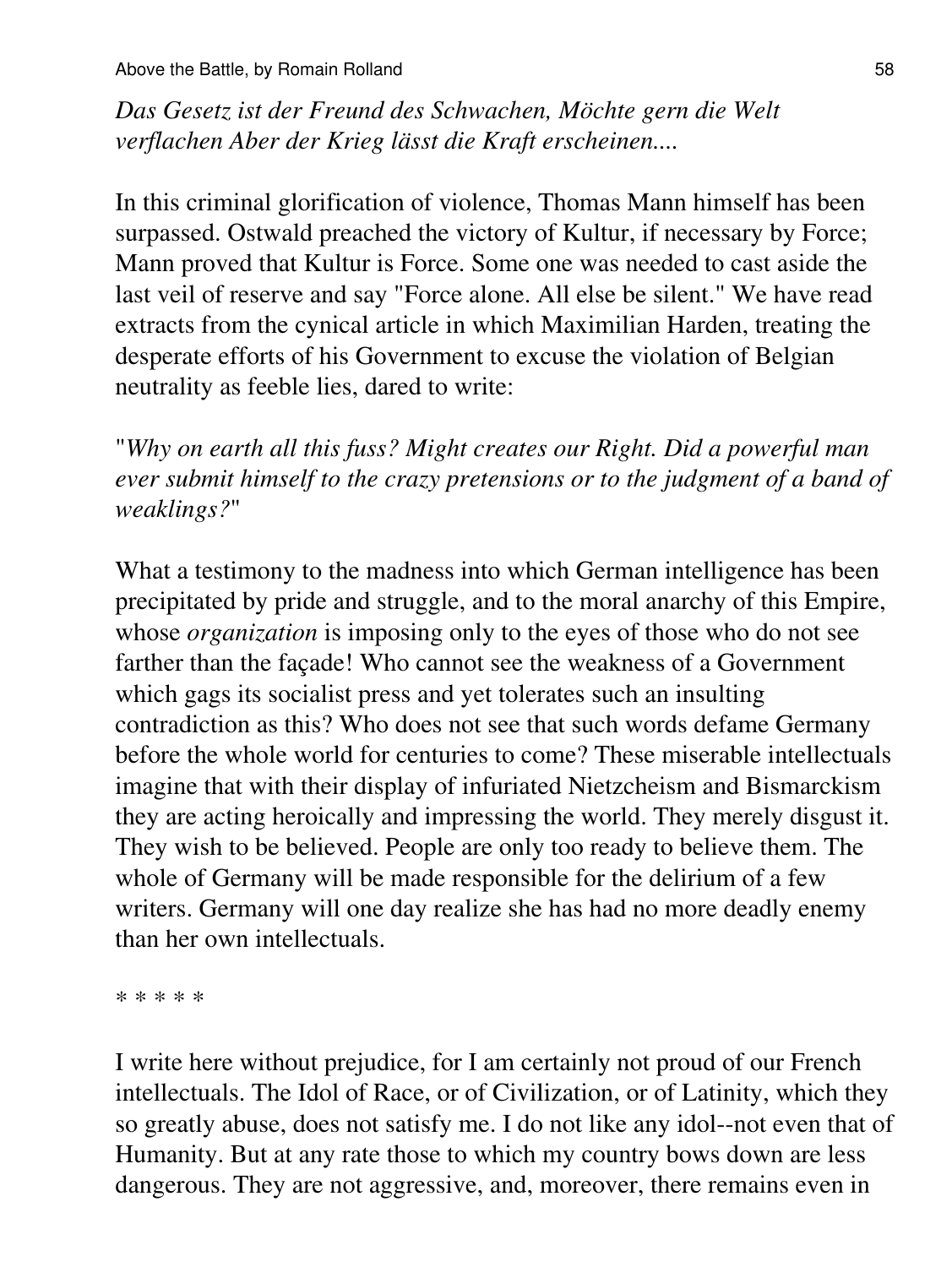the most fanatical of our intellectuals a basis of native common sense, of which the Germans of whom I have just spoken seem to have lost all trace. But it must be admitted that on neither side have they brought honor to the cause of reason, which they have not been able to protect against the winds of violence and folly. There is a saying of Emerson's which is applicable to their failure:

#### "*Nothing is more rare in any man than an act of his own.*"

Their acts and their writings have come to them from others, from outside, from public opinion, blind and menacing. I do not wish to condemn those who have been obliged to remain silent either because they are in the armies, or because the censorship which rules in countries involved in war has imposed silence upon them. But the unheard-of weakness with which the leaders of thought have everywhere abdicated to the collective madness has certainly proved their lack of *character*.

Certain somewhat paradoxical passages in my own writings have caused me at times to be styled an anti-intellectual; an absurd charge to bring against one who has given his life to the worship of thought. But it is true that Intellectualism has often appeared to me as a mere caricature of Thought--Thought mutilated, deformed, and petrified, powerless, not only to dominate the drama of life, but even to understand it. And the events of to-day have proved me more in the right than I wished to be. The intellectual lives too much in the realm of shadows, of ideas. Ideas have no existence in themselves, but only through the hopes or experiences which can fill them. They are either summaries, or hypotheses; frames for what has been or will be; convenient or necessary formulæ. One cannot live and act without them, but the evil is that people make them into oppressive realities. No one contributes more to this than the intellectual, whose trade it is to handle them, who, biased by his profession, is always tempted to subordinate reality to them. Let there supervene a collective passion which completes his blindness, and it will be cast in the form of the idea which can best serve its purpose: it transfers its life-blood to that idea, and the idea magnifies and glorifies it in turn. Nothing is more long-lived in a man than a phantom which his own mind has created, a phantom in which are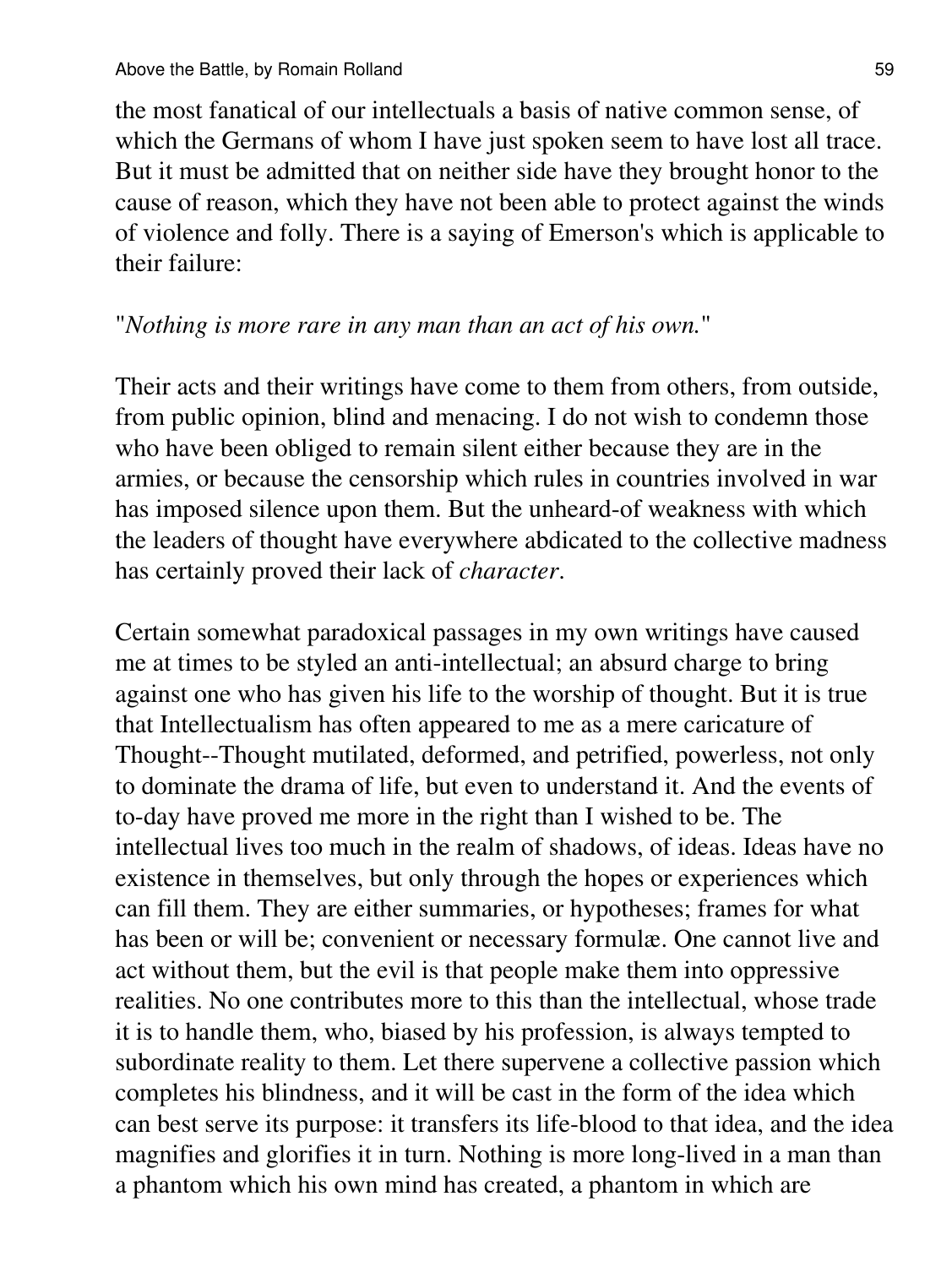combined the madness of his heart and the madness of his head. Hence the intellectuals in the present crisis have not been overcome by the warlike contagion less than others, but they have themselves contributed to spreading it. I would add (for it is their punishment) that they are victims of the contagion for a longer period: for whilst simple folk constantly submit to the test of every-day action and of experience, and modify their ideas without conscious regret, the intellectual finds himself bound in the net of his own creation and every word that he writes draws the bonds tighter. Hence while we see that in the soldiers of all armies the fire of hate is rapidly dying down and that they already fraternize from trench to trench, the writers redouble their furious arguments. We can easily prophesy that when the remembrance of this senseless war has passed away among the people its bitterness will still be smouldering in the hearts of the intellectuals....

Who shall break the idols? Who shall open the eyes of their fanatical followers? Who shall make them understand that no god of their minds, religious or secular, has the right to force himself on other human beings--even he who seems the most worthy--or to despise them? Admitting that your *Kultur* on German soil produces the sturdiest and most abundant human crop, who has entrusted to you the mission of cultivating other lands? Cultivate your own garden. We will cultivate ours. There is a sacred flower for which I would give all the products of your artificial culture. It is the wild violet of Liberty. You do not care about it. You tread it under foot. But it will not die. It will live longer than your masterpieces of barrack and hot-house. It is not afraid of the wind. It has braved other tempests than that of today. It grows under brambles and under dead leaves. Intellectuals of Germany, intellectuals of France, labor and sow on the fields of your own minds: respect those of others. Before *organizing* the world you have enough to do to *organize* your own private world. Try for a moment to forget your ideas and behold yourselves. And above all, look at us. Champions of *Kultur* and of Civilization, of the Germanic races and of Latinity, enemies, friends, let us look one another in the eyes. My brother, do you not see there a heart similar to your own, with the same hopes, the same egoism, and the same heroism and power of dream which forever refashions its gossamer web? *Vois-tu pas que tu es moi*? said the old Hugo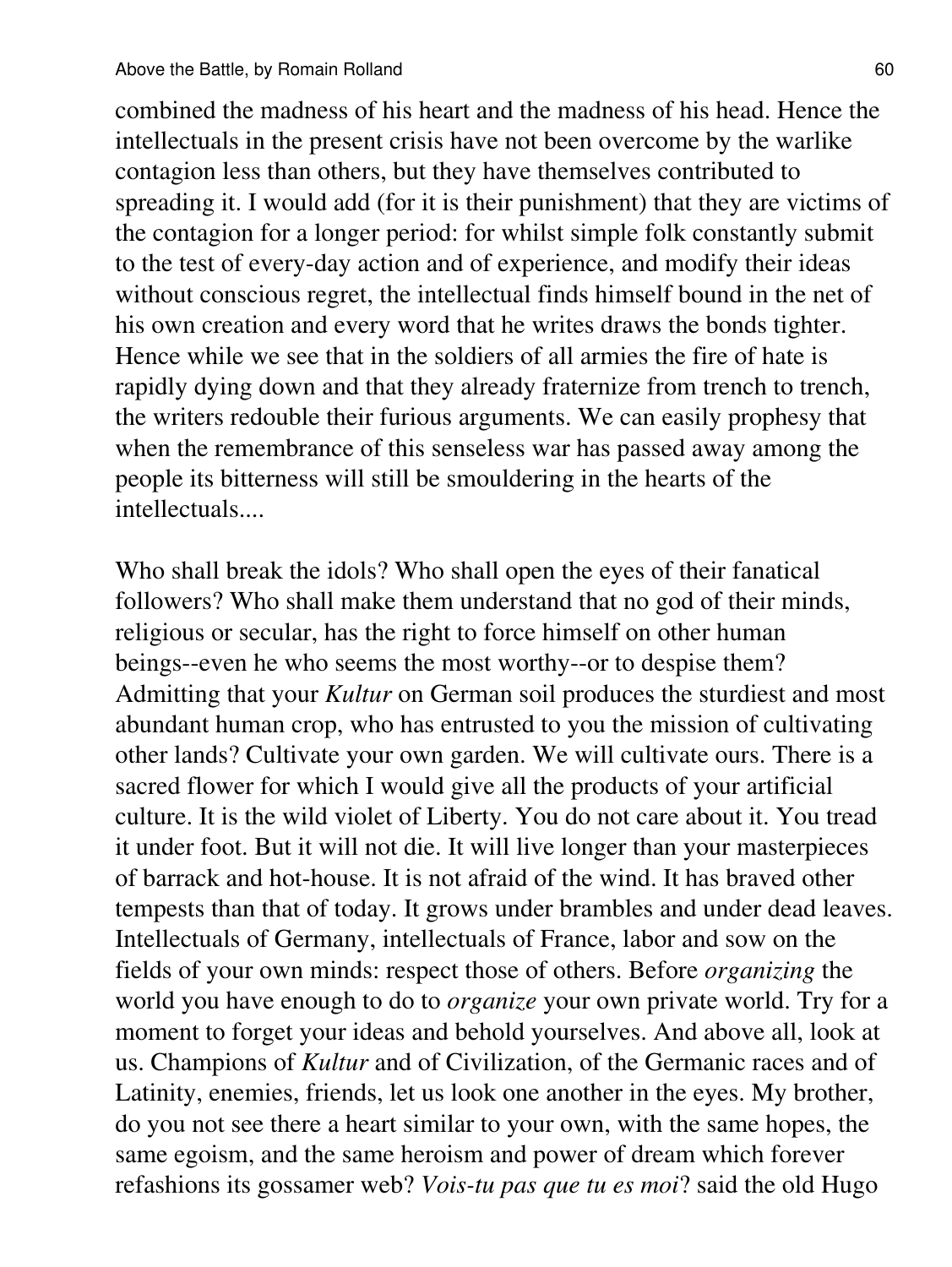to one of his enemies....

The true man of culture is not he who makes of himself and his ideal the center of the universe, but who looking around him sees, as in the sky the stream of the Milky Way, thousands of little flames which flow with his own; and who seeks neither to absorb them nor to impose upon them his own course, but to give himself the religious persuasion of their value and of the common source of the fire by which all alike are fed. Intelligence of the mind is nothing without that of the heart. It is nothing also without good sense and humor--good sense which shows to every people and to every being their place in the universe--and humor which is the critic of misguided reason, the soldier who, following the chariot to the Capitol, reminds Cæsar in his hour of triumph that he is bald.

*Journal de Genève*, December 4, 1914.

# IX. FOR EUROPE: MANIFESTO OF THE WRITERS AND THINKERS OF CATALONIA

National passions are triumphant. For five months they have rent our Europe. They think they will soon have compassed its destruction and effaced its image in the hearts of the last of these who remain faithful to it. But they are mistaken. They have renewed the faith that we had in it. They have made us recognize its value and our love. And from one country to another we have discovered our unknown brothers, sons of the same mother, who in the hour when she is denied, consecrate themselves to her defence.

Today, it is from Spain that the voice reaches us, from the thinkers of Catalonia. Let us pass on their appeal which comes to us from the shores of the Mediterranean, like the sound of a Christmas bell. Another day the bells of Northern Europe will be heard in their turn. And soon all will ring together in unison. The test is good. Let us be thankful. Those who desired to separate us have joined our hands.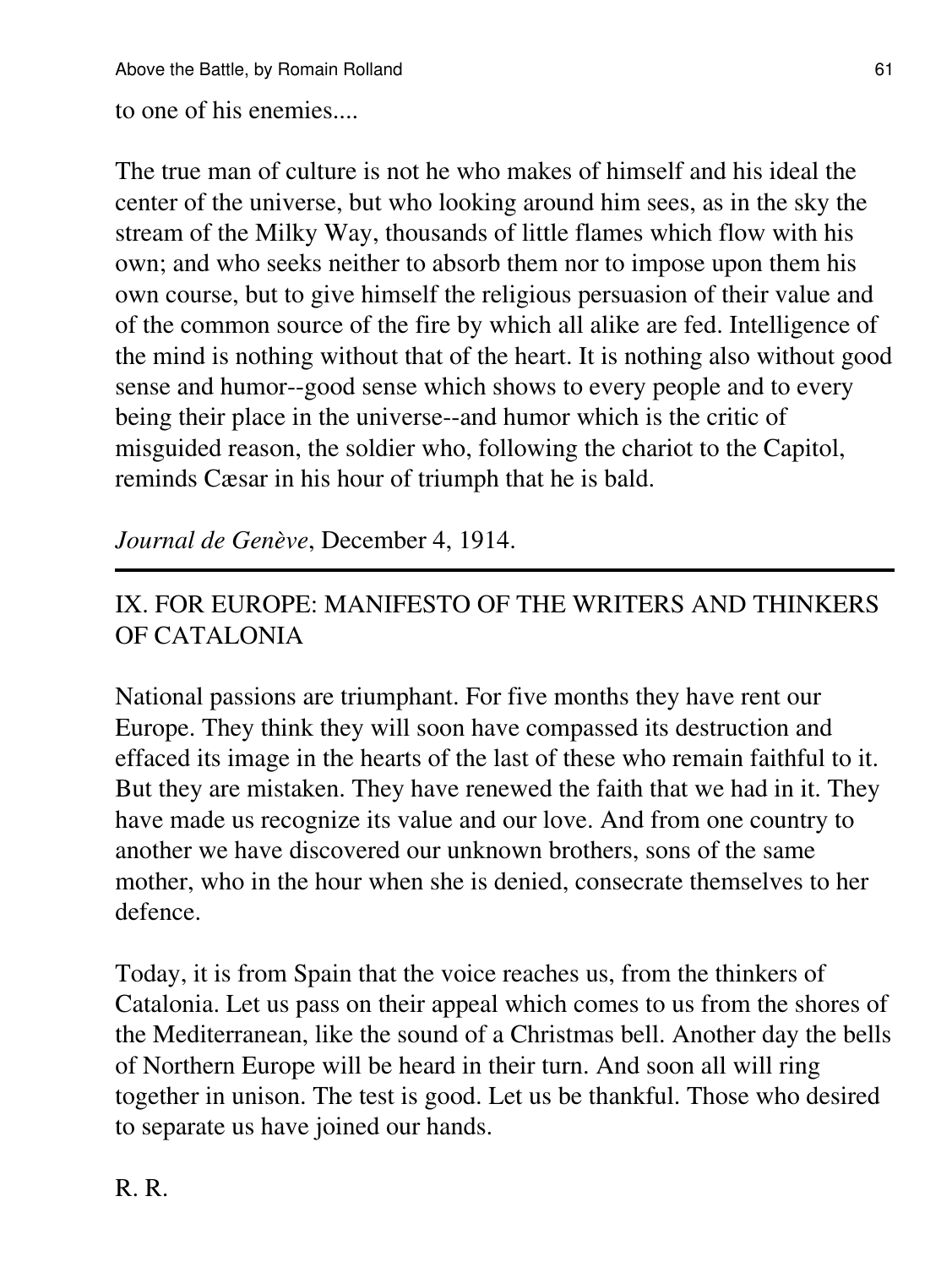*December 31, 1914.*

#### MANIFESTO OF THE *FRIENDS OF THE MORAL UNITY OF EUROPE*

A number of literary and scientific men at Barcelona, as far removed from amorphous internationalism on the one hand as from mere parochialism on the other, have banded themselves together *to affirm their unchangeable belief in the moral unity of Europe*, and to further this belief as far as the suffocating conditions resulting from the present tragic circumstances permit.

We set out from the principle that the terrible war which today is rending the heart of this Europe of ours is, by implication, a *Civil War*.

A civil war does not exactly mean an unjust war; still, it can only be justified by a conflict between great ideals, and if we desire the triumph of one or the other of these ideals, it must be for the sake of the entire European Commonwealth and its general well-being. None of the belligerents, therefore, can be allowed to aim at the complete destruction of its opponents; and it is even less legitimate to start out from the criminal hypothesis that one or another of the parties is *de facto* already excluded from this superior commonwealth.

Yet we have seen with pain assertions such as these approved and deliriously spread abroad; and not always amongst common people, or by the voices of those who speak not with authority. For three months it seemed as if our ideal Europe were ship-wrecked, but a reaction is making its appearance already. A thousand indications assure us that, in the world of intellect at any rate, the winds are quieting down, and that in the best minds the eternal values will soon spring up once more.

It is our purpose to assist in this reaction, to contribute to making it known, and, as far as we are able, to ensure its triumph. We are not alone. We have with us in every quarter of the world the ardent aspirations of far-sighted minds, and the unvoiced wishes of thousands of men of good will, who, beyond their sympathies and personal preferences, are determined to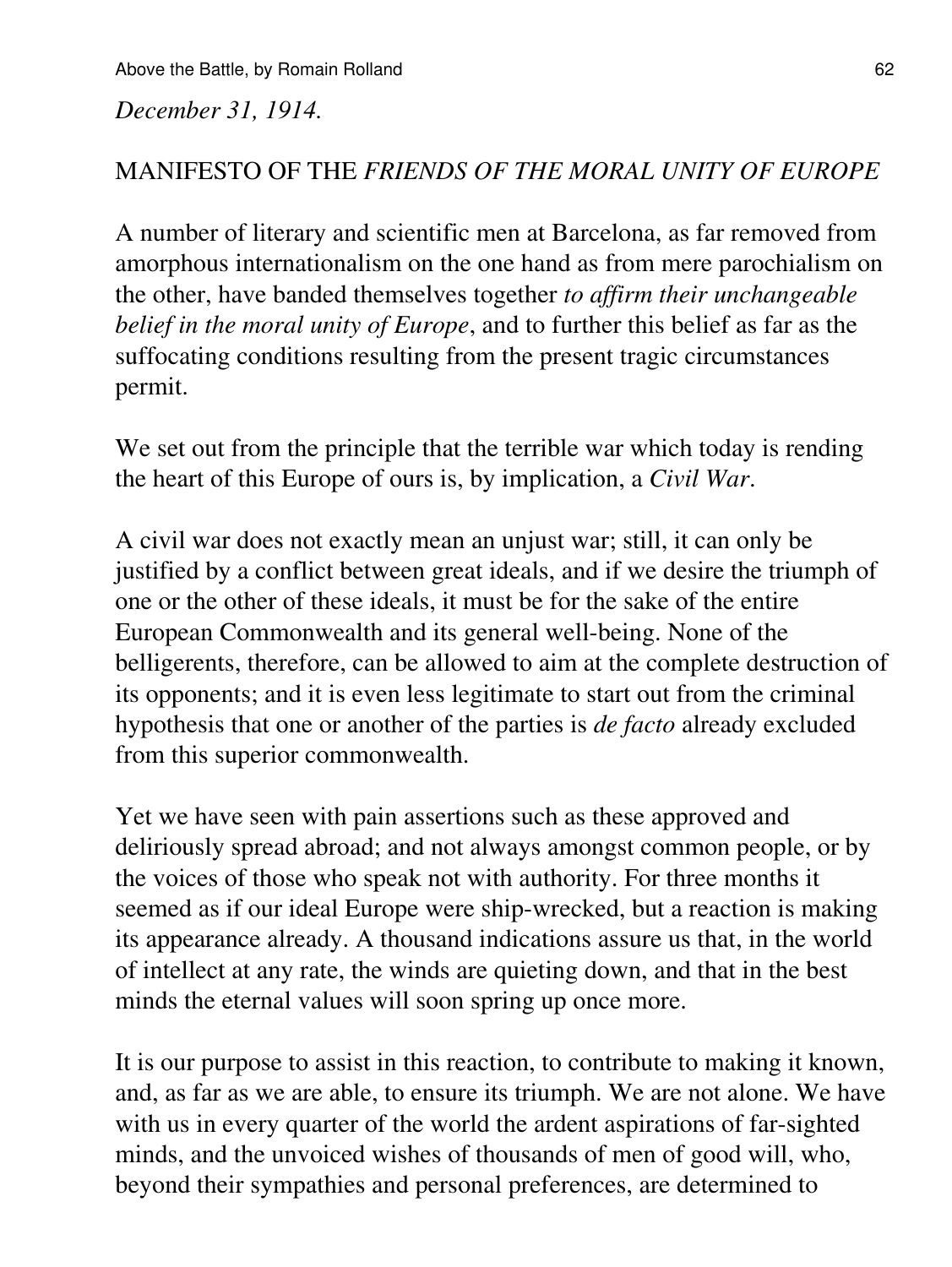remain faithful to the cause of this moral unity.

And above all we have, in the far distant future, the appreciation of the men who tomorrow will applaud this modest work to which we are devoting ourselves today.

We will begin by giving the greatest possible publicity to those actions, declarations, and manifestations--whether they emanate from belligerent or neutral nations--in which the effort of reviving the feeling of a higher unity and a generous altruism may become apparent. Later we shall be able to extend our activities and place them at the service of new enterprises. We demand nothing more of our friends, of our press, and of our fellow citizens than a little attention for these quickenings of reality, a little respect for the interests of a higher humanity, and a little love for the great traditions and the rich possibilities of a *unified Europe*.

### BARCELONA, *November 27, 1914*.

EUGENIO D'ORS, Member of the Institute; MANUEL DE MONTOLIU, Author; AURELIO RAS, Director of the Review *Estudio*; AUGUSTIN MURUA, University Professor; TELESFORO DE ARANZADI, University Professor; MIGUEL S. OLIVER; JUAN PALAU, publicist; PABLO VILA, Director of *Mont d'Or* College; ENRIQUE JARDI, Barrister; E. MESSEGUER, publicist; CARMEN KARR, Director of the *Residencia de Estudiantes El Hogar*; ESTEBAN TERRADES, Member of the Institute; JOSE ZULUETA, Member of Parliament; R. JORI, Author; EUDALDO DURAN REYNALS, Librarian of the *Biblioteca de Cataluna*; RAFAEL CAMPALANS, Engineer; J. M. LOPEZ-PICO, Author; R. RUCABADO, Author; E. CUELLO CALOU, University Professor; MANUEL REVENLOS, Professor of the *Escuela de Funcionarios*; J. FARRAN MAYORAL, Author; JAIME MASSO TORRENTS, Member of the Institute; JORGE RUBIO BALAGUER, Director of the *Biblioteca de Cataluna*.

*Translated from the Spanish by R. R.*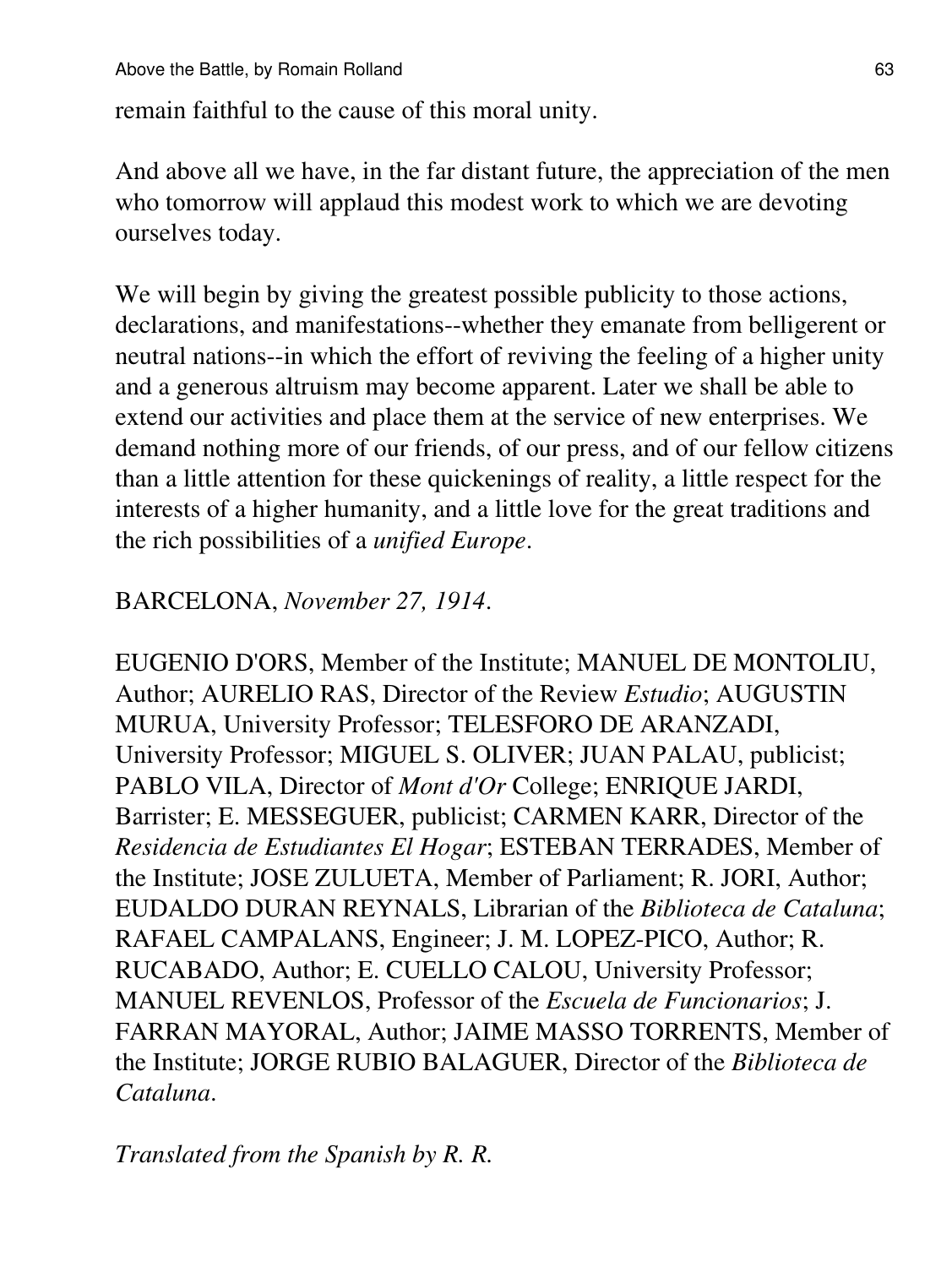*Journal de Genève*, January 9, 1915.

### X. FOR EUROPE: AN APPEAL FROM HOLLAND TO THE INTELLECTUALS OF ALL NATIONS

In the preceding chapter, in which I put before my readers the fine manifesto of the Catalonian intellectuals "For the Moral Unity of Europe," I stated that after this appeal from the Mediterranean South I would make known those of the North. Amongst the latter here is the voice of Holland:--

The *Nederlandsche Anti-Oorlog Road* (Dutch Anti-War Council) is perhaps the most important attempt that these last months has seen to unify pacifist thought. Whilst recognizing the value of what has been done for some years past in favor of peace, the N. A. O. R. is convinced that "all this work could have been much more effective, and could even have prevented the present catastrophe, if it had been better taken in hand." There has been lack of co-operation, wastage of energy, lack of penetration to the mass of the people. The problem is to discover if this internal defect cannot be remedied. "Will the world-wide tragedy of rivalry continue even inside the pacifist movement, or will this war teach those who are fighting against it the necessity of an energetic organization and preparation?"

To this task the N.A.O.R. is devoting itself. Founded on October 8, 1914, it had succeeded by January 15th in securing the adhesion of 350 Dutch societies (official, political, of all parties, religious, intellectual, labor), and its manifestoes brought together the signatures of more than a hundred of the most illustrious names of the Netherlands--statesmen, prelates, officers, writers, professors, artists, business men, etc. It therefore represents a considerable moral force.

Let it be said at once that the N.A.O.R. does not look for an immediate end of the war by a peace at any price. On the one hand it declares itself "it has formed no presumptuous idea of its strength; it has no naïve confidence in vague peace formulæ, nor even in well-defined mutual obligations. The universal war of today has, alas! taught it much in this respect also." And,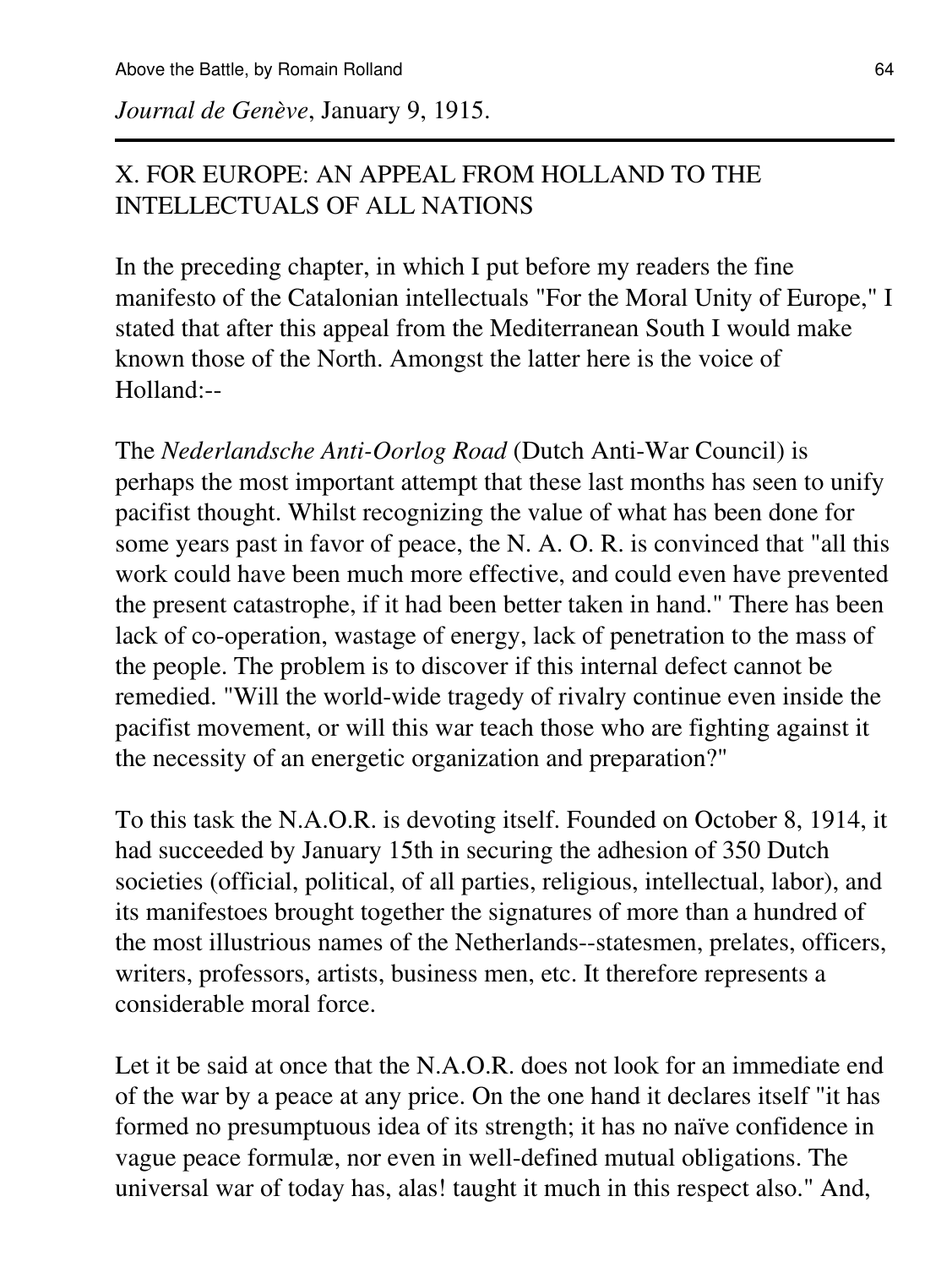moreover, it is quite aware that a peace at any price, under present conditions, would only be a consecration of injustice. The great public meetings which it has organized on December 15th in the chief towns of the Netherlands have unanimously declared that such a peace seemed neither possible nor even desirable. I will add that certain of the articles of the N.A.O.R. suggest, with all the reserve necessitated by its attitude of neutrality and its profound desire for impartiality, the direction of its suppressed sympathies. Especially the following:--

"To repair the harm done by this war to the prestige of law in international relations. To bow before the law, whether customary or codified in treaties is a duty, even where sanction is wanting. Reform will be in vain: if there is not respect for law, and nations refuse to keep their word, a durable peace is out of the question."

The object of the N.A.O.R. is especially to study the conditions in which we can realize a just, humane, and durable peace, which will secure for Europe a long future of fruitful tranquility and of common work, and to interest the public opinion of all nations in securing such a peace. I cannot analyze here, owing to lack of space, the various public manifestoes, the *Appeal to the People of Holland* (October, 1914), or the *Appeal for Co-operation and the Preparation of Peace*, a kind of attempt to mobilize the pacifist armies (November). The latter of these contains ideas which agree in many cases with those of the *Union of Democratic Control* (the abolition of secret diplomacy, and a larger control of foreign affairs by Parliaments; the prohibition of special armament industries; the establishment of the elementary principle of international law, that no country shall be annexed without the consent, freely expressed, of the population). I will content myself here with publishing the manifesto addressed to the thinkers, writers, artists, and scientists of all nations. In this manifesto we shall find support for the tasks which we ourselves have undertaken in working to keep the thought of Europe sheltered from the ravages of the war, and in continually recalling it to the recognition of its highest duty, which is, even in the worst storms of passion, to safeguard the spiritual unity bf civilized humanity.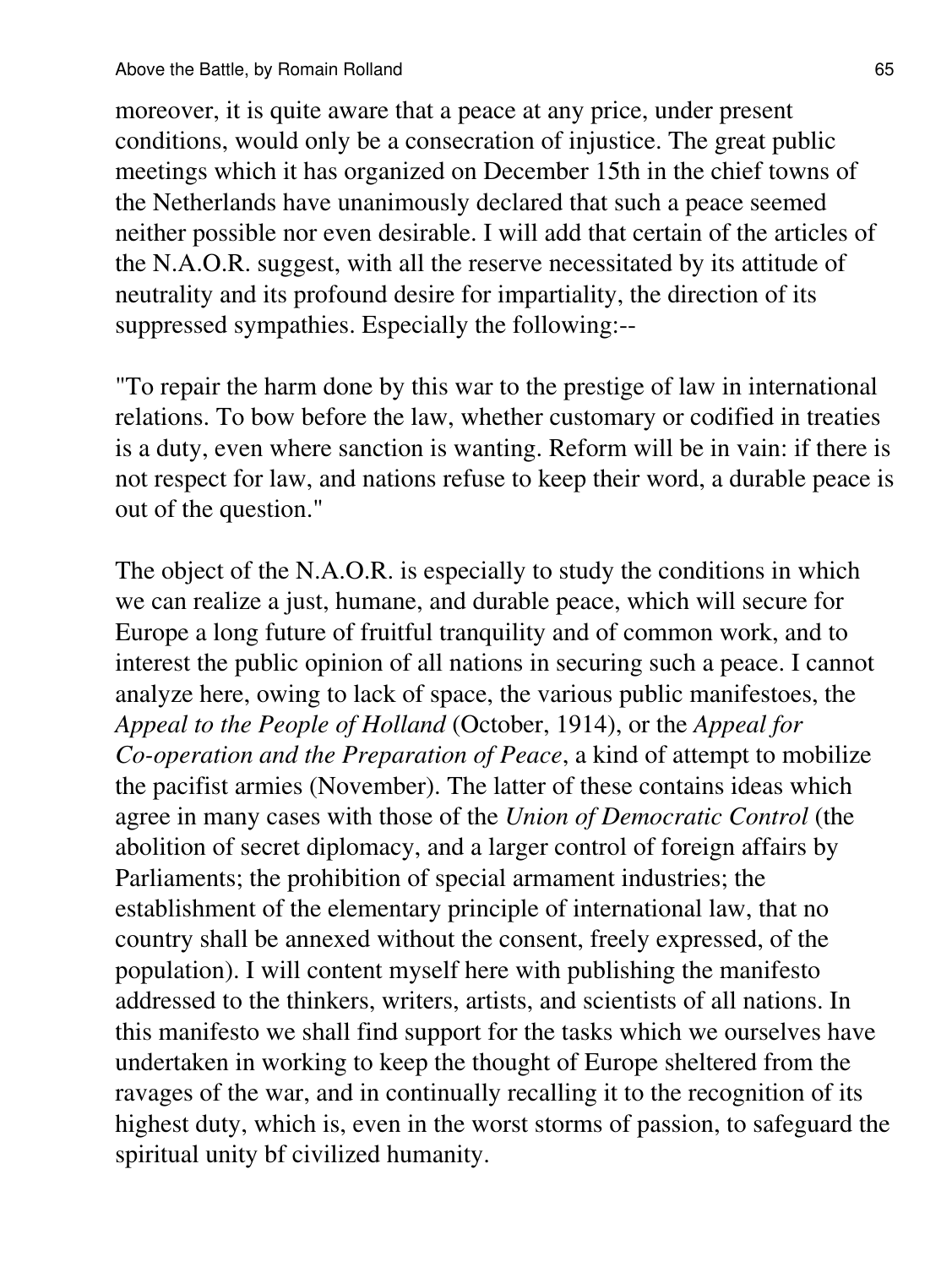#### R. R.

#### *February 7, 1915.*

#### NEDERLANDSCHE ANTI-OORLOG RAAD

Immediately after the European war had broken out, several groups of intellectuals belonging to the warring nations have advocated the justice of their country's cause in manifestoes and pamphlets, which they have scattered in great numbers throughout the neutral states.[25] And this still goes on; side by side with the war of the sword a no less vehement war is carried on with the pen.

Those writings have also reached us, the undersigned, all subjects of a neutral state. We have read them with the greatest interest, as they enable us to form a clear opinion not only of the frame of mind brought about by the outbreak of the war among the intellectuals of the warring nations, but also of the opinions they hold about the causes and the nature of the present war.

It has not surprised us neutrals to see that the spokesmen of the opposing nations are equally convinced of the justice of their cause. Neither has it surprised us that those spokesmen evince such a strong inclination to advocate their rights before the neutral states. Indeed, in such a terrible struggle it is a psychologic necessity for all the nations concerned that they should believe implicitly in the justice of their cause; they must ardently desire to testify to their faith before others. Only an unshakable confidence in the absolute justice of their cause can keep them from wavering or despairing during the gigantic struggle.

But we have perceived with great sorrow that the greater part of those writings are absolutely lacking in the slightest effort to be just towards opponents; that the meanest and most malicious motives are ascribed to them.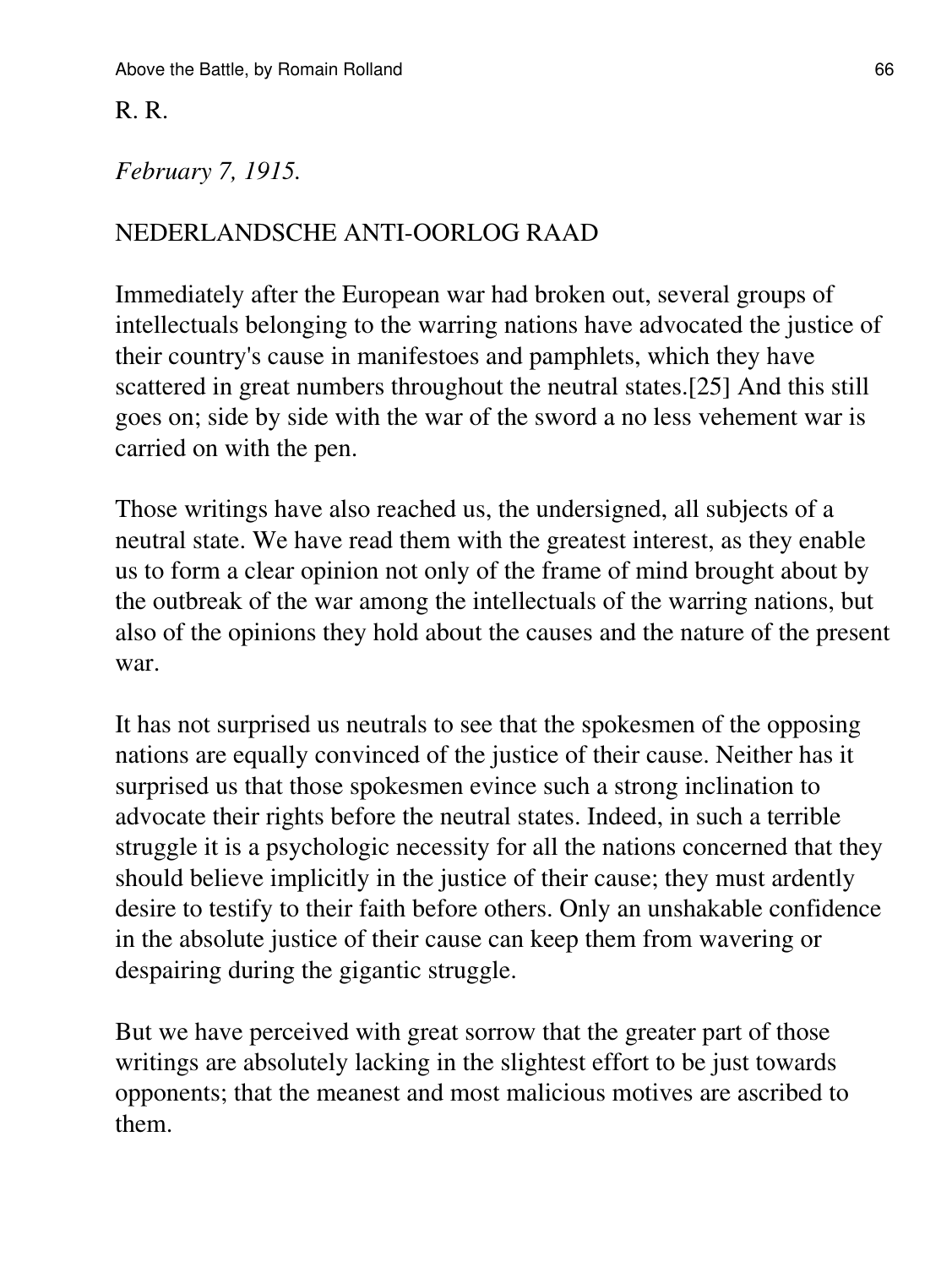We respect the conviction of every one of the warring nations that they are fighting for a just cause. Even if we should have formed an opinion about the origin of the war, we should yet not think the present a fit moment to oppose different opinions or arguments to each other. This should be the work of the future, when scientific research will be able to consider all the facts quietly, when national passions will have subsided and the nations will listen with more composure to the verdict of history.

Yet we think it our duty and we consider it a privilege given to us as neutrals to utter a serious warning against the systematic rousing of a lasting bitterness between the now warring parties.

Though fully aware that the late events have irritated the feeling of nationality to the utmost, yet we believe that patriotism should not prevent any one from doing justice to the character of one's enemy; that faith in the virtues of one's own nation need not be coupled with the idea that all vices are inherent in the opposing nation; that confidence in the justice of one's own cause should not make one forget that the other side cherishes that conviction with the same energy.

Besides, no one should forget that the question: "What nations will be enemies?" depends on political relations, which vary according to unexpected circumstances. Today's enemy may be tomorrow's friend.

The tone, in which of late not only the papers to which we have referred above, but also the newspaper press of the warring nations has written about the enemy, threatens to arouse and to perpetuate the bitterest hatred.

To the evils directly resulting from the war, will be added the regrettable consequence that co-operation between the belligerent nations in art, science, and all other labors of peace will be delayed for some time, nay, even made quite impossible. Yet the time will come after this war, when the nations will have to resume some form of intercourse, social as well as spiritual.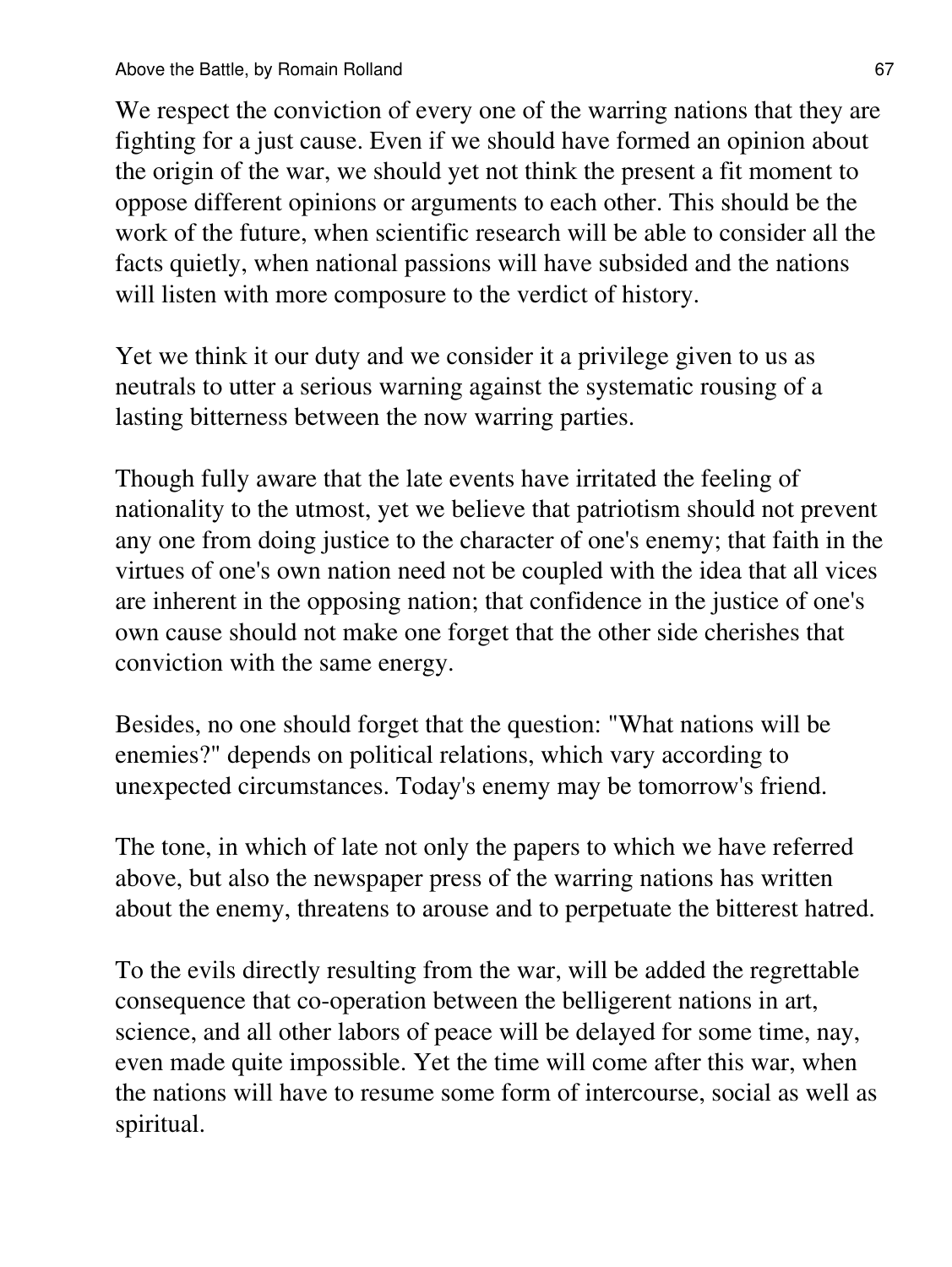The fewer fierce accusations have been breathed on either side, the less one nation has attacked the character of the other: in short, the less lasting bitterness has been roused, so much the easier will it be afterwards to take up again the broken threads of international intercourse.

This rousing of hatred and bitterness is also an impediment in the way that leads our thoughts towards peace.

Every one who in word or writing rails at the enemy or excites national passions is responsible for the longer duration of this horrible war.

Therefore, we the undersigned, appeal to all those of the same mind, especially among those belonging to the warring nations, to co-operate for this purpose: that in word and writing everything be avoided that may rouse lasting animosity.

We especially address this appeal to those who influence public opinion in their own country, to men of science and to artists, to those who long ago have realized that in all civilized countries there are men and women with the same notions of justice and morality as they have themselves.

May the representatives of all countries--according to the saying of a Dutch statesmen--remember what unites them and not only what separates them!

*Signed*:--H.-C. DRESSELHUYS, Secretary-General of the Ministry of Justice, *President* of the N.A.O.R. J.-H. SCHAPER, member of the Second Chamber, *Vice-President*. Madame M. ASSER-THORBEKE, secretary of the Dutch League for Women's Suffrage. Professor Dr. D. VAN EMBDEN, Professor of law at Amsterdam. Dr. KOOLEN, member of the Second Chamber. V.-H. RUTGERS, member of the Second Chamber. Baron de JONG VAN BEEK EN DONK, *Secretary* of the N.A.O.R. (and also subscribed to by 130 politicians, intellectuals, and artists, including FREDERIK VAN EEDEN, WILLEM MENGELBERG, etc.). Office: Theresiastraat, 51, The Hague.

*Journal de Genève*, February 15, 1915.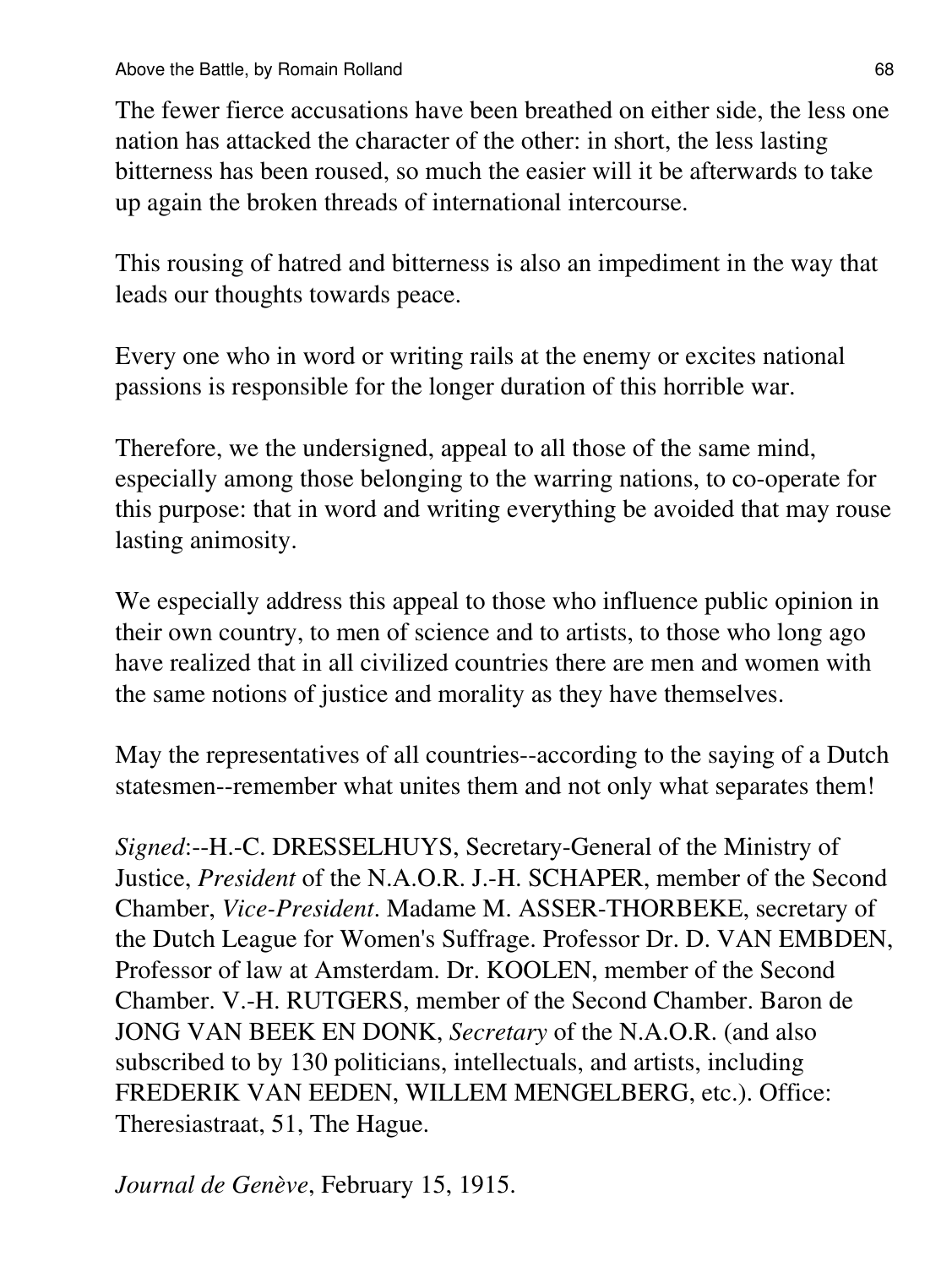#### XI. LETTER TO FREDERIK VAN EEDEN

#### *January 12, 1915.*

#### MY DEAR FRIEND:

You offer me the hospitality of your paper *De Amsterdammer*. I thank you and accept. It is good to take one's stand with those free souls who resist the unrestrained fury of national passions. In this hideous struggle, with which the conflicting peoples are rending Europe, let us at least preserve our flag, and rally round that. We must re-create European opinion. That is our first duty. Among these millions who are only conscious of being Germans, Austrians, Frenchmen, Russians, English, etc., let us strive to be *men*, who, rising above the selfish aims of short-lived nations, do not lose sight of the interests of civilization as a whole--that civilization which each race mistakenly identifies with its own, to destroy that of the others. I wish your noble country,[26] which has always preserved its political and moral independence among the great surrounding states, could become the hearth of this ideal Europe we believe in--the hearth round which shall gather all those who seek to rebuild her.

Everywhere there are men who think thus though they are unknown one to another. Let us get to know them. Let us bring together each and all. Here I would introduce to you two important groups, one from the North and one from the South--the Catalonian thinkers who have formed the society of *Amis de l'Unité Morale de l'Europe* at Barcelona--I send you their fine appeal: and the *Union of Democratic Control* founded in London and inspired by indignation against this European war, and by the firm determination to render it impossible for the diplomatists and militarists to inaugurate another. I am having the programmes and the first publications sent to you. This Union, whose general Council contains members of Parliament, and authors like Norman Angell, Israel Zangwill, and Vernon Lee, has already formed twenty branches in towns in Great Britain.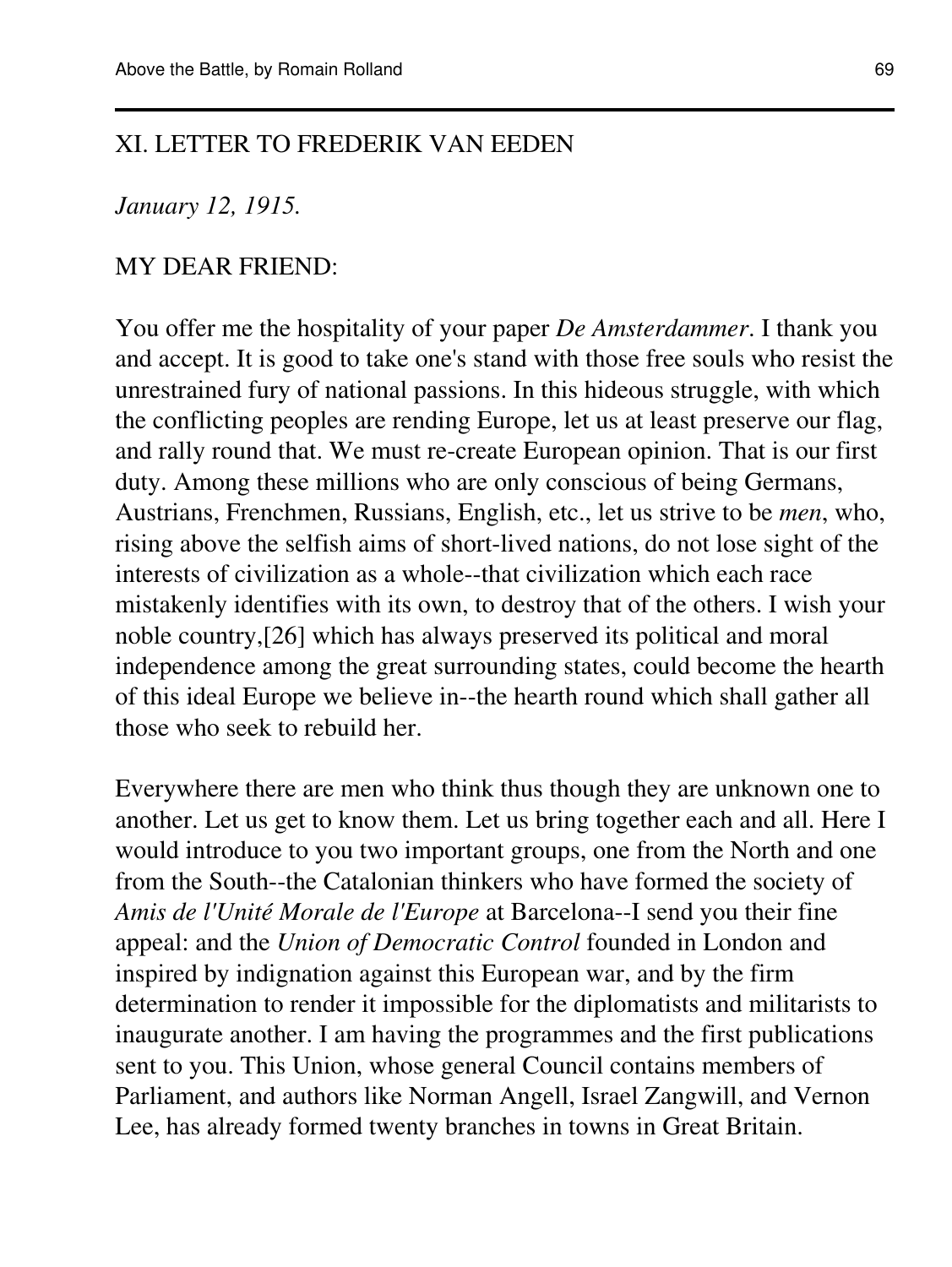Let us try and unite permanently all such organizations, though each has its racial characteristics and peculiarities, for all aim at re-establishing the peace of Europe as best they may. With them let us take stock of our united resources. Then we can act.

\* \* \* \* \*

What shall we do? Try to put an end to the struggle? It is no use thinking of that now. The brute is loose; and the Governments have succeeded so well in spreading hatred and violence abroad that even if they wished they could not bring it back again into control. The damage is irreparable. It is possible that the neutral countries of Europe and the United States of America may decide one day to interfere, and endeavor to put an end to a war which, if it continued indefinitely, would threaten to ruin them as well as the belligerents. But I do not know what one must expect from this too tardy intervention.

In any case I see another outlet for our activity. Let the war be what it may--we can no longer intervene; but at least we must try to make the scourge productive of as little evil and as much good as possible. And in order to do this we must get public opinion all the world over to see to it that the peace of the future shall be just, that the greed of the conqueror (whoever that may be) and the intrigues of diplomacy, do not make it the seed of a new war of revenge; and that the moral crimes committed in the past are not repeated or allowed to stain yet darker the record of humanity. That is why I hold the first article of the Union of Democratic Control as a sacred principle: "No Province shall be transferred from one Government to another without the consent by plebiscite of the population of such province." We must oppose those odious maxims which have weighed too long on the populations they enslave and which quite recently Professor Lasson dared to repeat as a threat for the future, in his cynical Catechism of Force (*Das Kulturideal und der Krieg*).[27]

And this principle must be proposed and adopted at once without any delay. If we waited to announce it until--the war being over--the congress of the Powers were assembled, we should be suspected of wishing to make justice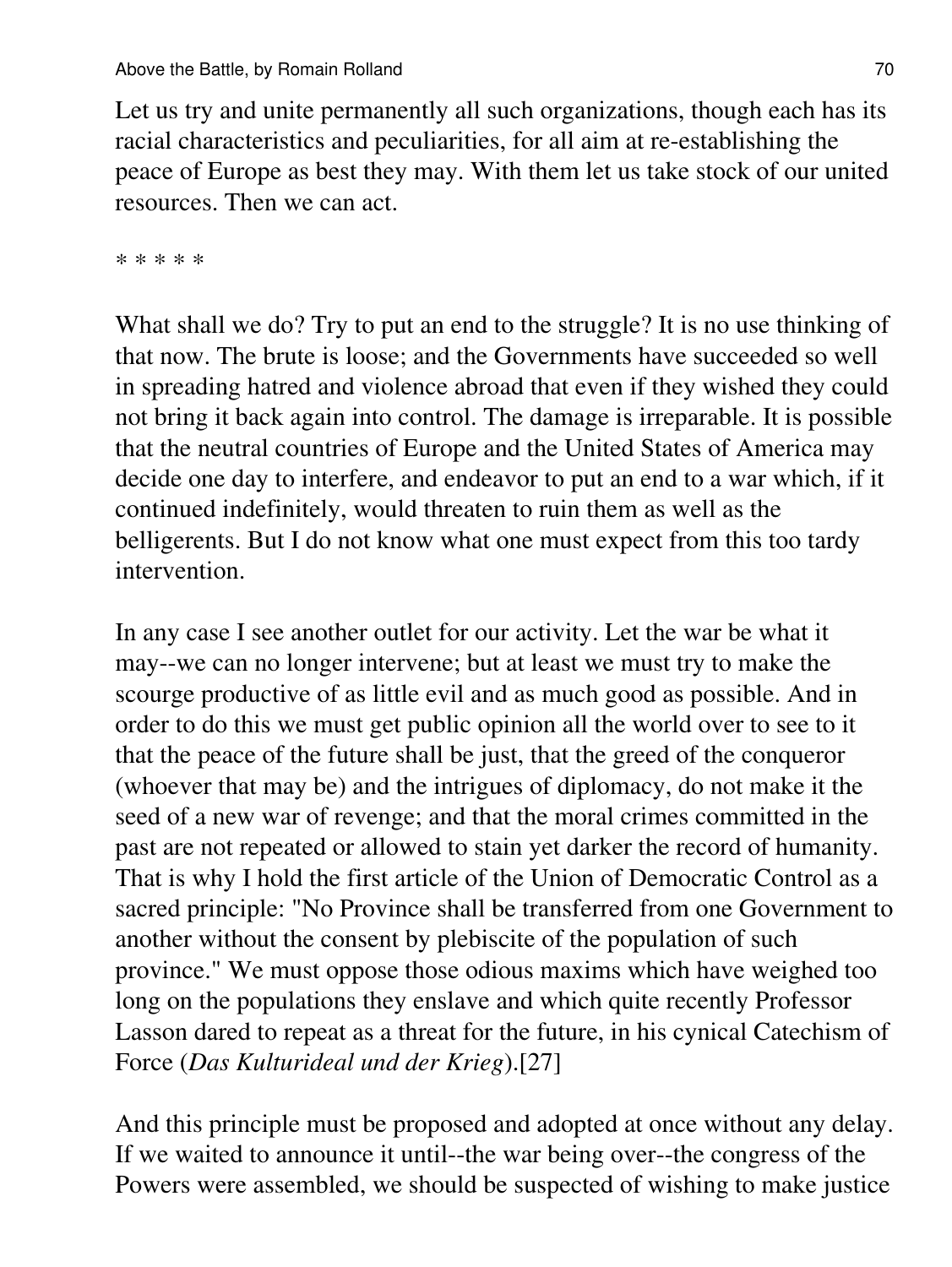serve the interest of the conquered. It is now, when the forces of the two sides are equal, that we must establish this primordial right which soars over all the armies.

From this principle we can deduce an immediate application. Since the whole of Europe is disorganized let us profit by it to set in order this untidy house! For a long time injustices have been accumulating. The moment of settling the general account will be an opportunity of rectifying them. The duty of all of us who feel for the brotherhood of mankind is to stand for the rights of the small nations. There are some in both camps: Schleswig, Alsace, Lorraine, Poland, the Baltic nations, Armenia, the Jewish people. At the beginning of the war Russia made some generous promises. We have registered them in our minds; let her not forget them! We are as determined about Poland, torn by the claws of three imperial eagles, as we are about Belgium crucified. We remember all. It is because our fathers, obsessed by their narrow realism and by selfish fears, let the rights of the people of Eastern Europe be violated, that today the West is shattered, and the sword hangs over the small nations, over you, my friends, as over the country which is befriending me, Switzerland. Whoever harms one of us harms all the others. Let us unite! Above all race questions, which are for the most part a mask behind which pride crouches and the interests of the financial or aristocratic classes dissemble, there is a law of humanity, eternal and universal, of which we are all the servants and guardians; it is that of the right of a people to rule themselves. And he who violates shall be the enemy of all.

R. R.

*De Amsterdammer Weckblad voor Nederland*, January 24, 1915.

### XII. OUR NEIGHBOR THE ENEMY

*March 15, 1915.*

While the war tempest rages, uprooting the strongest souls and dragging them along in its furious cyclone, I continue my humble pilgrimage, trying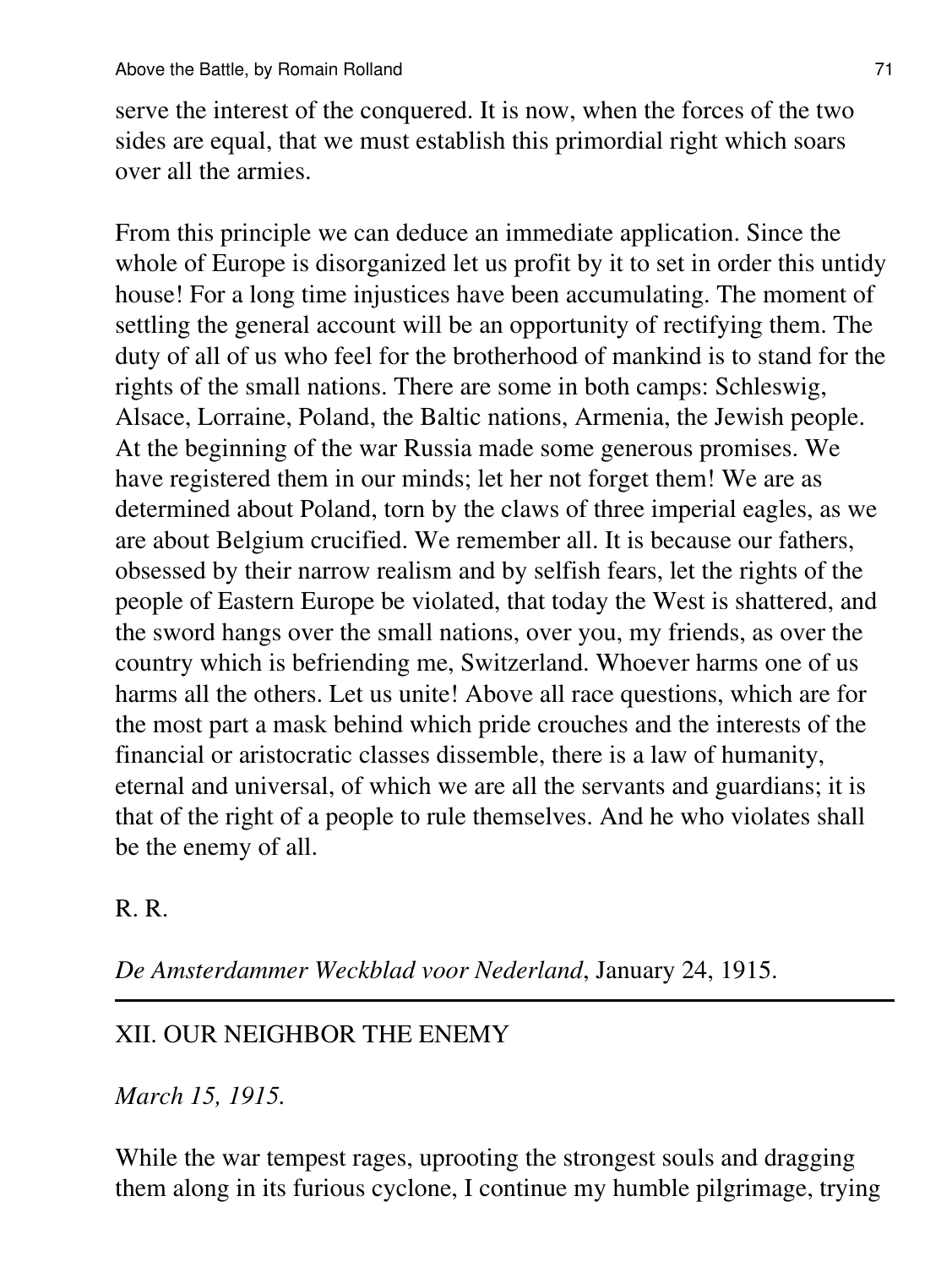to discover beneath the ruins the rare hearts who have remained faithful to the old ideal of human fraternity. What a sad joy I have in collecting and helping them!

I know that each of their efforts--like mine--that each of their words of love, rouses and turns against them the hostility of the two hostile camps. The combatants, pitted against each other, agree in hating those who refuse to hate. Europe is like a besieged town. Fever is raging. Whoever will not rave like the rest is suspected. And in these hurried times when justice cannot wait to study evidence, every suspect is a traitor. Whoever insists, in the midst of war, on defending peace among men knows that he risks his own peace, his reputation, his friends, for his belief. But of what value is a belief for which no risks are run?

Certainly it is put to the test in these days, when every day brings the echo of violence, injustice, and new cruelties. But was it not still more tried when it was entrusted to the fishermen of Judea by him whom humanity pretends to honor still--with its lips more than with its heart? The rivers of blood, the burnt towns, all the atrocities of thought and action, will never efface in our tortured souls the luminous track of the Galilean barque, nor the deep vibrations of the great voices which from across the centuries proclaim reason as man's true home. You choose to forget them, and to say (like many writers of today) that this war will begin a new era in the history of mankind, a reversal of former values, and that from it alone will future progress be dated. That is always the language of passion. Passion passes away. Reason remains--reason and love. Let us continue to search for their young shoots amidst the bloody ruins.

I feel the same joy when I find the fragile and valiant flowers of human pity piercing the icy crust of hatred that covers Europe, as we feel in these chilly March days when we see the first flowers appear above the soil. They show that the warmth of life persists below the surface of the earth, that fraternal love persists below the surface of the nations, and that soon nothing will prevent it rising again.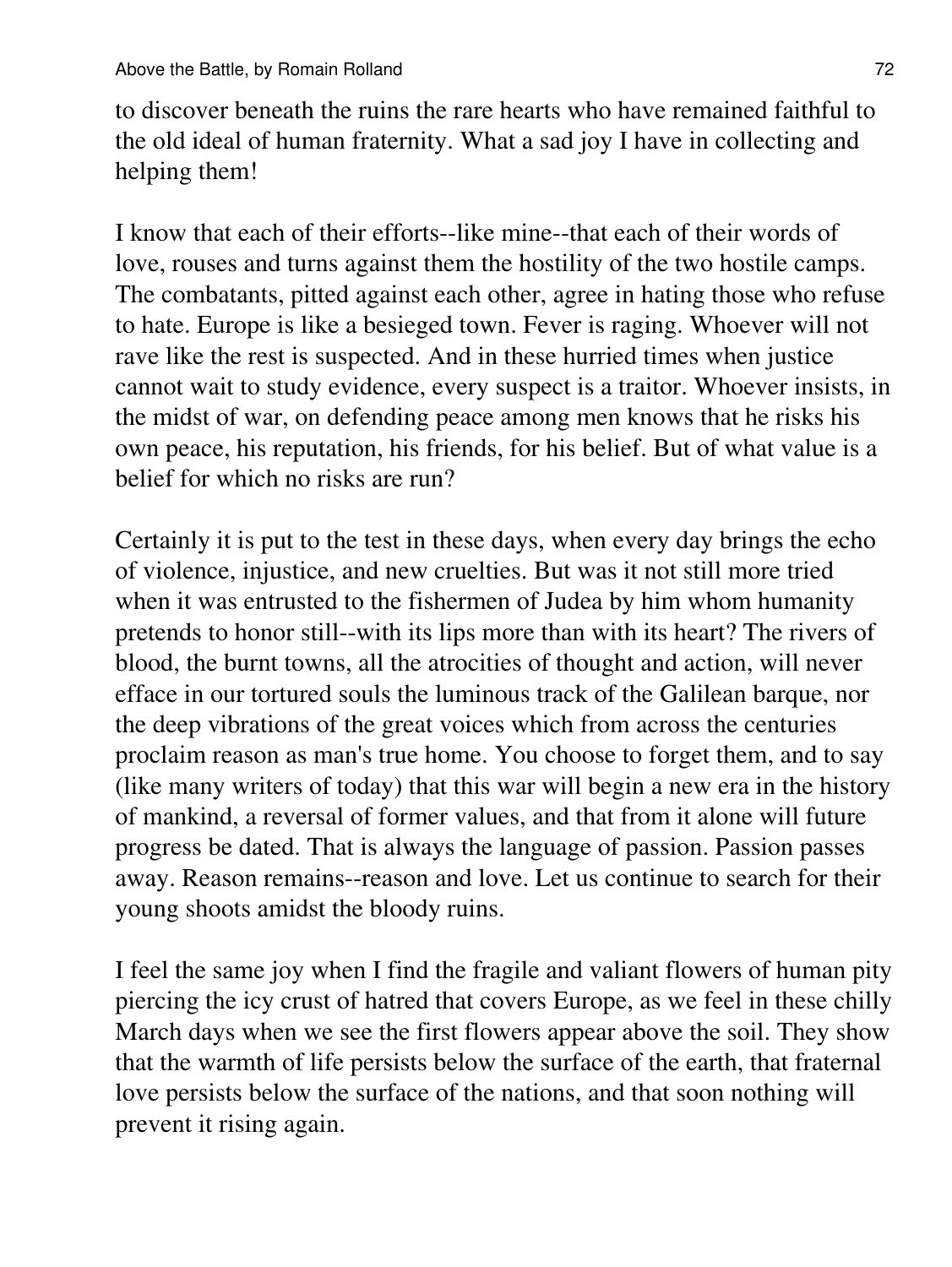I have on several occasions shown how the neutral countries have become the refuge of this European spirit, which seems driven from the belligerent countries by the armies of the pen, more savage than the others because they risk nothing. The efforts made in Holland or in Spain to save the moral unity of Europe, the burning charity and untiring help that Switzerland lavishes on prisoners, on wounded, on victims of both sides, are a great comfort to oppressed souls, who in every country are suffocating in the atmosphere of hatred forced on them, and who look for purer air. But I find still more beautiful and touching the signs of fraternal aid between friends and enemies in belligerent countries, however rare and feeble they may be.

If there are two countries between which the present war seems specially to have created an abyss of hatred and misunderstanding, they are England and Germany. The writers and publicists of Germany, whose orders are to profess for France rather sympathy and compassion than animosity, and who are even constrained to distinguish between the people and the Government of Russia, have vowed eternal hatred against England. *Hasse England* has become their *Delenda Carthago*. The most moderate declare that the struggle cannot be ended except by the destruction of the *Seeherrschaft* (naval supremacy) of Britain. And Great Britain is not less determined to continue the conflict until German militarism has been totally eradicated. Yet it is precisely between these two nations that the noblest bonds of mutual assistance for the misfortunes of the enemy have been formed and maintained.

Two days after the declaration of war there was founded in London by the Archbishop of Canterbury and by well known persons, such as J. Allen-Baker, M.P., the Right-Hon. W. H. Dickinson, M.P., Lord and Lady Courtney of Penwith, the *Emergency Committee for the Assistance of Germans, Austrians, and Hungarians in Distress*. This work, which affects a large part of England, consists in paying the repatriation expenses of destitute civilians, of accompanying German women and girls on their return journey, of securing hospitality in families for poor Germans and finding work for them. By the end of December almost £10,000 had been spent in this way. Several sub-committees visit Prisoners' Camps, facilitate correspondence between the belligerent nations, or undertake, for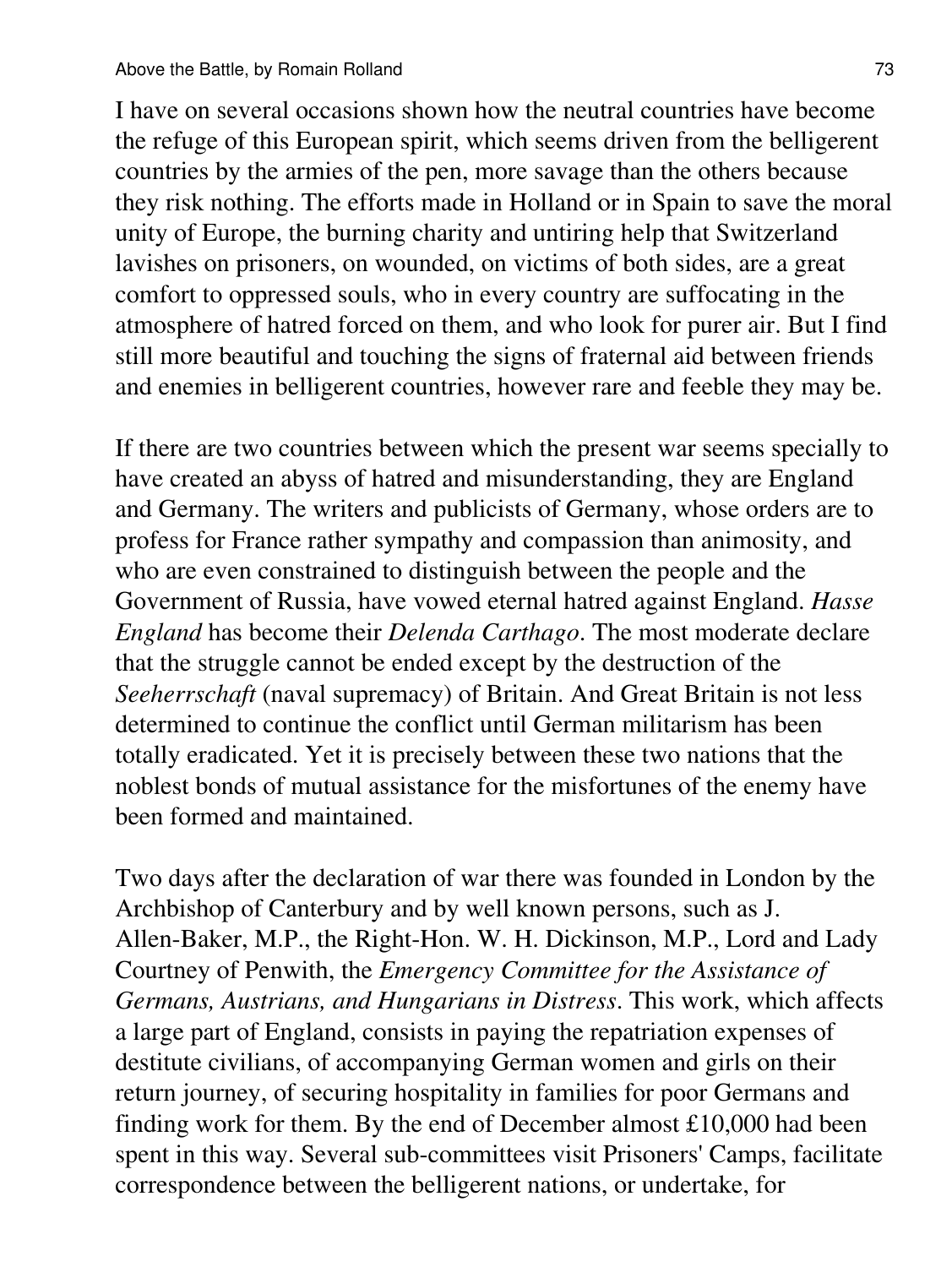Christmas, to convey to interned alien enemies more than 20,000 parcels and 200 Christmas trees. Another English society, already in existence before the war, the *Society of Friends of Foreigners in Distress*, regularly looks after 1,800 German and Austrian families. Finally, the Central Bureau (London) of the International Union of Women Suffrage Societies has rendered great service to foreigners, paying for the return journey of between seven and eight thousand women.

In Germany there has been founded at Berlin a similar Bureau for giving information and assistance to Germans abroad, and to foreigners in Germany (*Auskunfts-und Hilfsstelle für Deutsche im Ausland und Ausländer in Deutschland*). Amongst its members may be noted aristocratic names, and persons well known in the religious and academic world: Frau Marie von Bülow-Moerlins, Helene Græfin Harrach, Nora Freiin von Schleinitz, Professors W. Foerster, D. Baumgarten, Paul Natorp, Martin Rade, Siegmund-Schultze, etc. At its head is a lady of deep religious feeling, Dr. Elisabeth Rotten. As will be readily imagined, an undertaking of this kind has not failed to evoke suspicion and opposition in nationalist quarters. But it has emerged successful, and persists; and here are the terms in which it justifies its high mission against the ravings of German Chauvinism:

"Since the beginning of the war we have recognized the obligation to interest ourselves in the welfare of foreigners stranded in Germany. Efforts such as ours are as unpopular in our country as in other countries. At a time when the whole German people is engaged in resisting the enemy, it seems superfluous to render to those who belong to foreign countries more than minimum services to which they are legally entitled. But it is not only the thought of our kinsmen abroad which urges us to this work, it is our own desire to render friendly service (*Freundendienste*) to those who, through no fault of their own, are in difficulties because of the war. Even in war time, our neighbor is he who is in need of our help; and love for one's enemy (*Feindesliebe*) remains a sign whereby those who retain their faith in the Lord may recognize one another....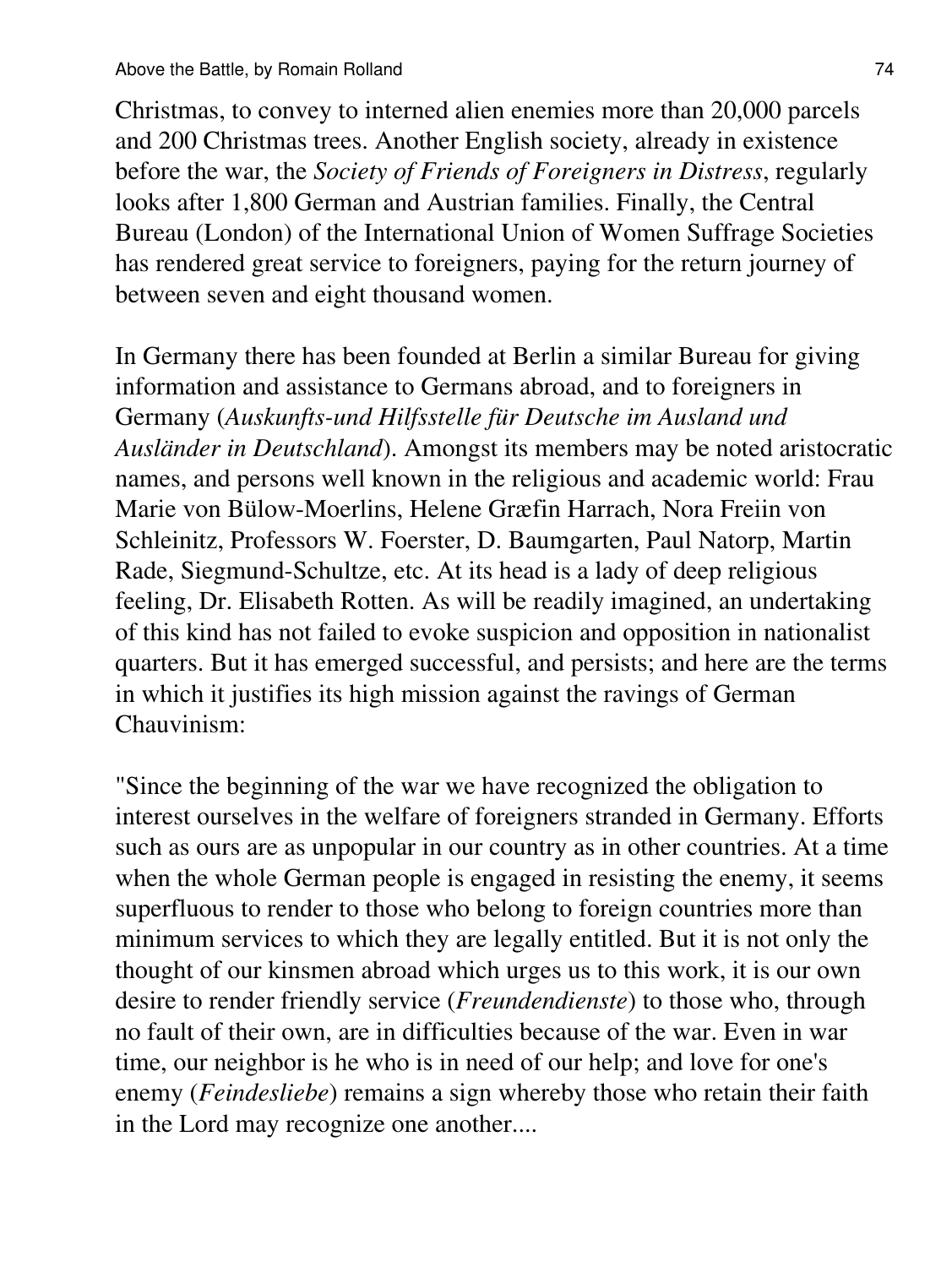"We have been able to reassure German families as to the lot of their members in enemy countries, and in return to vouch to foreigners for the fact that their friends in our country will be able to rely on us for assistance if they need it. We have been able to help as neighbors (*Naechstendienste*) innocent enemies, in whom we see human brothers and sisters. Above and beyond this practical aid, we find consolation and comfort in being able freely to hearken, even in such times as these, to the voice of humanity, and to the command 'love thy neighbor.' The tragedy which bursts over the earth on every side, which fills all our being with a religious respect for human suffering, but also stirs our love and self-sacrifice, enlarges our hearts and leaves no room except for feelings of affirmation and benevolent action.

"Our desire to help and to alleviate suffering knows no frontiers. This need is all the more urgent when we find in the sufferings of others the traits of what we ourselves also suffer. What unites men goes deeper into our being than what separates them. That we can tend the wounds that we are constrained to deal, and that the same is the case in the enemy's country, gives promise of the brighter days which will come. In the midst of the tempest which destroys all around us so many things which we consider worthy of eternal existence, the possibility of such action strengthens our courage and gives us hope that new bridges will be rebuilt, on which the men who now find themselves separated, will once more be closely united in a common effort."

I dedicate these noble words to my friends amongst the people of France, who have so often, by letter or by message, declared to me their sympathy for such thoughts and their unchanging faith in humanity. I dedicate them to all in France who, even in these days, by their justice and goodness contribute to make their country loved, as much as she makes herself admired by her arms--to those who assure her of the name which I read with emotion on a postcard written yesterday, on his way to Geneva, by a badly wounded German who had been repatriated: the name of *gutes Frankreich*, "good France," or, as our tender-hearted old writers used to say, "*Douce* France."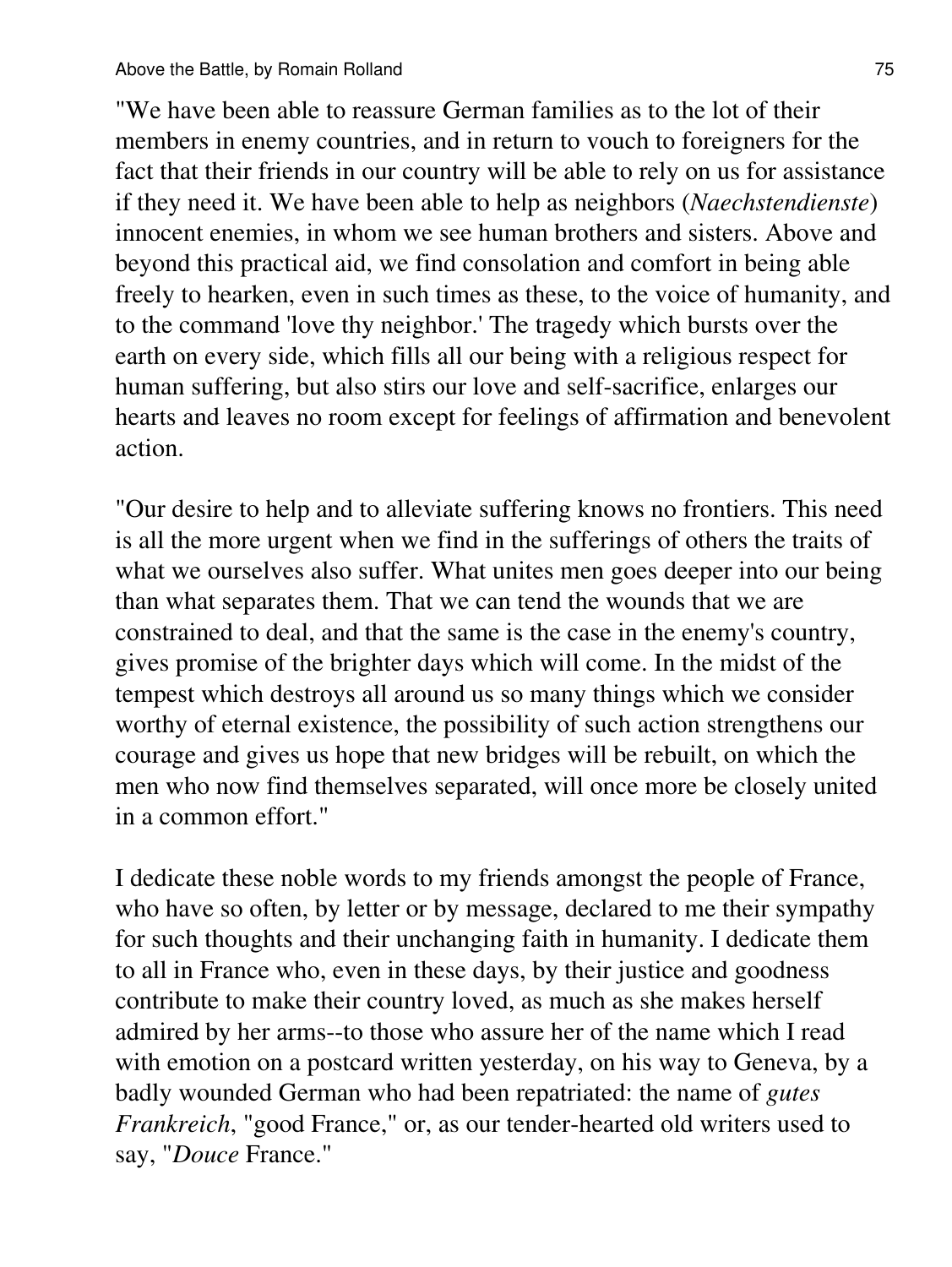### R. R.

I take this opportunity of recommending to my French readers the publication of Mme. Arthur Spitzer (Geneva): *Le Paquet du prisonnier de guerre*. It has contributors in Paris, and was founded in November "to bring comfort in their misery to such French, Belgians, and English prisoners as cannot be assisted by their families." It begs all who wish to send a parcel to a relation or friend who has been taken prisoner, to send with it, when possible, a similar consignment for some other prisoner--one of their fellow countrymen without relations, friends, or resources. May this noble thought of solidarity be extended later, in more humane times, so that whoever helps a prisoner belonging to his own country may be willing at the same time to help an enemy prisoner!

### R. R.

### *Journal de Genève*, March 15, 1915.

## XIII. A LETTER TO SVENSKA DAGBLADET OF STOCKHOLM[28]

The European thought of tomorrow is with the armies. The furious intellectuals in one camp and the other who insult one another do not represent it at all. The voice of the peoples who will return from the war, after having experienced the terrible reality, will send back into the silence of obscurity these men who have revealed themselves as unworthy to be spiritual guides of the human race. Amongst those who thus retire more than one St. Peter will then hear the cock crow, and will weep saying, "Lord, I have denied thee!"

The destinies of humanity will rise superior to those of all the nations. Nothing will be able to prevent the reforming of the bonds between the thought of the hostile nations. Whatever nation should stand aside would commit suicide. For by means of these bonds the tide of life is kept in motion.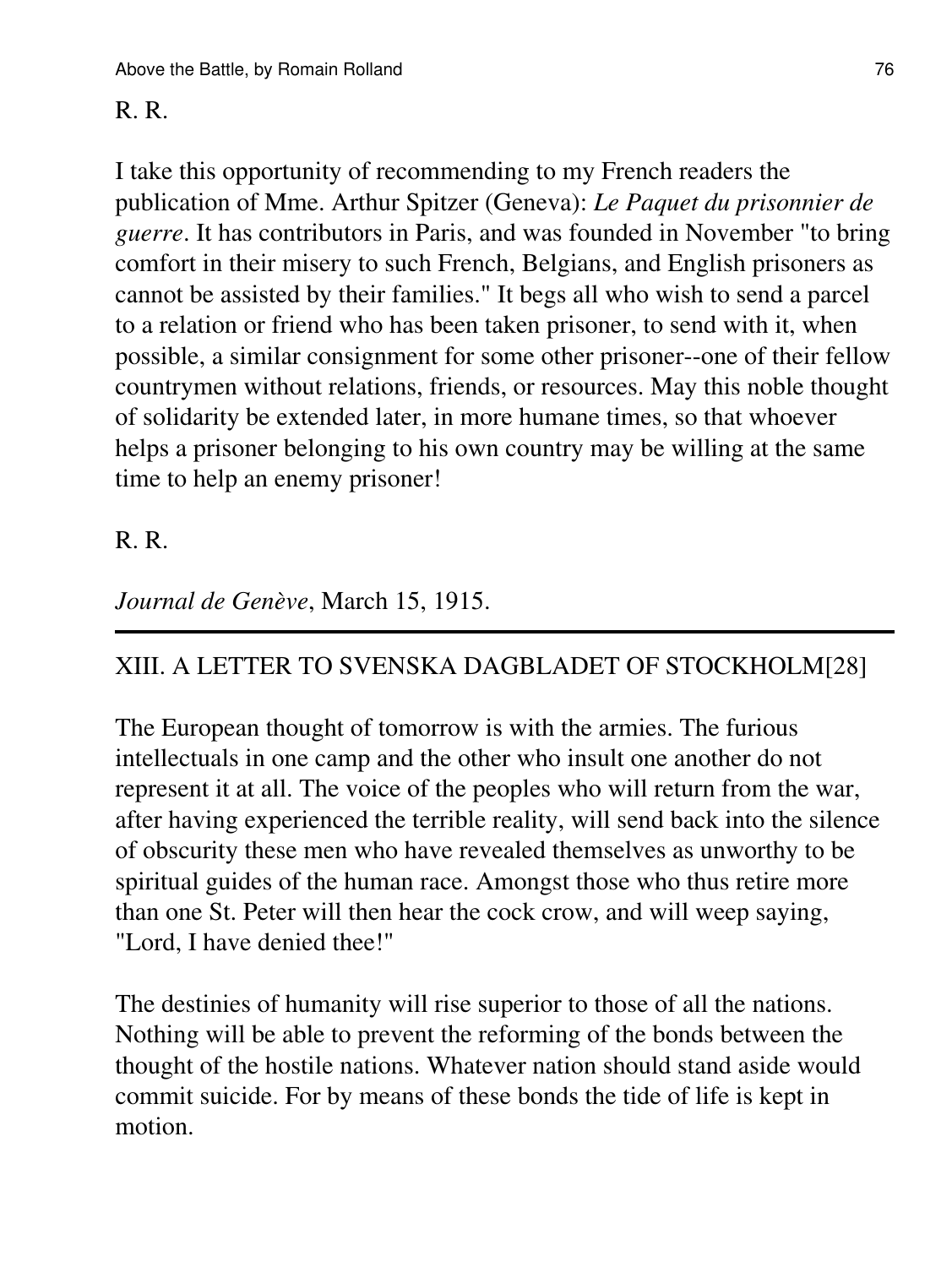But they have never been completely broken, even at the height of the war. The war has even had the sad advantage of grouping together throughout the universe the minds who reject national hatred. It has tempered their strength, it has welded their wills into a solid block. Those are mistaken who think that the ideals of a free human fraternity are at present stifled! They are but silent under the gag of military (and civil) dictation which reigns throughout Europe. But the gag will fall, and they will burst forth with explosive force. I am agonized by the sufferings of millions of innocent victims, sacrificed today on the field of battle, but I have no anxiety for the future unity of European society. It will be realized anew. The war of today is its baptism of blood.

### R. R.

### *April 10, 1915.*

### XIV. WAR LITERATURE

The intellectuals on both sides have been much in evidence since the beginning of the war; they have, indeed, brought so much violence and passion to bear upon it, that it might almost be called their war!

It seems to me, however, that attention has not been sufficiently drawn to the fact that, with a few exceptions, it is only the voice of the older generation that has been heard--the voice of Academicians, and Professoren, of distinguished members of the press and the universities, of poets of established reputations, and the doyens of literature, art, and science.

As far as France is concerned, the explanation of this is simple: nearly all those up to the age of forty-eight who are able to bear arms are now acting instead of talking. In Germany the situation is rather different, since for various reasons, which I shall not attempt to elucidate, much of the literary youth of the nation has remained at home, and continues to publish books. Even those who are at the front contrive to send articles and poems to the Reviews (for the passion for writing dies hard in Germany).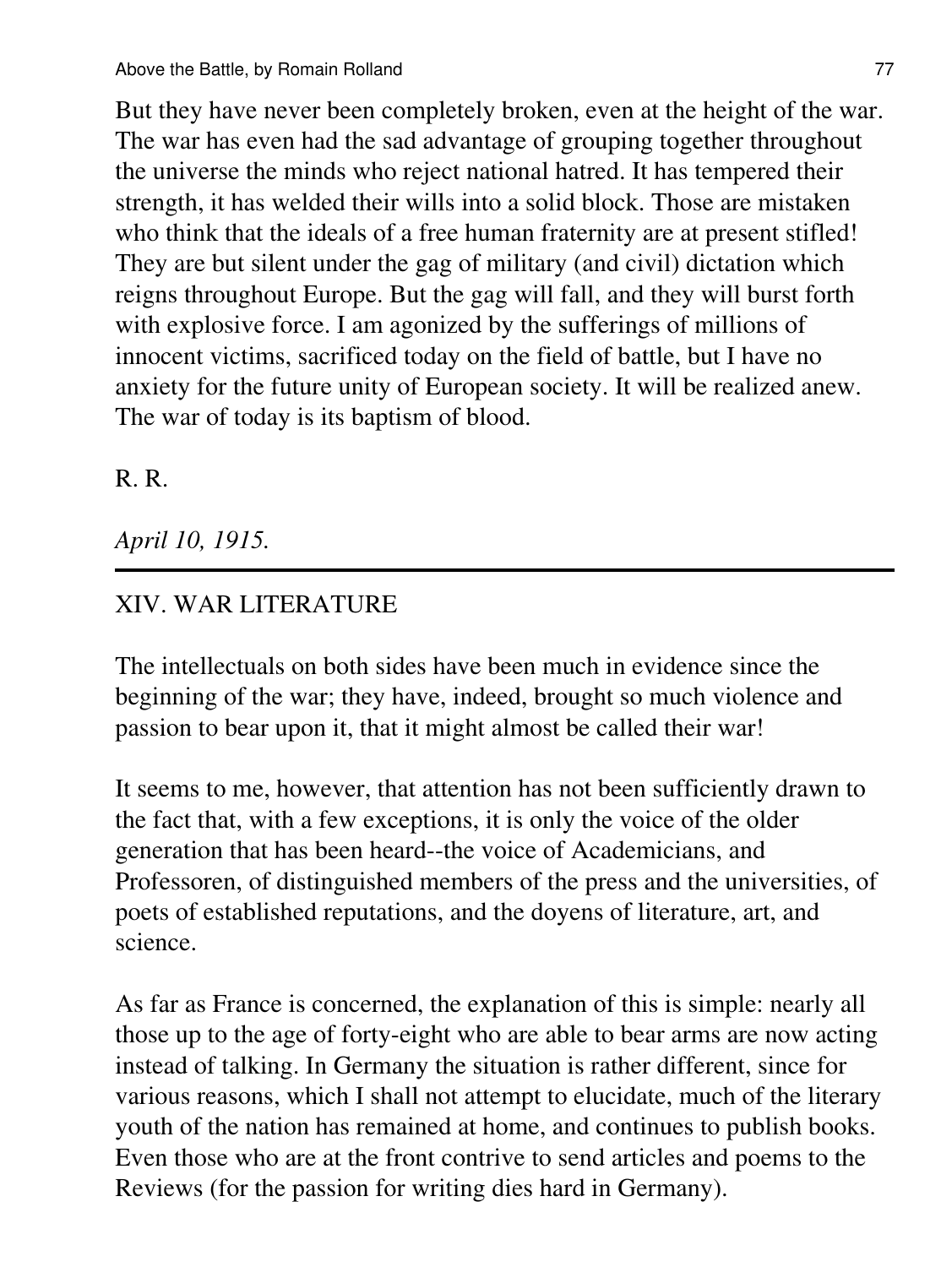It seems to me to be of importance to ascertain what spiritual currents are influencing the young intellectuals of Germany.[29]

\* \* \* \* \*

It has been pointed out that in all countries the extremest views have been expressed by writers who have already passed *el mezzo del cammino*. We shall attempt to find the reason for this at some later date. At present we are content again to verify this fact in the case of German writers. Almost all the celebrated and acknowledged poets, all those who were rich in years and in honor, were swept off their feet at the beginning of the war. And this fact is all the more curious because some of them had been up to that time the apostles of peace, of pity, and of humanitarianism. Dehmel, the enemy of war, the friend of all men, who said that he did not know to which of the ten nationalities he owed his intellect, is now writing Battle Songs (*Schlachtenlieder*), and Songs of the Flag (*Fahnenlieder*), apostrophizing the enemy, praising and dealing death. (At the age of fifty-one he is learning to bear arms, and has enlisted against the Russians.) Gerhart Hauptmann, whom Fritz von Unruh calls "the poet of brotherly love," has shaken off his neurasthenia, and bids men "mow down the grass which drips with blood." Franz Wedekind is pouring out invectives against Czarism, Lissauer against England. Arno Holz is raving deliriously. Petzold desires to be in every bullet that enters an enemy's heart; whilst Richard Nordhausen has written an Ode to a Howitzer.[30]

At first the younger writers as well were possessed with the same madness for war; but, in contact with the sufferings they endured and inflicted, it quickly disappeared. Fritz von Unruh enlisted as a Uhlan, and left for the front, crying "Paris, Paris is our goal!" Since the Battle of the Aisne, in September, he has written "Der Lamm": "*Lamb of God, I have seen thy look of suffering. Give us peace and rest; lead us back to the heaven of love, and give us back our dead*." Rudolf Leonhard sang of war at the beginning, and is still fighting; on re-reading his poems shortly afterwards, he wrote on the front page: "*These were written during the madness of the first weeks. That madness has spent itself, and only our strength is left. We shall again win control over ourselves and love one another.*" Poets,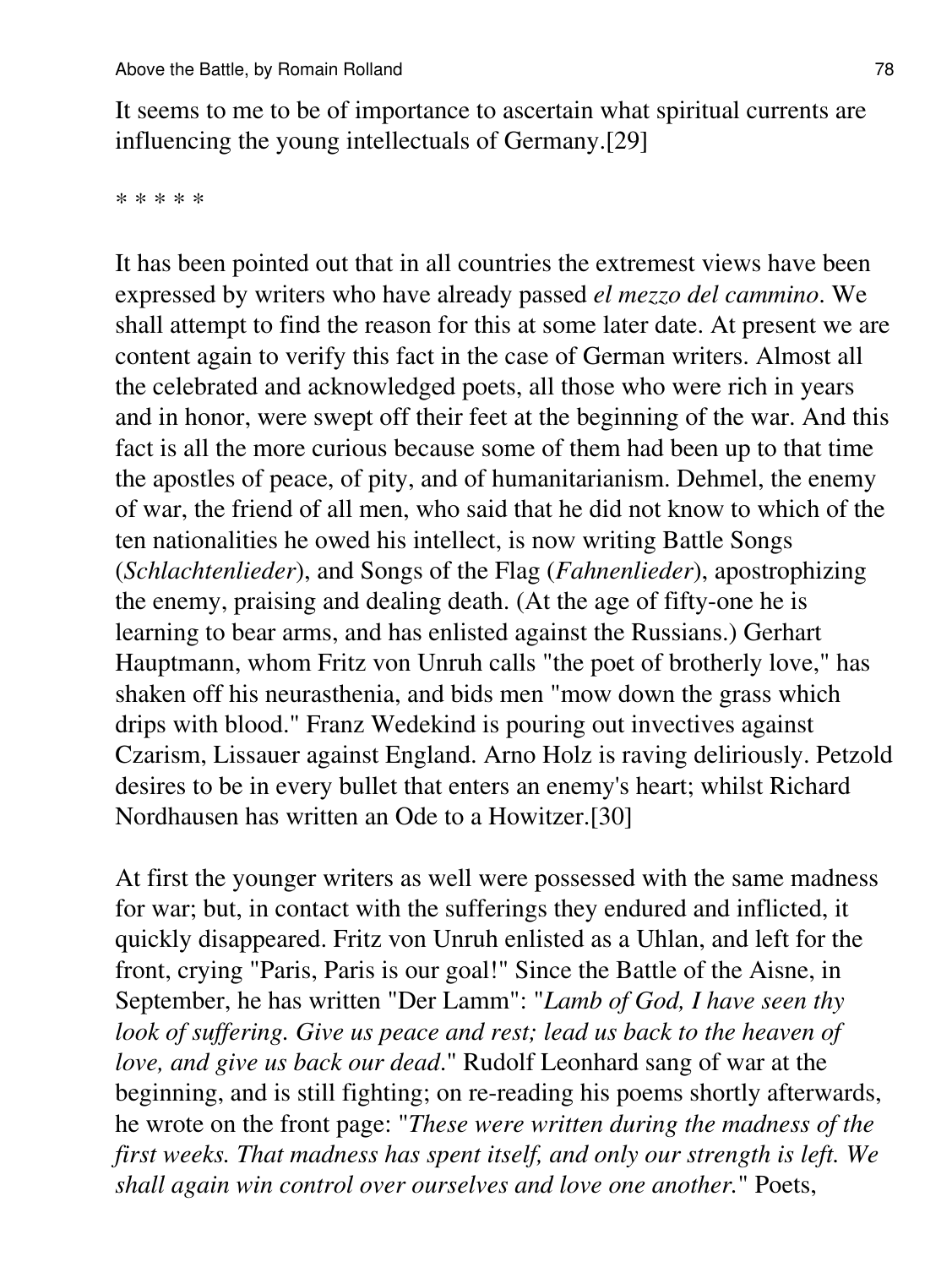hitherto unknown, are revealed by the cry of compassion wrung from their anguished hearts. To Andrea Fram, who has remained at home, it is a grief that he does not suffer, whilst thousands of others suffer and die. "*All thy love, and all thy agony, in spite of thy ardent desire, avail not to soothe the last hour of a single man who is dying yonder.*" Upon Ludwig Marck each minute weighs like a nightmare:--

Menschen in Not.... Brüder dir tot.... Krieg ist im Land....

The poet who writes under the pseudonym of Dr. Owlglass proposed a new ideal for Germany, on the seventieth anniversary of the birth of Nietzsche (October 15th): not the superman, but at least--man. And Franz Werfel realizes this ideal in poems thrilling with a mournful humanity, which takes part in the sacrament of misery and death:

"*We are bound together not only by our common words and deeds, but still more by the dying glance, the last hours, the mortal anguish of the breaking heart. And whether you bow down before the tyrant, or gaze trembling into the beloved's countenance, or mark down your enemy with pitiless glance, think of the eye that will grow dim, of the failing breath, the parched lips and clenched hands, the final solitude, and the brow that grows moist in the last agony.... Be kind.... Tenderness is wisdom, kindness is reason[31].... We are strangers all upon this earth, and die but to be reunited.*"[32]

But the one German poet who has written the serenest and loftiest words, and preserved in the midst of this demoniacal war an attitude worthy of Goethe, is Hermann Hesse. He continues to live at Berne, and, sheltered there from the moral contagion, he has deliberately kept aloof from the combat. All will remember his noble article in the *Neue Zürcher Zeitung* of November 3rd, "*O Freunde, nicht diese Töne!*" in which he implored the artists and thinkers of Europe "to save what little peace" might yet be saved, and not to join with their pens in destroying the future of Europe. Since then he has written some beautiful poems, one of which, an Invocation to Peace, is inspired with deep feeling and classical simplicity, and will find its way to many an oppressed heart.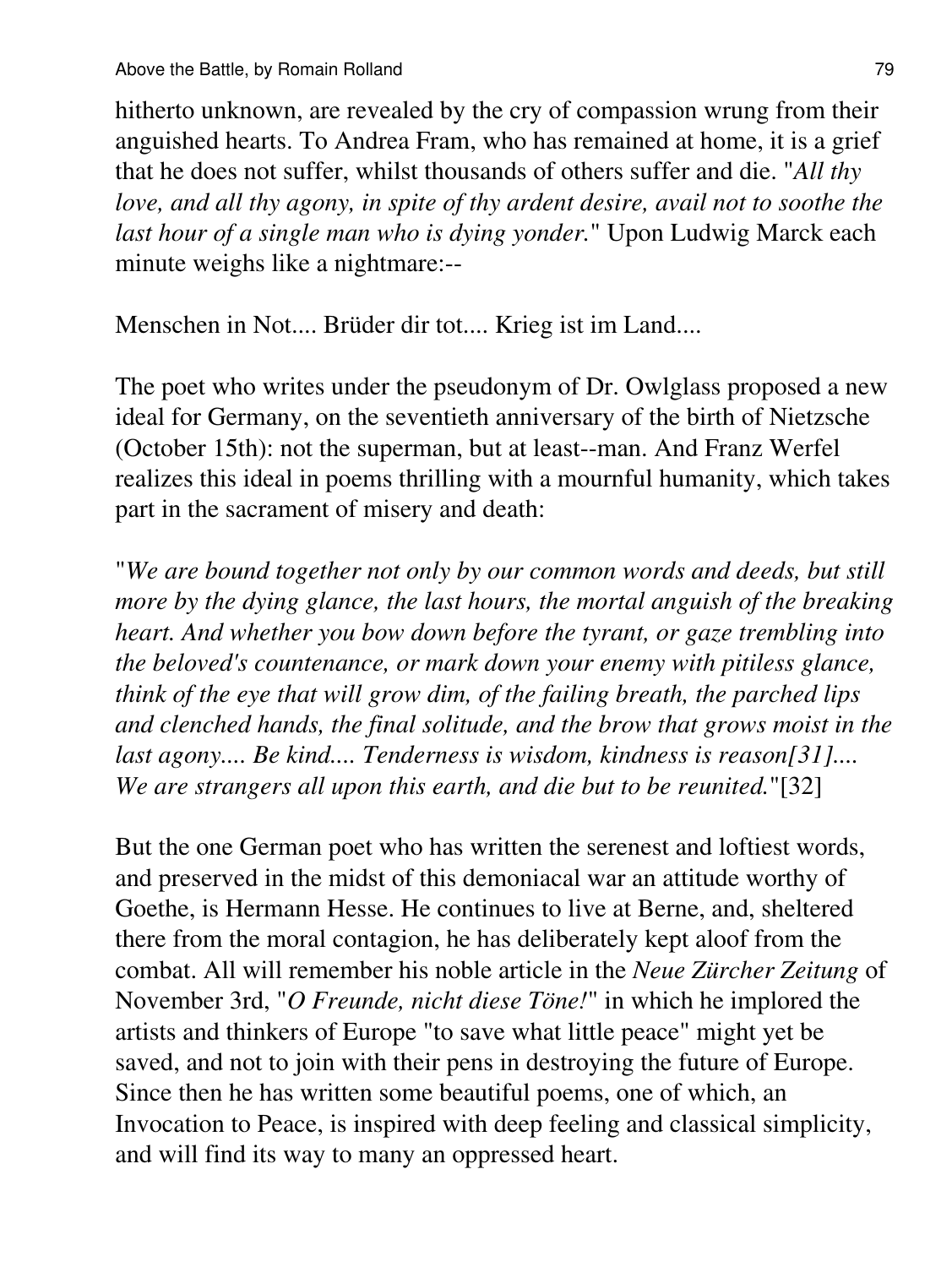Jeder hat's gehabt Keiner hat's geschätzt. Jeden hat der süsse Quell gelabt. O wie klingt der Name Friede jetzt!

Klingt so fern und zag, Klingt so tränenschwer, Keiner weiss und kennt den Tag, Jeder sehnt ihn vol Verlangen her....

("Each one possessed it, but no one prized it. Like a cool spring it refreshed us all. What a sound the word Peace has for us now!

"Distant it sounds, and fearful, and heavy with tears. No one knows or can name the day for which all sigh with such longing.")

\* \* \* \* \*

The attitude of the younger reviews is curious: for whereas the older, traditional reviews (those which correspond to our *Revue des Deux Mondes* or our *Revue de Paris*) are more or less affected by military fervor--thus, for instance, the *Neue Rundschau*, which printed Thomas Mann's notorious vagaries on Culture and Civilization (*Gedanken im Kriege*)--many of the younger ones affect a haughty detachment from actual events.

That impassive publication, *Blätter für die Kunst*, over which broods the invisible personality of Stefan George, published at the end of 1914 a volume of poems of 156 pages, which did not contain a single line referring to the war. A note at the end affirms that the points of view of the various authors have not changed on account of recent events, and anticipates the objection that "this is not the time for poetry," by the saying of Jean Paul: "No period has so much need of poetry, as the one which thinks it can do without it."

*Die Aktion*, a vibrating, audacious Berlin review, with an ultra-modern point of view, totally different from the calm impersonality of *Blätter für die Kunst*, stated in its issue of August 15, 1914, that it would not concern itself with politics, but would contain only literature and art. And if it finds room in its literary columns for the war poems sent from the field of battle by the military doctors, Wilhelm Klemm and Hans Kock, it is in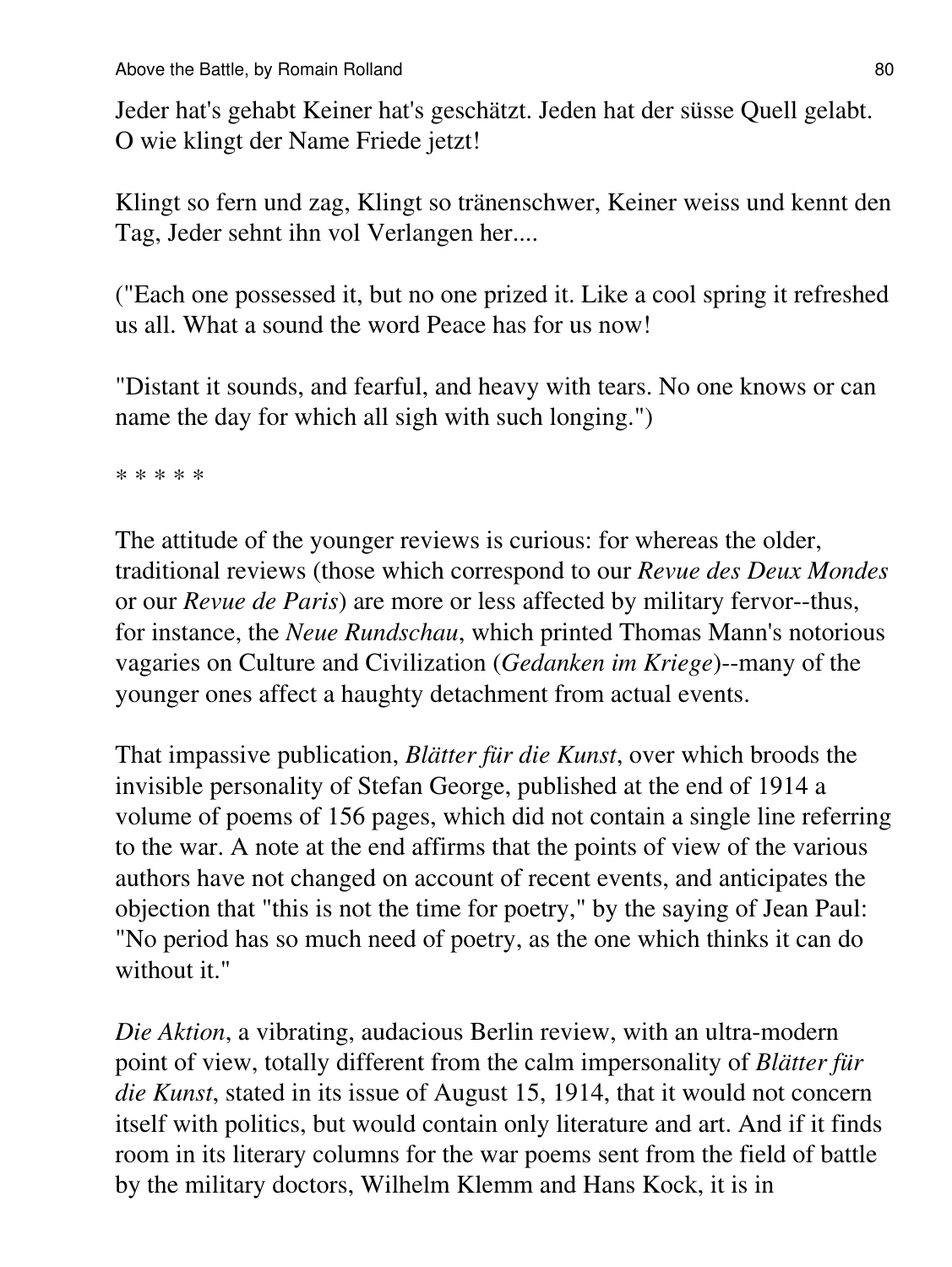consideration of their value as art, and not for the vivacity of their patriotic sentiments; for it scoffs mercilessly at the ridiculous bards of German Chauvinism, at Heinrich Vierordt, the author of *Deutschland, hasse*, at the criminal poets who stir up hatred with their false stories, and at Professor Haeckel. The dilettantism of this review is extreme. Its weekly issues contain translations from the French of André Gide, Péguy, and Léon Bloy, and reproductions of the works of Daumier, Delacroix, Cézanne, Matisse, and R. de la Fresnaye: (cubism flourishes in this Berlin review). The issue of October 24th is devoted to Péguy, and contains, as frontispiece, Egon Schiele's portrait of the man, who is honored by Franz Pfemfert, the editor, as "the purest and most vigorous moral force in French literature of today." Let us hasten to add, however, that, as is often the case on the other side of the Rhine, they are carried away by their zeal in deploring his death as of one of their countrymen, and in proclaiming themselves his heirs. But the pride which admires is at least superior to the pride which disparages.

The most important of these young reviews is *Die Weissen Blätter*; important on account of the variety of questions it deals with, and the value and number of its contributors, as well as for the broad-mindedness of its editor--René Schickele. An Alsatian by birth, he belongs to those who feel most acutely the bitterness of the present struggle. After an interval of three months *Die Weissen Blätter*, which almost corresponds to our *Nouvelle Revue Française*, reappeared in January last with the following declaration, akin to that of the *Revue des Nations*, at Berne. "*It seems good to us to begin the work of reconstruction, in the midst of the war, and to aid in preparing for the victory of the spirit. The community of Europe is at present apparently destroyed. Is it not the duty of all of us who are not bearing arms, to live from today onwards according to the dictates of our conscience, as it will be the duty of every German when once the war is over?*"

By the side of these disinterested manifestoes about actual politics, appear lengthy historical novels (*Tycho Brahé* by Max Brod) and satirical comedies by Carl Sternheim, who continues to scourge the upper classes of German society, and the capitalists, for *Die Weissen Blätter* is open to all questions of the day. But in spite of the actual differences which must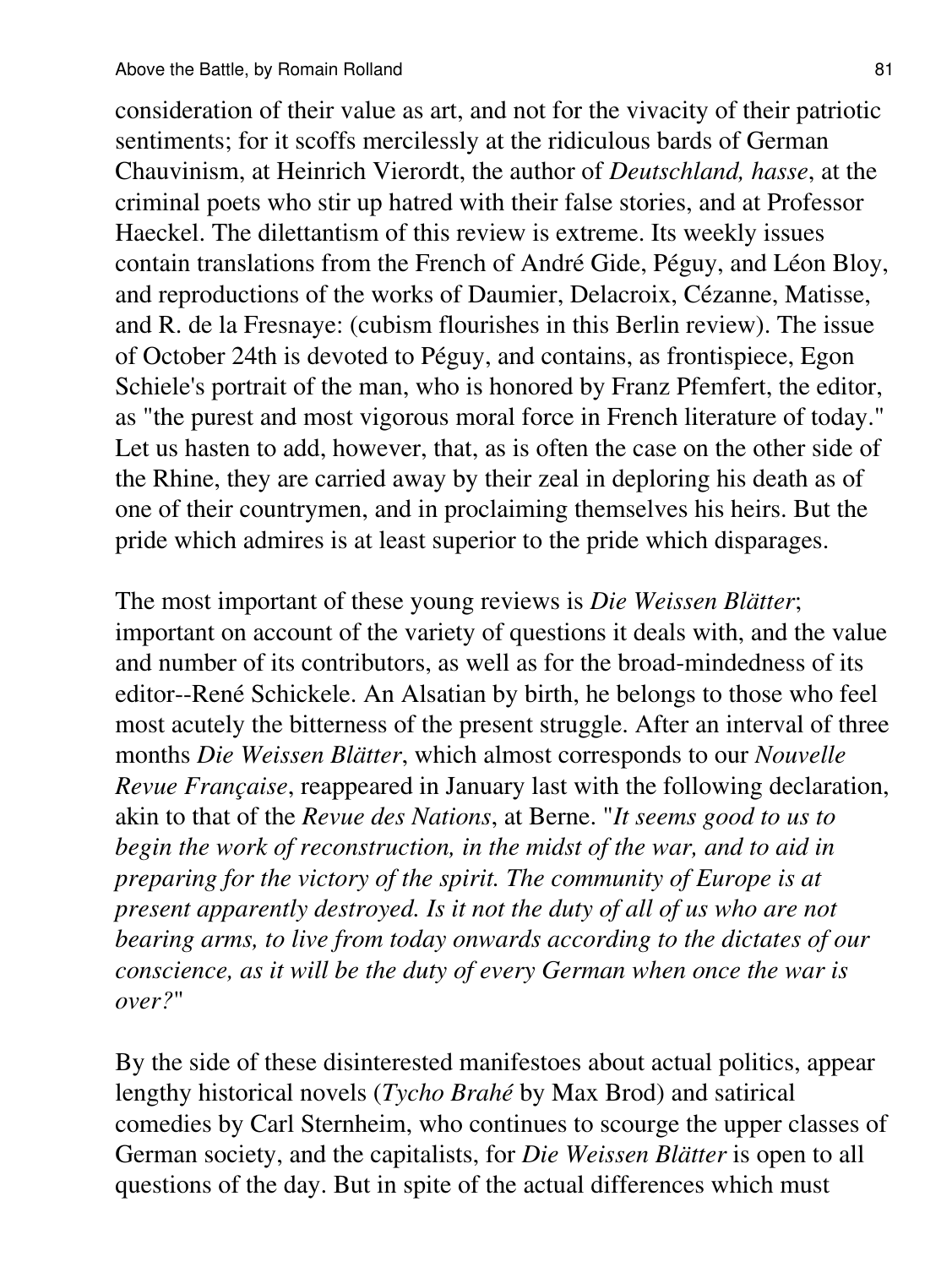necessarily exist between a German and a French review, we cannot but point out the frankly hostile attitude of these writers to all the excesses of Chauvinism. The articles of Max Scheler, "Europe and the War," show an impartial attitude which is entirely praiseworthy. The review opens its columns to the loyal Annette Kolb, who, as the daughter of a German father and of a French mother, suffers keenly in this conflict between the parts of her nature, and has lately raised a tempest in Dresden, where in a public lecture she had the courage to admit her fidelity to both sides, and to express her regret that Germany should fail to understand France. In the February number, under the title "Ganz niedrich hängen!" there appeared a violent repudiation of the *Krieg mit dem Maul* (the war of tongues); "*If journalists hope to inspire courage by insulting the enemy, they are mistaken--we refuse such stimulants. We dare to maintain our opinion, that the humblest volunteer of the enemy, who from an unreasoned but exalted sentiment of patriotism, fires upon us from an ambush, knowing well what he risks, is much superior to those journalists who profit by the public feeling of the day, and under cover of high-sounding words of patriotism do not fight the enemy but spit upon him.*"

Of all these young writers who are striving to preserve the integrity of their minds against the force of national passions, the one whose personality has been most exalted by this tempest, the most eloquent, courageous, and decided of all is Wilhelm Herzog. He is the editor of the *Forum* at Munich, and like our own Péguy, when he began to publish his *Cahiers de la Quinzaine*, he fills almost the whole of his review with his own burning articles. The enthusiastic biographer of H. von Kleist, he sees and judges the events of his own time with the eyes of that indomitable spirit. The German censor attempts in vain to silence him and to forbid the publication of the lectures of Spitteler and of Annette Kolb; his indignation and cries of vengeful irony spread even to us. He attacks bitterly the ninety-three intellectuals who "*fancy they are all Ajaxes because they bray the loudest*," those politicians of the school of Haeckel, who make a new division of the world, those patriotic bards who insult other nations; he attacks Thomas Mann mercilessly, scoffs at his sophistry, and defends France, the French Army,[33] and French civilization against him; he points out that the great men of Germany (Grünwald, Dürer, Bach, and Mozart amongst others)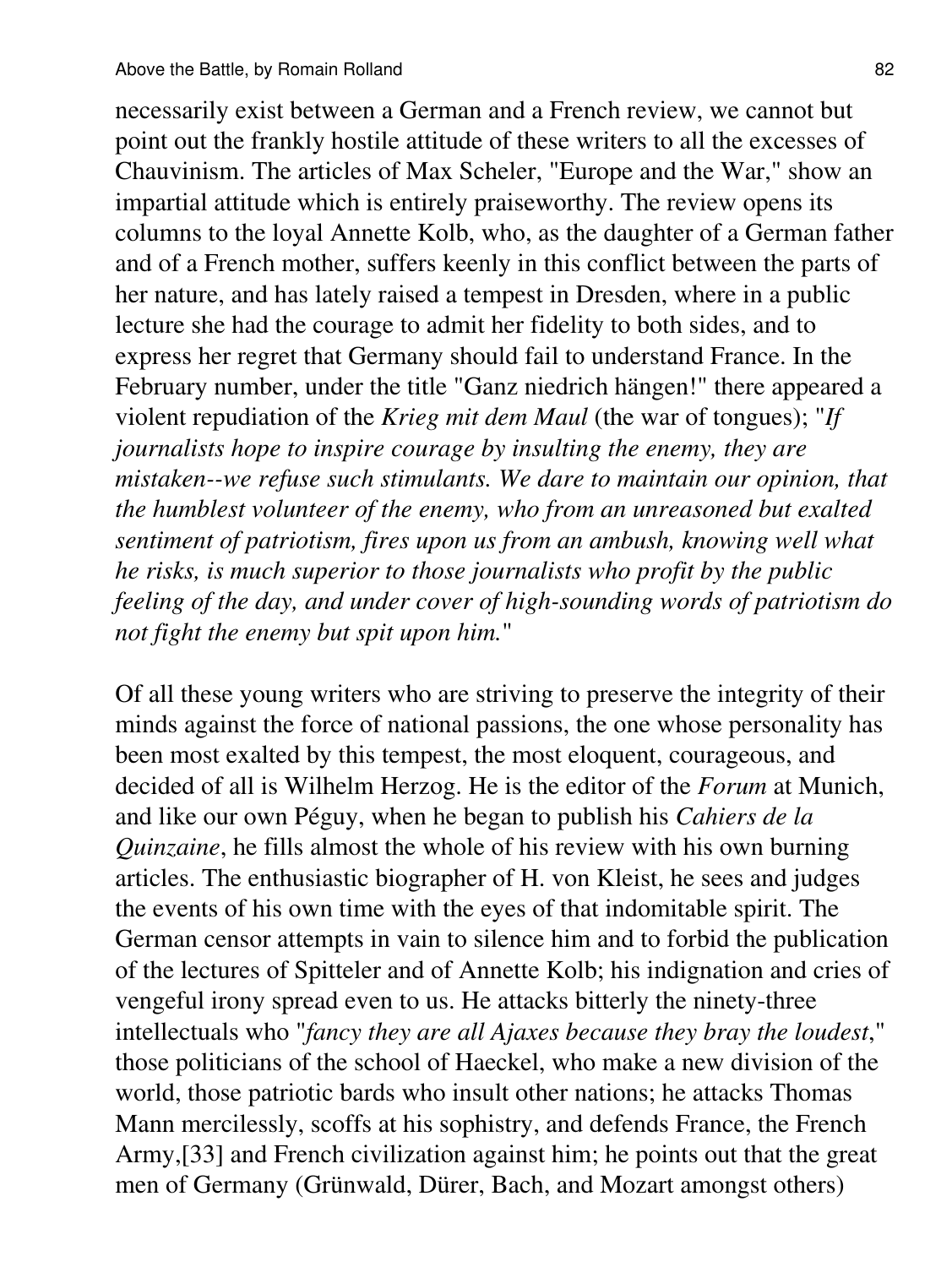have always been persecuted, humiliated, and calumniated.[34] In an article entitled "*Der neue Geist*,"[35] after having scoffed at the banality that has reappeared in the German theaters, and the literary mediocrity of patriotic productions, he asked where this "new spirit" may be found, and this gives him an opportunity to demolish Ostwald and Lasson.

"*Where is it to be found? In the Hochschulen? Have we not read that incredibly clumsy* (unwahrscheinlich plumpen) *appeal of the 99 professors? Have we not appreciated the statements of that double centenarian* (des zweihundertjährige Mummelgreises) *mummy Lasson? When I was studying philosophy as an undergraduate at the University of Berlin, the theatre in which he lectured was a place of amusement* (Lachkabinett) *for us--nothing more. And today people take him seriously! English, French, and Italian papers print his senile babblings against Holland, as typical of the* Stimmung *of the German intellectuals. The wrong that these privy councillors and professors have done us with their Aufklärungsarbeit can hardly be measured. They have isolated themselves from humanity by their inability to realize the feelings of others.*"

In opposition to these false representatives of a nation, these cultured gossips and political adventurers, he extols the silent ones, the great mass of the people of all nations who suffer in silence; and he joins with them in "the invisible community of sorrow."

"*One who is suffering and knows that his sorrow is shared by millions of other beings, will bear it calmly; he will accept it willingly even, because he knows that he is enriched thereby, made stronger, more tender, more humane.*"[36]

And he quotes the words of old Meister Eckehart: "*Suffering is the fastest steed that will bear you to perfection.*"

\* \* \* \* \*

At the close of this summary review of the young writers of the war, a place must be found for those whom the war has crushed--they counted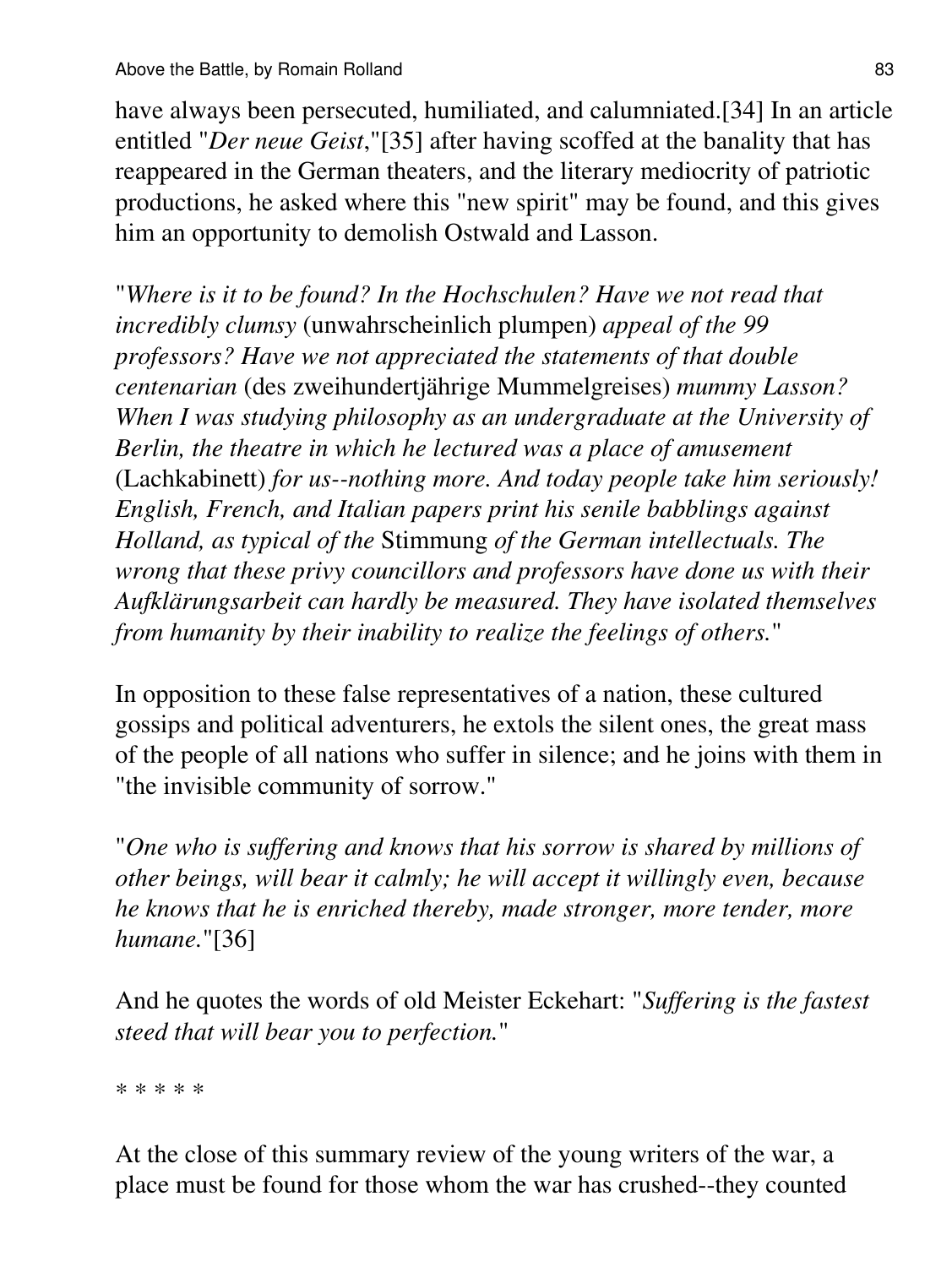amongst the best. Ernst Stadler was an enthusiastic admirer of French art and of the French spirit. He translated Francis Jammes, and on the eve of his death, in November, he was writing to Stefan Zweig from the trenches about the poems of Verlaine, which he was translating. The unfortunate George Trakl, the poet of melancholy, was made lieutenant of a sanitary column in Galicia, and the sight of so much suffering drove him to despair and death. And there are many hidden tragedies, still unrevealed. When they are made known, humanity will tremble in contemplating its handiwork.

I reflected, as doubtless many of my French readers have also done, in reading through these German writings inspired by the war--writings through which from time to time there passes a mighty breath of revolt and sorrow--that our young writers are not writing "literature." Instead of books they give us deeds, and their letters. And in re-reading some of their letters I thought that ours had chosen the better part. It is not for me now to point out the position that this heroic correspondence will occupy, not only in our history but also in our literature. Into it the flower of our youth has put all its life, its faith and its genius: and for some of those letters I would give many of the finest lines of the noblest poems. Whatever be the result of this war, and the opinion as to its value later, it will be recognized that France has written on paper, mud-stained and often blotted with blood, some of its sublimest pages. Assuredly this war touches us more nearly than it does our adversaries, for who of us would have the heart to write a play or a novel whilst his country is in danger and his brothers dying?

But I will make no comparisons between the two nations. For the present the essential thing is to show that even in Germany there are certain finer minds who are fighting against the spirit which we hate--the spirit of grasping imperialism and inhuman pride, of military caste and the megalomania of pedants. They are but a minority--we have no illusions about that--and we ought to redouble our efforts on that account to vanquish the common enemy. Why then should we trouble to make these generous but feeble voices heard? Because their merit is the greater for being so little heeded; because it is the duty of those who are fighting for justice to render justice in their turn to all those men, even when they dwell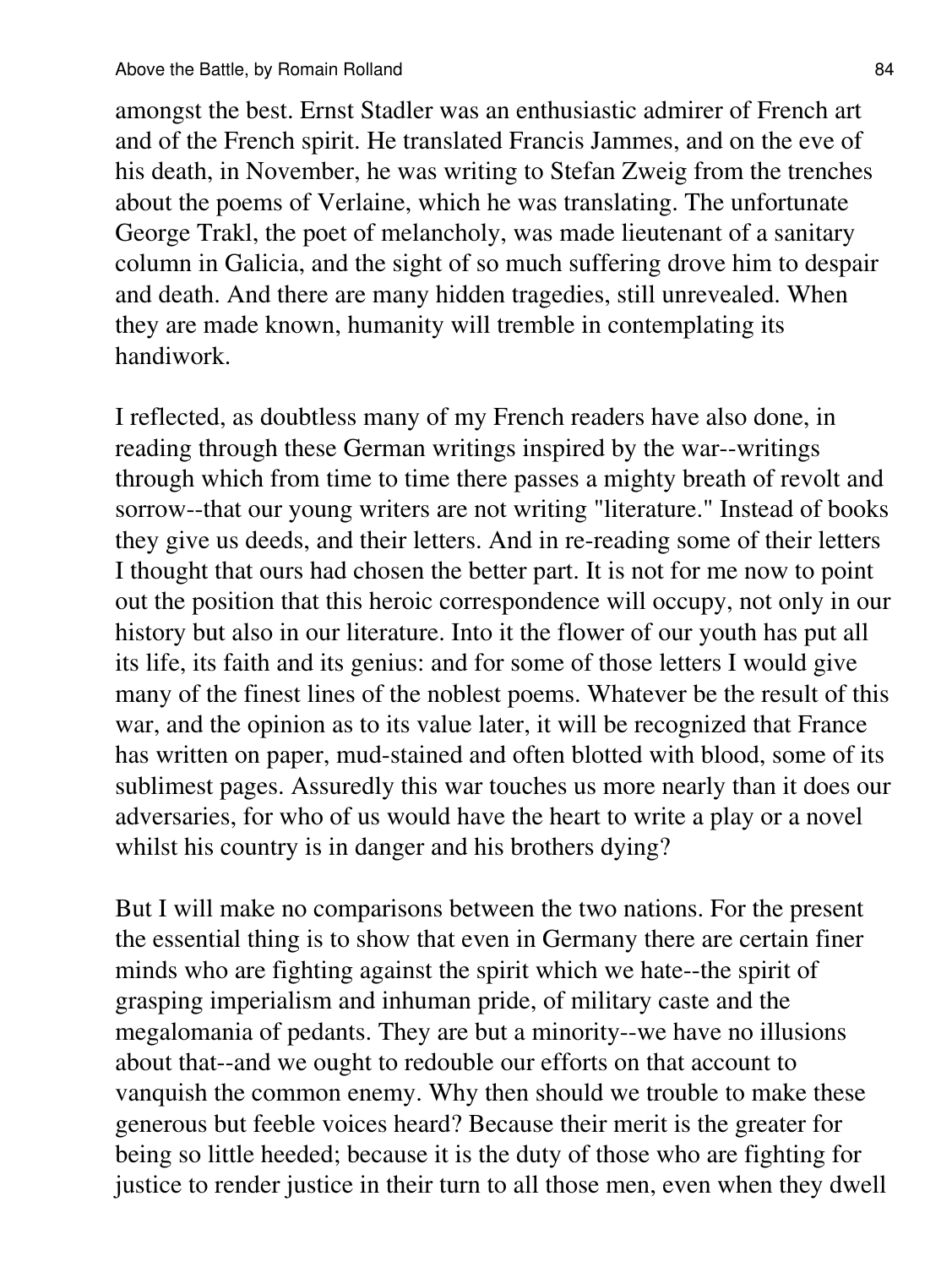in a country in which the state represents the violation of right by *Faustrecht*, who are defending with us the spirit of liberty.

*Journal de Genève*, April 19, 1915.

## XV. THE MURDER OF THE ÉLITE

The phrase is not new-coined today;[37] but the fact is. Never in any period, have we seen humanity throwing into the bloody arena all its intellectual and moral reserves, its priests, its thinkers, its scholars, its artists, the whole future of the spirit--wasting its geniuses as food for cannon.

A great thing, doubtless, when the struggle is great, when a people fights for an eternal cause, the fervor of which fires the whole nation, from the smallest to the greatest; when it fuses all the egoisms, purifies desire, and out of many souls makes one unanimous soul. But if the cause be suspect or if it is tainted (as we judge that of our adversaries to be), what will be the situation of a moral élite which has preserved the sad and lofty privilege of perceiving at least a part of the truth, and which must nevertheless fight and die and kill for a faith which it doubts?

Those passionate natures that are intoxicated by fighting or are voluntarily blinded by the necessities of action are not troubled by these questions. For them the enemy is a single mass; nothing else exists for them but this, for they have to break it; it is their function and their duty. And to each his special duty. But if minorities do not exist for such men, they do exist for us who, since we are not fighting, have the liberty and the duty to see every aspect of the case--we who form part of the eternal minority, the minority which has been, is, and always will be eternally oppressed. It is for us to hear and to proclaim these moral sufferings! Plenty of others repeat or invent the jubilant echoes of the struggle. May other voices be raised to give the tragic accents of the fight and its sacred horror!

I shall take my examples from the enemy camp, for several reasons: because the German cause being from the first tainted with injustice, the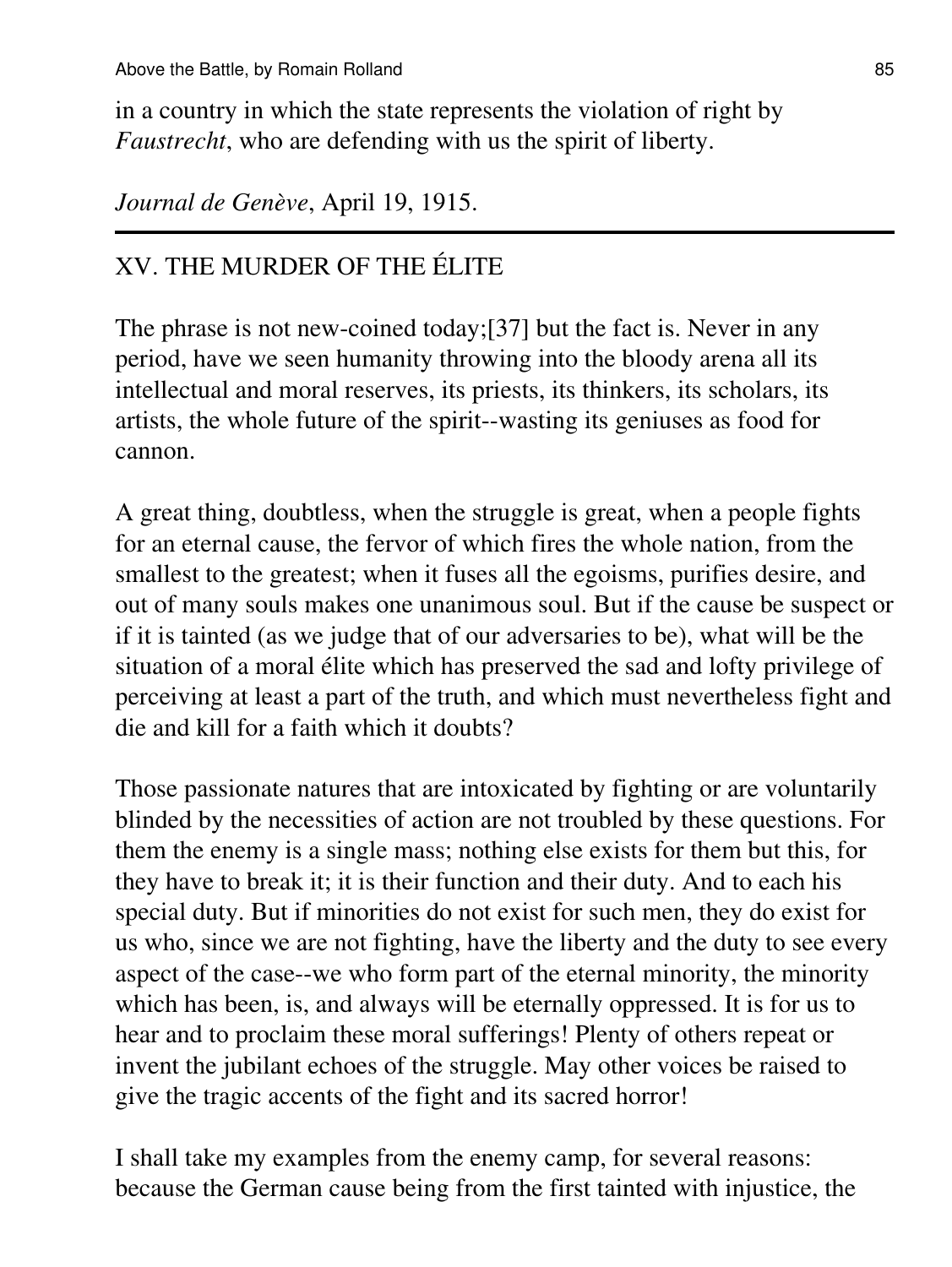sufferings of the few who are just, and the still fewer who have spiritual perceptions are greater there than elsewhere; because these evidences appear openly in publications whose boldness the German censorship has not perceived; because I bow with respect to the heroic discipline of silence which France in fighting imposes on her sufferings. (Would to God that this silence were not broken by those who, trying to deny these sufferings, profane the grandeur of the sacrifice by the revolting levity of their silly jests in newspapers which are without either gravity or dignity.)

\* \* \* \* \*

I have shown in the last chapter that a part of the intellectual youth of Germany was far from sharing the war-madness of its elders. I cited certain energetic reproofs delivered by these young writers to the theorists of imperialism. And these writers are not, as one might think from an article in the *Temps* (though I gladly pay a tribute to its honesty), merely a small group as narrow as that of our symbolists. They count among them writers who appeal to a large public and who do not set out in any way (except for the group of Stefan George) to write for a *select few*--they wish to write for all. I stated, too, that the boldest review of all, Wilhelm Herzog's *Forum*, was read in the German trenches and received approbation thence.

But what is more astonishing, this spirit of criticism has possessed some of the combatants and even made its appearance among German officers. In the November-December number of the *Friedens-Warte*, published in Berlin, Vienna, and Leipzig, by Dr. Alfred H. Fried, there occurs "An appeal to the Germanic peoples," addressed, at the end of October, by Baron Marschall von Biberstein, Landrat of Prussia and captain in the 1st Foot Guards reserve. This article was written in a trench north of Arras, where on the 11th of November, Biberstein was killed. He expresses unreservedly his horror of the war and his ardent desire that it may be the last: "*That is the conviction of those at the front who are witnesses of the unspeakable horrors of modern warfare.*" Even more praiseworthy is Biberstein's frankness when he decides to begin a confession and a *mea culpa* for the sins of Germany. "*The war has opened my eyes*," he says, "*to our terrible unlovableness (Unbeliebtheit). Everything has its cause; we*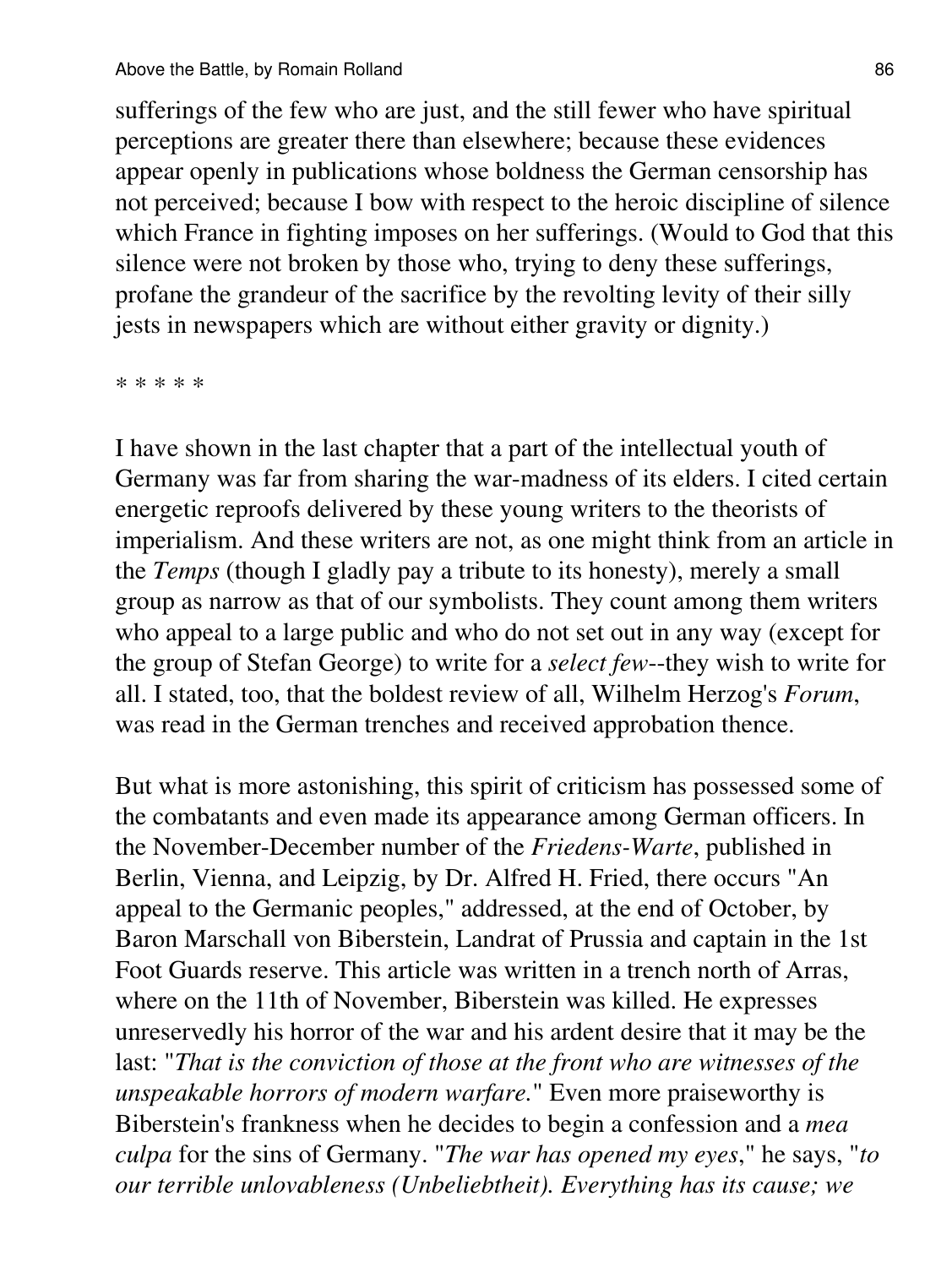*must have given cause for this hatred; and even in part have justified it.... Let us hope that it will not be the least of the advantages of this war that Germany will turn round on herself, will search out and recognize her faults and correct them.*" Unfortunately even this article is spoiled by Germanic pride which, desiring a world peace, sets out to impose it on the world. Herein it recalls in some respects the bellicose pacifism of the too celebrated Ostwald.

But another officer (of whom I spoke in my last chapter) the poet Fritz von Unruh, first Lieutenant of Uhlans on the western front, has written dramatic scenes in verse and prose. These have appeared recently under the title *Before the Decision (Vor der Entscheidung)*. It is a dramatic poem in which the author has noted his own impressions and his moral transformations. The hero, who like himself, is an officer of Uhlans, passes through various centers of the war and remains everywhere a stranger; his soul is detached from murderous passions, he sees the abominable reality until his sufferings from it amount to agony. The two scenes reproduced by the *Neue Zürcher Zeitung* show us a muddy and bloodstained trench, where German soldiers, like beasts in a slaughter-house, die or await death with bitter words--and officers getting drunk on champagne around a 42mm. mortar, laughing and getting excited till they fall beneath the weight of sleep and fatigue.

From the first scene I take these terrible words of one of those who wait in the trenches under fire of the machine guns, a *Dreissigjæhriger* (man of thirty).

In my village they are laughing--they drink to each victory. They slaughter us like butcher's cattle--and they say "It's war!" When it is over, they are no fools, they will feast us for three years. But the first cripple won't be grey headed before they will laugh at his white hairs.

And the Uhlan, possessed by horror in the midst of the massacre, falls on his knees and prays:

Thou who gavest life and takest it--how shall I recognize Thee? (In these trenches strewn with mutilated bodies) I find Thee not. Does the piercing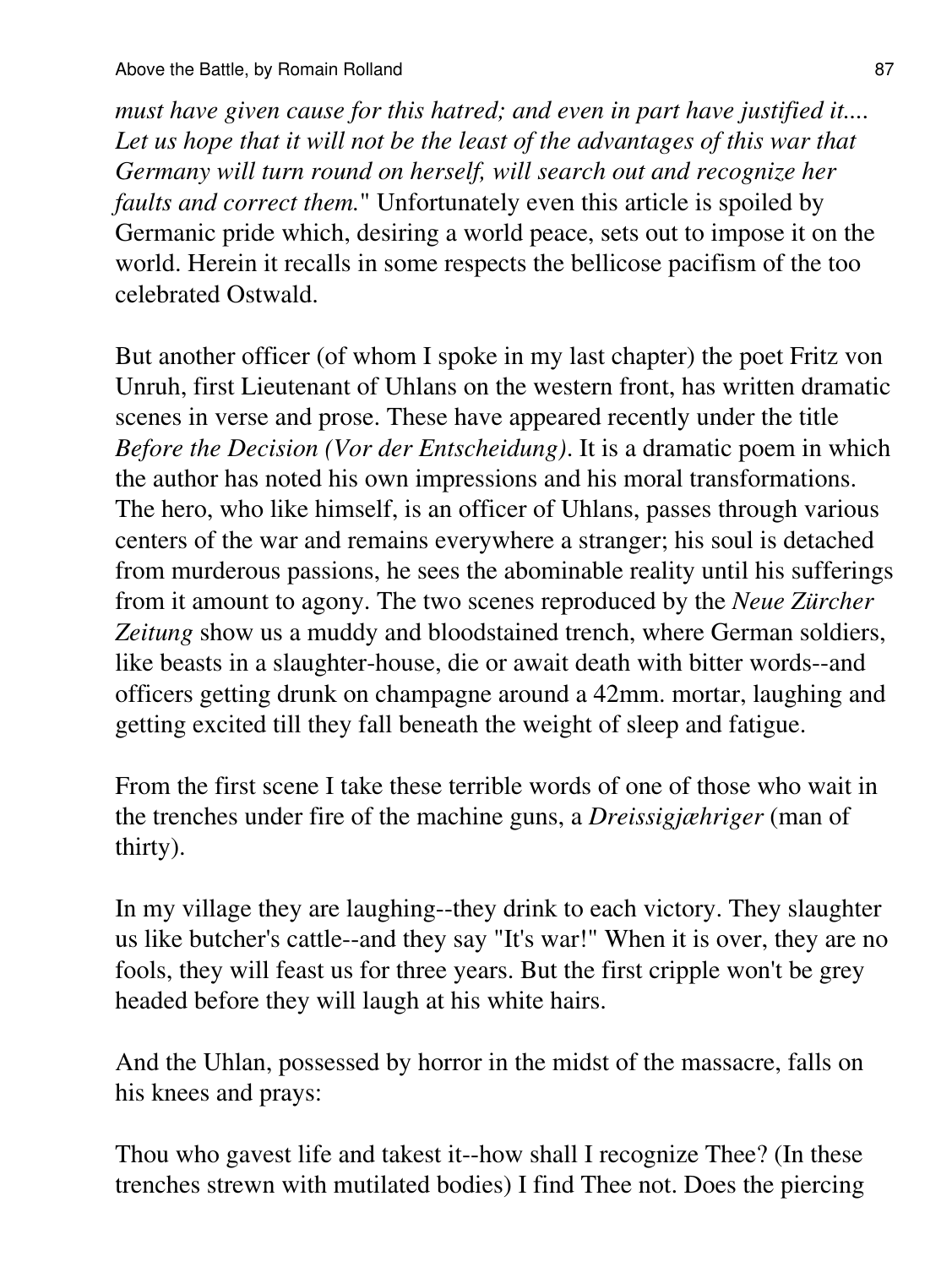cry of these thousands suffocated in the terrible embrace of Death reach not up to Thee? Or is it lost in frozen space? For whom does Thy Springtime blossom? For whom is the splendor of Thy suns? For whom, O God? I ask it of thee in the name of all those whose mouths are closed by courage and by fear in face of the horror of Thy darkness: What heat is left within me? What light of truth? Can this massacre be Thy will? Is it indeed Thy will?

#### (*He loses consciousness and falls.*)

A pain less lyrical, less ecstatic, more simple, more reflective, and nearer to ourselves marks the sequence of *Feldpostbriefe* of Dr. Albert Klein, teacher in the Oberrealschule at Giessen and Lieutenant of the Landwehr, killed on the 12th of February in Champagne.[38] Passing over what are, perhaps, the most striking pages from the point of view of artistic quality and power of thought, I will only give two extracts from these letters which are likely to be of special interest to French readers.

The first describes for us with an unusual frankness the moral condition of the German army:

Brave, without care for his own life! Who is there among us that is that? We all know too well our own worth and our own possibilities; we are in the flower of our age: force is in our arms and in our souls; and as no one willingly dies, no one is brave (*tapfer*) in the usual sense of the word: or at least such are very rare. It is just because bravery is so rare in life, it is just for that that we expend so much religion, poetry, and thought (and this begins already at school), in celebrating as the highest fate death for one's fatherland, until it attains its climax in the false heroism which makes such a sensation about us in newspapers and speeches and which is so cheap--and also in the true heroism of a small number who do risk themselves and lead on the others.... We do our duty, we do what we *ought*; but it is a passive virtue.... When I read in the papers the scribblings of those who have a bad conscience because they are safely in the rear--when I read this talk which makes every soldier into a hero, I feel hurt. Heroism is a rare growth, and you cannot build on it a citizen army. To keep such an army together the men must respect their superiors, and even fear them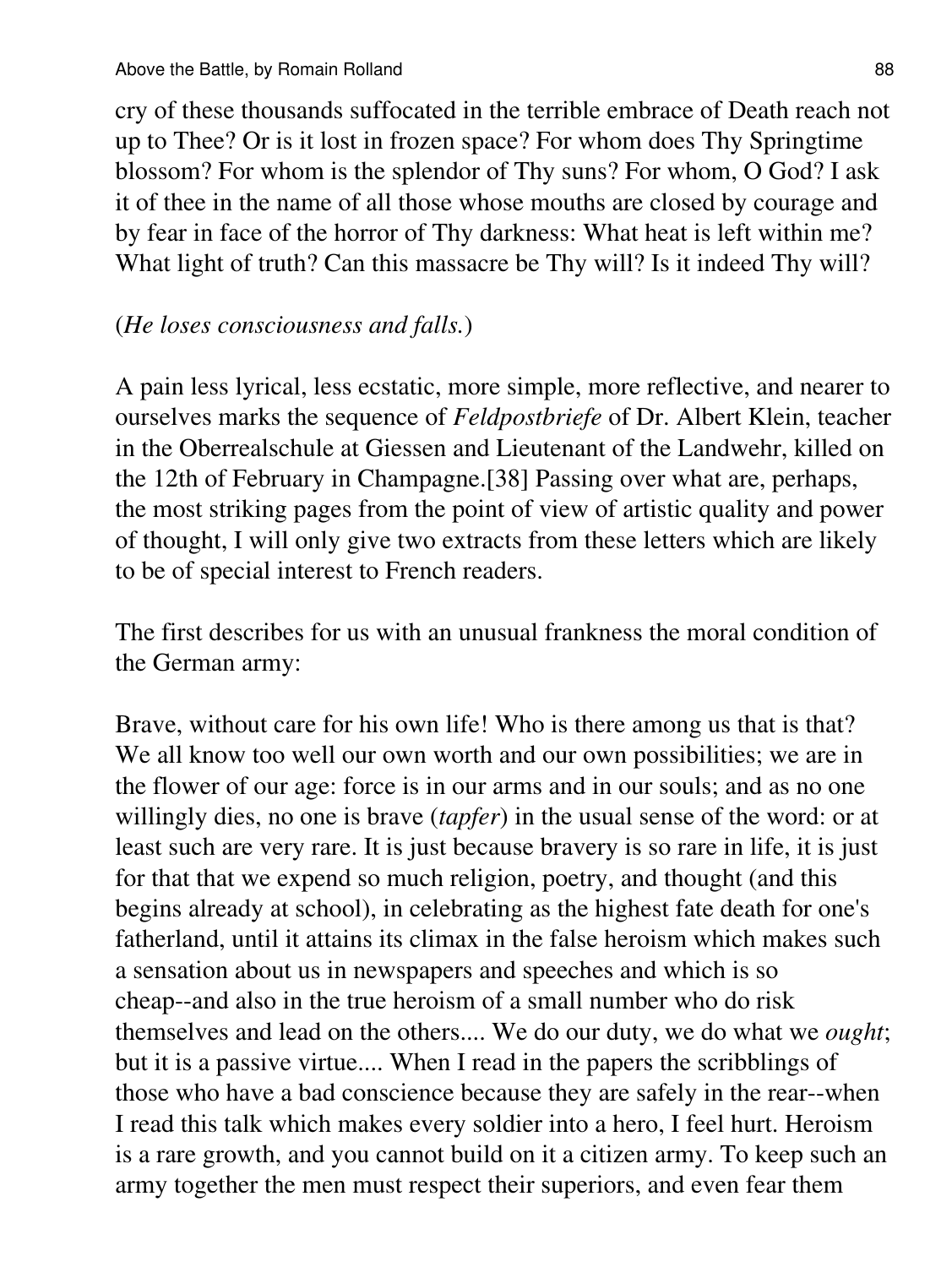more than the enemy. And the superiors must be conscientious, do their duty well, know their business thoroughly, decide rapidly, and have control of their nerves. When we read the praises which those behind the line write of us, we blush. Thank God, old-fashioned, robust shame is not dead in us.... Ah! my dear friends, those who are here don't speak so complacently of death, of disease, of sacrifice, and of victory as do those who behind the line ring the bells, make speeches, and write newspapers. The men here accustom themselves as best they may to the bitter necessity of suffering and of death if fate wills; but they know and see that many noble sacrifices, innumerable, innumerable sacrifices have already been made, and that already for a long while we shall have had more than enough of destruction on our side as well as the other. It is precisely when one has to look suffering in the face as I have that a tie begins to be formed that unites one to those over there, on the other side (and one that unites you too with them, my friends! Yes, surely you feel it too, don't you?) If I come back from here (which I scarcely hope for any more) my dearest duty will be to soak myself in the study and the thoughts of those who have been our enemies. I wish to reconstruct my nature on a wider basis.... And I believe that it will be easier after this war than after any other to be a human being.

The second fragment is the account of a touching encounter with a French prisoner:

Yesterday evening I was strangely touched. I happened to see a convoy of prisoners and I talked to one of them, a colleague of mine, Professor of classical philology in the college of F----. Such an open-minded, intelligent man, and with such a fine military bearing, like all his fellows, although they had just been through a terrible experience of machine-gun fire.... It was a proof to me of the senselessness of the war. I thought how much one would have liked to be the friend of these men, who are so near us in their education, their mode of life, the circle of their thought and their interest. We started talking about a book on Rousseau and we began to dispute like old philologists.... How much we are alike in force and worth! And how little truth there is in what our papers tell us of the shaken and exhausted conditions of the French troops! As true, or rather as untrue, as what the French newspapers write about us.... My French colleague showed in his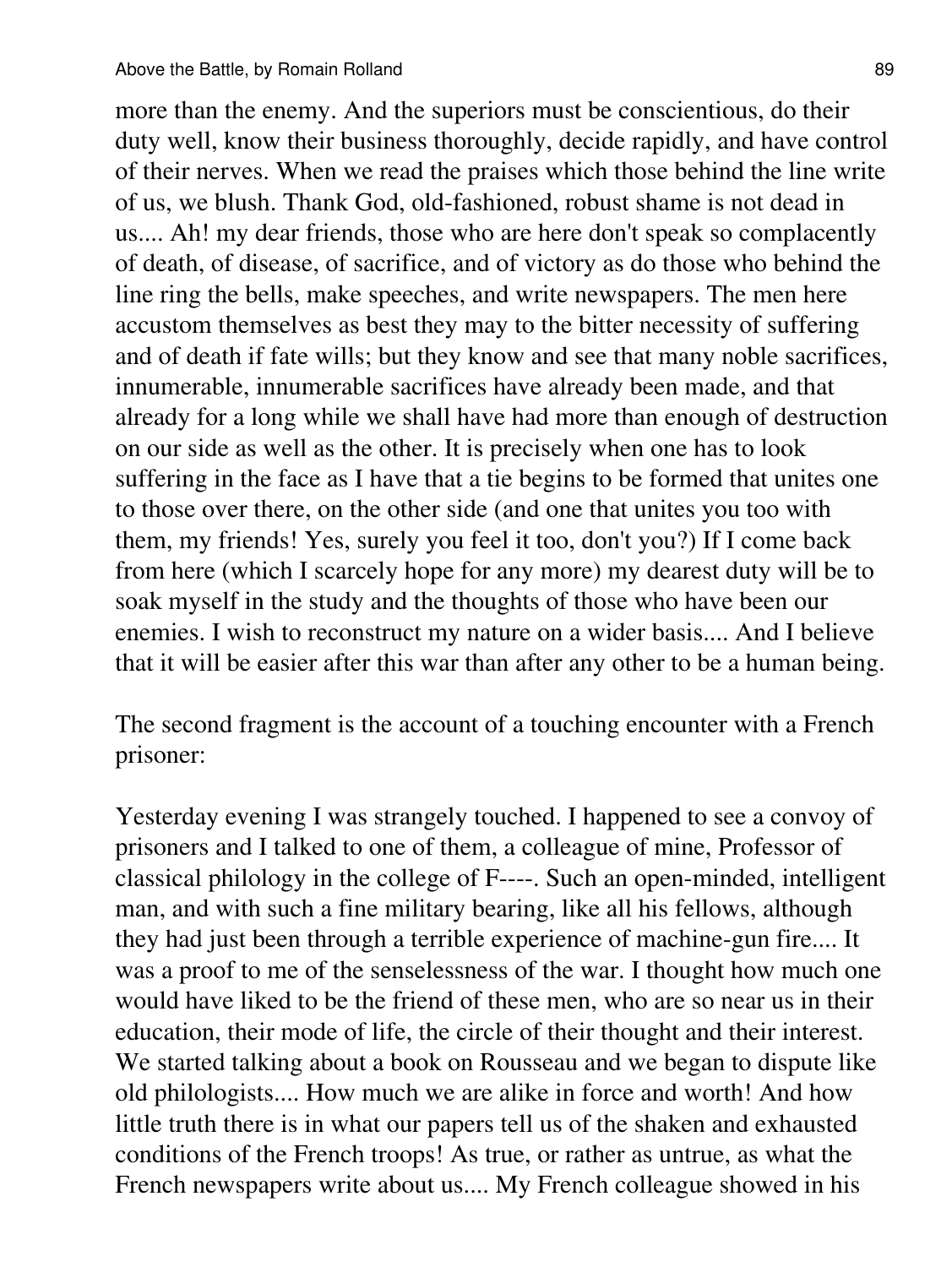remarks such a balanced mind and such understanding and admiration of German thought! To think that we were made so clearly to be friends and that we had to be separated! I was altogether overcome, and sat down crushed by it. I thought and thought and could not escape my mood by any sophistry. No end, no end to war, which for nearly six months now has swallowed in its gulf men, fortunes, and happiness! And this feeling is the same with us as with the other side. It is always the same picture: we do the same thing, we suffer the same thing, we are the same thing. And it is precisely for this reason that we are so bitterly at enmity....

The same accent of troubled anguish, together with a despair which at moments nearly reaches to madness, and at others breathes a religious fervor, are seen in the letters of a German soldier to a teacher in German Switzerland. (We have known of these at the Prisoners' Agency for three or four months and they were published in *Foi et Vie* of April 15th.[39] They have been passed over in silence, so we shall persist in calling attention to them, for they thoroughly deserve it). In these letters, which cover from the second fortnight of August to the end of December, we see from the 25th of August onwards the evidence of a desire for peace among the German soldiers.

We all, even those who were hottest for the fight at the beginning, want nothing now but peace, our officers just as much as ourselves.... Convinced as we are of the necessity to conquer, warlike enthusiasm does not exist among us; we fulfil our duty, but the sacrifice is hard. We suffer in our souls.... I cannot tell you the sufferings I endure....

September 20th. A friend writes to me: "On the 20th to 25th of August I took part in big battles; since then I suffer morally even to complete exhaustion, both physical and spiritual. My soul finds no repose.... This war will show us how much of the beast still survives in man, and this revelation will cause us to make a great step out of animalism: if not, it is all up with us!"

November 28th. (*A splendid passage where one almost hears the voice of Tolstoi.*) What are all the torments of war compared to the thoughts that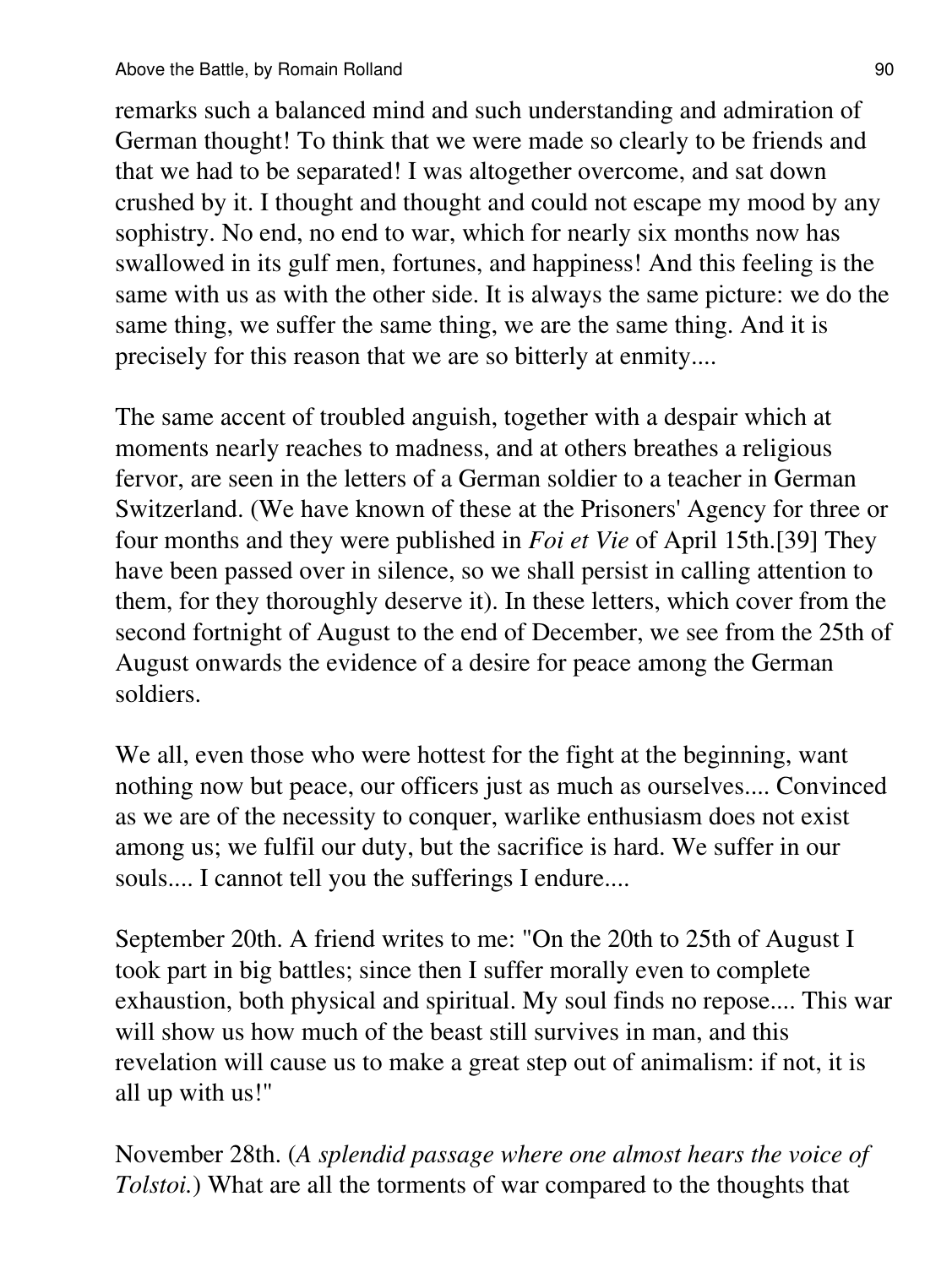obsess us night and day? When I am on some hill from which my view commands the plain, this is the idea which ceaselessly tortures me: down there in the valley the war rages; those brown lines which furrow the landscape are full of men who are facing one another as enemies. And up there on the hill opposite you there is, perhaps, a man who, like you, is contemplating the woods and the blue sky and perhaps ruminating the same thoughts as you, his enemy! This continual proximity might make one mad! And one is tempted to envy one's comrades who can kill time in sleeping and playing cards.

December 17th. The desire for peace is intense in every one; at least, in all those who are at the front and who are obliged to assassinate and be assassinated. The newspapers say that it's hardly possible to restrain the warlike ardor of the fighters.... They lie--consciously or unconsciously. Our chaplains in their sermons dispute the legend that our military ardor is slackening.... You can hardly believe how such tittle-tattle annoys us. Let them be silent, and let them not talk about things of which they can know nothing! Or better still, let them come not as almoners who keep to the rear, but into the firing-line, rifle in hand! Perhaps then they will get to know of the inner changes which take place in so many of us. According to these chaplains, any one who is without warlike enthusiasm is not a man such as our age demands. To me it seems that we are greater heroes than the others, we, who without being upheld by warlike enthusiasm, accomplish faithfully our duty, while hating war with our whole souls.... They talk of a holy war ... I know of no holy war. I only know of one war which is the sum of all that is inhuman, impious, and bestial in man; it is God's chastisement and a call to repentance for the people that throws itself into war or lets itself be drawn into it. God sends men through this hell so that they may learn to love heaven. For the German people this war seems to me to be a punishment and a call to repentance,--and most of all for our German Church. I have friends who suffer at the idea of being unable to do anything for the fatherland. Let them stay at home with a calm conscience! All depends on their peaceful work. But let the war enthusiasts come! Perhaps they will learn to keep silent.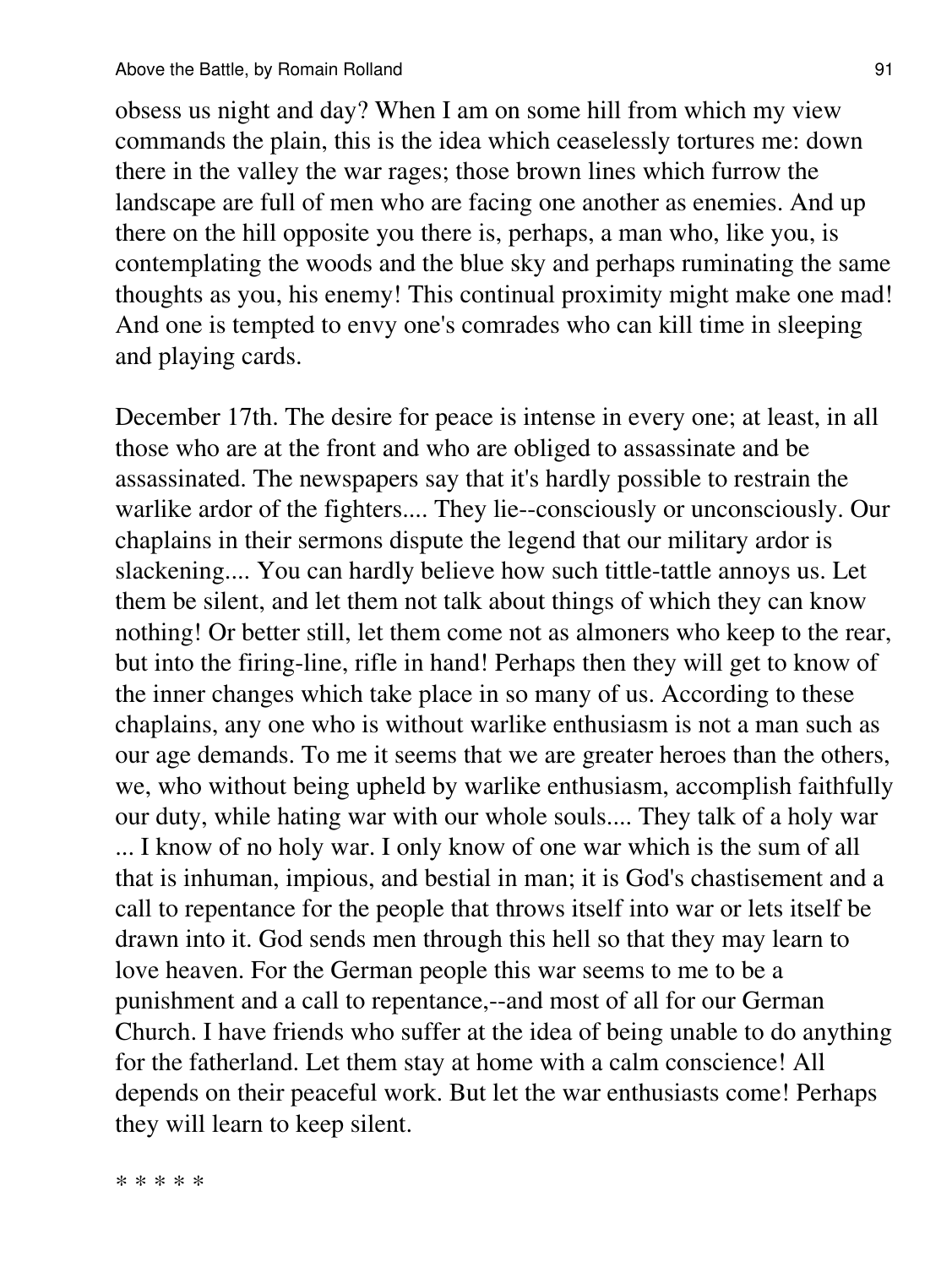"Why publish these pages?" I shall be asked by some people in France. "What good is it, when once war is let loose, to arouse pity for our adversaries, at the risk of blunting the ardor of the combatants?"--I answer, because it is the truth, and because the truth substantiates our judgment, the judgment of the whole world against the German leaders and their policy. What their armies have done we know; but that they were able to do it containing as they did such elements as those whose confessions we have just heard, incriminates still more deeply their masters. From the depths of the battlefield, these voices of a sacrificed minority rise up as a vengeful condemnation of the oppressors. To the accusations drawn up against predatory Empires and their inhuman pride, in the name of violated right, of outraged humanity by the victim peoples and by the combatants, is added the cry of pain of the nobler souls of their own people whom the bad shepherds who let loose this war have led and constrained into murder and madness. To sacrifice one's body is not the worst suffering, but also to sacrifice, to deny, to kill one's own soul!--You who die at least for a just cause, and who, full of sap and loaded with faith, fall like ripe fruit, how sweet is your lot beside this torture! But we shall so act that these sufferings shall not be vain.

Let the conscience of humanity hear and accept their complaint! It will resound in the future above the glory of battles; and whether she wills or no, History will place it on her register. History will do justice between the hangmen and their peoples. And the peoples will learn how to deliver themselves from their hangmen.

*Journal de Genève*, June 14, 1915.

### XVI. JAURÈS

Battles are being fought under our eyes in which thousands of men are dying, yet the sacrifice of their lives does not always influence the issue of the combat. In other cases the death of a single man may be a great battle lost for the whole of humanity. The murder of Jaurès was such a disaster.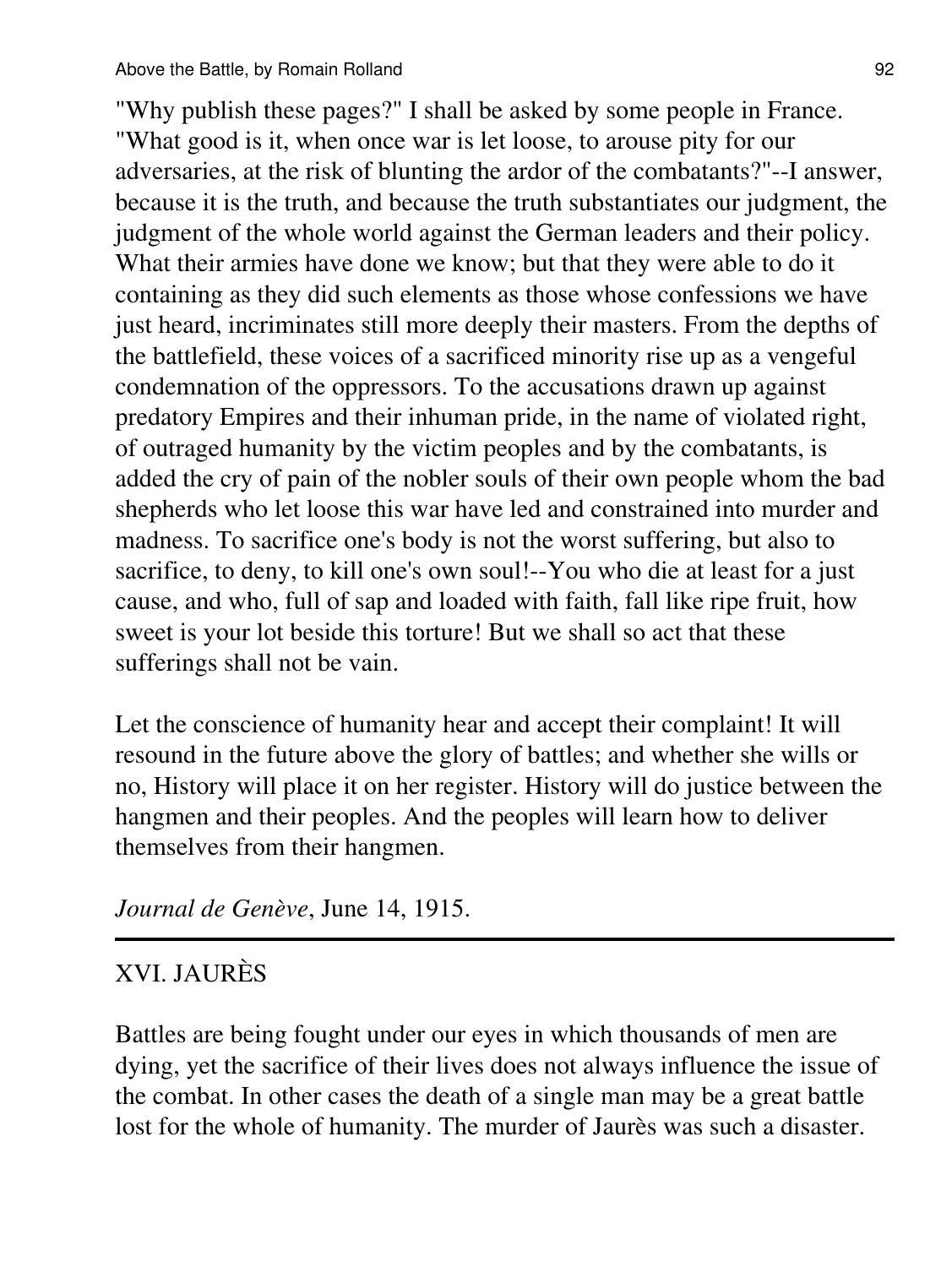Whole centuries were needed to produce such a life; rich civilizations of North and South, of past and present, spread out on the good soil of France, matured beneath our Western skies. The mysterious chance which combines elements and forces will not easily produce a noble spirit like his a second time.

Jaurès is a type, almost unique in modern times, of the great political orator who is also a great thinker, and who combines vast culture with penetrating observation, and moral grandeur with energetic activity. We must go back to antiquity to find one who, like him, could stir the crowd and give pleasure to the few; pour out his overflowing genius not only in his speeches and social treatises, but also in his philosophical and historical works;[40] and leave on all things the impress of his personality, the furrow of his robust labor, the seeds of his progressive mind. I have listened to him often in the Chamber, at socialist congresses, at meetings held on behalf of oppressed nations; he even did me the honor of presenting my *Danton* to the people of Paris. Again I see his full face, calm and happy like that of a kindly, bearded ogre; his small eyes, bright and smiling; eyes as quick to follow the flight of ideas as to observe human nature. I see him pacing up and down the platform, walking with heavy steps like a bear, his arms crossed behind his back, and turning sharply to hurl at the crowd, in his monotonous, metallic voice, words like the call of a trumpet, which reached the farthest seats in the vast amphitheatre, and went straight to the heart, making the soul of the whole multitude leap in one united emotion. What beauty there was in the sight of these proletarian masses stirred by the visions which Jaurès evoked from distant horizons, imbibing the thought of Greece through the voice of their tribune!

Of all this man's gifts the most fundamental was to be essentially a *man*--not the man of a single profession, or class, or party, or idea--but a complete, harmonious, and free man. His all-comprehensive nature could be the slave of nothing. The highest manifestations of life flowed together and met in him. His intelligence demanded unity,[41] his heart was full of a passion for liberty,[42] and this twofold instinct protected him alike from party despotism and anarchy. His spirit sought to encompass all things, not in order to do violence to them, but to bring them into harmony. Above all,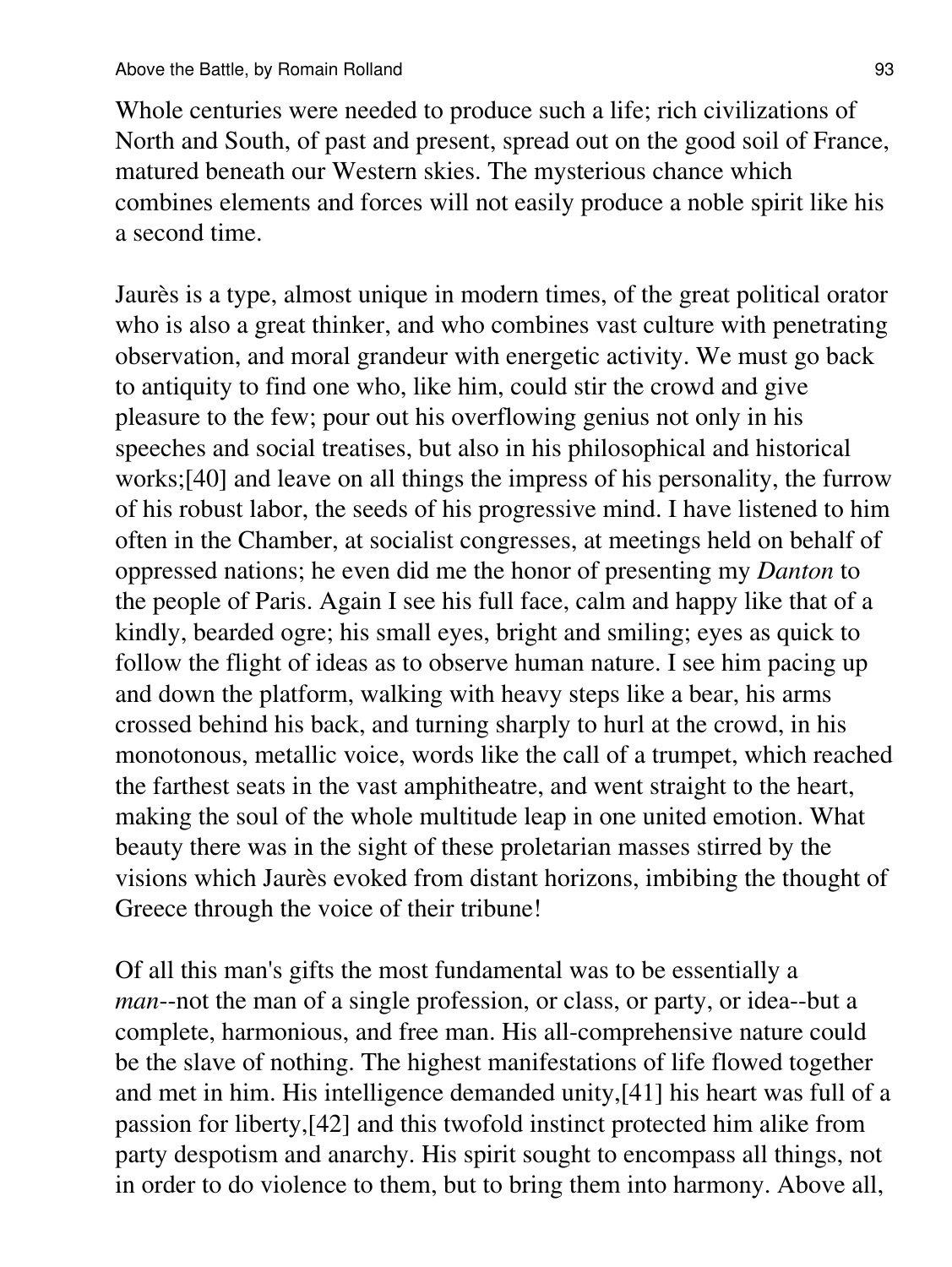he had the power of seeing the *human* element in all things, and this universal sympathy was equally averse to narrow negation and fanatical affirmation. All intolerance inspired him with horror.[43]

He had put himself at the head of a great revolutionary party, but it was with the desire "of saving the great work of democratic revolution from the sickening and brutal odor of blood, murder, and hatred which still clings to the memory of the middle-class Revolution." In his own name, and in the name of his party, he demanded "with regard to all doctrines, respect for the human personality and for the spirit which is manifested in each." The mere feeling of the moral antagonism which exists between man and man, even when there is no open conflict, the sense of the invisible barriers which render human brotherhood impossible, was painful to him. He could not read those words of Cardinal Newman in which he speaks of the gulf of damnation, which, even in this life, is fixed between men, without having "a sort of nightmare.... He saw the abyss ready to gape beneath the feet of fragile and unhappy human beings who think themselves bound together by a community of sympathy and suffering"--the sadness of this thought obsessed him.

To fill in this abyss of misunderstanding was his life-work. Herein lay the originality of his standpoint, that although he was the spokesman of the most advanced parties, he became the continual mediator between conflicting ideas. He sought to unite them all in the service of progress and of the common good. In philosophy he united idealism and realism--in history, the past and the present--in politics, the love of his own country and a respect for other countries.[44] He refrained from denouncing that which has been, in the name of that which is to be, as many so-called free-thinkers have done; and far from condemning, he upheld the theories of all those who had been fighters in past centuries, to whatever party they might have belonged. "We reverence the past," he said. "Not in vain have blazed the hearths of all the generations of mankind--but it is we who are advancing, who are fighting for a new ideal, it is we who are the true inheritors of the hearth of our ancestors. We have taken the flame thereof, you have preserved only the ashes." (January, 1909.) In his Introduction to *l'Histoire socialiste de la Révolution*, in which he attempts to reconcile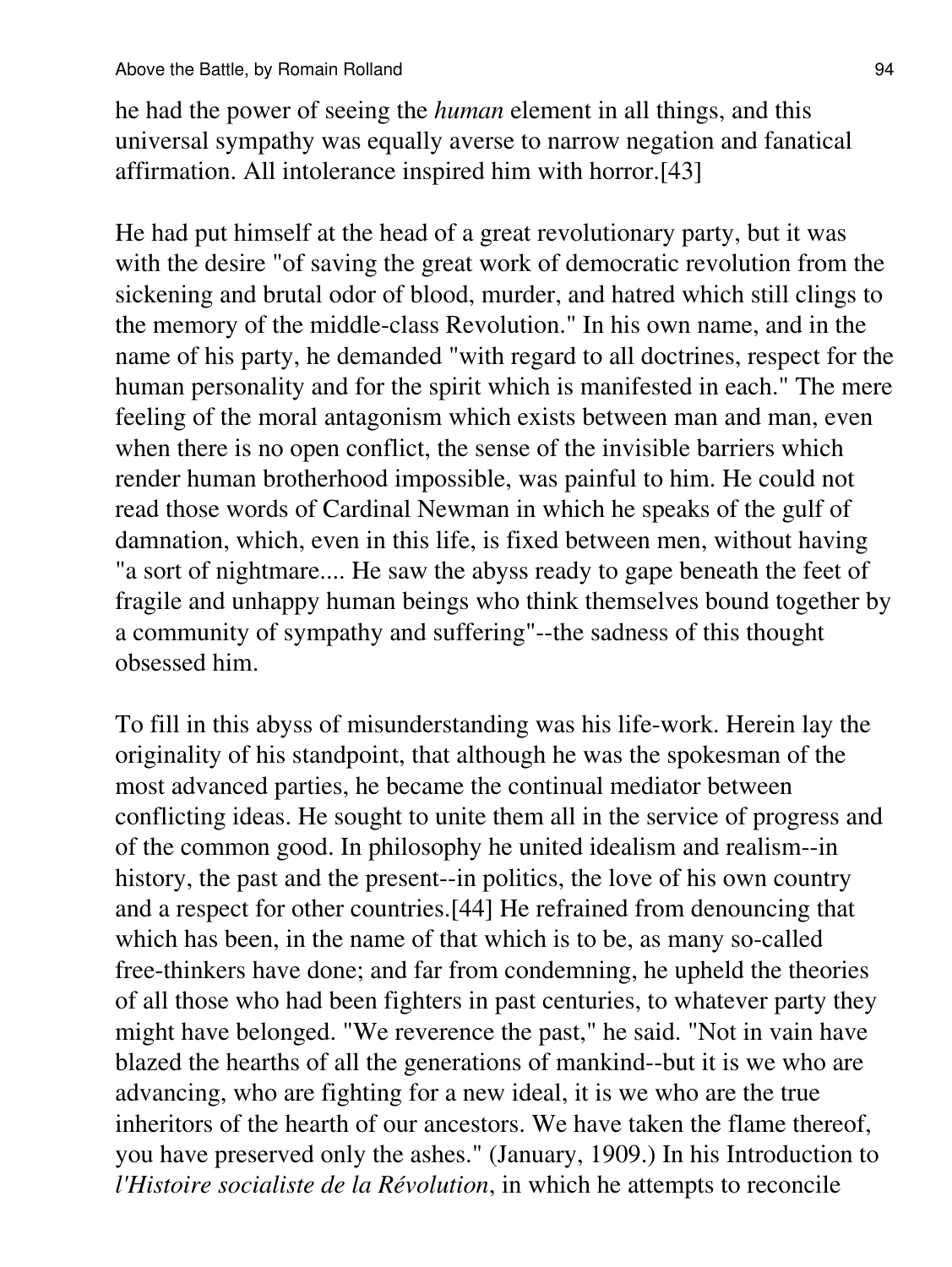Plutarch, Michelet, and Karl Marx, he writes: "We hail with equal respect all men of heroic will. History, even when conceived as a study of economic forms, will never dispense with individual valor and nobility. The moral level of society tomorrow will be determined by the standard of morality of conscience today. So that, to offer the examples of all the heroic fighters who for the past century have been inspired by an ideal and held death in sublime contempt, is to do revolutionary work." In everything he touches he achieves a generous synthesis of life; he imposes his grand panoramic conception of the universe, the sense of the manifold and moving unity of all things. This admirable equilibrium of countless elements presupposes in the man who achieves it magnificent health of body and of mind, a mastery of his whole being. And Jaurès possessed this mastery, and because of it he was the pilot of European democracy.

How clear and far reaching was his foresight! In years to come, when the record of the war of today is set down, he will appear therein as a terrible witness. Was there anything he did not foresee? One needs only to read through his speeches during the last ten years.[45] It is yet too early, in the midst of the conflict, to quote freely his predictions concerning the coming retribution. Let us recall only his agonized presentiment, ever since the year 1905, of the monstrous war which was imminent;[46] his consciousness "of the antagonism, now muffled, now acute, but always profound and terrible, between Germany and England" (November 18, 1909);[47] his denunciation of the secret dealings of European finance and diplomacy, dealings which are encouraged by the "torpor of public spirit"; his cry of alarm at "the sensational lies of the press, actuated by the rotten system of capitalism, sowing panic and hatred, and playing cynically with the lives of millions of men, through mere financial considerations or delirious pride"; his contemptuous words for those whom he calls "the jockeys of his country"; his clear perception of all responsibilities;[48] his foreknowledge of the domesticated attitude which would be adopted in case of war by the Social-democratic party of Germany, to whom he showed, as in a mirror (at the Amsterdam Congress in 1904) their haughty weakness, their lack of revolutionary tradition, their want of parliamentary strength, their "formidable powerlessness";[49] of the attitude which certain leaders of French Socialism, too, and amongst others Jules Guesde, would maintain in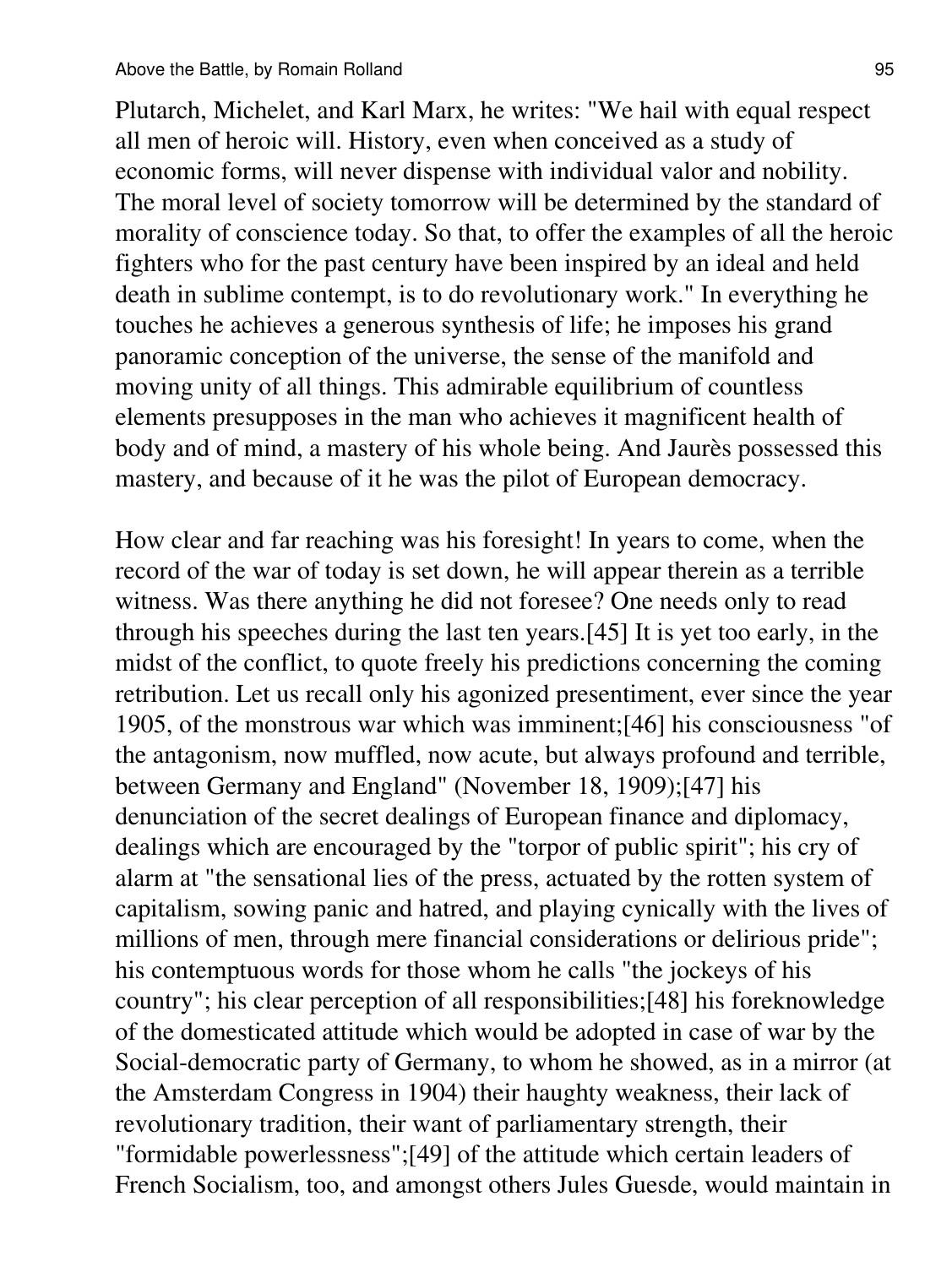the conflict between the great States of Europe;[50] and, looking even beyond the war, his premonition of the consequences, near and remote, national and international, of this conflict of nations.

How would he have acted had he lived? The proletariat of Europe looked to him for guidance, and had faith in him--Camille Huysmans has said so in the speech delivered at his grave in the name of the Workers' International.[51] There can be no doubt that when he had fought against the war until all hope of preventing it was gone, he would have yielded loyally to the common duty of national defense and taken part in it with all his might. He had announced this point of view at the Congress in Stuttgart, in 1907, in full agreement therein with Vandervelde and Bebel: "If, whatever the circumstances, a nation were to refuse from the outset to defend itself, it would be entirely at the mercy of the Governments of violence, barbarism, and reaction.... A unity of mankind which was the result of the absorption of conquered nations by one dominating nation would be a unity realized in slavery." On his return to Paris, in giving an account of the Congress to French Socialists (September 7, 1907, at the Tivoli Vaux-Hall), he impressed upon them their double duty--war against war, so long as it is only a menace upon the horizon, and in the hour of danger war in defense of national independence. For this great European was also a great Frenchman.[52] Yet it is certain, too, that the firm accomplishment of his patriotic duty would not have prevented him from maintaining his human ideals, and watching with untiring eyes for every opportunity of reconstructing the shattered unity. Certainly he would not have allowed the vessel of socialism to drift, as his feeble successors have done.

\* \* \* \* \*

He has passed from us. But the reflection of his luminous genius, his kindness in the bitter struggle, his indestructible optimism even in the midst of disaster, shine above the carnage of Europe, over which the dusk is gathering, like the splendor of the setting sun.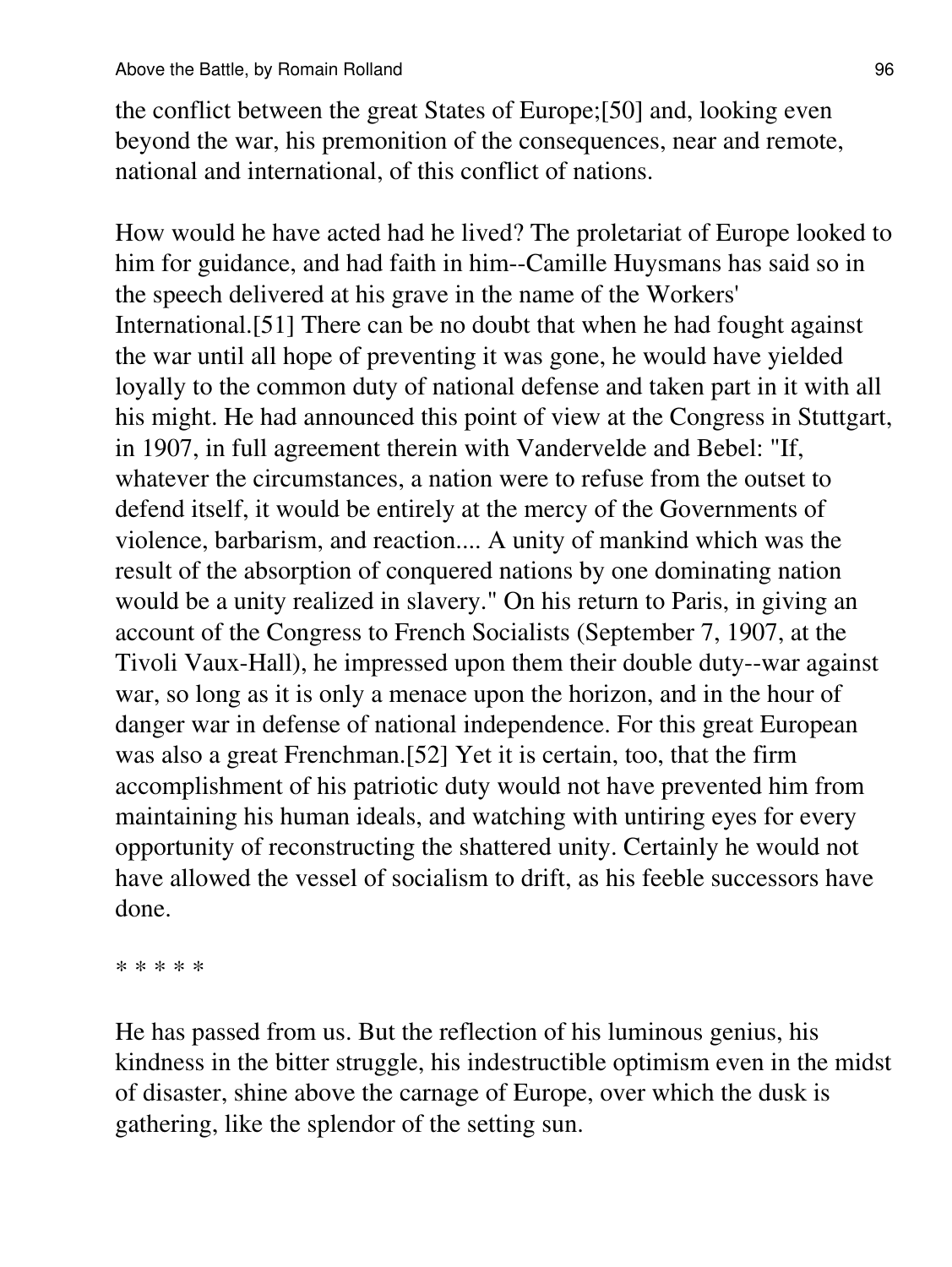There is one page which he wrote, which cannot be read without emotion--an immortal page in which he represents the noble Herakles, resting after his labors on the maternal earth:

"There are hours," he says, "when in feeling the earth beneath our feet, we experience a joy deep and tranquil as the earth herself. How often on my journey along footpaths and across fields I have realized suddenly that it was indeed the earth on which I trod, that I belonged to her, as she belonged to me! Then without thinking I went more slowly, because it was not worth while to hasten across her surface, because I was conscious of her and possessed her at each step I took, and my soul was moving within her depths. How many times at the fall of day, as I lay by the side of a ditch, my eyes turned towards the faint blue of the eastern sky, I have suddenly realized that the earth was speeding on her journey hastening from the fatigues of the day and the limited horizons which the sun illumines, and rushing with prodigious force towards the serenity of night and unlimited horizons, and bearing me with her. I felt in my body as in my soul, and in the earth herself as in my body, the thrill of this journey, and a strange sweetness in those blue spaces which opened out before us, without a shock, without a fold, without a murmur. Oh! how much deeper and more intense is this kinship of our flesh with the earth, than the vague and wandering kinship of our eyes with the starry heavens. How much less beautiful the night with its stars would be to us, did we not feel ourselves at the same time bound to the earth."

He has returned to the earth--that earth which belonged to him, that earth to which he belonged. They have again taken possession of each other, and his spirit is even now warming and humanizing her. Beneath the torrents of blood shed upon his tomb the new life and the peace of tomorrow are already springing. It was a favorite and often repeated thought of Jaurès, as of Heraclitus of old, that nothing can interrupt the flow of things, that "peace is only a form or aspect of war, war only a form or aspect of peace, and what is conflict today is the beginning of the reconciliation of tomorrow."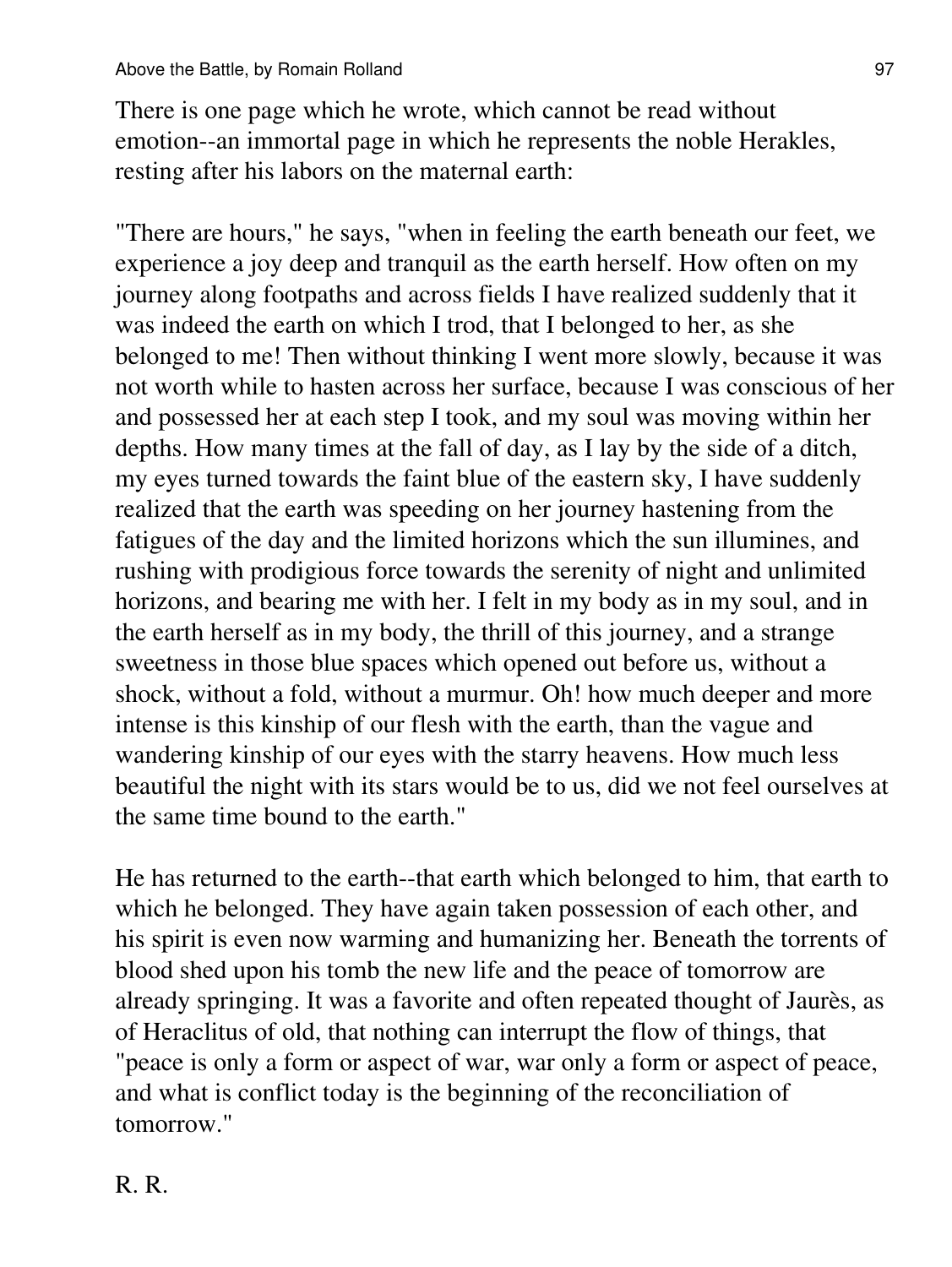*Journal de Genève*, August 2, 1915.

#### NOTES

#### TO PAGE 19 ("LETTER TO GERHART HAUPTMANN")

The letter to Gerhart Hauptmann, written after the destruction of Louvain, and in the stress of the emotion aroused by the first news, was provoked by a high-sounding article of Hauptmann which appeared a few days previously. In that letter he rebutted the accusation of barbarism hurled against Germany, and returned it ... against Belgium. The article ended as follows:

" ... I assure M. Maeterlinck that no one in Germany thinks of imitating the act of his 'civilized nation.' We prefer to be and to remain the German barbarians for whom the women and the children of our enemies are sacred. I can assure him that we never thoughtlessly massacre and make martyrs of Belgian women and children. Our witnesses are on our frontiers; the socialist beside the bourgeois, the peasant beside the savant, and the prince beside the workman: and all fight with a full realization of the object, for a noble and rich national treasure, for internal and external goods which aid the progress and the ascent of humanity."

### TO PAGE 41 ("ABOVE THE BATTLE")

My enemies have not failed to make use of this passage to attribute to me sentiments of contempt with regard to the peoples of Asia and Africa. This charge is all the less justified in that I have precious friendships amongst the intellectuals of Asia, with whom I have remained in correspondence during this war. These friends have been so little misled as to my real thought that one of them, a leading Hindu writer, Ananda Coomaraswamy, has dedicated to me an admirable essay which appeared in the *New Age* (December 1914), entitled "A World Policy for India," but--

1. Asiatic troops, recruited amongst races of professional warriors, in no way represent the thought of Asia, as Coomaraswamy agrees.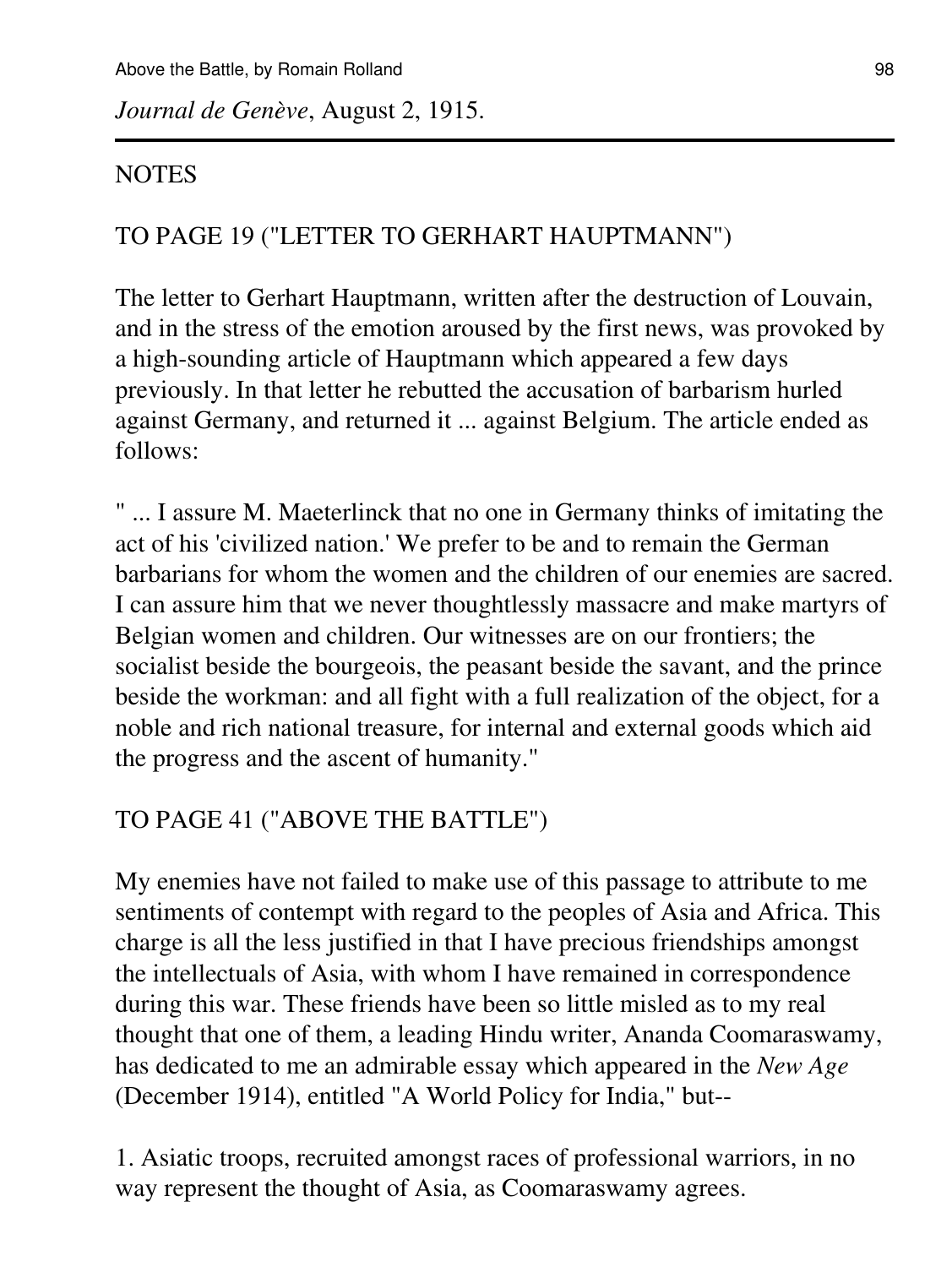2. The heroism of the troops of Africa and Asia is not under discussion. There was no need for the hecatombs, which have been made during the past year, to evoke admiration for their splendid devotion.

3. As regards barbarism, I am glad to confess that now the "white-skins" can no longer reproach "skins, black, red, or yellow" in this respect.

4. It is not the latter but the former whom I blame. I denounce today once more with as much vigor as fourteen months ago, the short-sighted policy which has introduced Africa and Asia[53] into the quarrels of Europe. The future will justify my indictment.

### R. R.

\* \* \* \* \*

# PRINTED IN THE UNITED STATES OF AMERICA.

## INDEX

Abattoir of Ypres and Dixmude, the, 103.

Absurdity, a ferocious, 47.

Academicians and Professoren, the voice of, 153.

Academy of moral science, the, 44.

Address to the Civilized Nations, 60.

Ador, M. Gustave, 83.

Adversary, A Frenchman does not judge his, unheard, 17, 31.

*Agence internationale des prisonniers de guerre*, 83.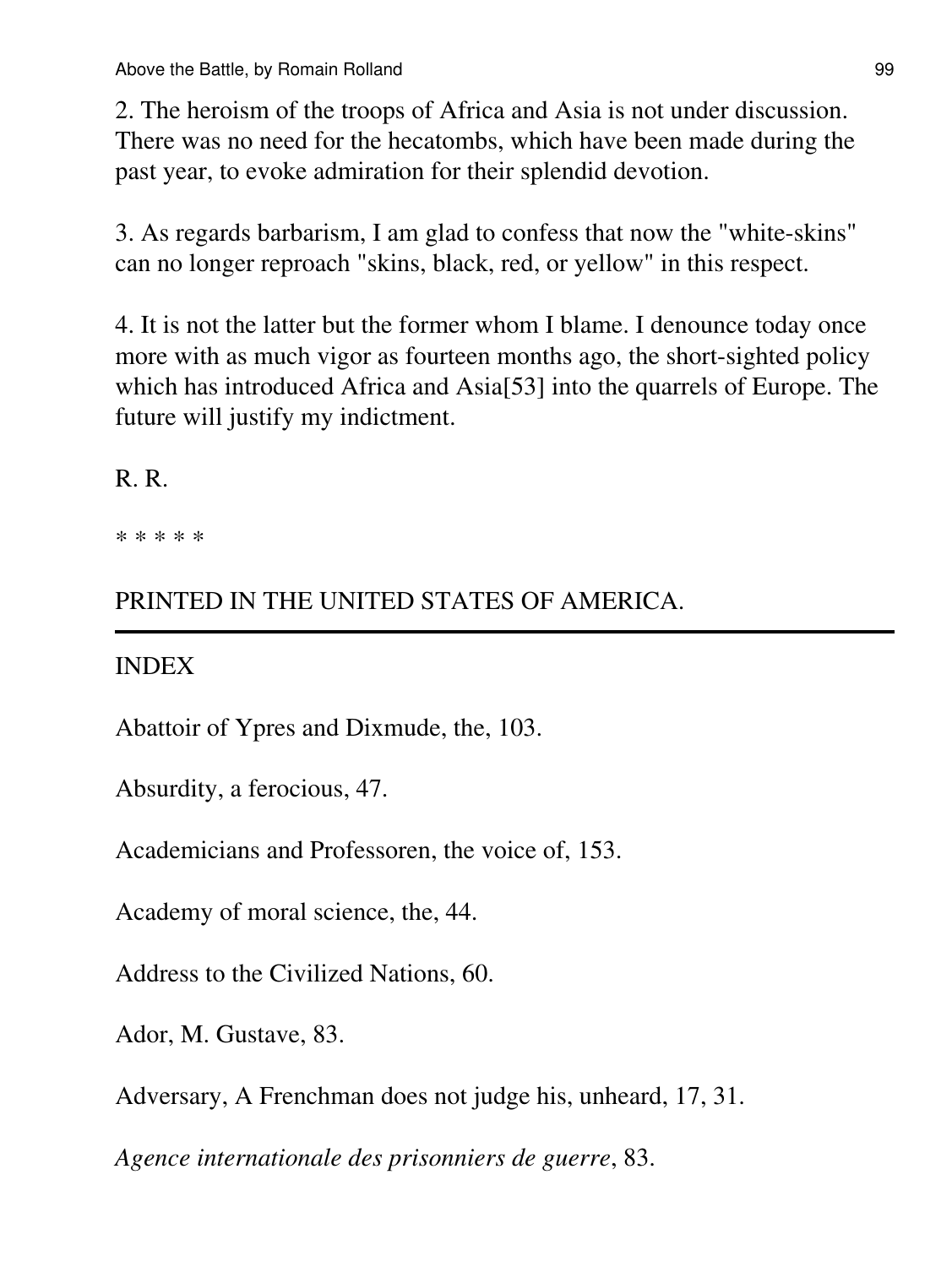Ajax, the madness of, 78.

Albert, King, 93.

Allies, the, 73, 98.

Allophyles, 44.

Angell, Norman, 137.

Apostles, rival, 45.

Architecture like Rheims, a piece of, 24.

Archbishop of Canterbury, 12, 145.

Arguments, furious, 119.

Armies of the Marne and Meuse, 40.

Art, 16.

Aryan race, 44.

Asia and Africa, forces of, 99; ethnological signification of the terms of, 194.

Atrocities committed in Flanders, 25; in Russia, 70.

Attila, 21.

*Auskunfts- und Hilfsstelle für Deutsche im Ausland und Ausländer in Deutschland*, 146.

Austerlitz, 45.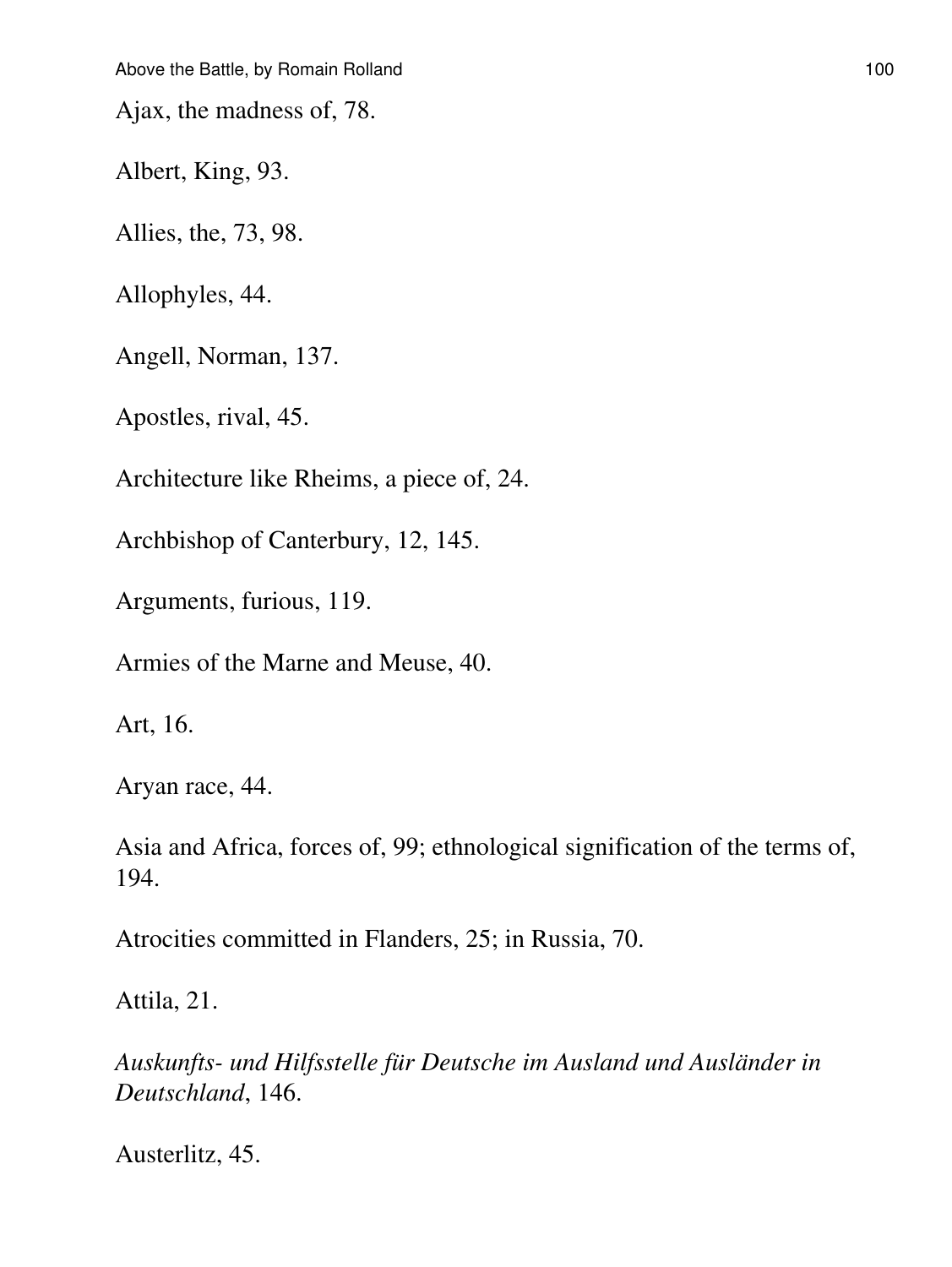Austria, 50.

Authors of these wars, criminal, 42.

Babut, C. E., 76.

Bach, 44, 163.

Baker, M. P., J. Allen-, 145.

Banking and war, the justification of, 110.

Baptism of blood, 152.

Barbarians from the poles and those from the equator, 41, 44.

Barrès, 44.

Baumgarten, D., 146.

Bebel, 189.

Bees of Holy Writ, the, 91.

Beethoven, 58.

Behring, 61.

Belgium, the neutrality of noble, 20, 87, 93, 94.

Bennett, E. K., 12.

Bergson, 43.

Bishops, 46.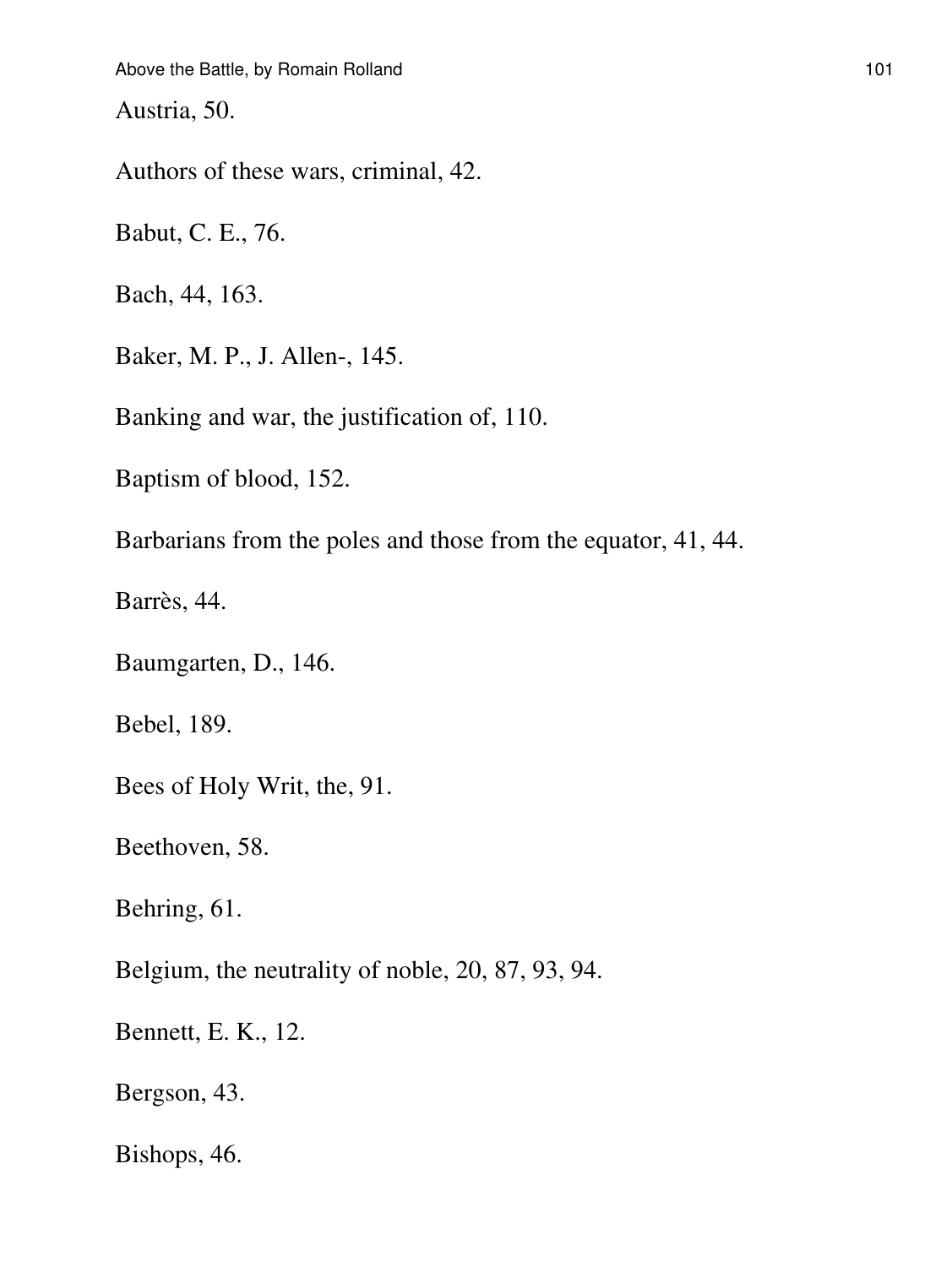Bismarck, Prince, 45.

Blind loyalty, 26.

Bloody soil, 18.

Bonfire, stirring up the, 42.

Books of every kind and of every color, 77.

Boris Godunov, 59.

Brotherhood, 16, 101.

Brueghel, the stumbling blind men of, 30.

Bucher, Dr., of Strasbourg, 104.

Bull in the arena, a, 28.

Cæsar, 121.

*Cambridge Magazine, The*, 11.

Cardinals, 46.

Caste, a military and feudal, 50.

Catalonia, the thinkers of, 122.

Catechism of Force, 139.

Censor, the German, 163.

Central Bureau, the, 146.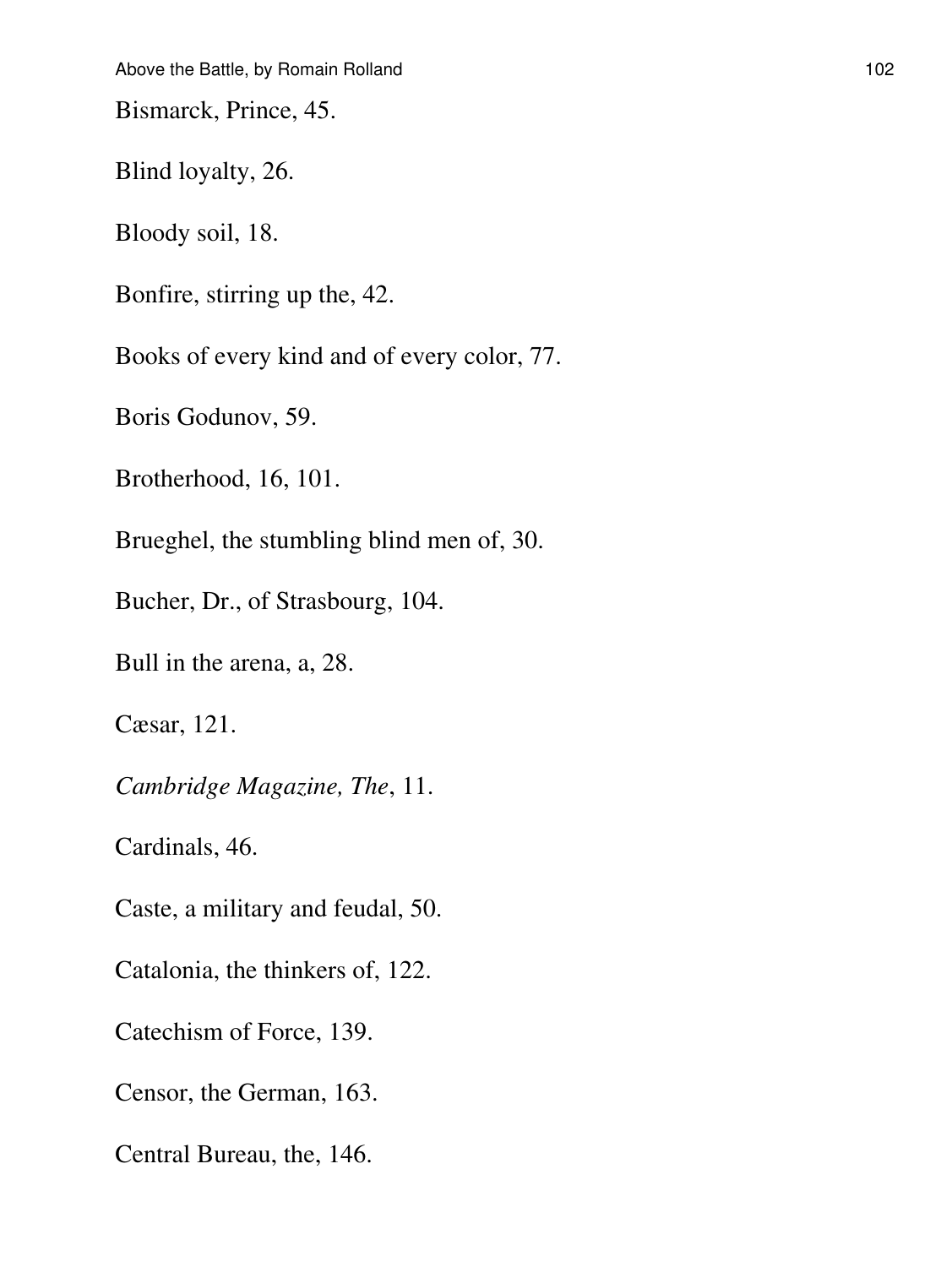Chamberlain, H. S., 28.

Chauvinism, 38, 147, 160.

Christianity and socialism, 45.

Christians of today, 48.

Cingalese, 41.

City of God, 54.

Civilization, the common trunk of our, 16, 41.

Civil war, a, 123.

Combatants, compassion and kindness between the, 101.

Combats, strange, 43.

Comparisons between the two nations, 167.

Congress in Stuttgart in 1907, the, 189.

Contagion, can we not resist this, 47.

Coomaraswamy, Ananda, 194.

Cornélienne, 100.

Correvon, Rev. Ch., 110.

Cosmic force, 11.

Cossack avalanche, the, 37, 41.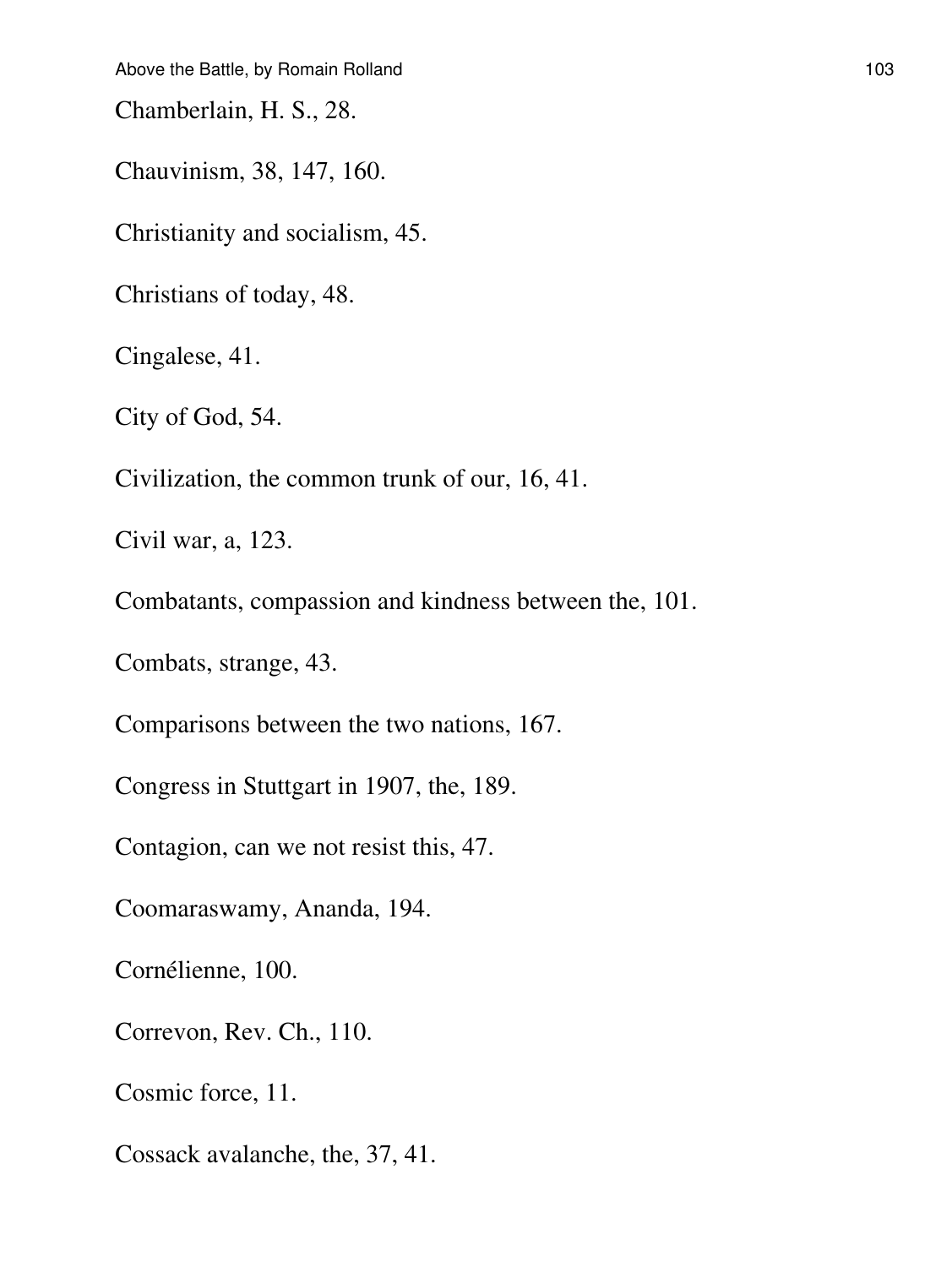Coster, Charles de, 95.

Courtney, Lord and Lady, of Penwith, 145.

Cubism, 160.

Cyclone, the, 46.

Czarism, the ravenous greed of, 50, 60.

Danger for Europe, grave, 99.

D'Annunzio, 44.

Dante, 25.

Dehmel, 44, 61, 154.

"*Der neue Geist*," 163.

Destiny of nations, 10.

De Unamuno, Miguel, 29.

*Deutschland Über Alles*, 44.

Dickinson, Lowes, 10.

Dickinson, Right-Hon. W. H., 145.

Dilettantism, neronian, 47.

Dogs of war, the, 2.

Dollfus, M. Max., 83.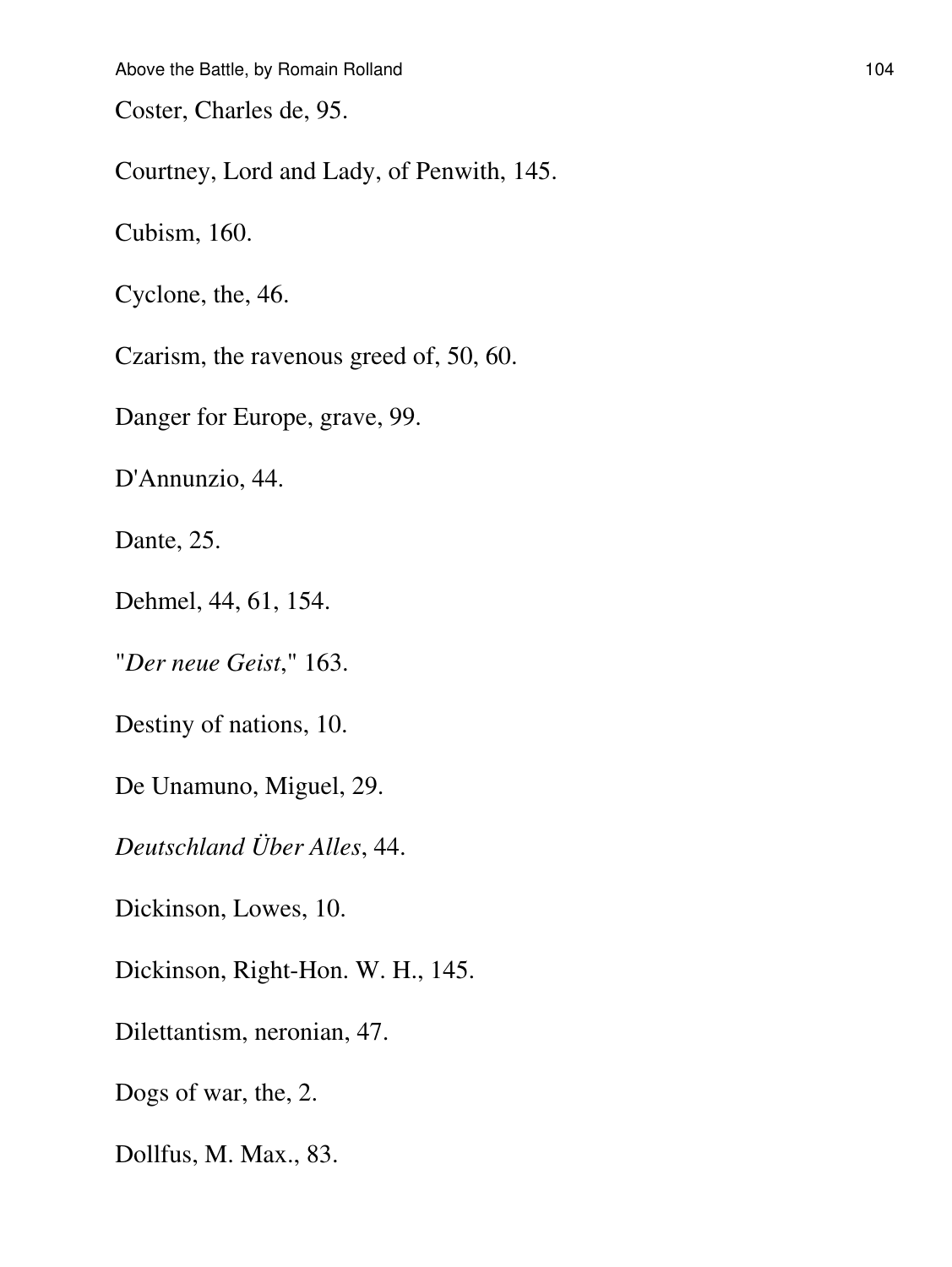Don Quixote, 95.

Dostoievsky, 59, 61.

Dryander, Dr. Ernst, 76.

Dunois, Amédée, 14.

Dürer, 163.

Dutch Anti-War Council, 127.

Duty, to seek truth in the midst of error, 26, 169.

Eagles, the three rapacious, 50.

Eckehart, Meister, 165.

Egyptians, 41.

Elite of the World, the, 23.

Emergency committee for the assistance of Germans, Austrians, 144.

Emerson's, a saying of, 117.

Enemies, "for a year I (Rolland) have been rich in," 18.

England, all the hatred is turned against, 102, 145.

Enthusiasm, heroic, earnest, and even religious, 38.

Ephebi of old calmly going to sacrifice, the, 39.

Epic, this monstrous, 43.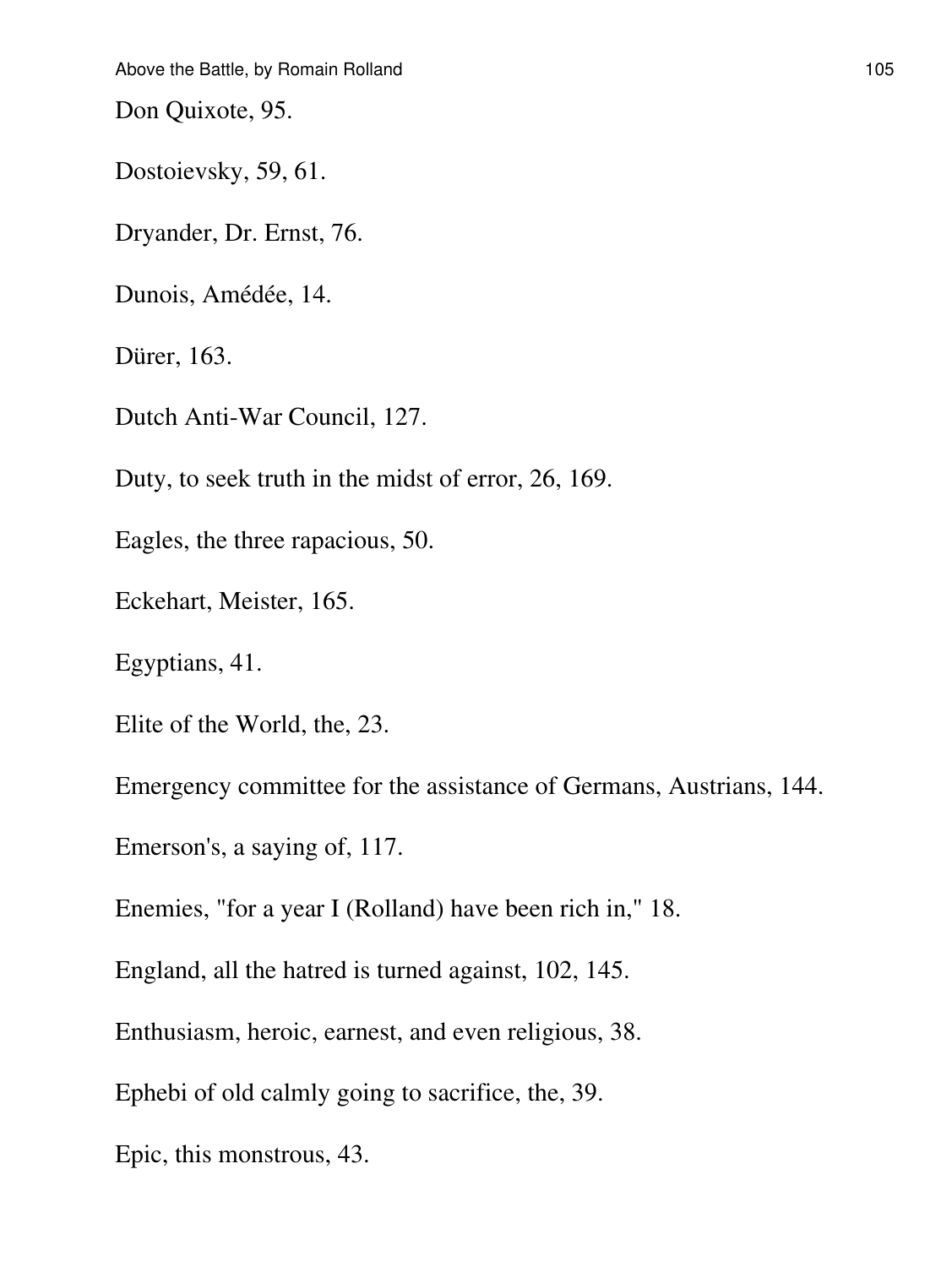Epidemic of homicidal fury, an, 43.

Esthonian nations, 66.

Eucken, 43.

Europe, a mutilated, 43, 123.

Eycks, Van, 95.

Faith in the virtues of one's own nation, 133.

Fatality, 20; of war, 42.

Father, all men are sons of the same, 106.

Fatherland, our earthly, 54.

Finns, the, 67.

Ferrière, M. Adolphe, 89, 168.

Flogged, the privilege of being, 70.

Foerster, Professor W., 146.

Fram, Andrea, 156.

France is ruined, if, 20; the true, 98; sublime history, 166.

Frank, 45.

Fratricidal struggle, 90.

Fried, Dr. Alfred H., 171.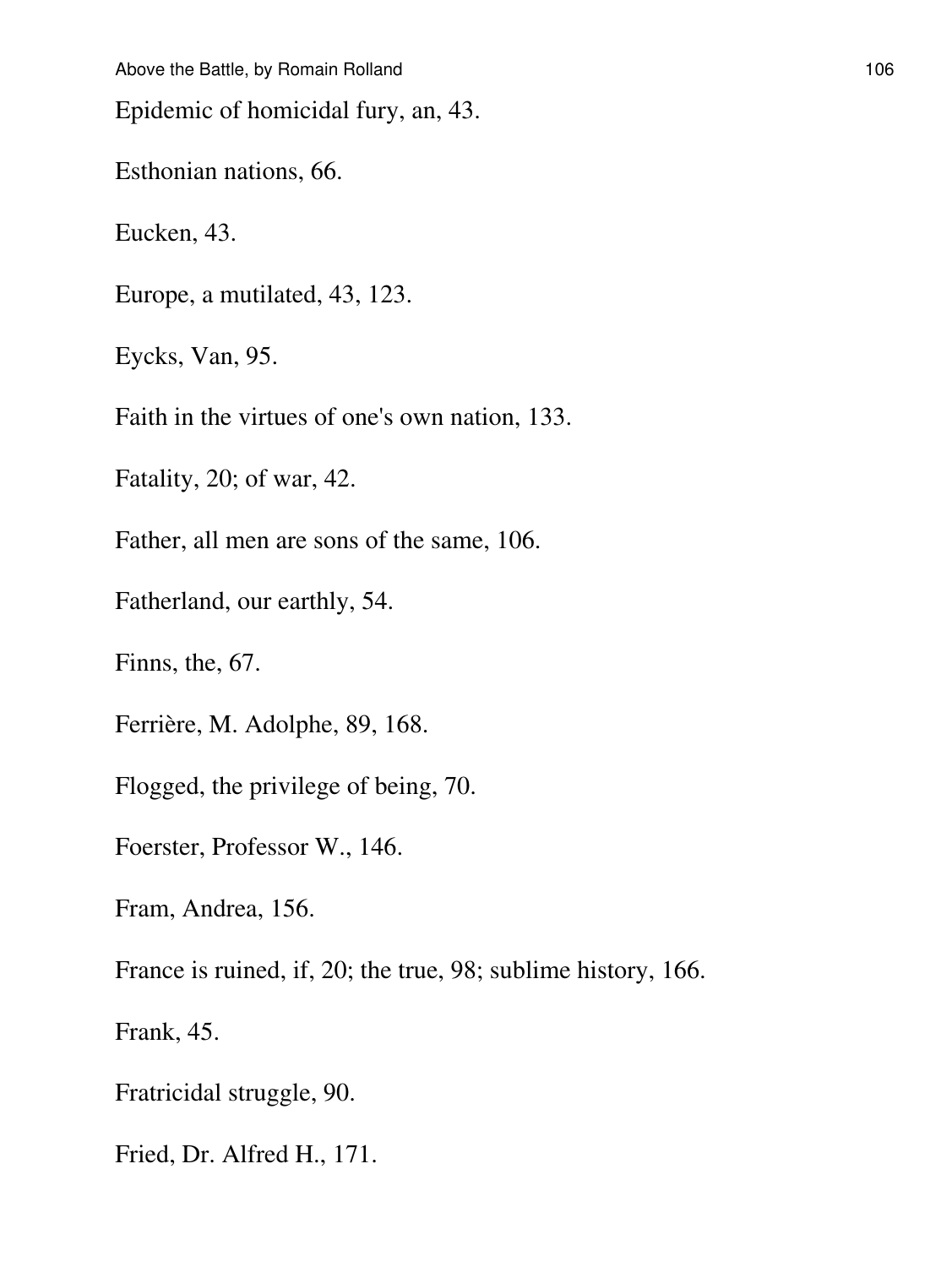Friendly relations exist between the prisoners and their guards, 81.

Fry, Mr. Roger, 11.

Funeral pyre, Europe ascending its, 41.

Galilean barque, the, 143.

George, Stefan, 159, 170.

German prisoners concentrated in France, 81; my, friends, 99.

Germany, 19; intellectual élite of, 25; Kultur, 28; great minds of, 30, 31; and England, 187.

God, the great captain, 46.

Goethe, our, 19, 58.

Gondolf, Friedr., 29.

Good and evil, the eternal struggle between, 78.

Gorki, 61.

Greatness, intellectual and moral, 19.

Grodtken, 58.

Grünwald, 163.

Guesde, Jules, 188.

Guilbeaux, Henri, 14.

Haeckel, Professor Ernst, 61, 113, 160.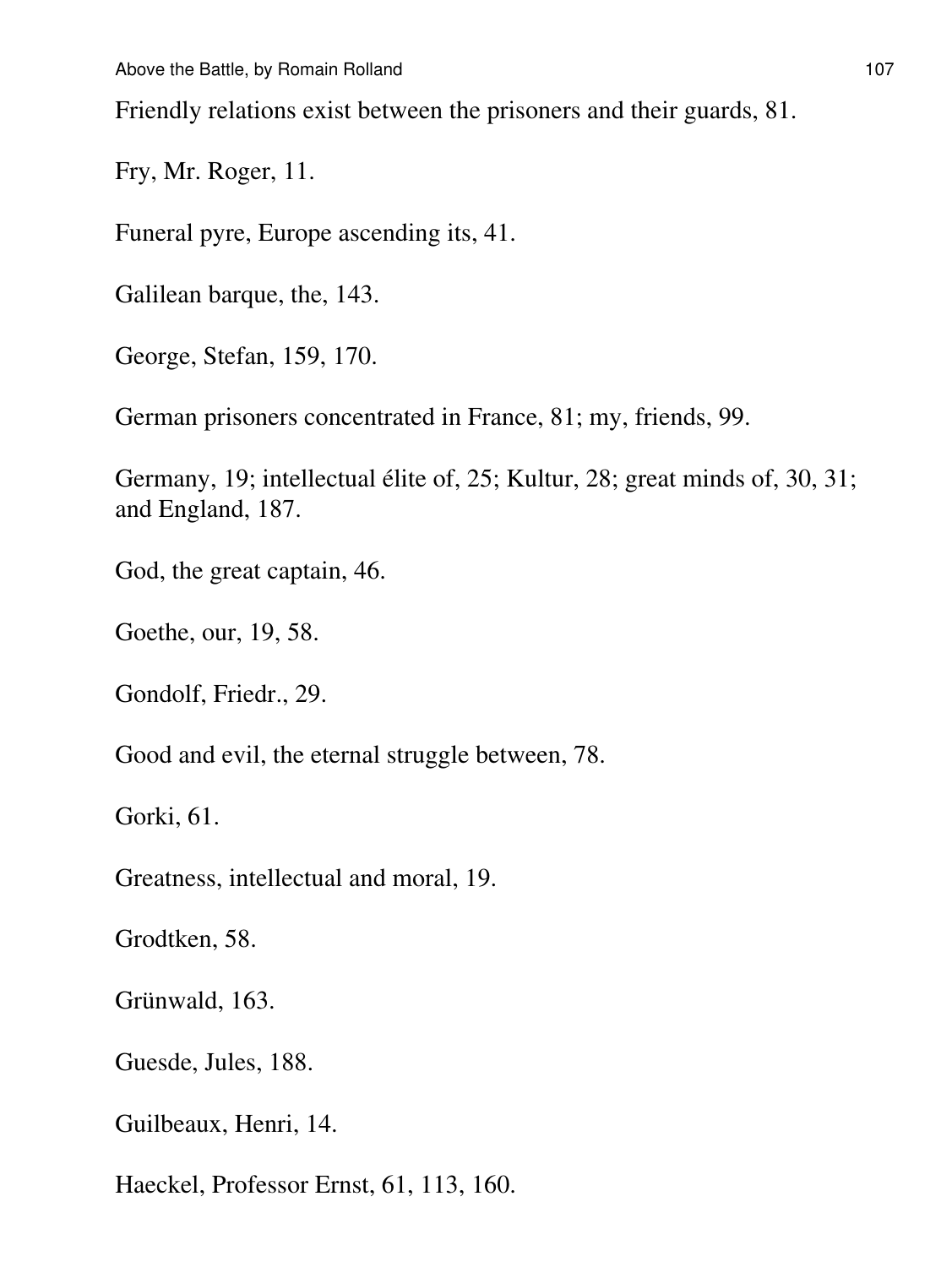Hague Court, the, 52.

Hallucinations, passionate, 26.

Hangmen, the people will learn how to deliver themselves from their, 180.

Harden, Maximilian, 115.

Harmony of races, a, 55.

Harrach, Helene Græfin, 146.

Hatred, the wounds of, 91, 100.

Hauptmann, 19, 43, 61, 98, 155.

Herakles, 190.

Hercules, 41.

Heretics, 56.

Hervé, 45.

Herzog, Wilhelm, 57, 163, 170.

Hesse, Hermann, 157.

High Court, a moral, 51.

Hildebrand, 61.

History will pass judgment on each of the nations at war, 15.

Holy Guillotine, 110.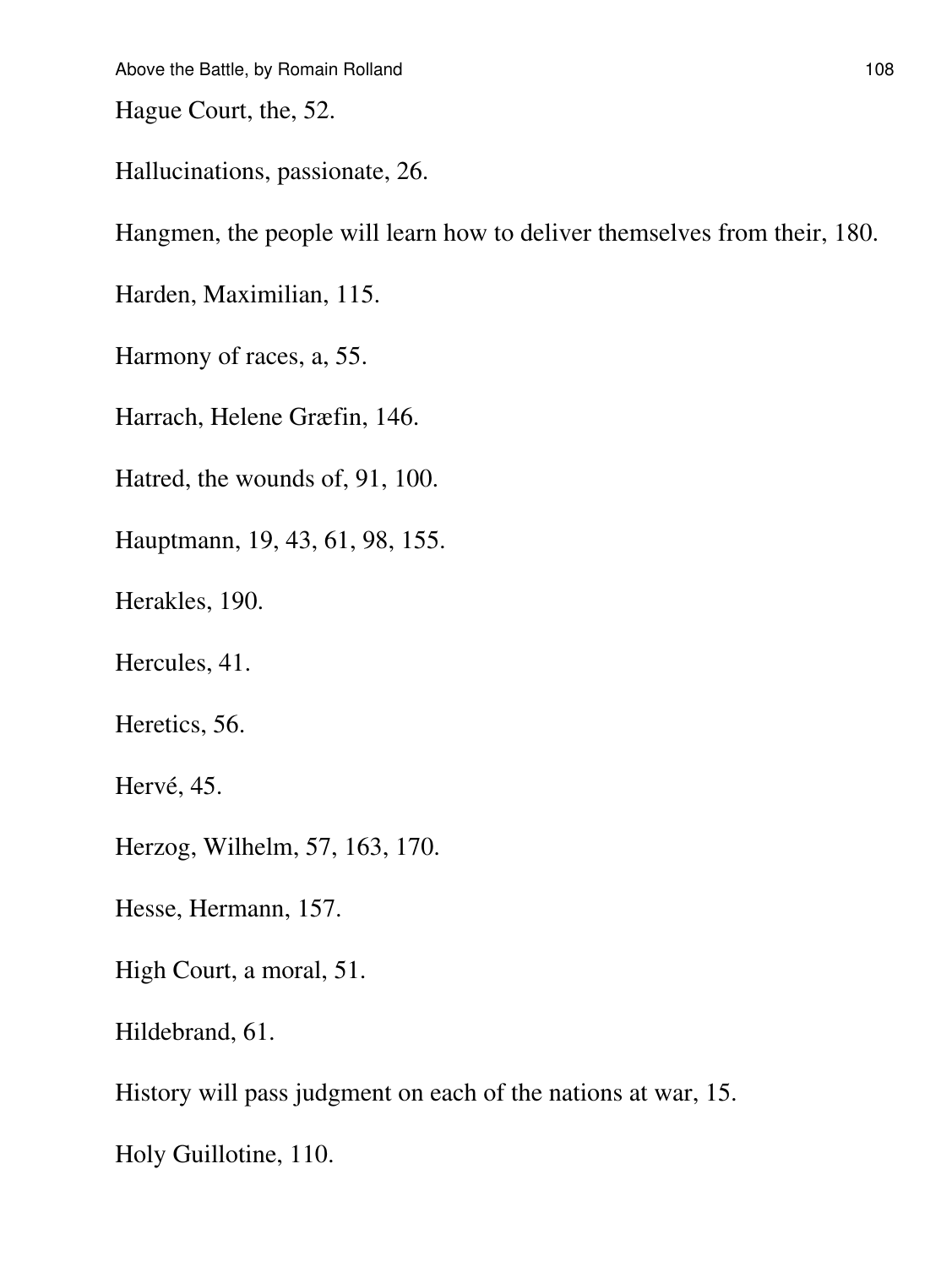Holy War against Russia, a, 65.

Holz, Arno, 155.

Honor of their state, to defend the, 26.

Hugo, Victor, 120.

Human Mind, the force of, 2.

Humanity is a symphony of great collective souls, 54.

Humperdinck, 61.

Hungarians in distress, 145.

Huns, the, 22.

Huysmans, Camille, 188.

Idealism and German force, 35.

Ideas have no existence in themselves, 118.

Idols, the history of humanity is the history of, 108.

Imperialism, military, financial, feudal, republican, social or intellectual, 50, 98.

Imperial Rome, 48.

Insulted without even a hearing, 16.

Intellectual élite of Russia, the, 60.

Intellectual leaders, Europe's, 8.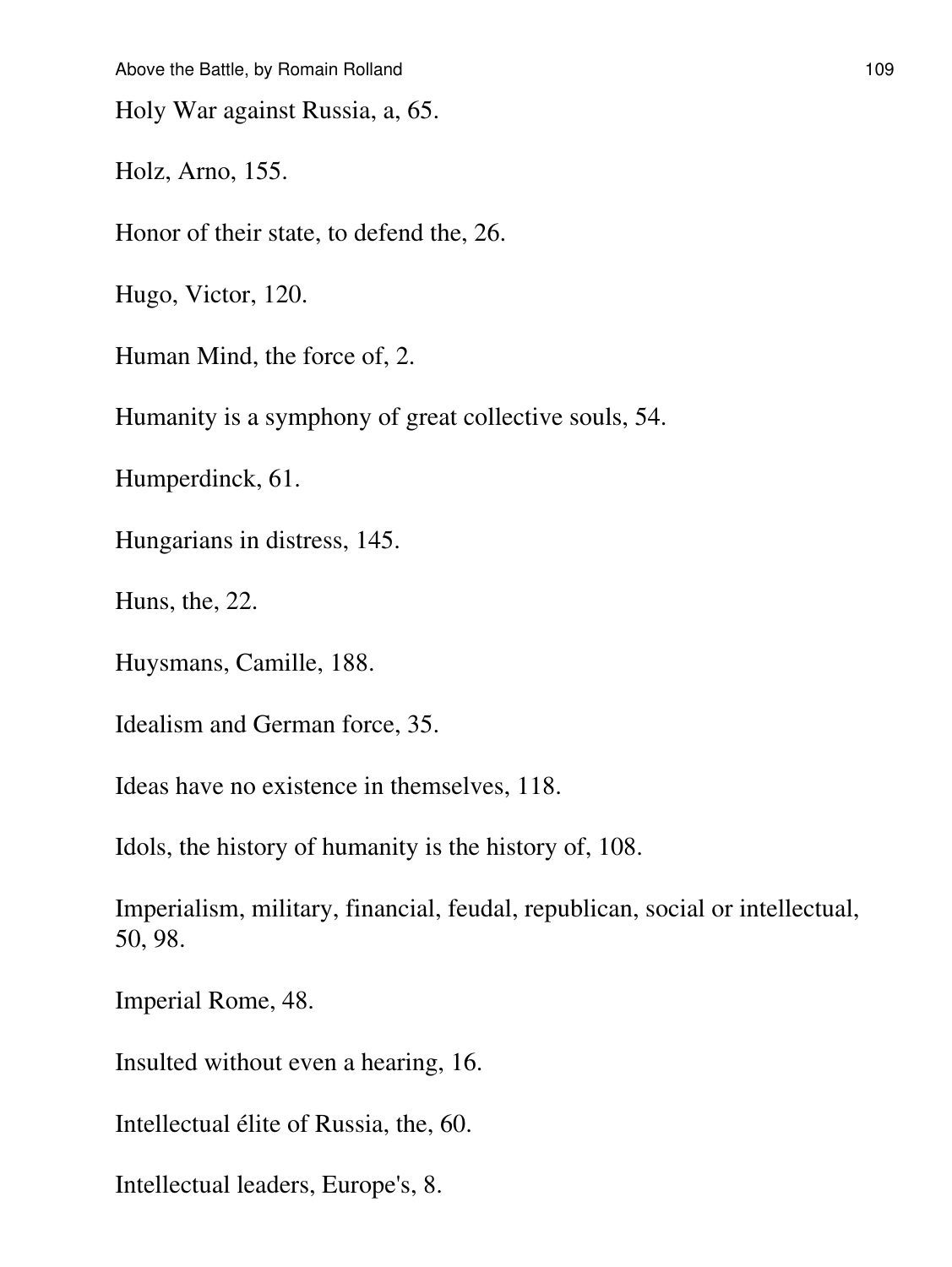Intellectuals, guilty, 26; of Germany, 22; the criminal determination of ninety-three, 28; provide terrible examples of hatred, 82; French, 116; the furious, 151.

Intelligence of the mind, 120.

Intelligent few, the, 109.

Internationalism, intellectual, 111.

International union of women suffrage societies, 146.

Invisible tribunal of humanity, 53.

Ideologues, 2.

Invocation to Peace, 158.

Islam, threats of disturbance in the world of, 99.

Japanese, 41.

Jaurès, 11; a favorite thought of, 192; democracy, 186; the murder of, 181.

Jean-Christophe, 8.

Jena, the bells of, 33.

Jesuits, 46.

Jesus, 15.

Journalists, 162.

Jupiter of the Vatican, 48.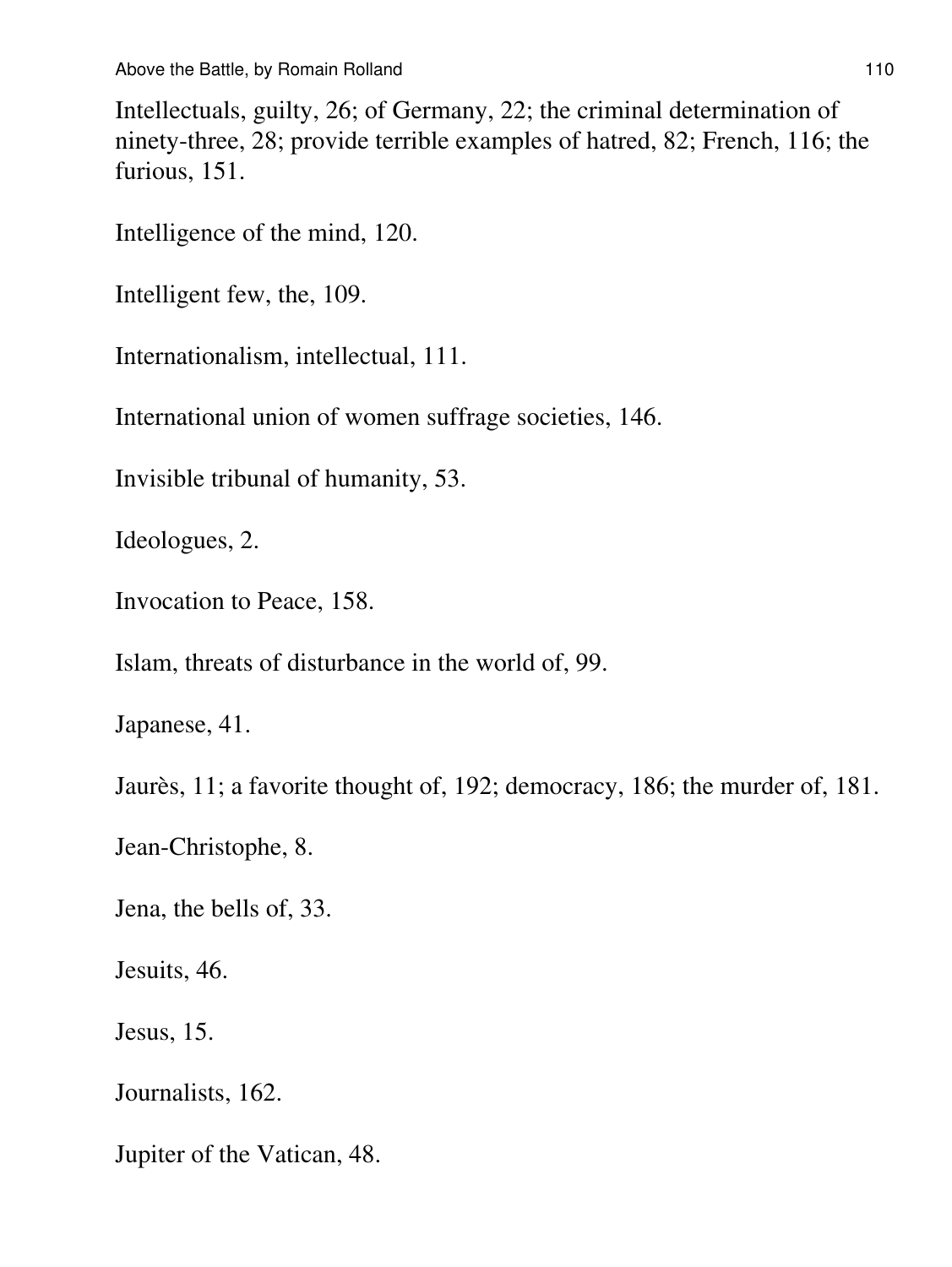Above the Battle, by Romain Rolland 111 and 112 and 111

Justice to small nations, 74.

Kalish, 58.

Kant, sons of, 31, 37.

Kill! Kill! I hate the war, 79.

Kipling, 44.

Klein, Dr. Albert, 173.

Klemm, Wilhelm, 159.

Klinger, 61.

Knights-errant of the world, the, 39.

Kock, Hans, 159.

Kolb, Annette, 162, 163.

Kropotkin, 61.

Krupp, 109.

Kultur, 28.

Kulturträger, 67.

Labor parties did not desire war, 42.

*Lamm, der*, 155.

Lamprecht, Karl, 44.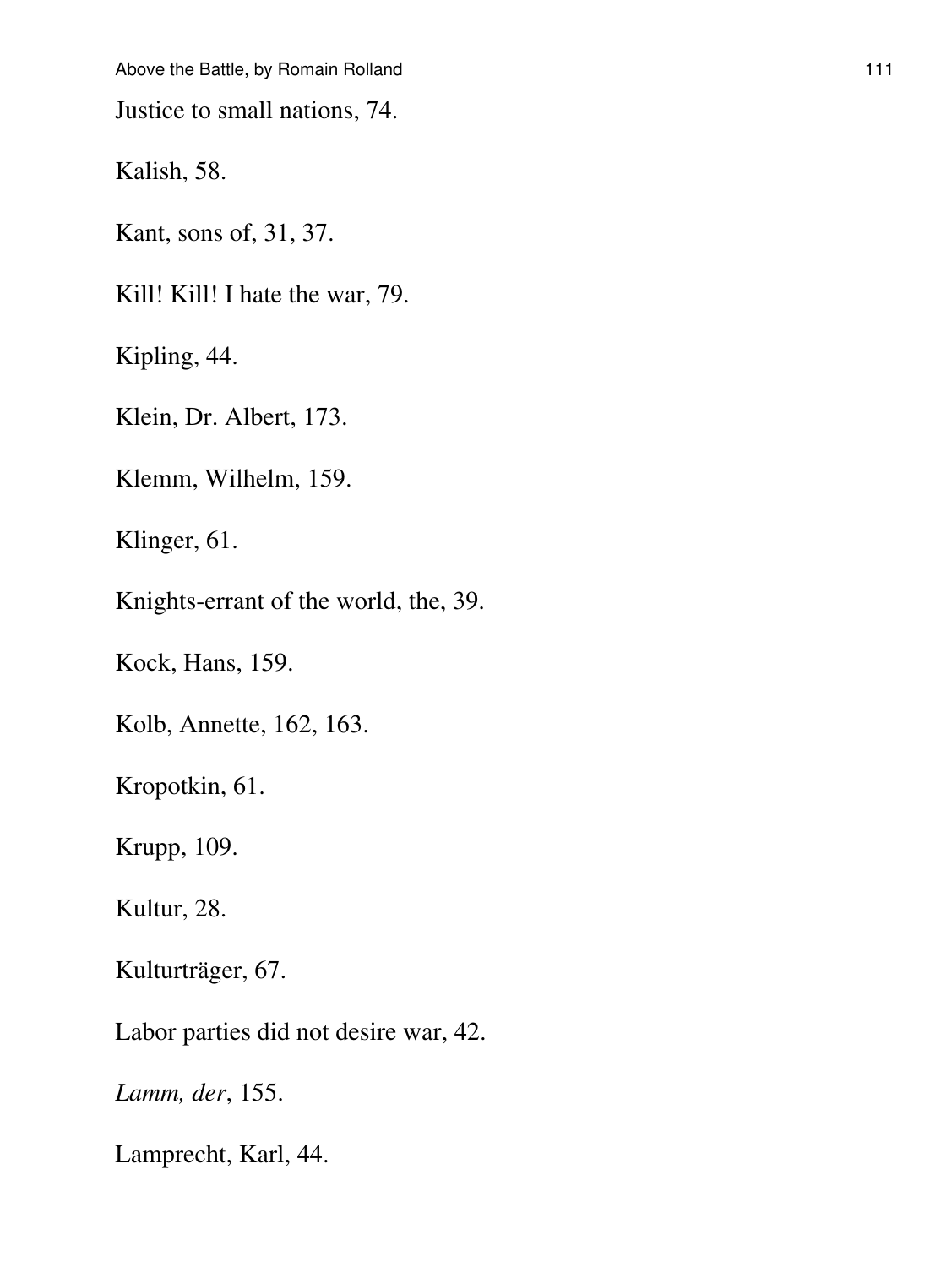*La Patrie*, 23.

Lasson, 164.

Law is the friend of the weak, 28.

Laws of Nations, the, 52.

Lawyers, 7.

Lee, Vernon, 137.

Legand, René, 187.

Leibnitz, 58.

Leonhard, Rudolf, 156.

*Le Paquet du prisonnier de guerre*, 149.

Letter to Romain Rolland, 64.

Letts, the, 66.

Levites, 46.

Liberator, men make a master of every, 108.

Liberty against barbarism, 57.

Liberty, fighting for the awakening of, 38; of the world, 64; the wild violet of, 119.

Liebermann, 61.

Liebknecht, 45.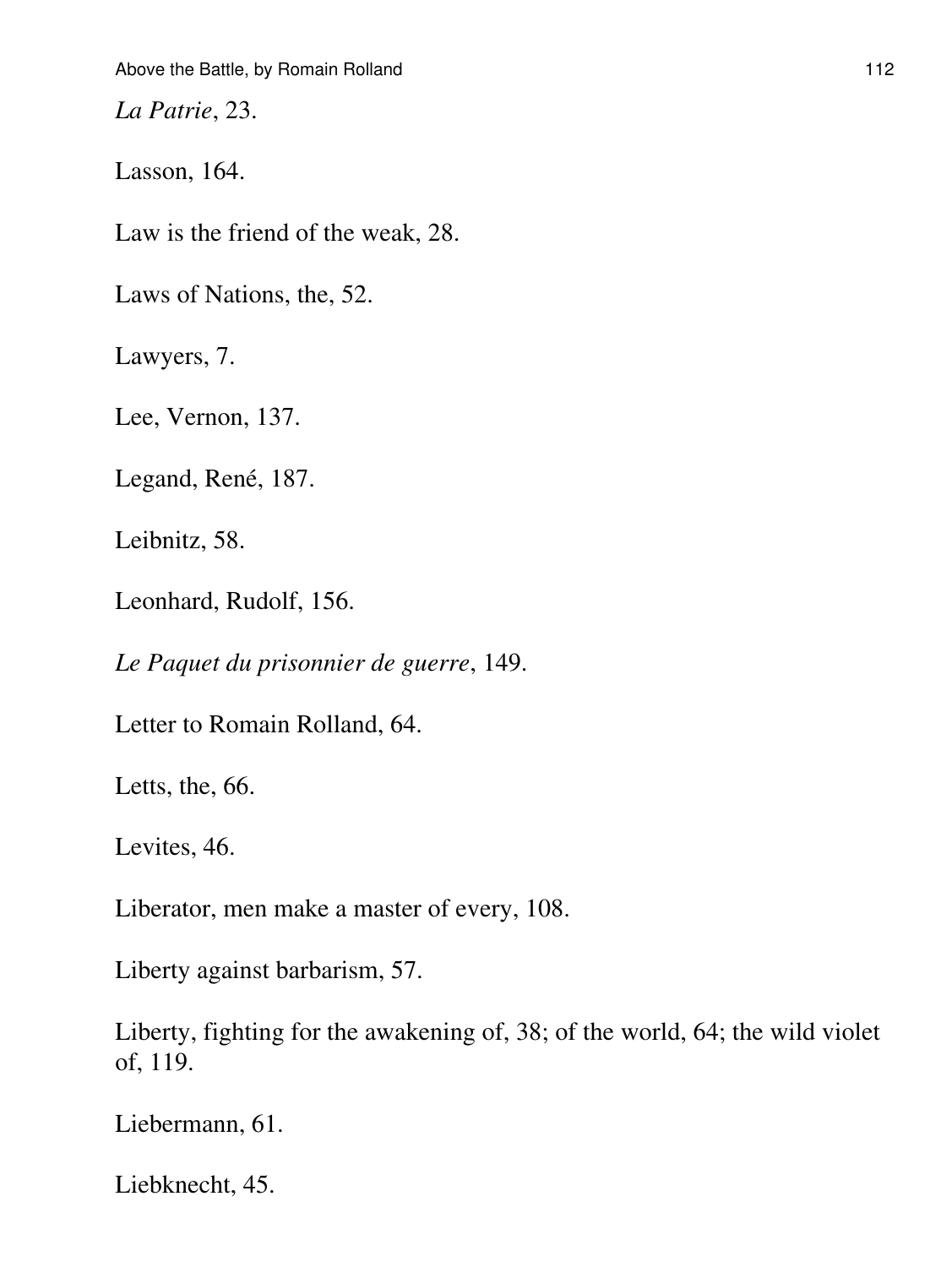Life Force, the, 9.

Life, the value of, 53.

Lissauer, 155.

Lithuanians, 66.

Louvain, 21.

Love of our country, 47.

Luzzatti, 47.

Maeterlinck, 95, 193.

Mahler, 59.

Maladresse, 29.

Malines, 21.

Manifesto of Intellectuals, 27.

Mann, Thomas, 28, 113, 163.

Marck, Ludwig, 156.

Marx, Karl, 186.

Maury, M. Lucien, 168.

Medicines for the soul, 91.

Mesnil, Jacques, 14.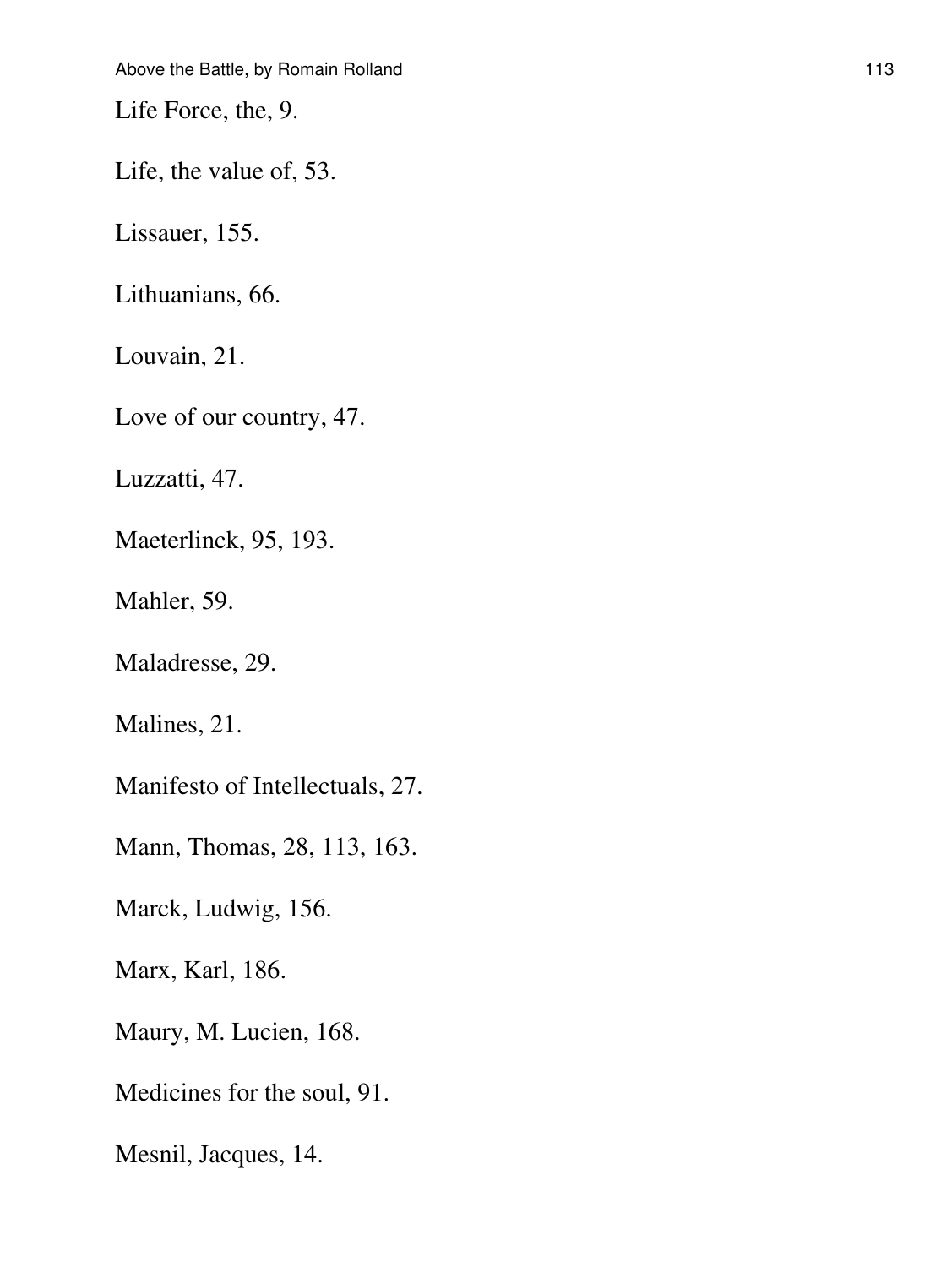Meyer, M. Arthur, 46.

Michelet, 186.

Middle Ages, the great monasteries of the early, 55.

Militarization of the intellect, 63.

Minds, the effort of great, 107.

Minority vitally interested in maintaining these hatreds, 49.

Miracle, men call the sudden appearance of a hidden reality a, 94.

Mobilization of the forces of the pen, this, 60.

Modernism, the noble chimera of, 49.

Moerlins, Frau Marie von Bülow-, 146.

Molière, 113.

Moloch, 48, 108.

Moral epidemic, 11.

Moral triumph, France has won in this war a prodigious, 100.

Moroccans, 41.

Mozart, 163.

Nations subject to Russia are asking agonized questions, 73.

Natorp, Paul, 146.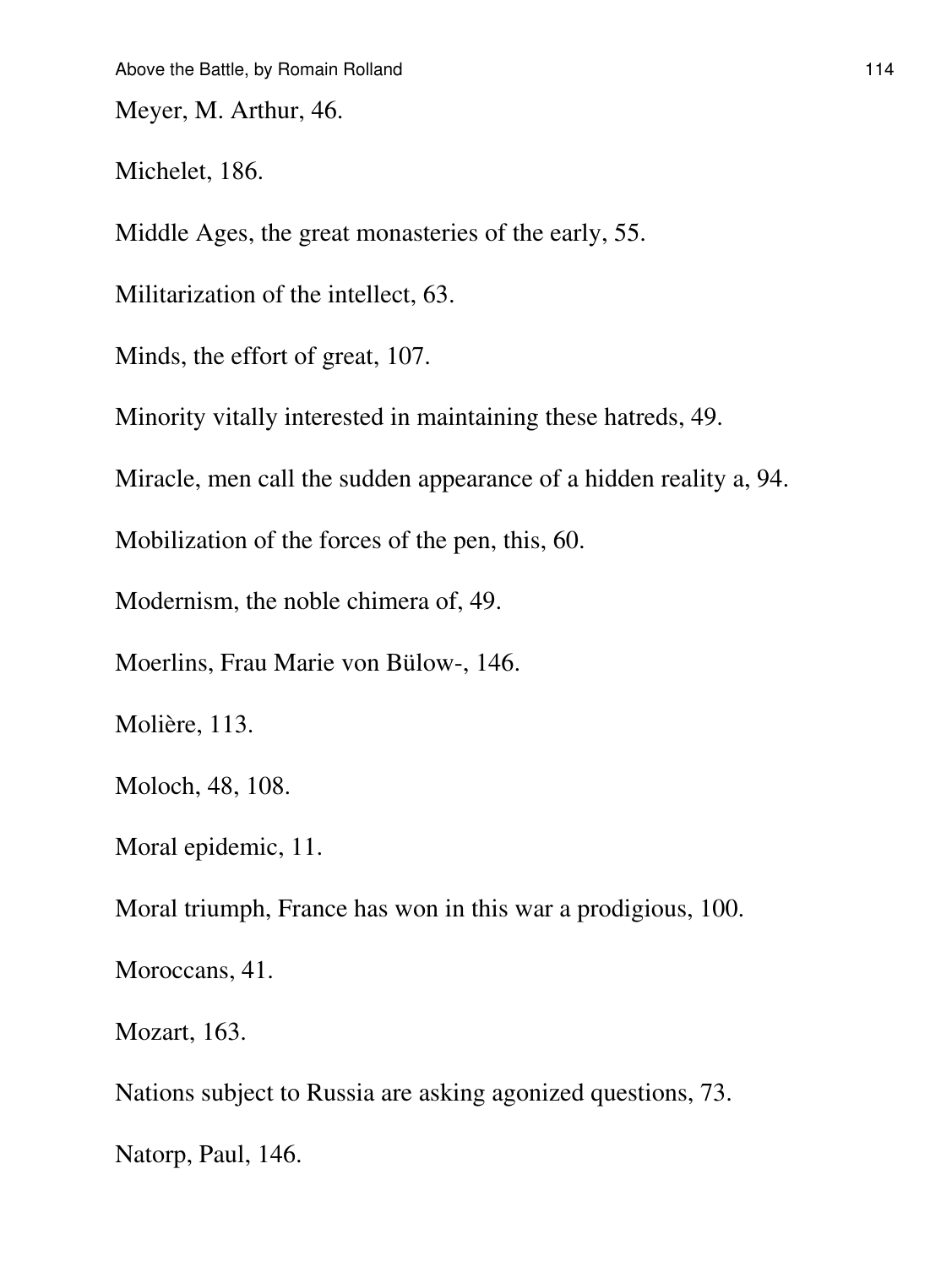"Necessity knows no law," 31.

*Nederlandsche Anti-Oorlog Raad*, 127.

Neutral countries are too much effaced, 52.

Neutrality, Belgium's, 34.

Newman, Cardinal, 184.

Newspaper-press of the warring nations, 133.

Newspapers, of both countries give publicity only to prejudiced stories unfavorable to the enemy, 81; jests in, 170; those who behind the line ring the bells, make speeches, and write, 175; they lie--consciously or unconsciously, 178.

Nietzsche, 58.

Nivernais, my own little town in the, 89.

Nordhausen, Richard, 155.

*Notre-Dame la Misère*, 91.

Ode to a Howitzer, an, 155.

Official agencies, 29.

Officialdom, heroes of, 91.

Omega workshops, the, 12.

Organization, 111.

Ostwald, 28, 111, 164.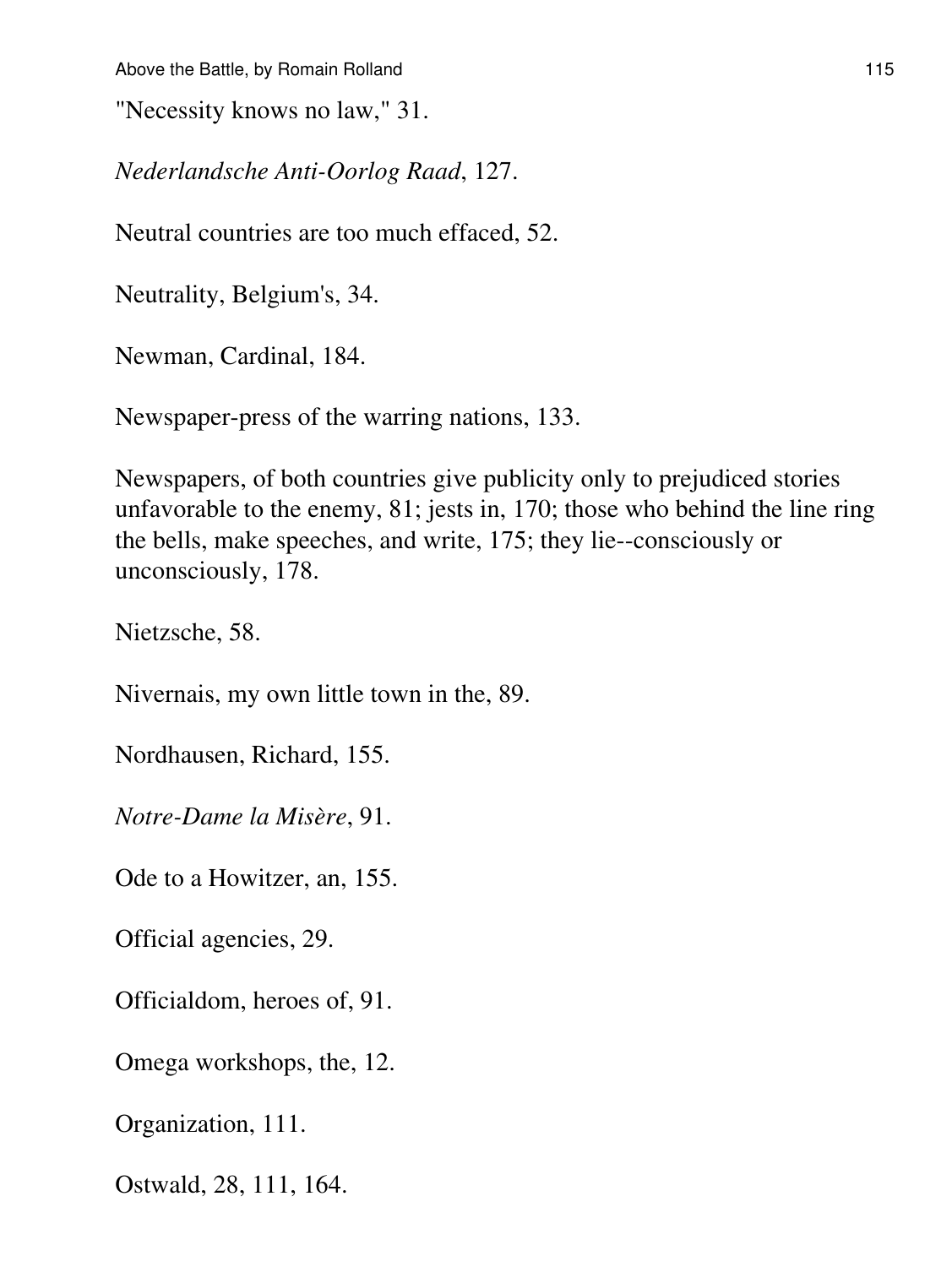Paladins of God, the, 39.

Pamphleteer, a maladroit, 17.

Pangermanism, 68.

Panslavism, 68, 71.

Passion, the language of, 143.

Patrimony of the human race, the, 21.

Patriotism, the true formula of, 185.

Peace, man deteriorates in, 28; armed, 39; of Europe, the, 137.

Pedants of Barbarism, 29.

Pedants, the megalomania of, 167.

Péguy, Charles, 31, 32, 37.

Pen dipped in blood, a, 79; armies of the, 144.

Perrier, E., 44.

Perrette of the fable, 113.

Petzold, 155.

Pioch, Georges, 14.

Plutarch, 186.

Polemics is like a theft from these unfortunates, time devoted to, 98.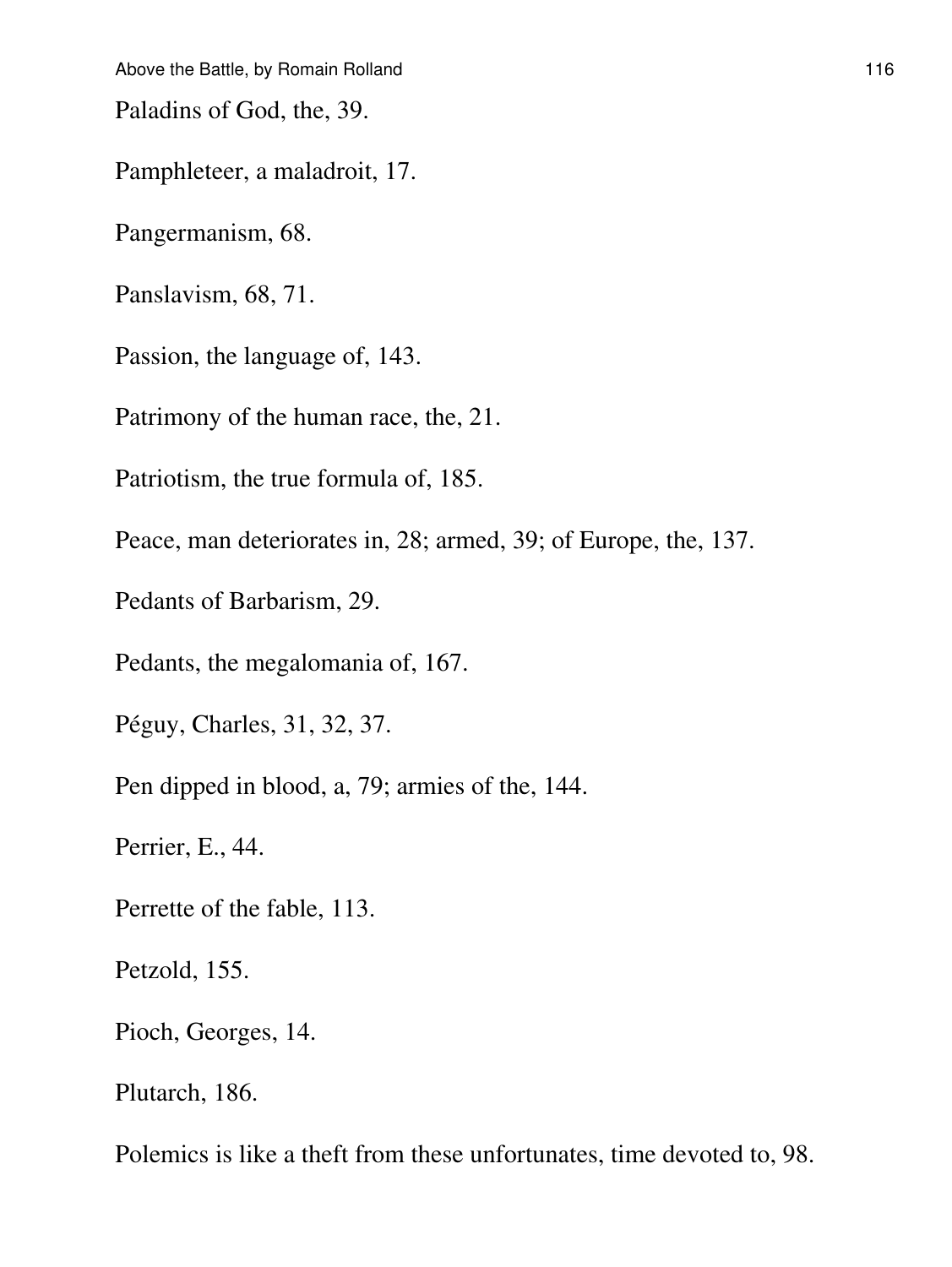Policy, German, 20.

Pontiff, the new, 49.

Pope Pius X died of grief to see the outbreak of this war, 48.

Prelude to the great war of the nations, 2.

Prenant, Mr., 52.

Press, the war-preaching French, English and German, 49; an unscrupulous, 80; bullies of the, 91.

Prisoner, the moral situation of the military, 82.

Prisoners, civil, 85; of war, 97; Agency, 177.

Priests are marching with the colors, 46.

Problem of freedom, the, 7.

Protest, the poverty of, 17.

Proudhon, 2.

Prussian Imperialism, 26, 50, 57.

Psychologic necessity, 131.

Public opinion, 53.

Public safety, the famous doctrine of, 31.

Publicists trying to rouse the energies of the nation, 102.

Questions which divided you, the, 41.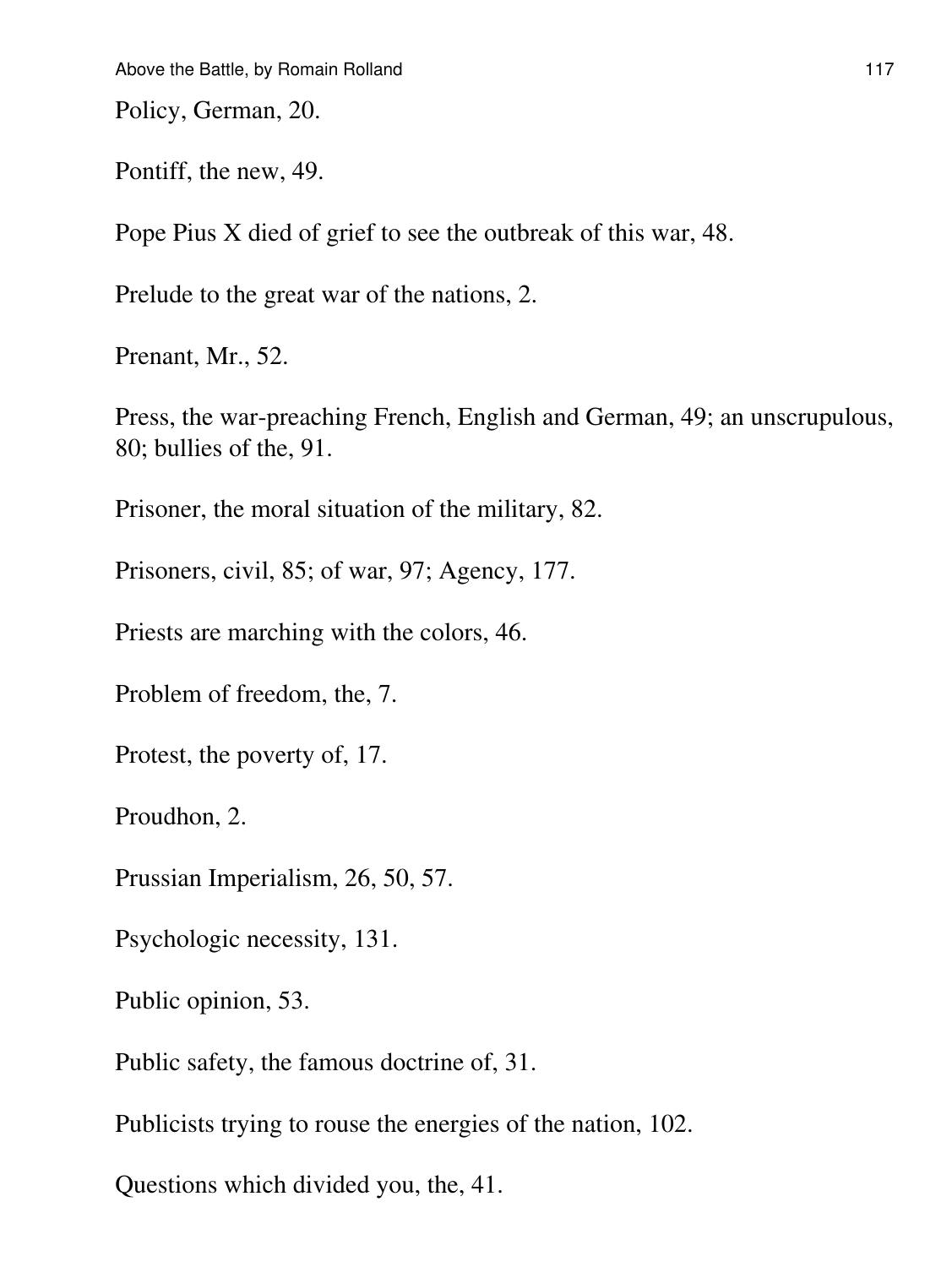Race, the idol of, 108.

Racial frenzy, 48.

Rade, Martin, 146.

Rappoport, Charles, 187.

Reason, the unity of, 16.

Red Cross, the, 82, 88.

Redeemer, the, 33.

Reger, 59.

Régnier, de, 44.

Renaitour, J. M., 14.

Renan, 53.

Repatriation, 90.

Reprisals, a desire for, 100.

Responsible for the longer duration of this horrible war? who are, 134.

Retaliation, 51.

Revolution, an internal, 73.

Rheims, 9; Cathedral, 23, 24.

Rhine, your neighbors across the, 105.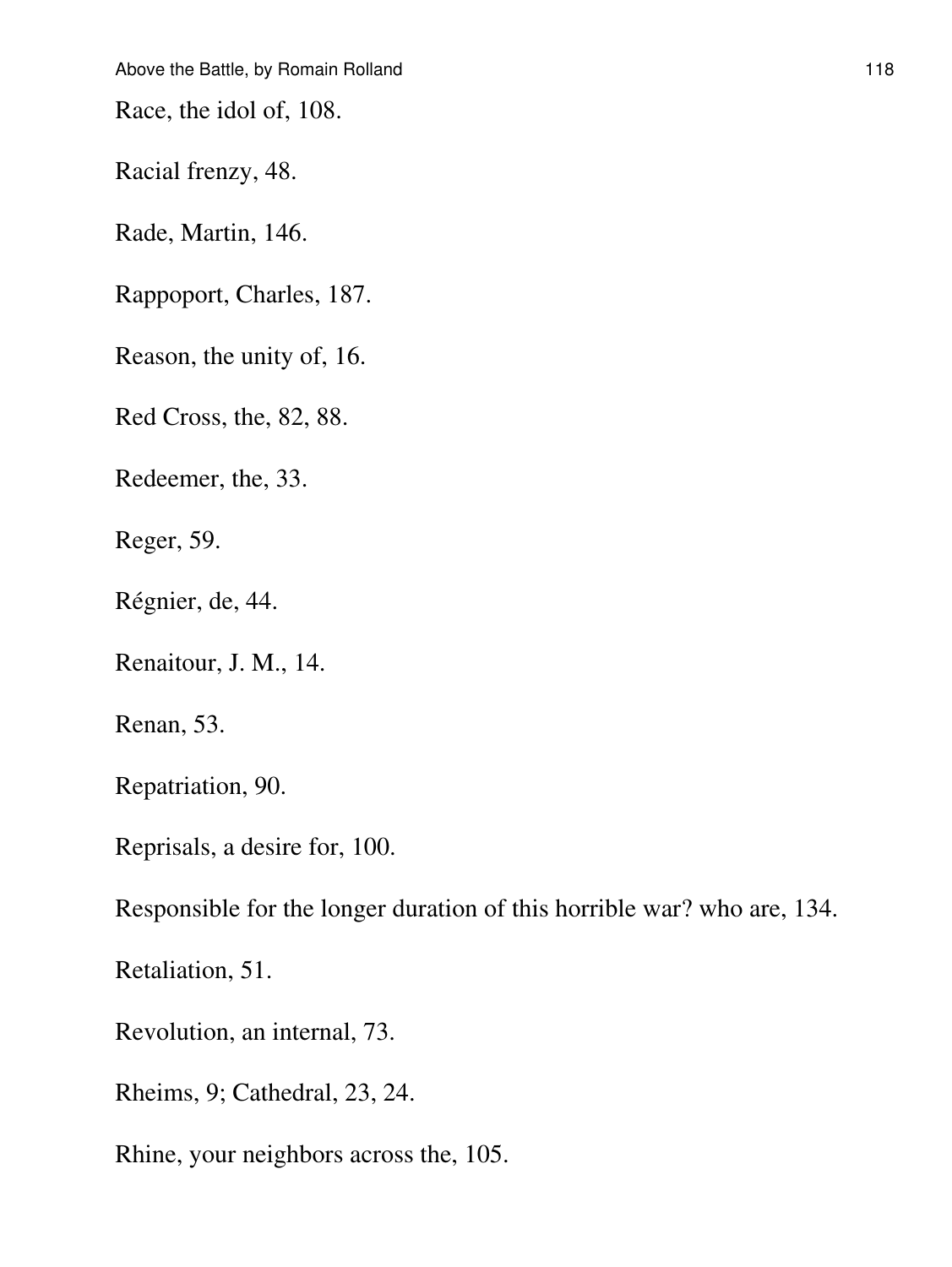Riga, 66.

Rivalry, the world-wide tragedy of, 128.

Rodin, 17.

Roentgen, 61.

Rolland, Romain, 8; letters to, 64; attacks against, 97.

Roman Empire at the time of the Tetrarchy, the, 41.

Rotten, Dr. Elizabeth, 146.

Rouanet, 14.

Rubens, 21.

Rulers, 42.

Rumors circulate only too easily, 80.

Russia, our alliance with, 57; nations subject to, 73; generous promises of, 140.

Russian, autocracy, the, 50; writers have been our guides for the last forty years, 59; the hand of the, Government, 70; evils of, Government, 71; domination very oppressive, 73.

Sacrifice, the ecstasy of, 32.

Sacrilegious conflict, a, 40.

Sancho Panza, 95.

Savageries, 21.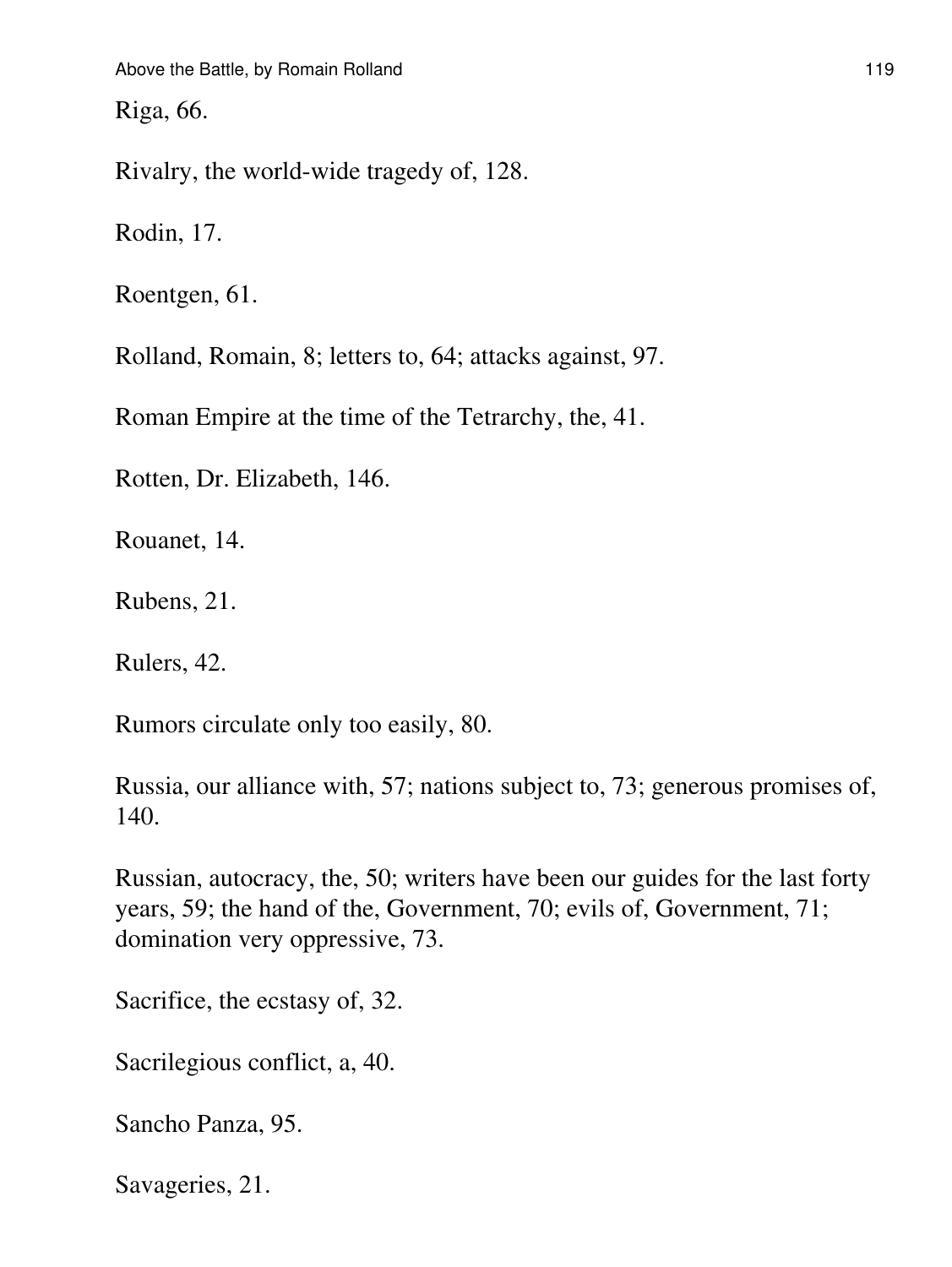Scheler, Max, 162.

Schickele, René, 160.

Schleinitz, Nora Freiin von, 146.

Schneeli, Dr., 81.

Schrenck, 110.

Schultze, Siegmund-, 146.

Seeherrschaft of Britain, 145.

Seippel, M. Paul, 52.

Senegalese, 41.

Sepoys, 41.

Sermon on the Mount, the, 110.

Shaw, Bernard, 43.

Shameful record, a, 17.

Sikhs, 41.

Silence itself is an act, at such a time, 22; the heroic discipline of France in, 170.

Sin, the unpardonable, 32.

Socialism, the leaders of, 40; drifting, 190.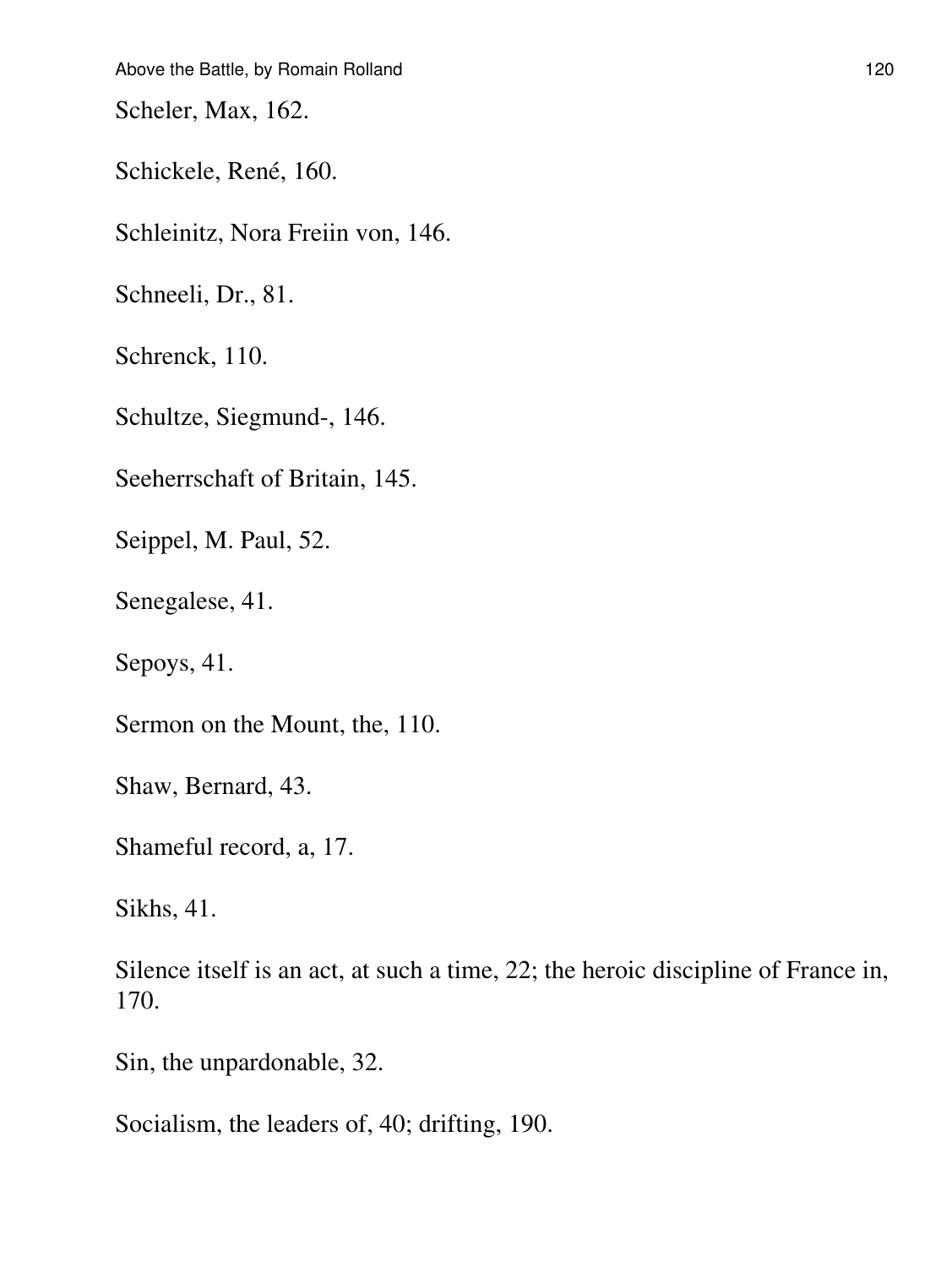Socialists, German, 45; Italian, 46; unite and attack both Kaiser and Czar, 49.

Society of friends of foreigners in distress, 146.

Sons of sorrow, geniuses are, 34.

Soudanese, 41.

Spirit above flesh, put, 24; is the light, the, 54.

Spiritual forces, 10; guides of the human race, 151.

Sport, this bloody and puerile, 42.

Stepping-stone, a human, 10.

Stern, Josef Luitpol, 155.

Sterheim, Carl, 161.

Strauss, 53; Richard, neurotic jugglers with orchestral effects, 59.

Strawinsky, 59.

Sudermann, 61.

Switzerland, 49; the generous heart of, 54.

Tenderness is wisdom, 157.

Teutonic colossus, the, 47.

Thermopylæ of Liège, the, 93.

Thiesson, Gaston, 14.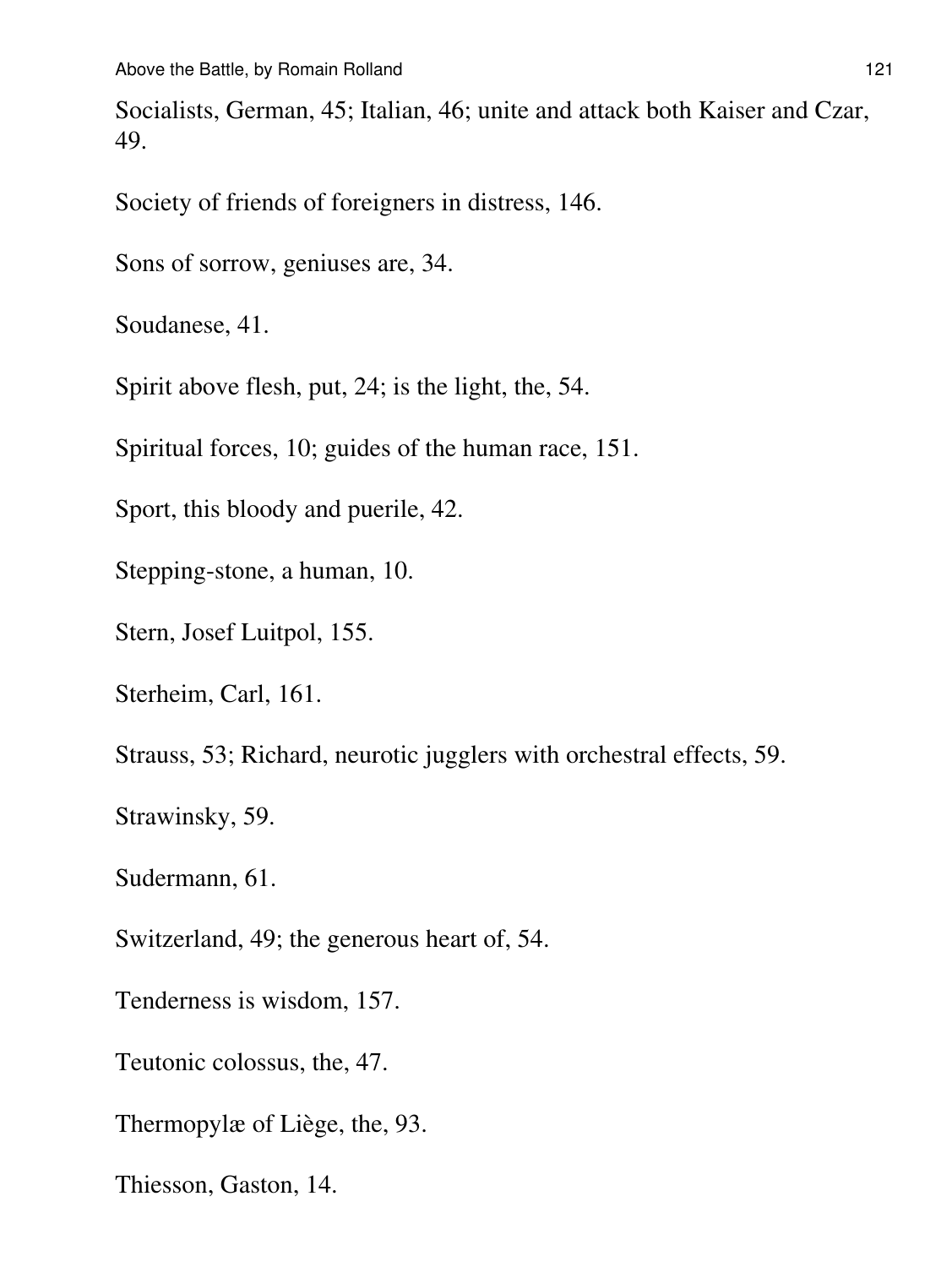Thoma, Hans, 29.

Till Ulenspiegel, 95.

Tillys, modern, 51.

Tokio, 43.

Tolstoi, 16, 59.

Trakl, George, 165.

Trustfulness, culpable, 26.

Turks, 41.

Uebervolk, 78.

Unamuno, Miguel de, 111.

Underhand means, 42.

Unified Europe, a, 125.

Union of Democratic Control, 137.

United States of Europe, a, 112.

Unity of European Future, 152.

Valmy, a hero of, 48.

Vandervelde, 189.

Verdict of history, the, 132.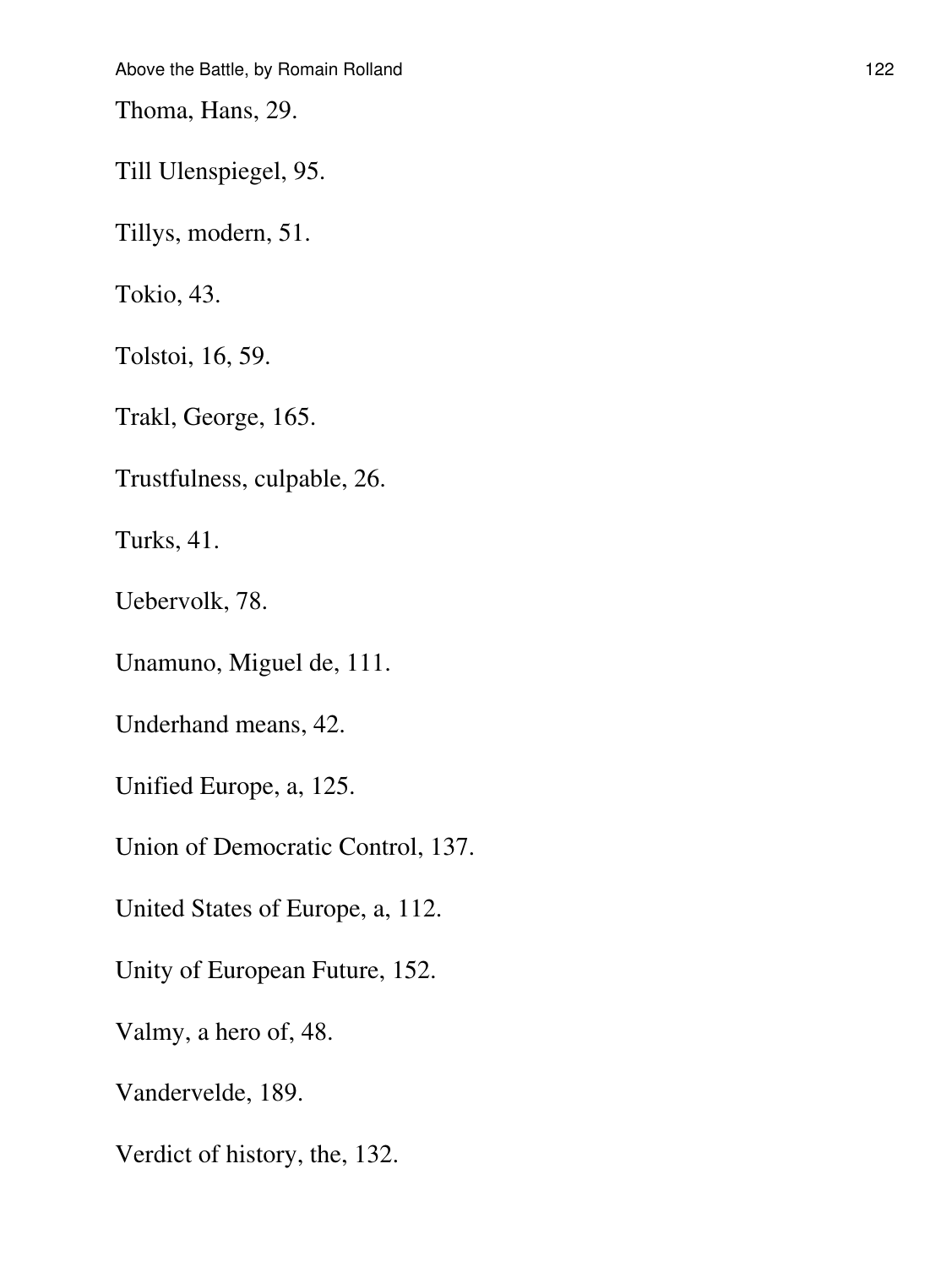Verhaeren, 95.

Vices which are profitable, 109.

Victory below means defeat above, 33.

Vierordt, Heinrich, 160.

Voltaire, the motto of, 51.

Von Biberstein, Baron Marschall, 171.

Von Unruh, Fritz, 155, 172.

Wagner, 58.

War, that lies behind the present conflict, the greater, 10; as a fatality, 20; is war, 30; international, 47; between the Western nations, no reason for, 49; the delightful promise of a perpetual, 105; of the pen, 131.

Warsaw, 54.

Wedekind, Franz, 155.

Weingartner, 61.

Wells, 43.

Werfel, Franz, 156.

Whitman, Walt, 7; and Tolstoi, 16.

William II, 46.

Wolff's Agency, 27.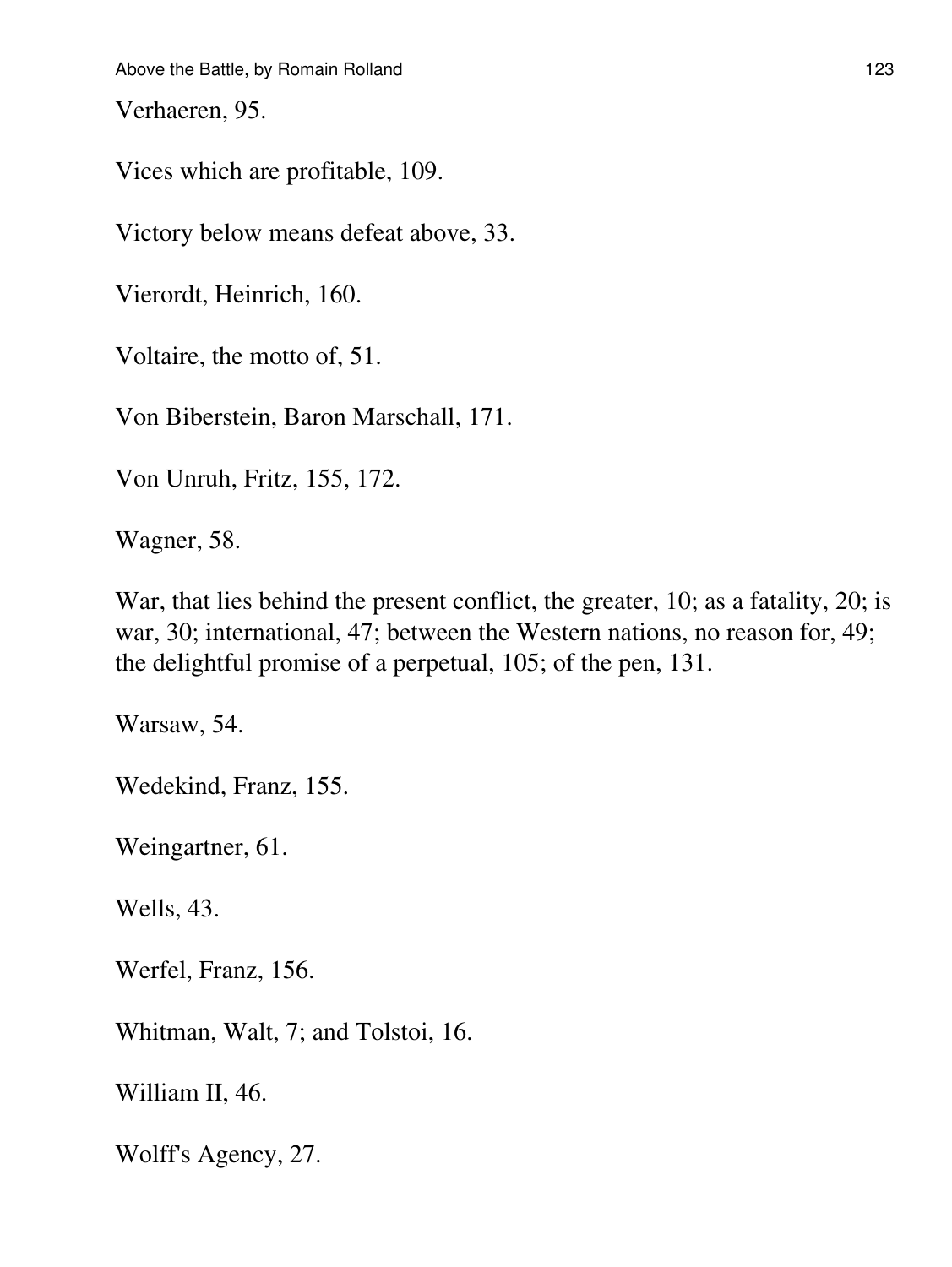Wood, James, 12.

Workers' International, the, 188.

Wound will heal, a good open clean, 105; wounded of both countries are living in terms of friendship, in Germany and France alike, 82.

Writers, German, 154.

Wundt, 44, 61.

Zangwill, Israel, 137.

Zorothowo, 58.

Zweig, Stefan, 165.

THE OPEN COURT

### INTERNATIONAL SERIES OF BOOKS ON THE GREAT WAR

=Above the Battle.= By Romain Rolland. An eloquent appeal to the youth of the world to declare a strike against war. Cloth, \$1.00.

=Justice in War Time.= An appeal to intellectuals. By Hon. Bertrand Russell, Trinity College, Cambridge, England. Pp. 300. Cloth, \$1.00; paper, 50 cents.

=Carlyle and the War.= By Marshall Kelly of London, England. Pp. 260. Cloth, \$1.00.

=Germany Misjudged.= An appeal to international good will. By Roland Hugins, Cornell University. Pp. 155. Cloth, \$1.00.

=Belgium and Germany.= A neutral Dutch view of the war. By Dr. J. H. Labberton, translated from the Dutch by William Ellery Leonard. Pp. 115.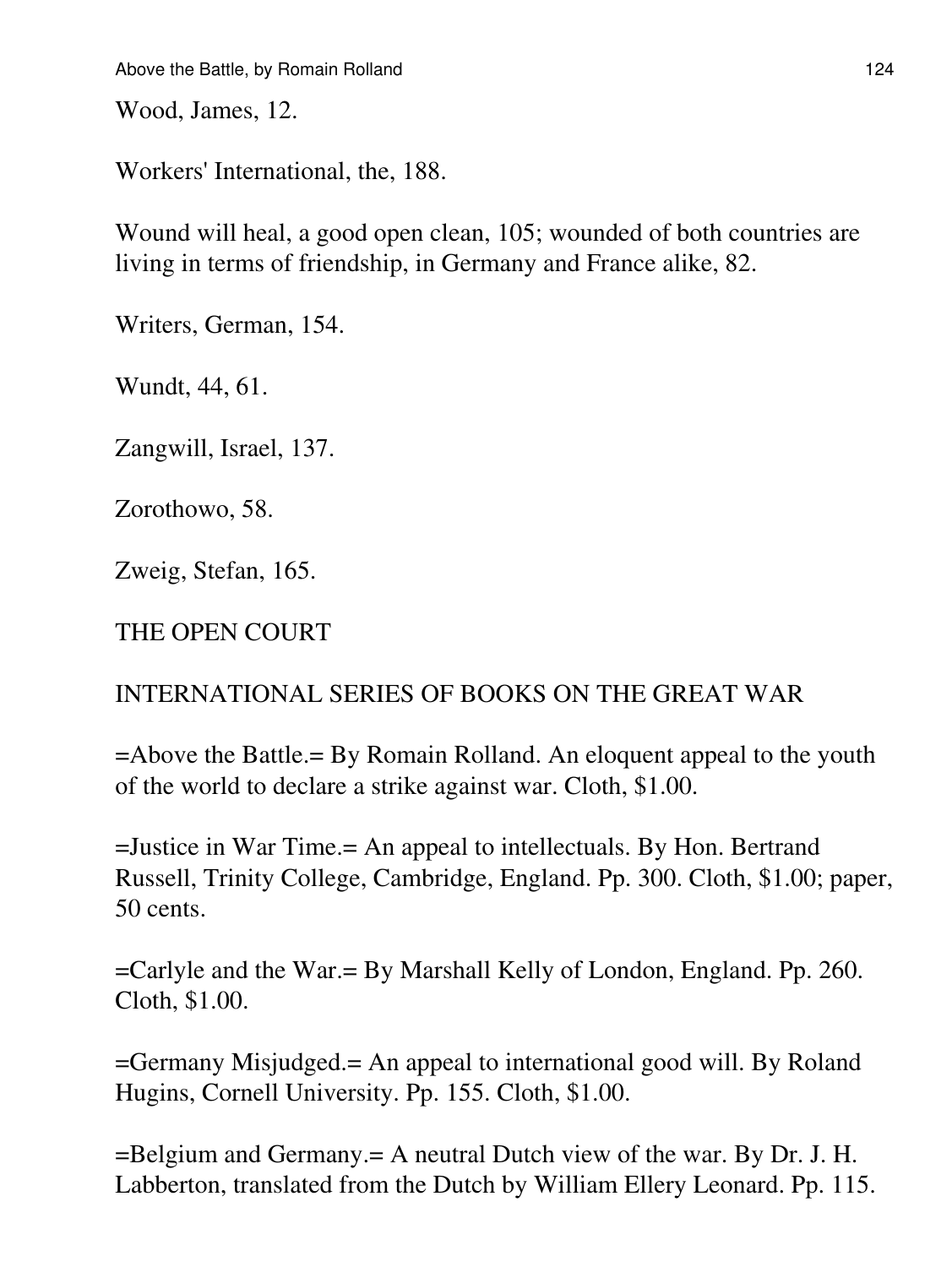Cloth, \$1.00.

\* \* \* \* \*

## OPEN COURT PUBLISHING COMPANY

Chicago

## PERIODICAL PUBLICATIONS OF THE OPEN COURT PUBLISHING COMPANY

Established in 1887 by Edward C. Hegeler

\* \* \* \* \*

THE OPEN COURT

An Illustrated Monthly Magazine

Devoted to the Science of Religion, the Religion of Science, and the Extension of the Religious Parliament Idea

Editor: Dr. Paul Carus

An Unpartisan Organ of Religious, Ethical, Philosophical and Scientific Expression, Contributed to by the Leaders of Science in all Countries, and by the Leaders of Religion of all Denominations

\* \* \* \* \*

There is no conflict between religion and science, but there is a conflict between scientific truth and religious dogma. Dogmas are symbols which express religious truth in more or less appropriate allegories. They are not the truth itself. A belief in the letter of dogmas indicates indolence and the lack of genuine religion. The old dogmatism must be surrendered and will have to give place to a higher and more religious conception, which from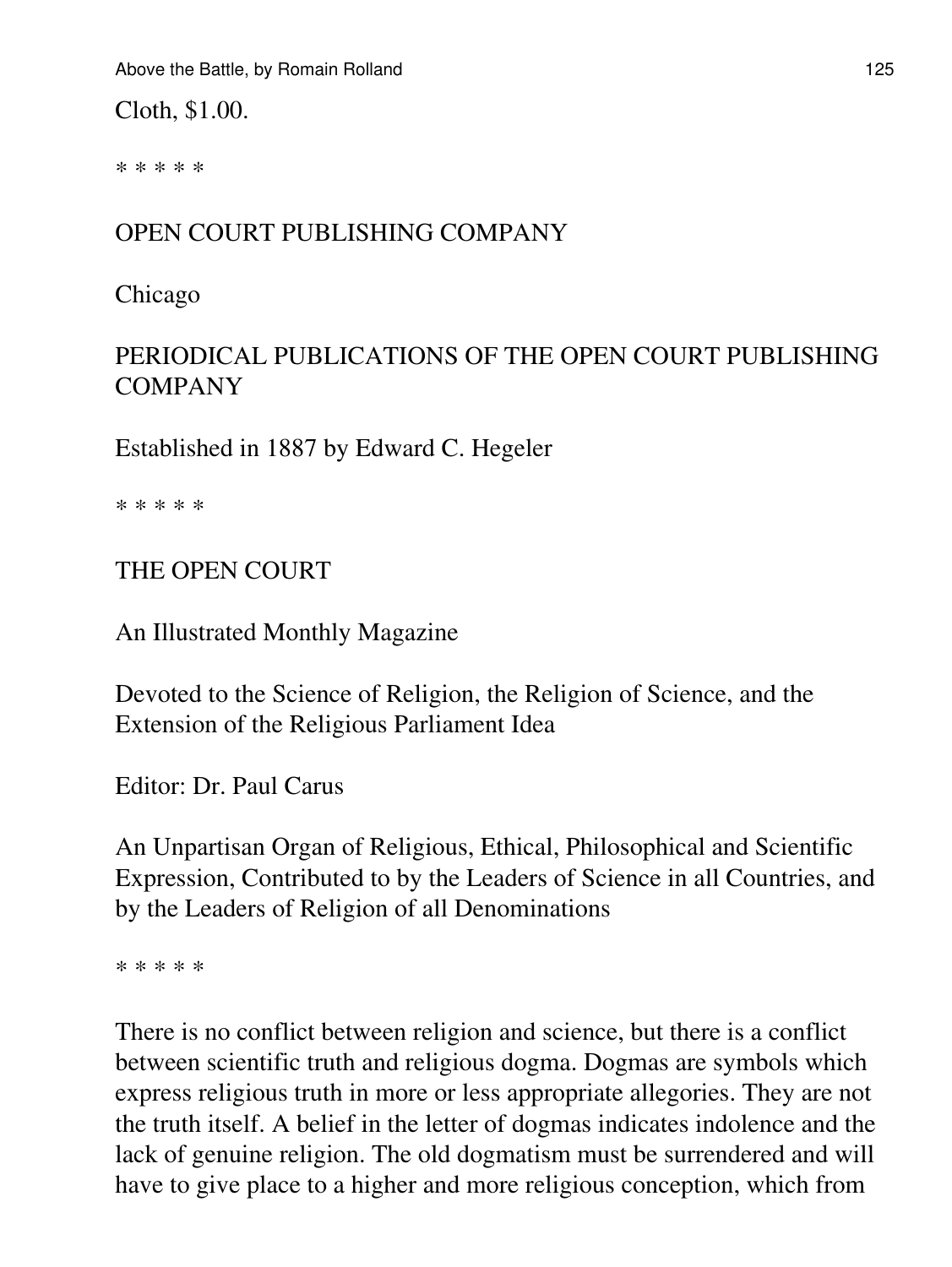the methods employed is called "The Religion of Science."

\* \* \* \* \*

Terms of Subscription

Postpaid, \$1.00 a year for the U. S. and Mexico; Canada, \$1.25; for countries in the Universal Postal Union, \$1.35. Single copies, 10c.

A fair impression of the work of THE OPEN COURT may be obtained from the Twenty Year Index, recently published. Sent free on request to readers of this advertisement.

\* \* \* \* \*

### THE OPEN COURT PUBLISHING COMPANY

P. O. Drawer F Chicago

#### THE MONIST

A Quarterly Magazine Devoted to the Philosophy of Science

Editor: Dr. Paul Carus

\* \* \* \* \*

The Philosophy of Science is an application of the scientific method to philosophy. It is a systematization of positive facts; it takes experience as its foundation, and uses the formal relations of experience (mathematics, logic, etc.) as its method. All truths form one consistent system and any dualism of irreconcilable statements indicates a problem arising from either faulty reasoning or an insufficient knowledge of facts. Science always implies Monism, i. e., a unitary world-conception.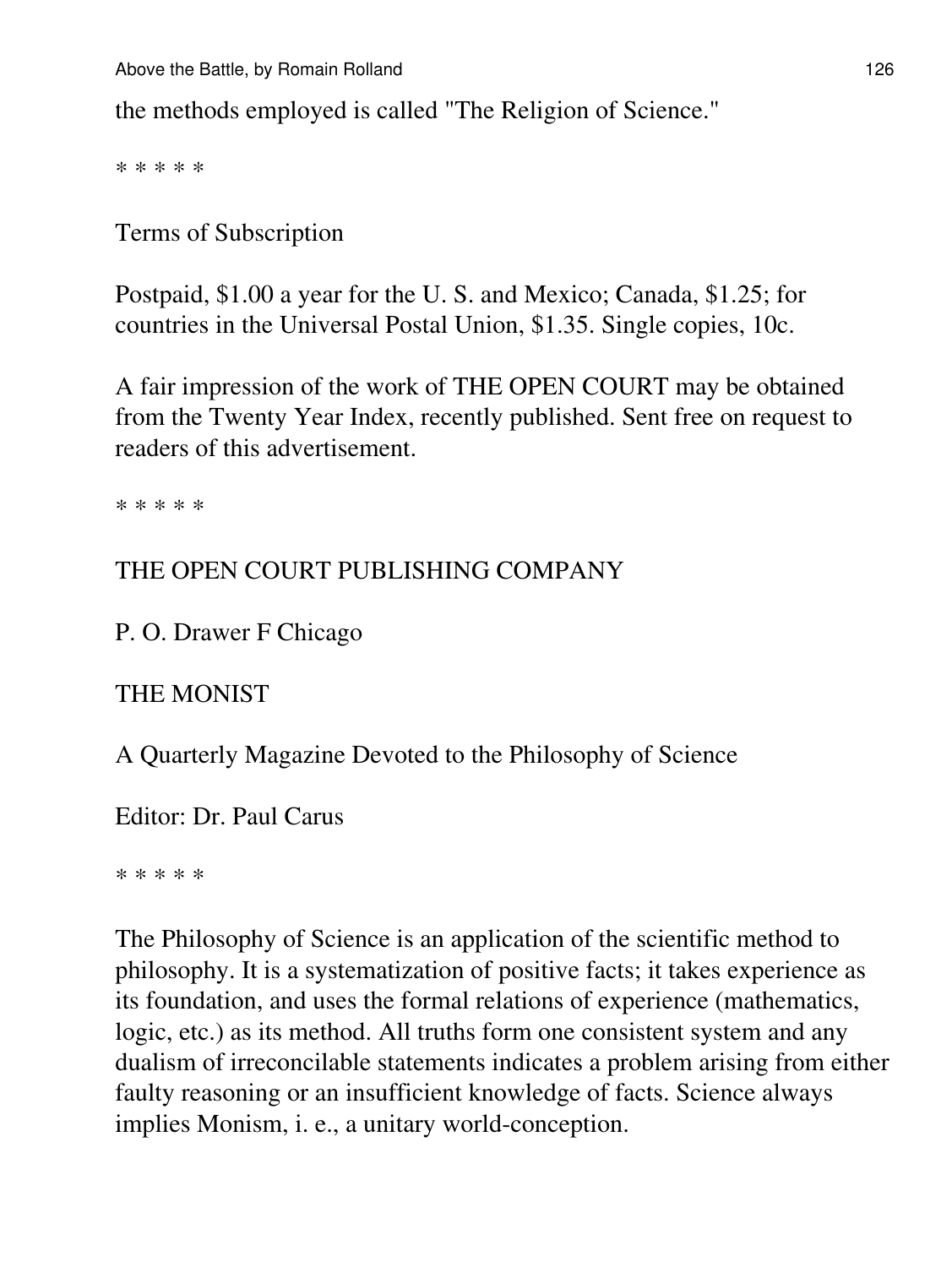"The Monist" also discusses the Fundamental Problems of Philosophy in their Relations to all the Practical Religious, Ethical and Sociological Questions of the day.

\* \* \* \* \*

Terms of Subscription

In the U. S., Canada and Mexico, yearly, postpaid, \$2.00; foreign postage, 25 cents additional; single copies, 60 cents. In England and the U. P. U., yearly 6s. 6d.; single numbers, 2s. 6d.

\* \* \* \* \*

An index covering seventeen years of THE MONIST will be sent to any interested reader, desiring to become acquainted with the work and the standing of its contributors.

\* \* \* \* \*

### THE OPEN COURT PUBLISHING COMPANY

P. O. Drawer F Chicago

### THE RELIGION OF SCIENCE LIBRARY

\* \* \* \* \*

A Choice Collection of Well Made Books. Reproduction of Standard Treatises in the Departments of Philosophy, Psychology, Biology, Religion, etc.

\* \* \* \* \*

=The Religion of Science.= By Paul Carus. 30c.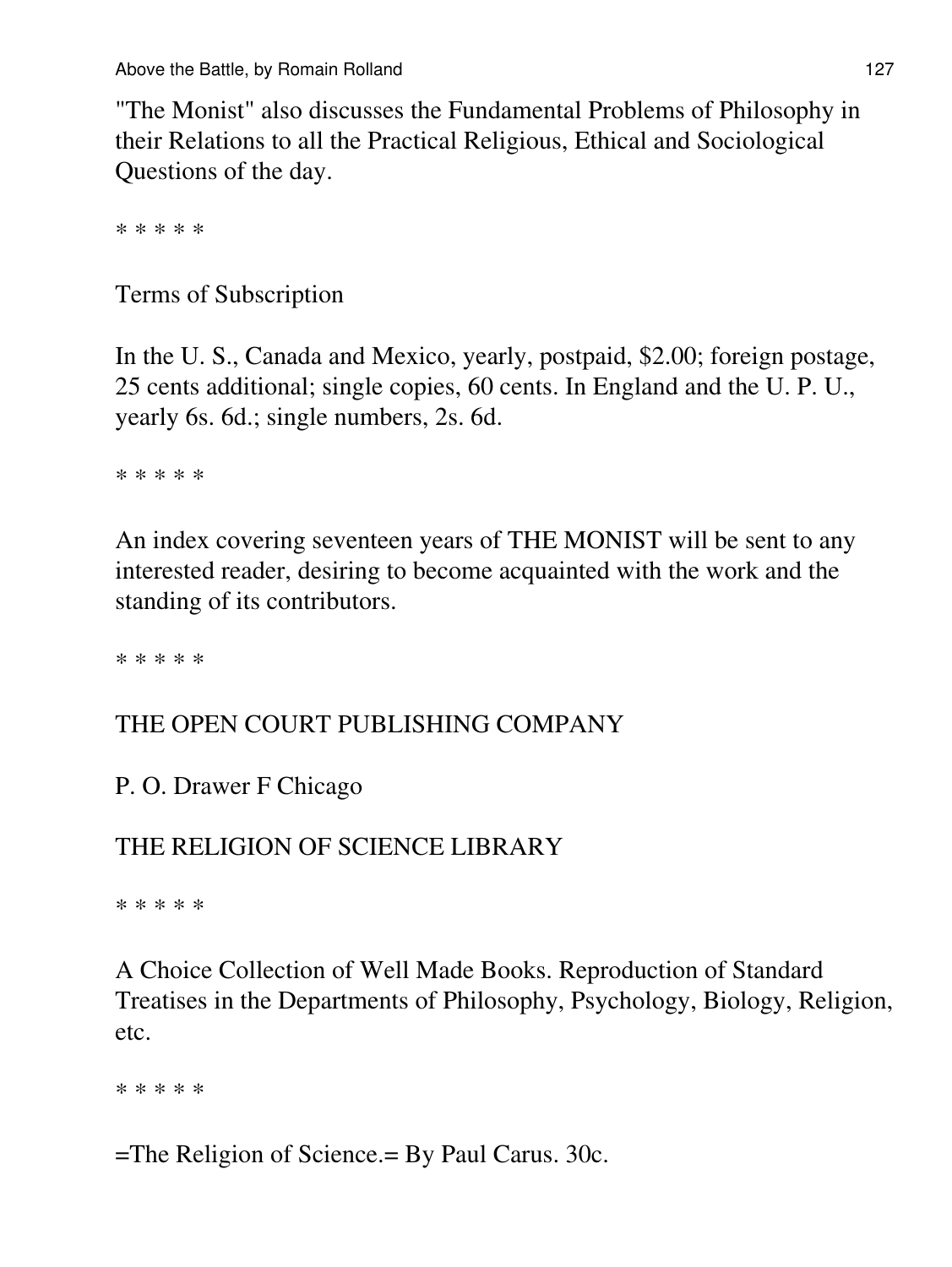=Three Introductory Lectures on the Science of Thought.= By F. Max Müller. 30c.

=Three Lectures on the Science of Language.= By F. Max Müller. 30c.

=The Diseases of Personality.= By Th. Ribot. 30c.

=The Psychology of Attention.= By Th. Ribot. 30c.

=The Psychic Life of Micro-Organisms.= By Alfred Binet. 30c.

=The Nature of the State.= By Paul Carus. 20c.

=On Double Consciousness.= By Alfred Binet. 25c.

=Fundamental Problems.= By Paul Carus. 60c.

=Diseases of the Will.= By Th. Ribot. 30c.

=On the Origin of Language, The Logos Theory.= By Ludwig Noiré. 20c.

=The Free Trade Struggle in England.= By M. M. Trumbull. 30c.

=The Gospel of Buddha.= By Paul Carus. 40c.

=Primer of Philosophy.= By Paul Carus. 30c.

=On Memory, and The Specific Energies of the Nervous System.= By Ewald Hering. 20c.

=An Examination of Weismannism.= By George J. Romanes. 40c.

=On Germinal Selection as a Source of Definite Variation.= By August Weismann. 30c.

=Popular Scientific Lectures.= By Ernst Mach. 60c.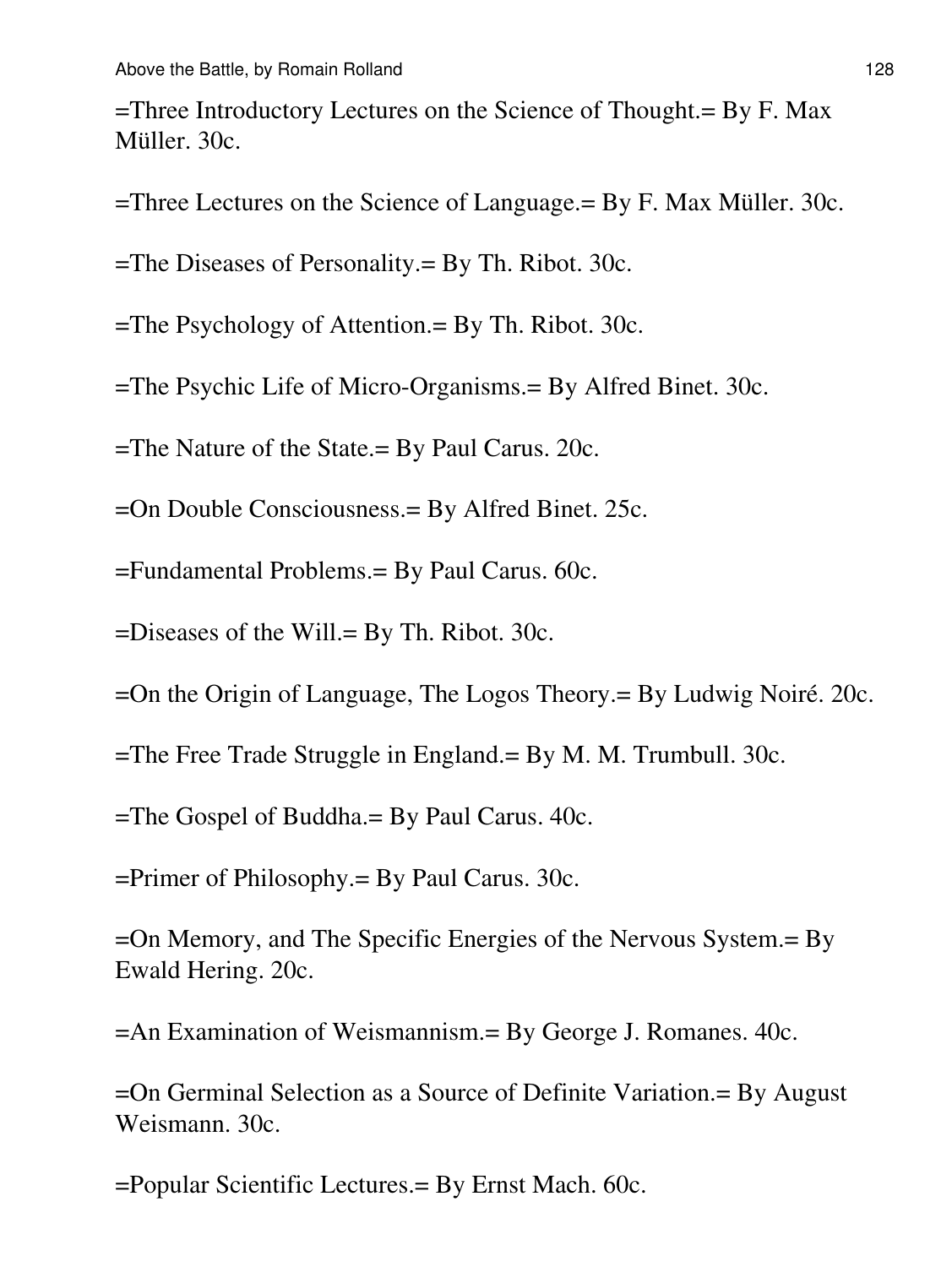=Ancient India; Its Language and Religions.= By H. Oldenberg. 30c.

=The Prophets of Israel.= By C. H. Cornill. 30c.

=Thoughts on Religion.= By G. J. Romanes. 60c.

=Philosophy of Ancient India.= By Richard Garbe. 30c.

=Martin Luther.= By Gustav Freytag. 30c.

=Rationalism.= By George Jacob Holyoake. 30c.

=Chinese Philosophy.= By Paul Carus. 30c.

=A Mechanico-Physiological Theory of Organic Evolution.= By Carl von Nageli. Summary. 30c.

=Mathematical Essays and Recreations.= By Herman Schubert. 30c.

 $=$ Truth on Trial. $=$  By Paul Carus. 60c.

=The Pieroma; An Essay on the Sources of Christianity.= By Paul Carus. 60c.

=The Ethical Problem.= By Paul Carus. 60c.

THE RELIGION OF SCIENCE LIBRARY

Buddhism and Its Christian Critics. By Paul Carus. 60c.

Discourse on the Method of Rightly Conducting the Reason and Seeking Truth in the Sciences. By René Descartes. 30c.

Kant and Spencer. By Paul Carus. 25c.

The Soul of Man. By Paul Carus. 85c.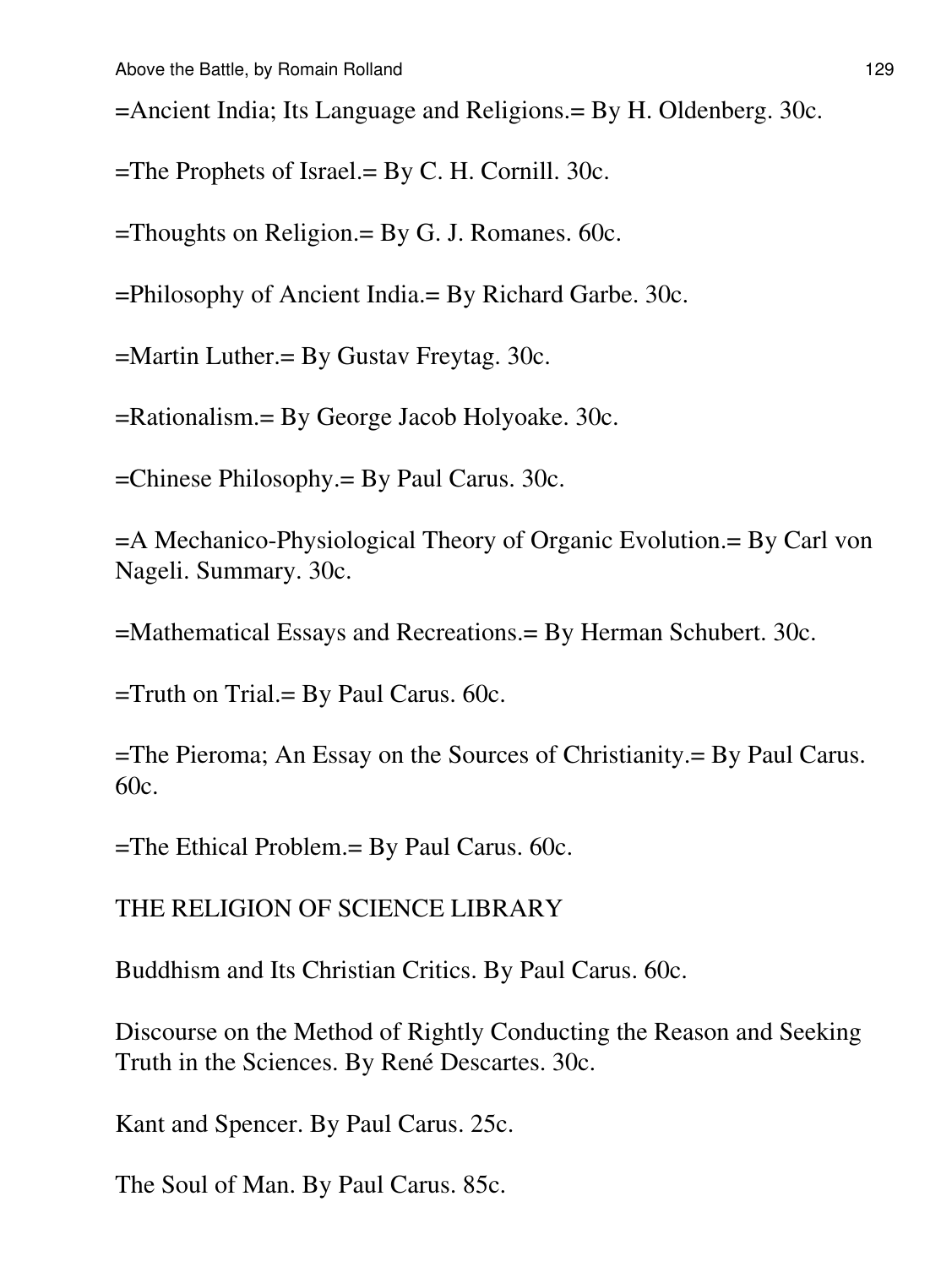Whence and Whither. By Paul Carus. 35c.

Enquiry Concerning the Human Understanding and Selections from a Treatise of Human Nature. By David Hume. Paper, 40c.

An Enquiry Concerning the Principles of Morals. By David Hume. 30c.

The Psychology of Reasoning. By Alfred Binet. 30c.

A Treatise Concerning the Principles of Human Knowledge. By George Berkeley. 30c.

Three Dialogues Between Hylas and Philonous. By George Berkeley. 30c.

Public Worship: A Study of the Psychology of Religion. By John P. Hylan. 30c.

The Meditations and Selections from the Principles of Rene Descartes. Tr. by John Veitch. 40c.

Leibniz's Discourse on Metaphysics. Tr. by Geo. R. Montgomery. 60c.

Kant's Prolegomena. Edited in English by Paul Carus. 60c.

St. Anselm: Proslogium, Monologium, an Appendix in Behalf of the Fool by Gaunilon; and Cur Deus Homo. Tr. by Sidney Norton Deane. 60c.

The Metaphysical System of Hobbes. By Mary Whiton Calkins. 50c.

Locke's Essay Concerning Human Understanding. Books II and IV (with omissions). By Mary Whiton Calkins. 60c.

The Principles of Descartes' Philosophy. By Benedictus De Spinoza. Paper, 40c.

The Vocation of Man. By Johann Gottlieb Fichte. Paper, 30c.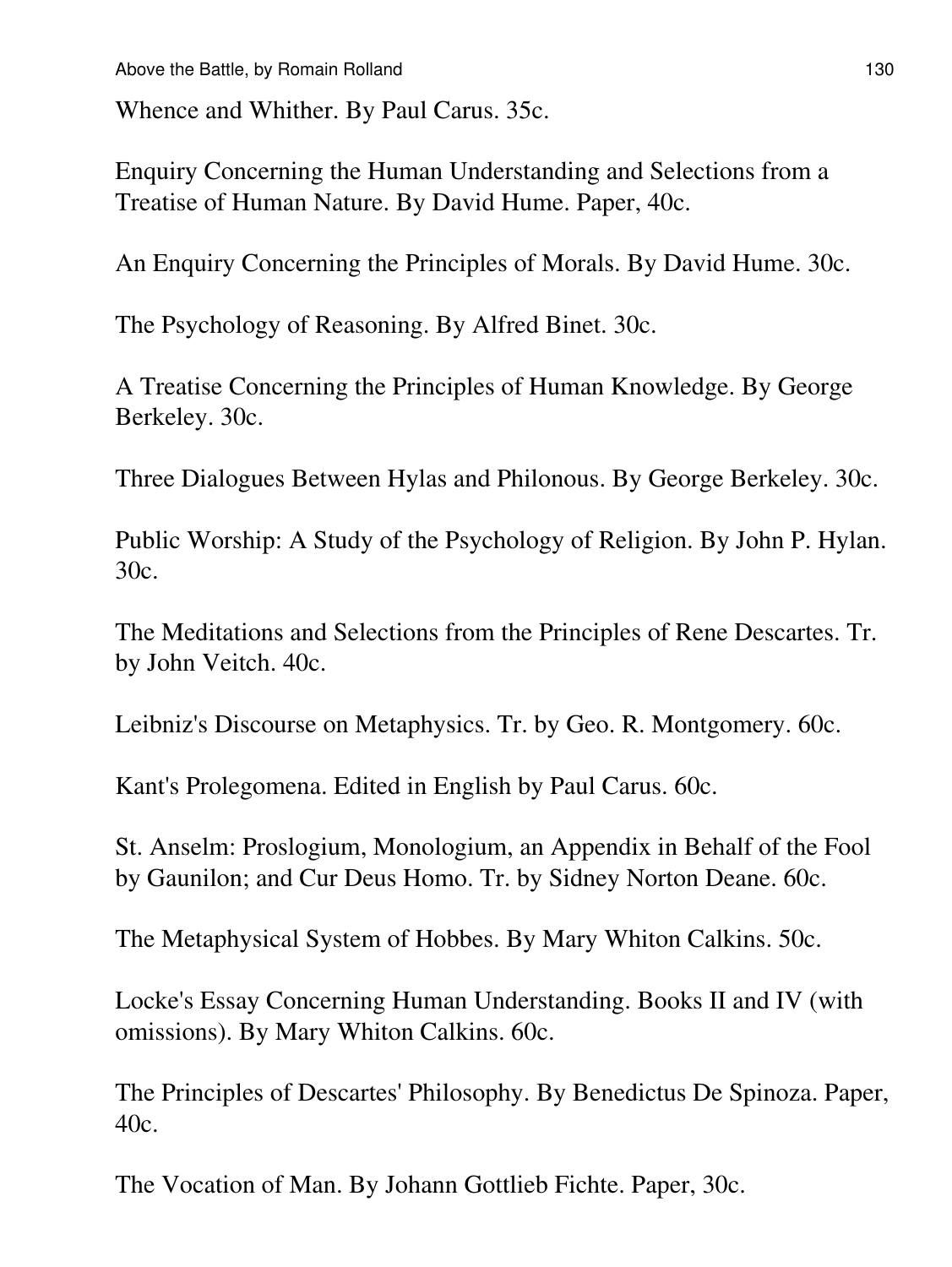Aristotle on His Predecessors. Tr. by A. E. Taylor. 40c.

Spinoza's Short Treatise on God, Man and Human Welfare. Tr. by Lydia Gillingham Robinson. 50c. The Mechanistic Principle. By Paul Carus. 60c.

Behind the Scenes with Mediums. By Abbot. 60c.

Sent postpaid to any address in the U. P. U. at prices quoted.

The Open Court Pub. Co., P. O. Drawer F, Chicago

FOOTNOTES:

[1] For translating "The Murder of the Elite."

[2] One article only, "The Idols," may, I think, have been published in its entirety in *La Bataille syndicaliste*.

[3] I leave my articles in their chronological order. I have changed nothing in them. The reader will notice, in the stress of events, certain contradictions and hasty judgments which I would modify today.... In general, the sentiments expressed have arisen out of indignation and pity. In proportion as the immensity of the ruin extends one feels the poverty of protest, as before an earthquake. "There is more than one war," wrote the aged Rodin to me on the 1st of October, 1914. "What is happening is like a punishment which falls on the world."

[4] A telegram from Berlin (Wolff's Agency), reproduced by the *Gazette de Lousanne*, August 29, 1914, has just announced that "the old town of Louvain, rich in works of art, exists no more to-day."

[5] Written after the bombardment of Rheims Cathedral.

[6] When I wrote this, I had not yet seen the monstrous article by Thomas Mann (in the *Neue Rundschau* of November 1914), where, in a fit of fury and injured pride, he savagely claimed for Germany, as a title to glory, all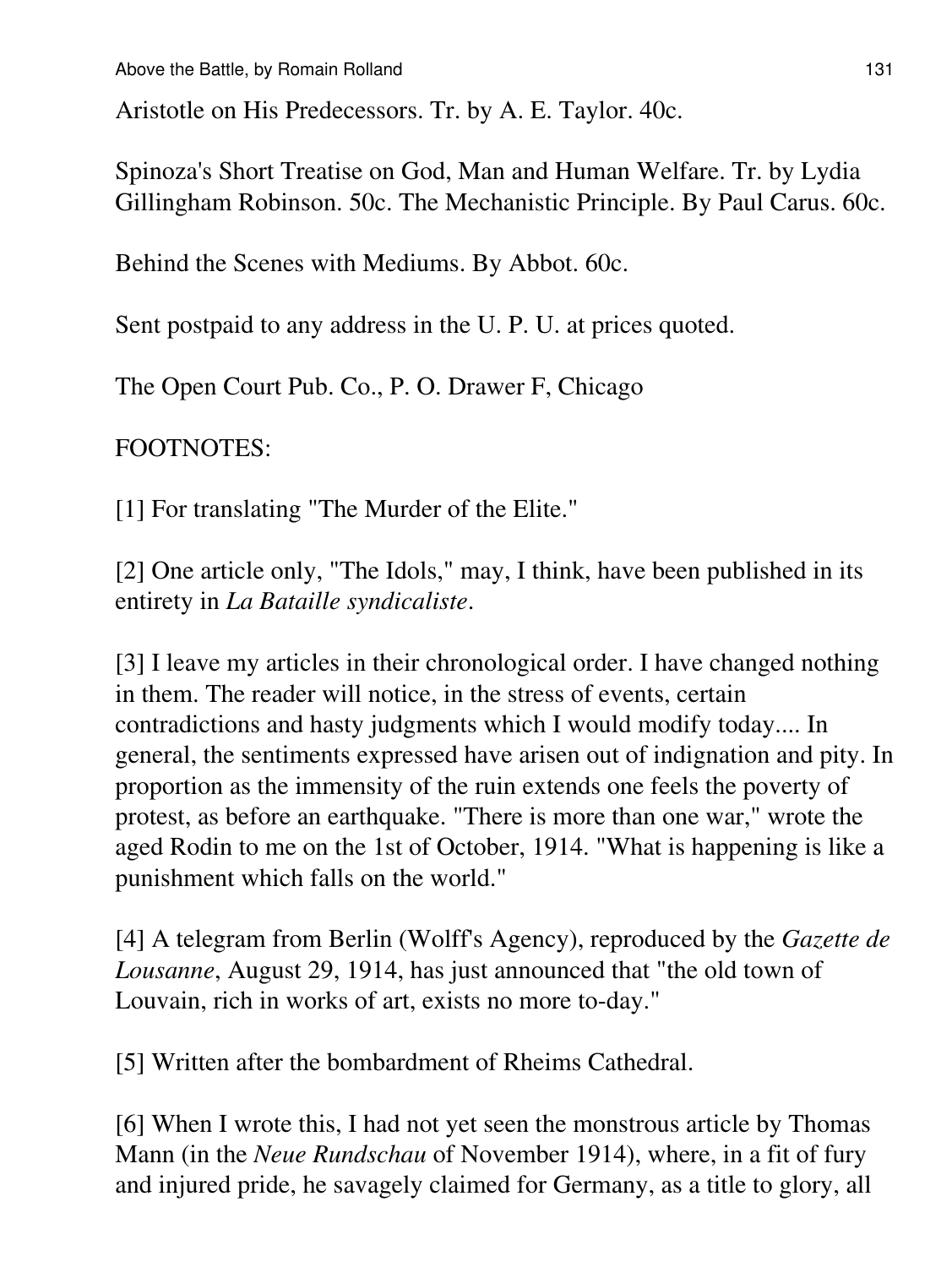the crimes of which her adversaries accuse her. He dared to write that the present war was a war of German Kultur "against Civilization," proclaiming that German thought had no other ideal than militarism, and inscribes on his banner the following lines, the apology of force oppressing weakness:

"*Den der Mensch verkümmert im Frieden, Müssige Ruh ist das Grab des Muts. Das Gesetz ist der Freund des Schwachen, Alles will es nur eben machen. Möchte gern die Welt verflachen, Aber der Krieg lässt die Kraft erscheinen....*"

(*Man deteriorates in peace. Idle rest is the tomb of courage. Law is the friend of the weak, it aims at levelling all; it would reduce the world to a level. War brings out strength.*)

Even so a bull in the arena, mad with rage, rushes with lowered head on the matador's sword, and impales himself.

[7] As one of these 'pedants of barbarism' (so Miguel de Unamuno rightly describes them) writes, "one has the right to destroy; if one has the force to create" (Wer stark ist zu schaffen, der darf auch zerstören).--Friedr Gundolf: *Tat und Wort im Krieg*, published in the *Frankfurter Zeitung*, October 11th. Cf. the article of the aged Hans Thoma, in the *Leipziger Illustrierte Zeitung* of October 1st.

[8] *Jean-Christophe*, part V, "La Foire sur la Place." In vol. III of the English version.--TRANS.

[9] At the very hour I wrote these lines, Charles Péguy died.

[10] Alludes to a Viennese writer who had told me, a few weeks before the declaration of war, that a disaster for France would be a disaster for the liberal thinkers of Germany too.

[11] See note, p. 193.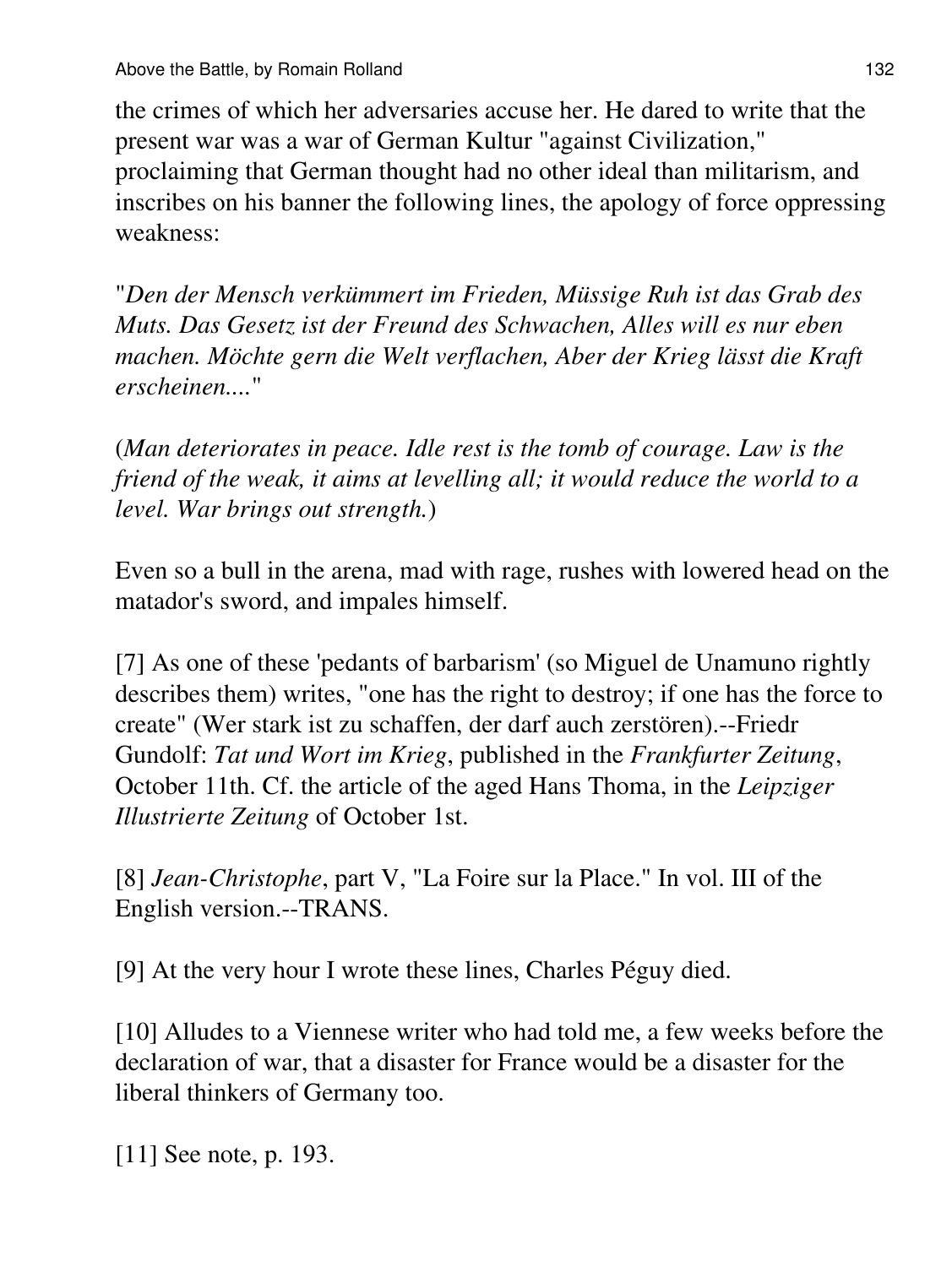[12] Liebknecht has since gloriously cleared his honor of the compromises of his party. I here express admiration of his attitude. (R. R., January 1915.)

[13] Recently published in the *Corriere della Sera* and translated by the *Journal de Genève*, September 1914.

[14] *Le Temps*, September 4, 1914.

[15] Issues of September 16 and 17, 1914: *La Guerre et le Droit*.

[16] Letter dated September 15, 1871, published in *Réforme intellectuelle et morale*.

[17] Open letter of Dr. Ernst Dryander, the First Court Preacher and Vice-President of the Higher Ecclesiastical Council, to C. E. Babut, Pastor of Nimes, September 15, 1914 (published in *l'Essor* for the 10th October and the *Journal de Genève*, 18th October).

[18] The newspapers of both countries give publicity only to prejudiced stories unfavorable to the enemy. One would imagine that they devote themselves to collecting only the worst cases, in order to preserve the atmosphere of hatred; and those to which they give predominance are often doubtful and always exceptional. No mention is made of anything that would tell in a contrary direction of prisoners who are grateful for their treatment, as in the letters which we have to transmit to their families--in which, for example, a German civil prisoner speaks of a pleasant walk, or of sea bathing, he has been allowed to enjoy. I have even come across the case of an entomologist who is peacefully absorbed in his researches, and profiting by his enforced sojourn in the South of France to complete his collection of insects.

[19] On this point, I would echo the appeal in the article cited above, from the *Neue Zürcher Zeitung*.

[20] Published by the *Daily Telegraph*, London, 1914.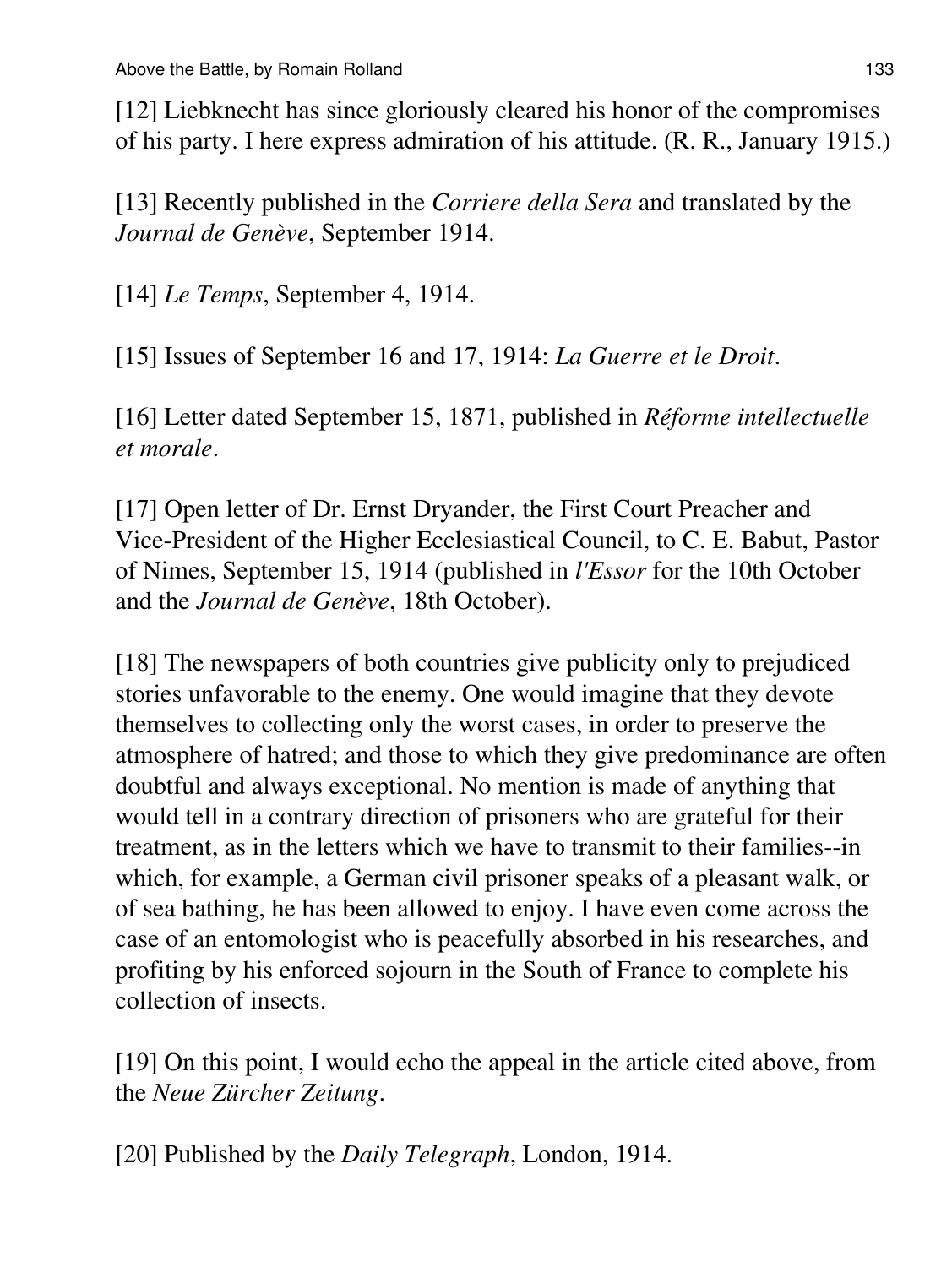[21] The Editor of a great Paris paper having offered to publish my reply to those who attacked me, I sent him this article, which never appeared.

[22] Paul Bourget.

[23] The Evangelical pastor Schrenck in an article on "War and the New Testament," quoted with approval by the Rev. Ch. Correvon in the *Journal religieus* of Neuchatel, November 14th.

[24] In a declaration to the editor of the Swedish paper *Dagen*.

[25] The famous "Appeal to the Civilized Nations" had been sent out shortly before this by the ninety-three German intellectuals.

[26] Holland.

[27] "To let a people," he said, "or still more a fraction of a people, decide international questions, for instance, which state shall control them, is as good as making the children of a house vote for their father. It is the most ridiculous fallacy that human wit has ever invented."

[28] The *Svenska Dagbladet* sent to the principal intellectuals of Europe an inquiry on the subject of the results which the war would have, "for international collaboration, in the domain of the spirit." It asked "with anxiety, to what extent it would be possible, once peace was concluded, to establish relations between the scientists, writers, and artists of the different nations."

[29] The literary appreciation of the work cited is here treated as of secondary importance, in order that evidence may be discovered with regard to the thought of Germany.

[30] See the article of Josef Luitpol Stern, "Dichter," in *Die Weissen Blätter*, March 1915.

[31] Hohe Gemeinschaft.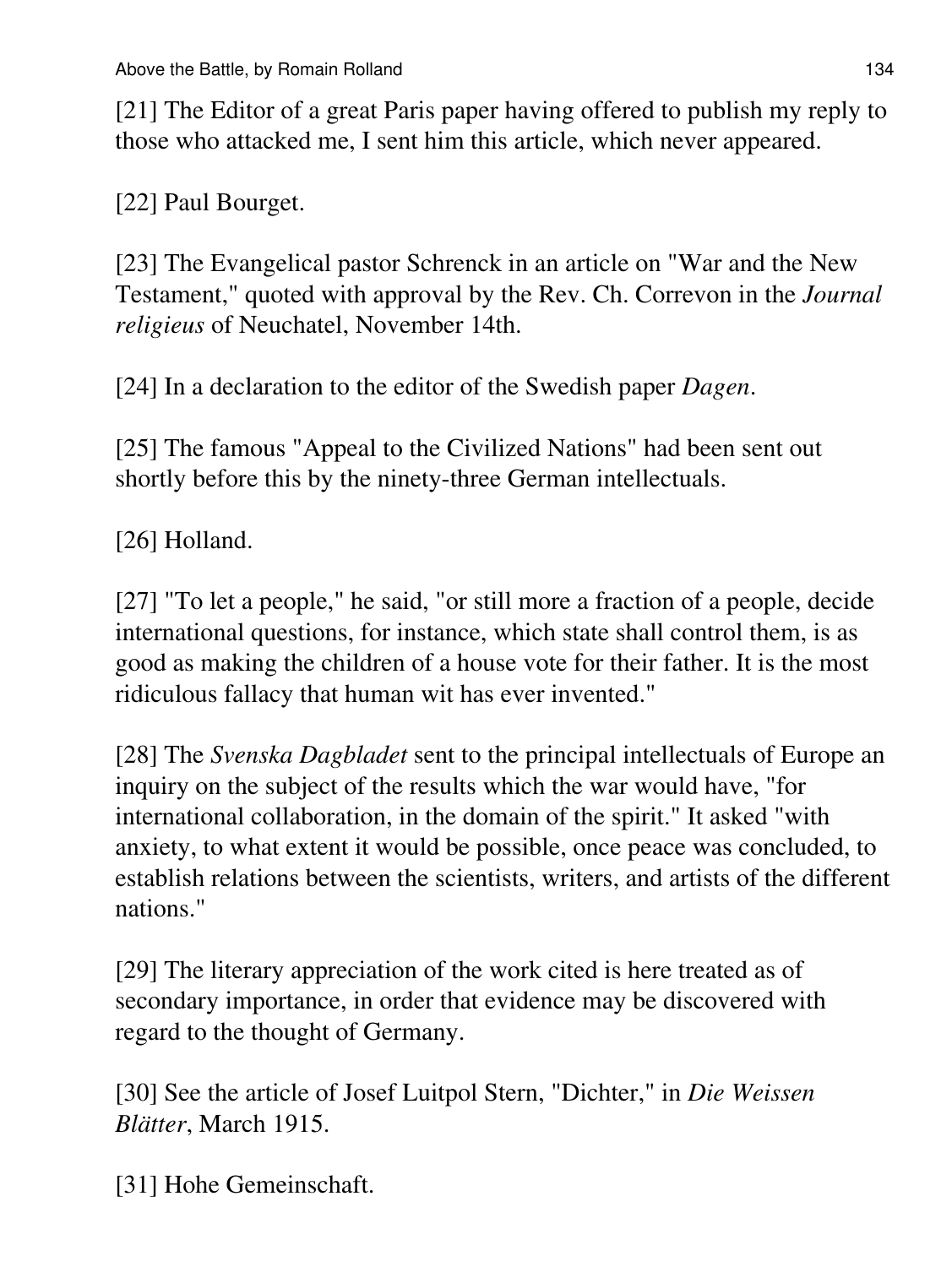[32] Fremde sind wir auf der Erde alle.

[33] *Die Ueberschätzung der Kunst* (December 1914).

[34] *Von der Vaterlandsliebe* (January 1915).

[35] December 1914.

[36] *Hymne auf den Schmerz* (January 1915).--It is to be noted that the *Forum* is read in the trenches, and that it has received many letters of approval from the front. (*Der Phrasenrausch und seine Bekaempfer*, February 1915.)

[37] I take the phrase from M. Lucien Maury in an article written before the war: (*Journal de Genève*) March 30, 1914. This is quoted recently by M. Adolphe Ferrière who, in his remarkable Doctor's thesis, *La loi du Progrès* attempts to solve the tragic problem of the part played by the élite.

[38] The review *Die Tat*, published by Eug. Diederichs at Jena, prints long extracts from them in its issue for May 1915.

[39] With an introduction by C. E. Babut.

[40] His principal philosophical work is his Doctor's thesis: *La réalité du monde sensible* (1891). Another thesis (in Latin) dates from the same year: *Des origines du socialisme allemand*, in which he goes back to the Christian socialism of Luther.

His great historical work is his *Histoire sociale de la Révolution*. Very interesting is his discussion with Paul Lafargue on *l'Idéalisme et le matérialisme dans la conception de l'histoire*.

[41] "The need of unity is the profoundest and noblest of the human mind" (*La réalité du monde sensible*).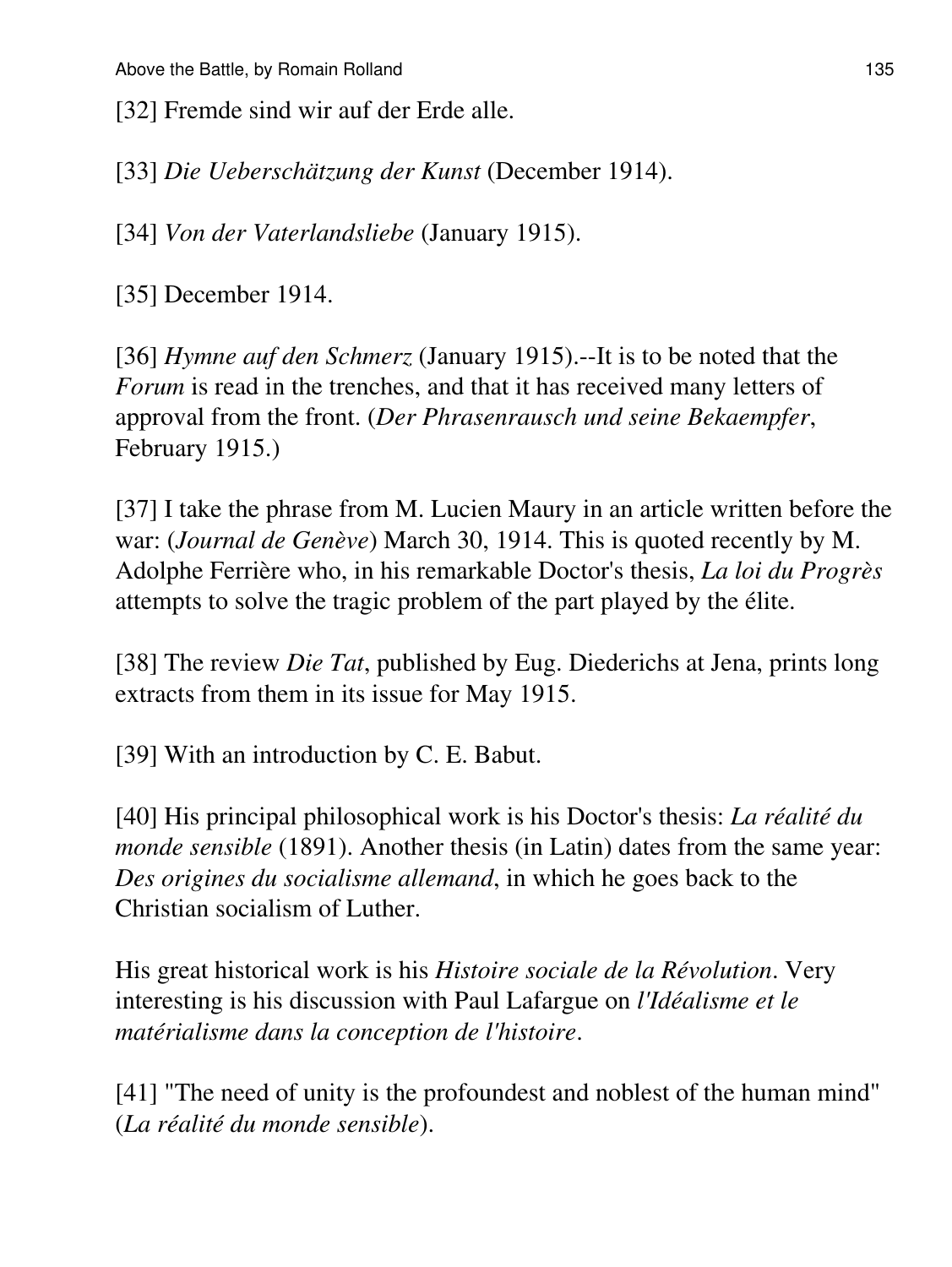[42] "This young democracy must be given a taste for liberty. It has a passion for equality; it has not in the same degree an idea of liberty, which is acquired much more slowly and with greater difficulty. We must give the children of the people, by means of a sufficiently lofty exercise of their powers of thinking, a sense of the value of man and consequently of the value of liberty, without which man does not exist." (To the teachers, January 15, 1888.)

[43] "As for myself, I have never made use of violence to attack beliefs, whatever they may be; nay, more, I have always abstained even from that form of violence which consists in insult. Insult expresses a weak and feverish revolt, rather than the liberty of reason." (1901.)

[44] "The true formula of patriotism is the equal right of all countries to liberty and justice; it is the duty of every citizen to increase in his own country the forces of liberty and justice. Those are but sorry patriots who in order to love and serve one country, find it necessary to decry the others, the other great moral forces of humanity." (1905.)

[45] Or the extracts given by Charles Rappoport in his excellent book *Jean Jaurès, l'homme, le penseur, le socialiste* (1915, Paris, *l'Emancipatrice*), with an introduction by Anatole France. From this book are quoted the passages referred to in the notes which follow. *Jean Jaurès*, a brochure by René Legand, should also be read.

[46] Rappoport, *op. cit.*, pp. 70-77.

[47] Rappoport, p. 234.

[48] In his speech at Vaise, near Lyon, July 25, 1914, six days before his death, he said: "Every people appears throughout the streets of Europe carrying its little torch; and now comes the conflagration."

[49] Rappoport, p. 61.

[50] Rappoport p. 369-70.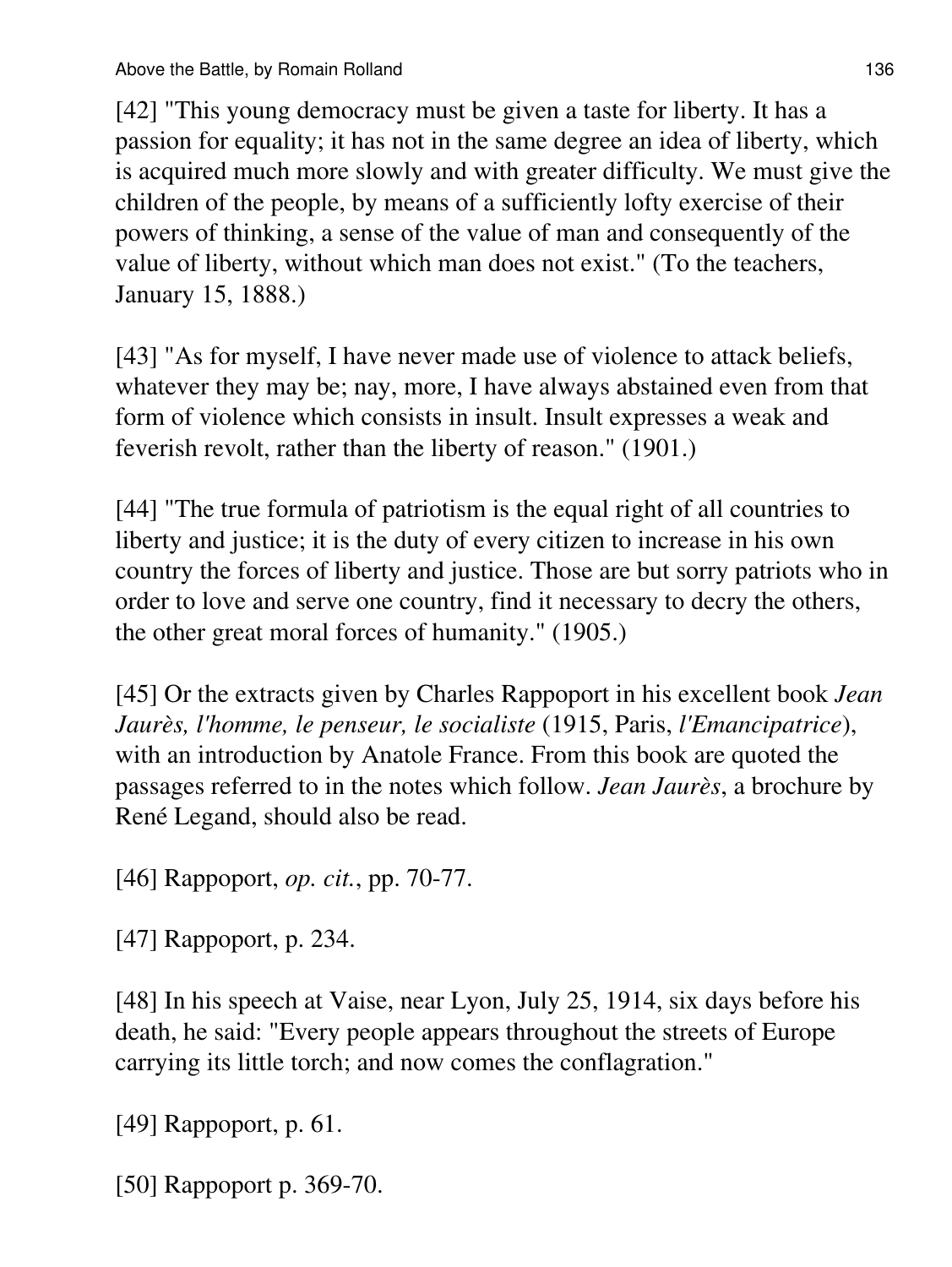[51] "Throughout the world there are six millions of us, organized workmen, for whom the name of Jaurès was the incarnation of the noblest and most complete aspiration.... I remember what he was for the workmen of other countries. I see still the foreign delegates who awaited his words before forming their final opinions; even when they were not in agreement with him they were glad to approach his point of view. He was more than the Word: he was the Conscience."

[52] Who has spoken more nobly than he of the eternal France, "the true France, that is not summed up by an epoch or by a day, neither by the day of long ago, nor the day that has just passed, but the whole of France complete in the succession of her days, of her nights, of her dawns, of her shadows, of her heights and of her depths; of France, who, across all these mingled shades, all these half-lights and all these vicissitudes, goes forward towards a brilliance which she has not yet attained, but which is foreshadowed in her thought!" (1910.)

See his masterly picture of French history, and his magnificent eulogy of France, at the Conference of 1905, which he was prevented from delivering in Berlin, and which Robert Fischer read in his place.

[53] The terms Asia and Africa have not, of course, a geographical but an ethnological signification. Turkey is not, and never has been, European; and it is difficult to decide up to what points certain of the Balkan Powers are European.

\* \* \* \* \*

Corrections of typographical erros made by the etext transcriber:

Tolstoï=>Tolstoi

Auslænder, Auslander=>Ausländer

Deutschland Uber Alles=>Deutschland Über Alles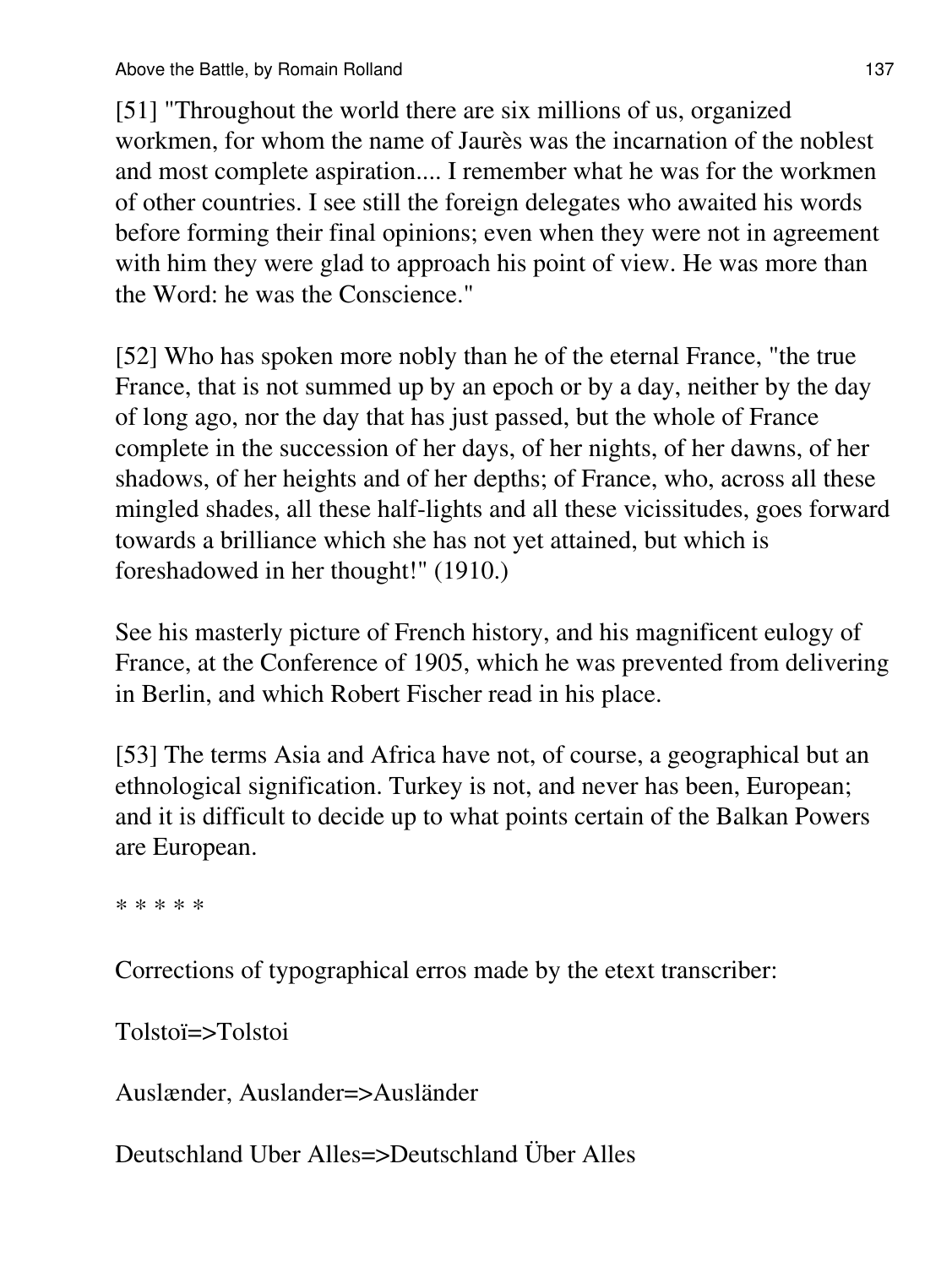Amédee=>Amédée

Rene Schickele=>René Schickele

René Legan=>René Legand

Barrés=>Barrès

Caesar=>Cæsar

Cornelienne=>Cornélienne

Ferriere=>Ferrière

Hervè=>Hervé

Kulturtrager=>Kulturträger

Léonhard=>Leonhard

Liége=>Liège

Peguy=>Péguy

Regnier=>Régnier

Thermopylae=>Thermopylæ

Zorothowa=>Zorothowo

Graefin=>Græfin

Notre-Dame la Misere=>Notre-Dame la Misère

Moliere=>Molière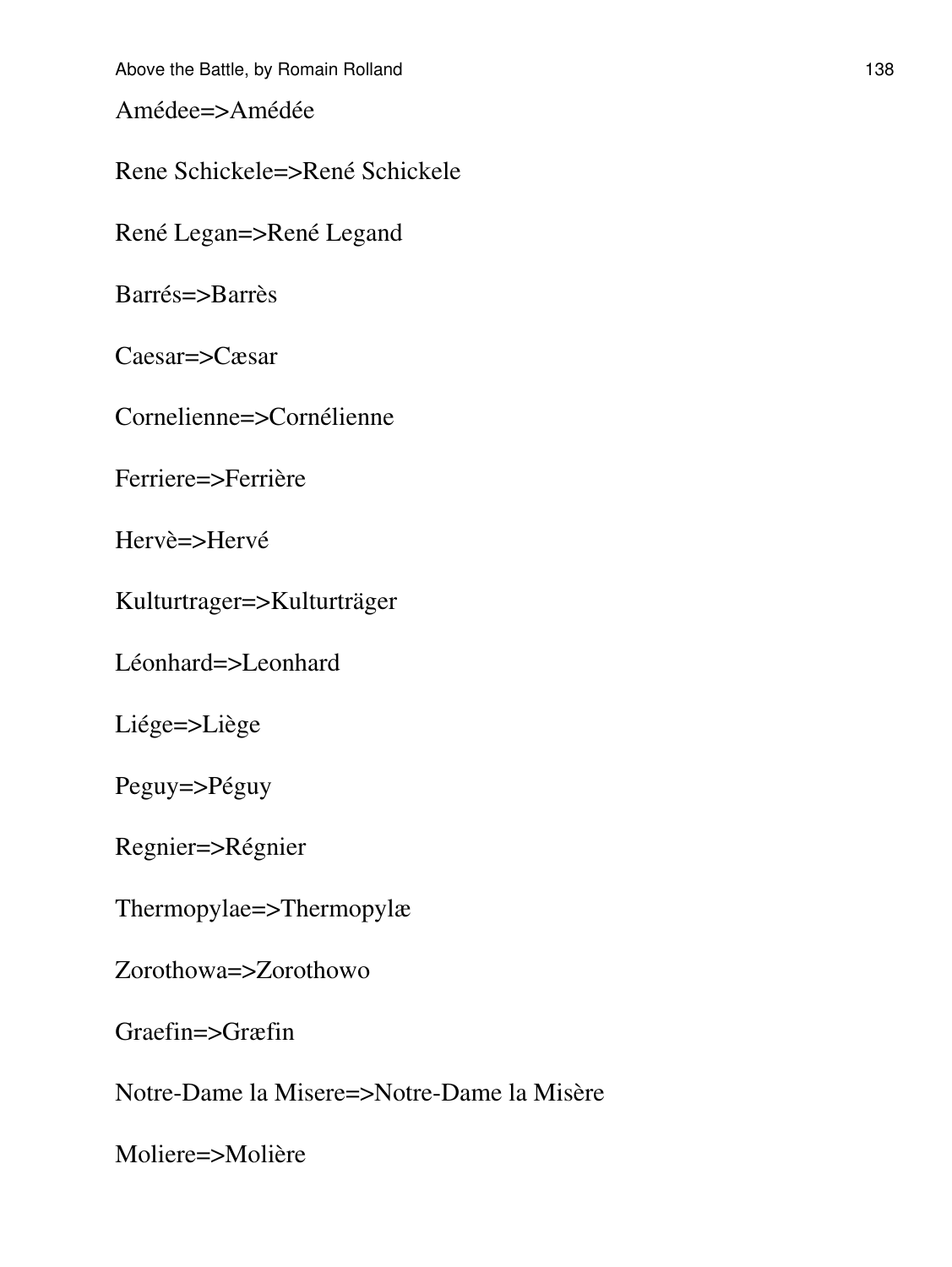Jaurés=>Jaurès

èlan=>élan

dènouement=>dénouement

Dr. Ernst Drylander=>Dr. Ernst Dryander

Idealogues=>Ideologues

## NEDERLANDSCHE ANTI-OORLOGRAAD=>NEDERLANDSCHE ANTI-OORLOG RAAD

Sterheim=>Sternheim

End of the Project Gutenberg EBook of Above the Battle, by Romain Rolland

\*\*\* END OF THIS PROJECT GUTENBERG EBOOK ABOVE THE BATTLE \*\*\*

\*\*\*\*\*\* This file should be named 32779-8.txt or 32779-8.zip \*\*\*\*\* This and all associated files of various formats will be found in: http://www.gutenberg.org/3/2/7/7/32779/

Chuck Greif and the Online Distributed Proofreading Team at http://www.pgdp.net (This book was produced from scanned images of public domain material from the Google Print project.)

Updated editions will replace the previous one--the old editions will be renamed.

Creating the works from public domain print editions means that no one owns a United States copyright in these works, so the Foundation (and you!) can copy and distribute it in the United States without permission and without paying copyright royalties. Special rules, set forth in the General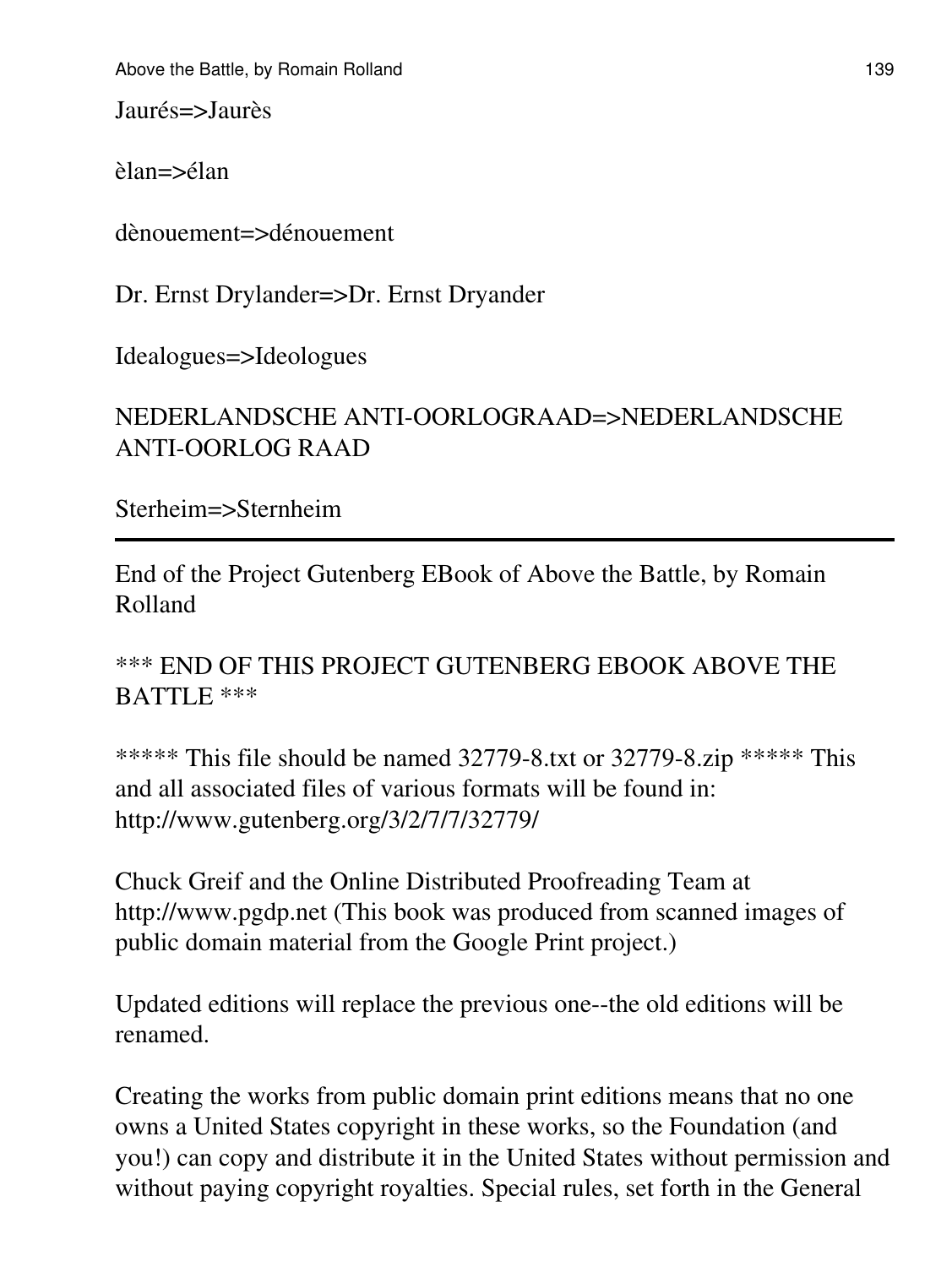Terms of Use part of this license, apply to copying and distributing Project Gutenberg-tm electronic works to protect the PROJECT GUTENBERG-tm concept and trademark. Project Gutenberg is a registered trademark, and may not be used if you charge for the eBooks, unless you receive specific permission. If you do not charge anything for copies of this eBook, complying with the rules is very easy. You may use this eBook for nearly any purpose such as creation of derivative works, reports, performances and research. They may be modified and printed and given away--you may do practically ANYTHING with public domain eBooks. Redistribution is subject to the trademark license, especially commercial redistribution.

### \*\*\* START: FULL LICENSE \*\*\*

## THE FULL PROJECT GUTENBERG LICENSE PLEASE READ THIS BEFORE YOU DISTRIBUTE OR USE THIS WORK

To protect the Project Gutenberg-tm mission of promoting the free distribution of electronic works, by using or distributing this work (or any other work associated in any way with the phrase "Project Gutenberg"), you agree to comply with all the terms of the Full Project Gutenberg-tm License (available with this file or online at http://gutenberg.org/license).

Section 1. General Terms of Use and Redistributing Project Gutenberg-tm electronic works

1.A. By reading or using any part of this Project Gutenberg-tm electronic work, you indicate that you have read, understand, agree to and accept all the terms of this license and intellectual property (trademark/copyright) agreement. If you do not agree to abide by all the terms of this agreement, you must cease using and return or destroy all copies of Project Gutenberg-tm electronic works in your possession. If you paid a fee for obtaining a copy of or access to a Project Gutenberg-tm electronic work and you do not agree to be bound by the terms of this agreement, you may obtain a refund from the person or entity to whom you paid the fee as set forth in paragraph 1.E.8.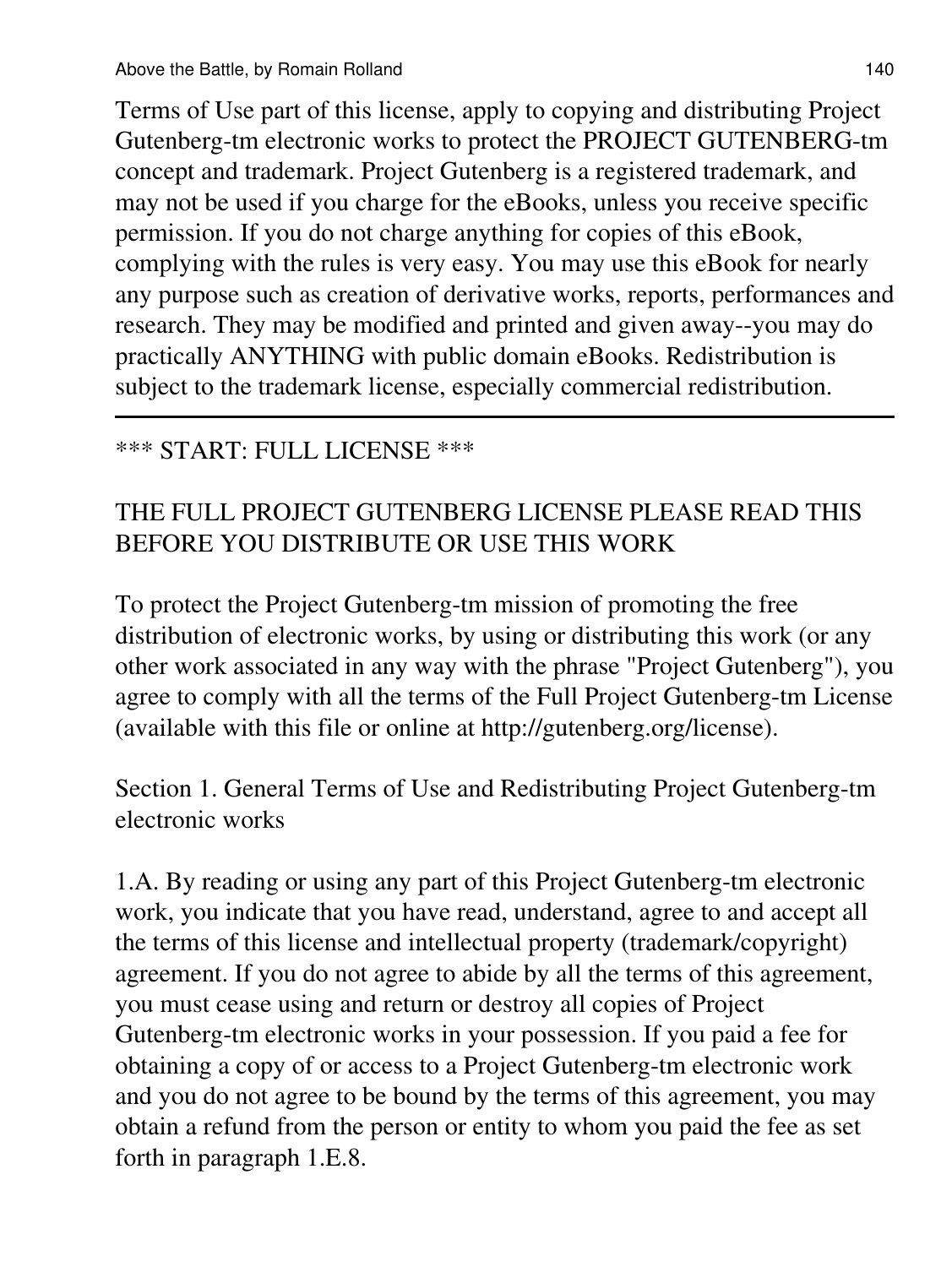1.B. "Project Gutenberg" is a registered trademark. It may only be used on or associated in any way with an electronic work by people who agree to be bound by the terms of this agreement. There are a few things that you can do with most Project Gutenberg-tm electronic works even without complying with the full terms of this agreement. See paragraph 1.C below. There are a lot of things you can do with Project Gutenberg-tm electronic works if you follow the terms of this agreement and help preserve free future access to Project Gutenberg-tm electronic works. See paragraph 1.E below.

1.C. The Project Gutenberg Literary Archive Foundation ("the Foundation" or PGLAF), owns a compilation copyright in the collection of Project Gutenberg-tm electronic works. Nearly all the individual works in the collection are in the public domain in the United States. If an individual work is in the public domain in the United States and you are located in the United States, we do not claim a right to prevent you from copying, distributing, performing, displaying or creating derivative works based on the work as long as all references to Project Gutenberg are removed. Of course, we hope that you will support the Project Gutenberg-tm mission of promoting free access to electronic works by freely sharing Project Gutenberg-tm works in compliance with the terms of this agreement for keeping the Project Gutenberg-tm name associated with the work. You can easily comply with the terms of this agreement by keeping this work in the same format with its attached full Project Gutenberg-tm License when you share it without charge with others.

1.D. The copyright laws of the place where you are located also govern what you can do with this work. Copyright laws in most countries are in a constant state of change. If you are outside the United States, check the laws of your country in addition to the terms of this agreement before downloading, copying, displaying, performing, distributing or creating derivative works based on this work or any other Project Gutenberg-tm work. The Foundation makes no representations concerning the copyright status of any work in any country outside the United States.

1.E. Unless you have removed all references to Project Gutenberg: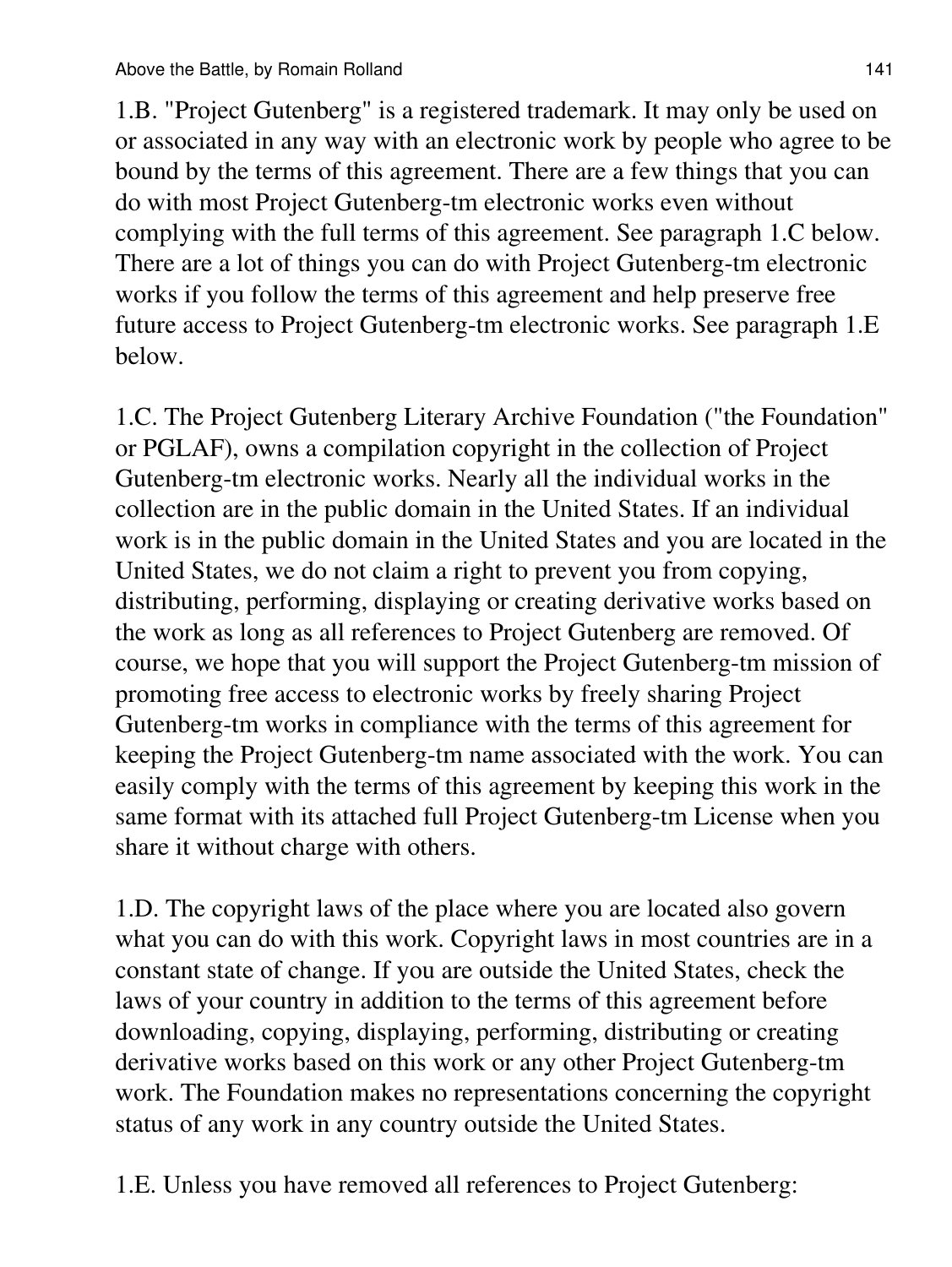1.E.1. The following sentence, with active links to, or other immediate access to, the full Project Gutenberg-tm License must appear prominently whenever any copy of a Project Gutenberg-tm work (any work on which the phrase "Project Gutenberg" appears, or with which the phrase "Project Gutenberg" is associated) is accessed, displayed, performed, viewed, copied or distributed:

This eBook is for the use of anyone anywhere at no cost and with almost no restrictions whatsoever. You may copy it, give it away or re-use it under the terms of the Project Gutenberg License included with this eBook or online at www.gutenberg.org

1.E.2. If an individual Project Gutenberg-tm electronic work is derived from the public domain (does not contain a notice indicating that it is posted with permission of the copyright holder), the work can be copied and distributed to anyone in the United States without paying any fees or charges. If you are redistributing or providing access to a work with the phrase "Project Gutenberg" associated with or appearing on the work, you must comply either with the requirements of paragraphs 1.E.1 through 1.E.7 or obtain permission for the use of the work and the Project Gutenberg-tm trademark as set forth in paragraphs 1.E.8 or 1.E.9.

1.E.3. If an individual Project Gutenberg-tm electronic work is posted with the permission of the copyright holder, your use and distribution must comply with both paragraphs 1.E.1 through 1.E.7 and any additional terms imposed by the copyright holder. Additional terms will be linked to the Project Gutenberg-tm License for all works posted with the permission of the copyright holder found at the beginning of this work.

1.E.4. Do not unlink or detach or remove the full Project Gutenberg-tm License terms from this work, or any files containing a part of this work or any other work associated with Project Gutenberg-tm.

1.E.5. Do not copy, display, perform, distribute or redistribute this electronic work, or any part of this electronic work, without prominently displaying the sentence set forth in paragraph 1.E.1 with active links or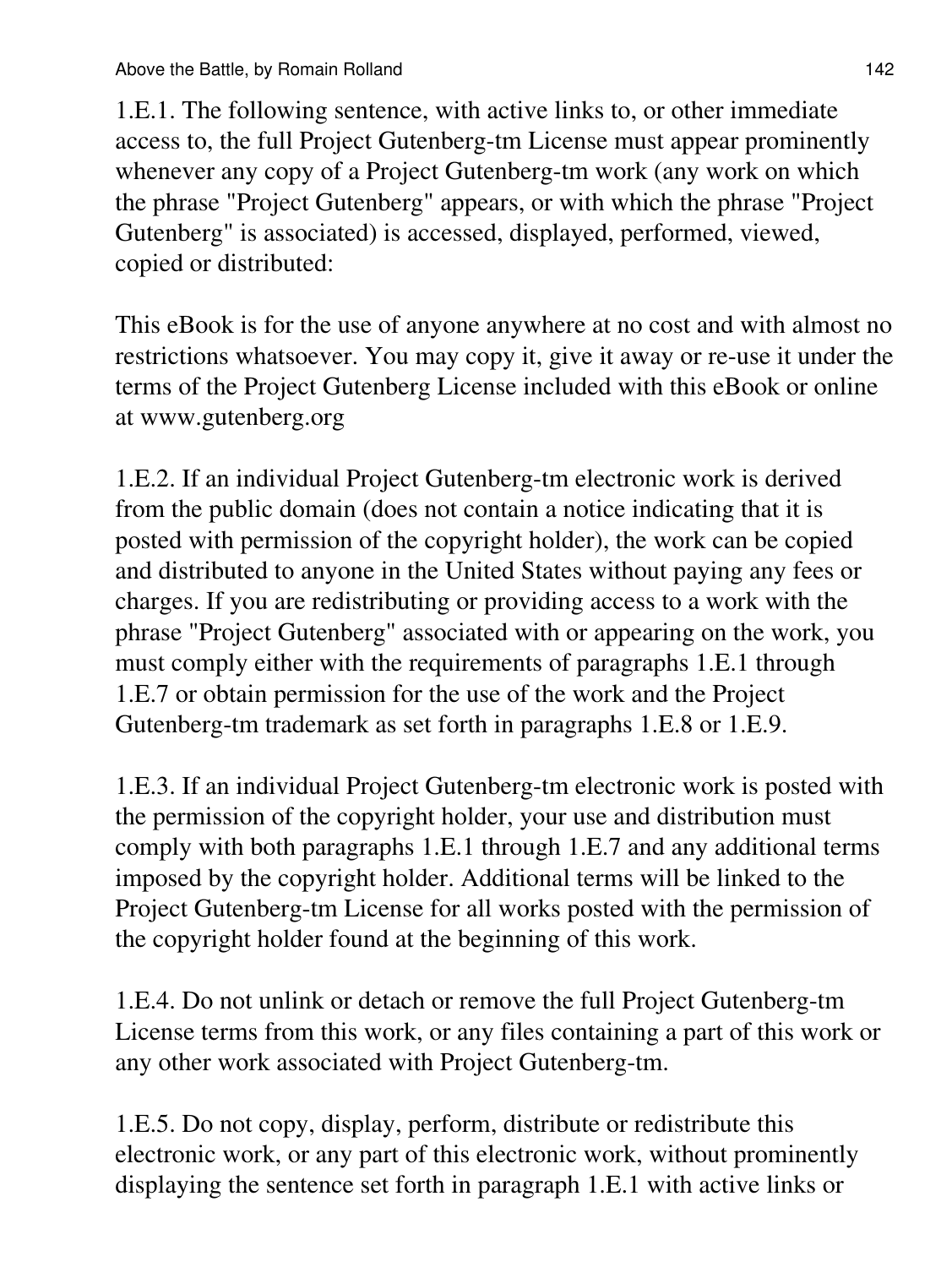immediate access to the full terms of the Project Gutenberg-tm License.

1.E.6. You may convert to and distribute this work in any binary, compressed, marked up, nonproprietary or proprietary form, including any word processing or hypertext form. However, if you provide access to or distribute copies of a Project Gutenberg-tm work in a format other than "Plain Vanilla ASCII" or other format used in the official version posted on the official Project Gutenberg-tm web site (www.gutenberg.org), you must, at no additional cost, fee or expense to the user, provide a copy, a means of exporting a copy, or a means of obtaining a copy upon request, of the work in its original "Plain Vanilla ASCII" or other form. Any alternate format must include the full Project Gutenberg-tm License as specified in paragraph 1.E.1.

1.E.7. Do not charge a fee for access to, viewing, displaying, performing, copying or distributing any Project Gutenberg-tm works unless you comply with paragraph 1.E.8 or 1.E.9.

1.E.8. You may charge a reasonable fee for copies of or providing access to or distributing Project Gutenberg-tm electronic works provided that

- You pay a royalty fee of 20% of the gross profits you derive from the use of Project Gutenberg-tm works calculated using the method you already use to calculate your applicable taxes. The fee is owed to the owner of the Project Gutenberg-tm trademark, but he has agreed to donate royalties under this paragraph to the Project Gutenberg Literary Archive Foundation. Royalty payments must be paid within 60 days following each date on which you prepare (or are legally required to prepare) your periodic tax returns. Royalty payments should be clearly marked as such and sent to the Project Gutenberg Literary Archive Foundation at the address specified in Section 4, "Information about donations to the Project Gutenberg Literary Archive Foundation."

- You provide a full refund of any money paid by a user who notifies you in writing (or by e-mail) within 30 days of receipt that s/he does not agree to the terms of the full Project Gutenberg-tm License. You must require such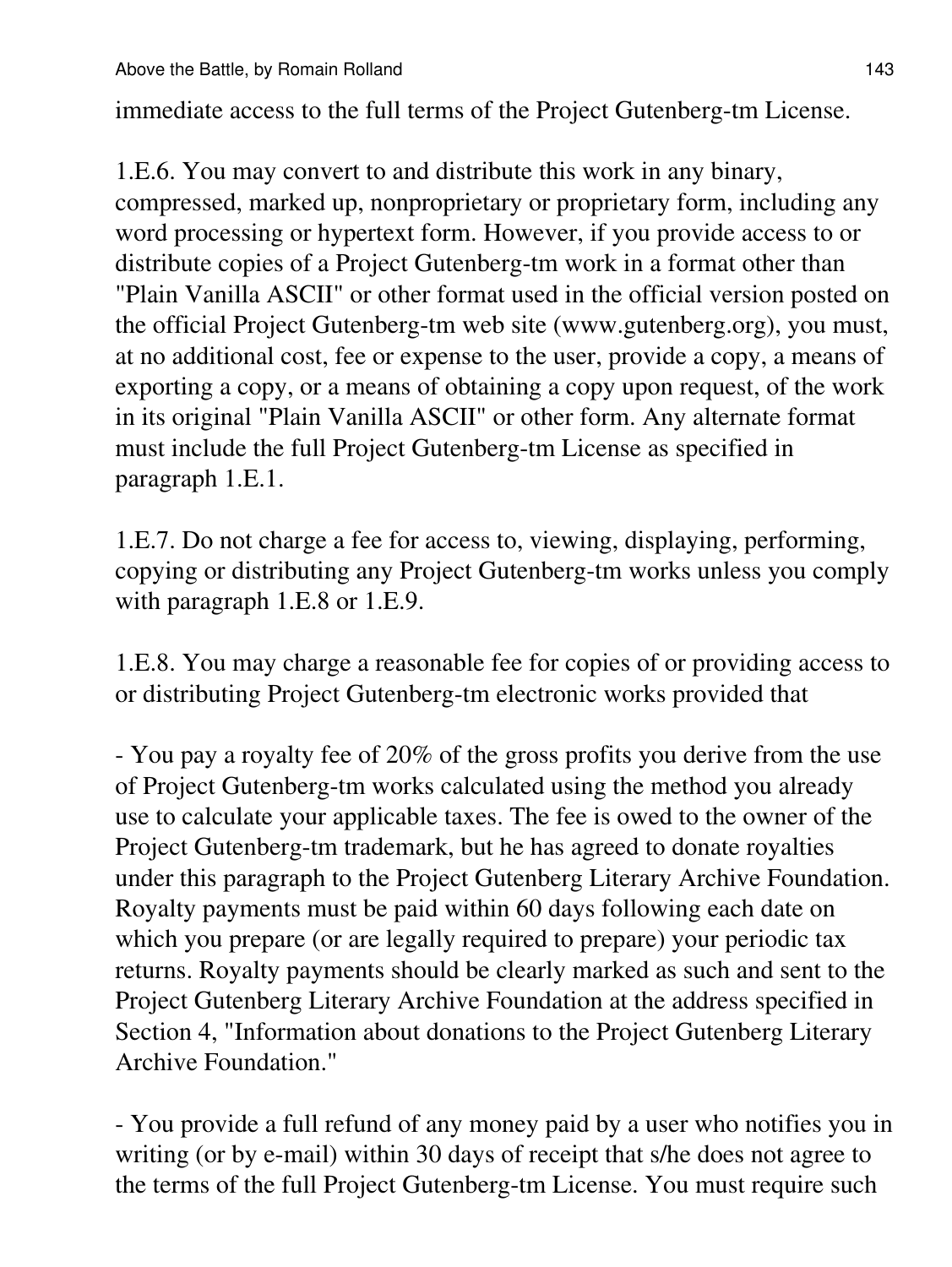a user to return or destroy all copies of the works possessed in a physical medium and discontinue all use of and all access to other copies of Project Gutenberg-tm works.

- You provide, in accordance with paragraph 1.F.3, a full refund of any money paid for a work or a replacement copy, if a defect in the electronic work is discovered and reported to you within 90 days of receipt of the work.

- You comply with all other terms of this agreement for free distribution of Project Gutenberg-tm works.

1.E.9. If you wish to charge a fee or distribute a Project Gutenberg-tm electronic work or group of works on different terms than are set forth in this agreement, you must obtain permission in writing from both the Project Gutenberg Literary Archive Foundation and Michael Hart, the owner of the Project Gutenberg-tm trademark. Contact the Foundation as set forth in Section 3 below.

# 1.F.

1.F.1. Project Gutenberg volunteers and employees expend considerable effort to identify, do copyright research on, transcribe and proofread public domain works in creating the Project Gutenberg-tm collection. Despite these efforts, Project Gutenberg-tm electronic works, and the medium on which they may be stored, may contain "Defects," such as, but not limited to, incomplete, inaccurate or corrupt data, transcription errors, a copyright or other intellectual property infringement, a defective or damaged disk or other medium, a computer virus, or computer codes that damage or cannot be read by your equipment.

1.F.2. LIMITED WARRANTY, DISCLAIMER OF DAMAGES - Except for the "Right of Replacement or Refund" described in paragraph 1.F.3, the Project Gutenberg Literary Archive Foundation, the owner of the Project Gutenberg-tm trademark, and any other party distributing a Project Gutenberg-tm electronic work under this agreement, disclaim all liability to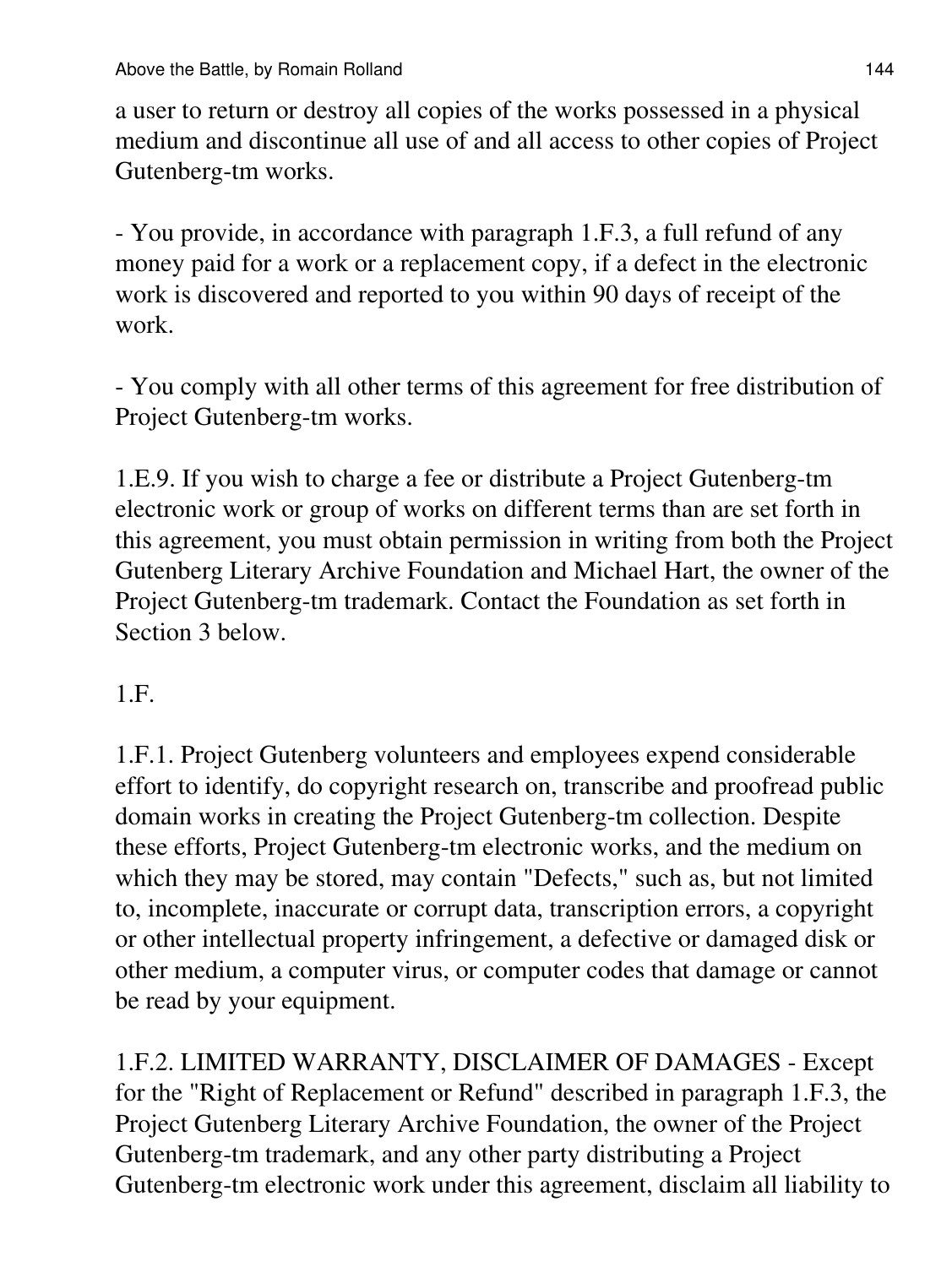you for damages, costs and expenses, including legal fees. YOU AGREE THAT YOU HAVE NO REMEDIES FOR NEGLIGENCE, STRICT LIABILITY, BREACH OF WARRANTY OR BREACH OF CONTRACT EXCEPT THOSE PROVIDED IN PARAGRAPH F3. YOU AGREE THAT THE FOUNDATION, THE TRADEMARK OWNER, AND ANY DISTRIBUTOR UNDER THIS AGREEMENT WILL NOT BE LIABLE TO YOU FOR ACTUAL, DIRECT, INDIRECT, CONSEQUENTIAL, PUNITIVE OR INCIDENTAL DAMAGES EVEN IF YOU GIVE NOTICE OF THE POSSIBILITY OF SUCH DAMAGE.

1.F.3. LIMITED RIGHT OF REPLACEMENT OR REFUND - If you discover a defect in this electronic work within 90 days of receiving it, you can receive a refund of the money (if any) you paid for it by sending a written explanation to the person you received the work from. If you received the work on a physical medium, you must return the medium with your written explanation. The person or entity that provided you with the defective work may elect to provide a replacement copy in lieu of a refund. If you received the work electronically, the person or entity providing it to you may choose to give you a second opportunity to receive the work electronically in lieu of a refund. If the second copy is also defective, you may demand a refund in writing without further opportunities to fix the problem.

1.F.4. Except for the limited right of replacement or refund set forth in paragraph 1.F.3, this work is provided to you 'AS-IS' WITH NO OTHER WARRANTIES OF ANY KIND, EXPRESS OR IMPLIED, INCLUDING BUT NOT LIMITED TO WARRANTIES OF MERCHANTIBILITY OR FITNESS FOR ANY PURPOSE.

1.F.5. Some states do not allow disclaimers of certain implied warranties or the exclusion or limitation of certain types of damages. If any disclaimer or limitation set forth in this agreement violates the law of the state applicable to this agreement, the agreement shall be interpreted to make the maximum disclaimer or limitation permitted by the applicable state law. The invalidity or unenforceability of any provision of this agreement shall not void the remaining provisions.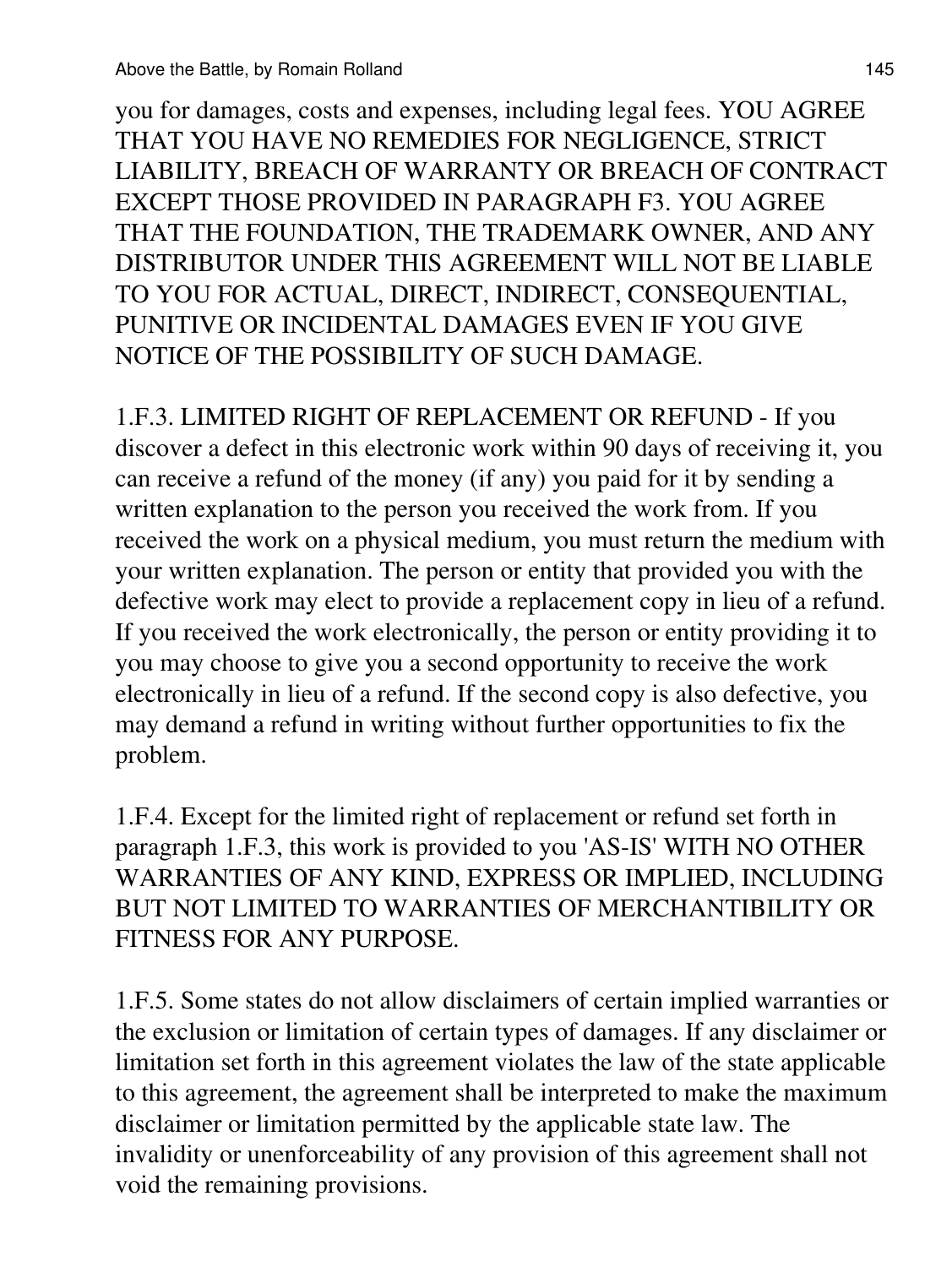## 1.F.6. **INDEMNITY**

- You agree to indemnify and hold the Foundation, the trademark owner, any agent or employee of the Foundation, anyone providing copies of Project Gutenberg-tm electronic works in accordance with this agreement, and any volunteers associated with the production, promotion and distribution of Project Gutenberg-tm electronic works, harmless from all liability, costs and expenses, including legal fees, that arise directly or indirectly from any of the following which you do or cause to occur: (a) distribution of this or any Project Gutenberg-tm work, (b) alteration, modification, or additions or deletions to any Project Gutenberg-tm work, and (c) any Defect you cause.

Section 2. Information about the Mission of Project Gutenberg-tm

Project Gutenberg-tm is synonymous with the free distribution of electronic works in formats readable by the widest variety of computers including obsolete, old, middle-aged and new computers. It exists because of the efforts of hundreds of volunteers and donations from people in all walks of life.

Volunteers and financial support to provide volunteers with the assistance they need, are critical to reaching Project Gutenberg-tm's goals and ensuring that the Project Gutenberg-tm collection will remain freely available for generations to come. In 2001, the Project Gutenberg Literary Archive Foundation was created to provide a secure and permanent future for Project Gutenberg-tm and future generations. To learn more about the Project Gutenberg Literary Archive Foundation and how your efforts and donations can help, see Sections 3 and 4 and the Foundation web page at http://www.pglaf.org.

Section 3. Information about the Project Gutenberg Literary Archive Foundation

The Project Gutenberg Literary Archive Foundation is a non profit  $501(c)(3)$  educational corporation organized under the laws of the state of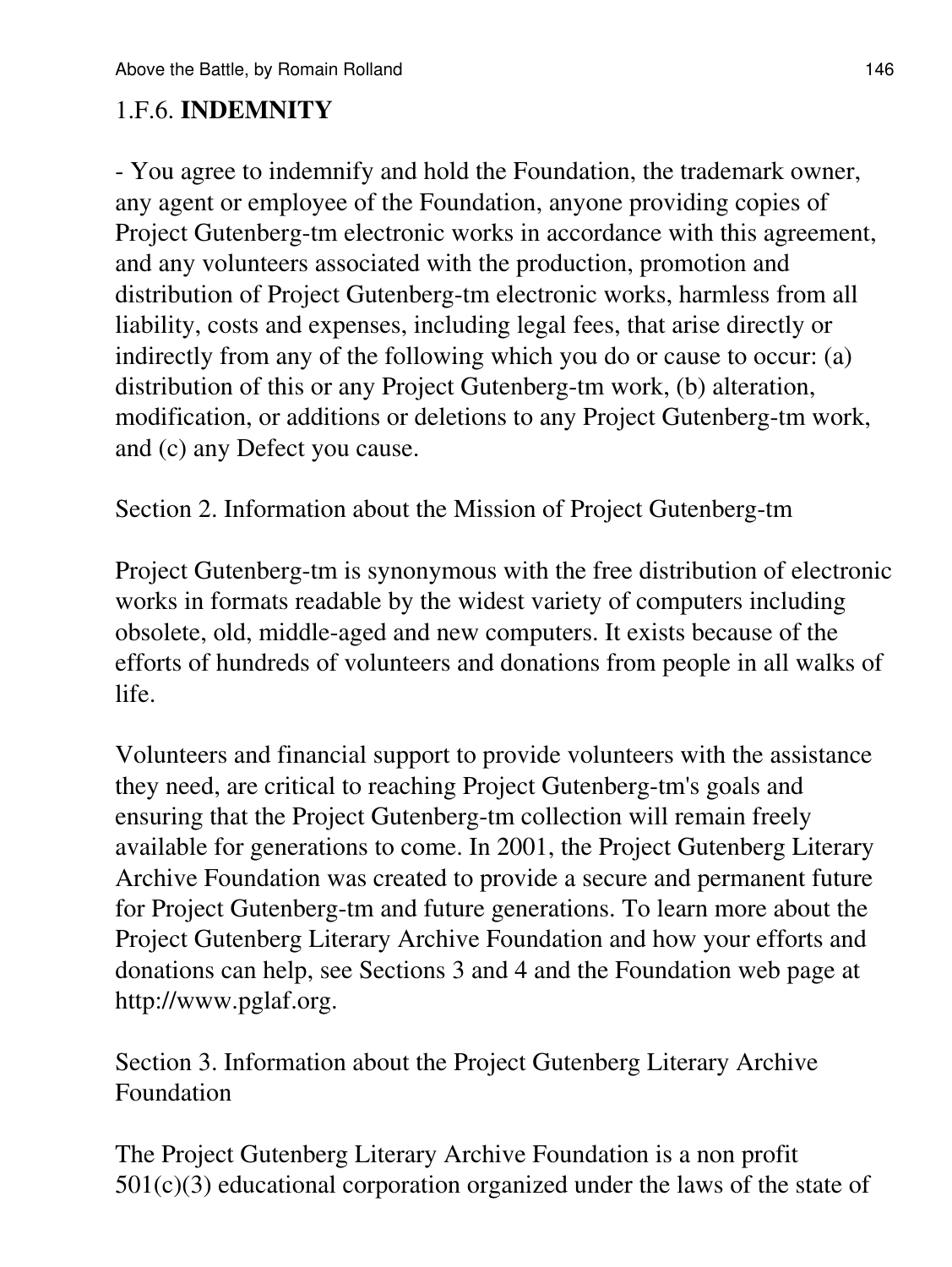Mississippi and granted tax exempt status by the Internal Revenue Service. The Foundation's EIN or federal tax identification number is 64-6221541. Its 501(c)(3) letter is posted at http://pglaf.org/fundraising. Contributions to the Project Gutenberg Literary Archive Foundation are tax deductible to the full extent permitted by U.S. federal laws and your state's laws.

The Foundation's principal office is located at 4557 Melan Dr. S. Fairbanks, AK, 99712., but its volunteers and employees are scattered throughout numerous locations. Its business office is located at 809 North 1500 West, Salt Lake City, UT 84116, (801) 596-1887, email business@pglaf.org. Email contact links and up to date contact information can be found at the Foundation's web site and official page at http://pglaf.org

For additional contact information: Dr. Gregory B. Newby Chief Executive and Director gbnewby@pglaf.org

Section 4. Information about Donations to the Project Gutenberg Literary Archive Foundation

Project Gutenberg-tm depends upon and cannot survive without wide spread public support and donations to carry out its mission of increasing the number of public domain and licensed works that can be freely distributed in machine readable form accessible by the widest array of equipment including outdated equipment. Many small donations (\$1 to \$5,000) are particularly important to maintaining tax exempt status with the IRS.

The Foundation is committed to complying with the laws regulating charities and charitable donations in all 50 states of the United States. Compliance requirements are not uniform and it takes a considerable effort, much paperwork and many fees to meet and keep up with these requirements. We do not solicit donations in locations where we have not received written confirmation of compliance. To SEND DONATIONS or determine the status of compliance for any particular state visit http://pglaf.org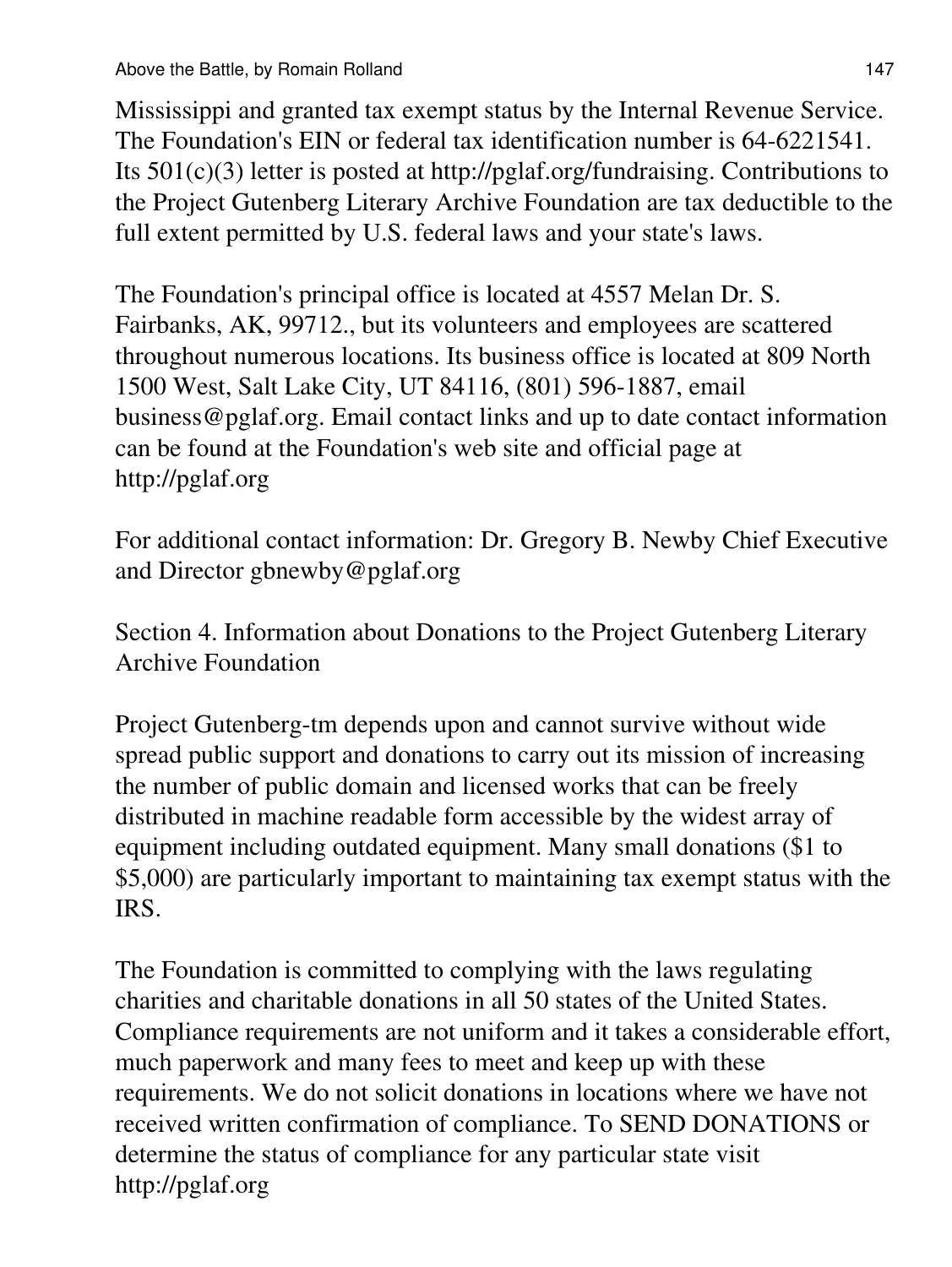While we cannot and do not solicit contributions from states where we have not met the solicitation requirements, we know of no prohibition against accepting unsolicited donations from donors in such states who approach us with offers to donate.

International donations are gratefully accepted, but we cannot make any statements concerning tax treatment of donations received from outside the United States. U.S. laws alone swamp our small staff.

Please check the Project Gutenberg Web pages for current donation methods and addresses. Donations are accepted in a number of other ways including checks, online payments and credit card donations. To donate, please visit: http://pglaf.org/donate

Section 5. General Information About Project Gutenberg-tm electronic works.

Professor Michael S. Hart is the originator of the Project Gutenberg-tm concept of a library of electronic works that could be freely shared with anyone. For thirty years, he produced and distributed Project Gutenberg-tm eBooks with only a loose network of volunteer support.

Project Gutenberg-tm eBooks are often created from several printed editions, all of which are confirmed as Public Domain in the U.S. unless a copyright notice is included. Thus, we do not necessarily keep eBooks in compliance with any particular paper edition.

Most people start at our Web site which has the main PG search facility:

http://www.gutenberg.org

This Web site includes information about Project Gutenberg-tm, including how to make donations to the Project Gutenberg Literary Archive Foundation, how to help produce our new eBooks, and how to subscribe to our email newsletter to hear about new eBooks.